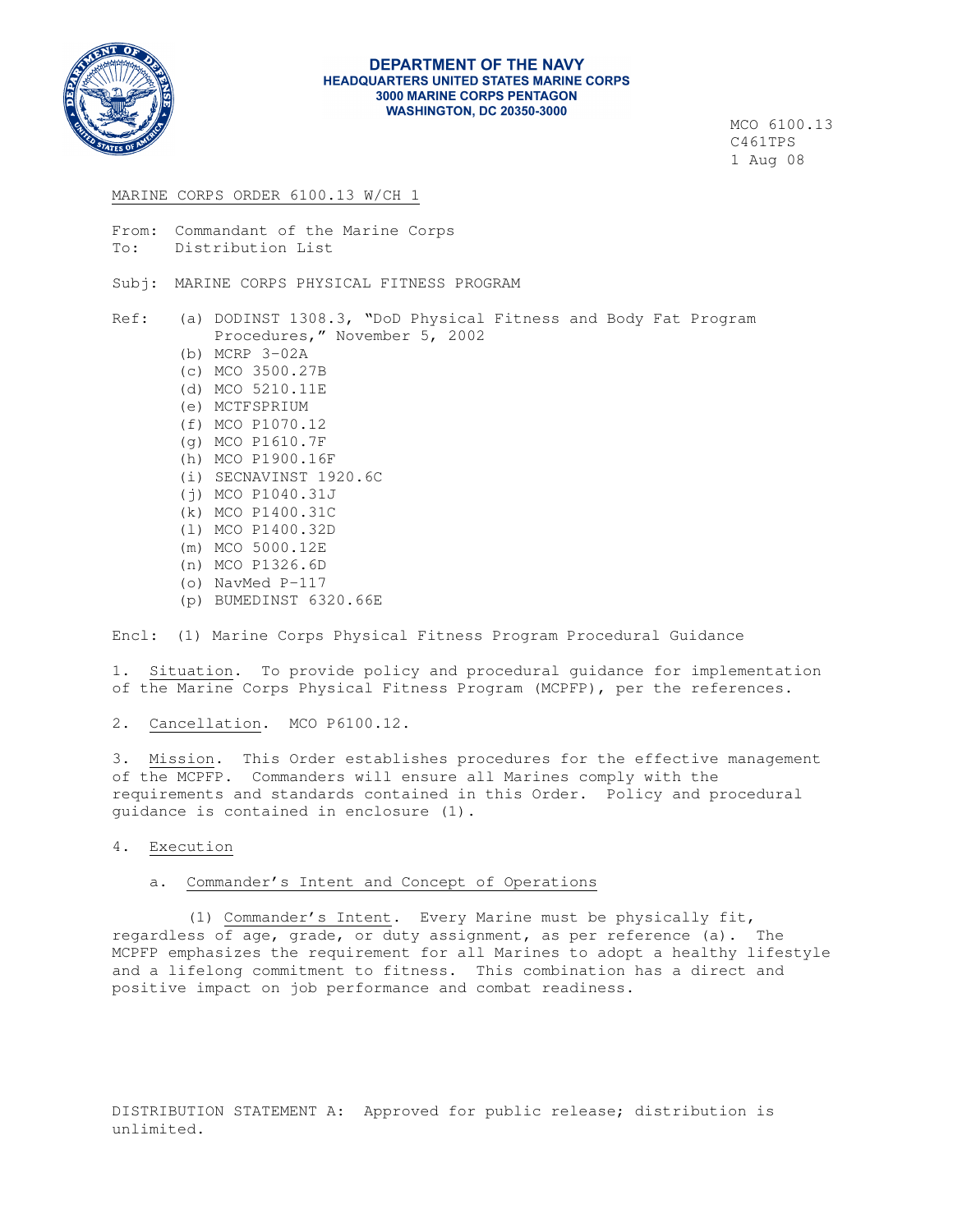#### (2) Concept of Operations

 (a) The Marine Corps shall develop a comprehensive combat conditioning program that promotes health and fitness in order to ensure the combat readiness of all Marines.

 (b) Commanders shall conduct periodic physical and combat fitness evaluations in accordance with reference (a) and the instructions contained in the enclosure.

# b. Subordinate Element Missions

#### (1) Deputy Commandant for Manpower & Reserve Affairs (DC M&RA)

 (a) Ensure promotion, retention, assignment and reporting policies are consistent with the policies established in this Order.

 (b) Provide a system capable to report and record individual Physical Fitness Test (PFT) and Combat Fitness Test (CFT) performance data in order to facilitate analysis and modification, as required.

### (2) Commanding General, Training & Education Command (TECOM)

 (a) Serve as program sponsor and provide subject matter experts in order to ensure the currency and relevance of the MCPFP.

 (b) Manage and monitor the MCPFP through development, implementation and interpretation of standards, policies and procedures consistent with the requirements contained in reference (a).

 (c) Comply with annual physical fitness reporting requirements contained in reference (a).

 (d) No later than 1 October 2008, revise all Programs of Instruction (POI) at leader development courses (TBS, SNCOA, Infantry Unit Leader Course, etc.) in order to institutionalize the actions required by this Order.

 (e) No later than 1 October 2008, establish a Combat Conditioning Instructor (CCI) Course, in consonance with this Order.

### (3) Director, Safety Division

 (a) Provide an annual assessment of PFT/CFT related injuries (Class A-C) to CG, TECOM (461TPS) no later than 28 February for the period 1 January through 31 December in order to analyze and make appropriate adjustments to the MCPFP, as required.

 (b) Serve as a repository for PFT and CFT related injuries (Class A-C) via Web Enabled Safety System (WESS).

#### (4) Inspector General of the Marine Corps (IG)

 (a) Review implementation and management of the MCPFP during command inspections.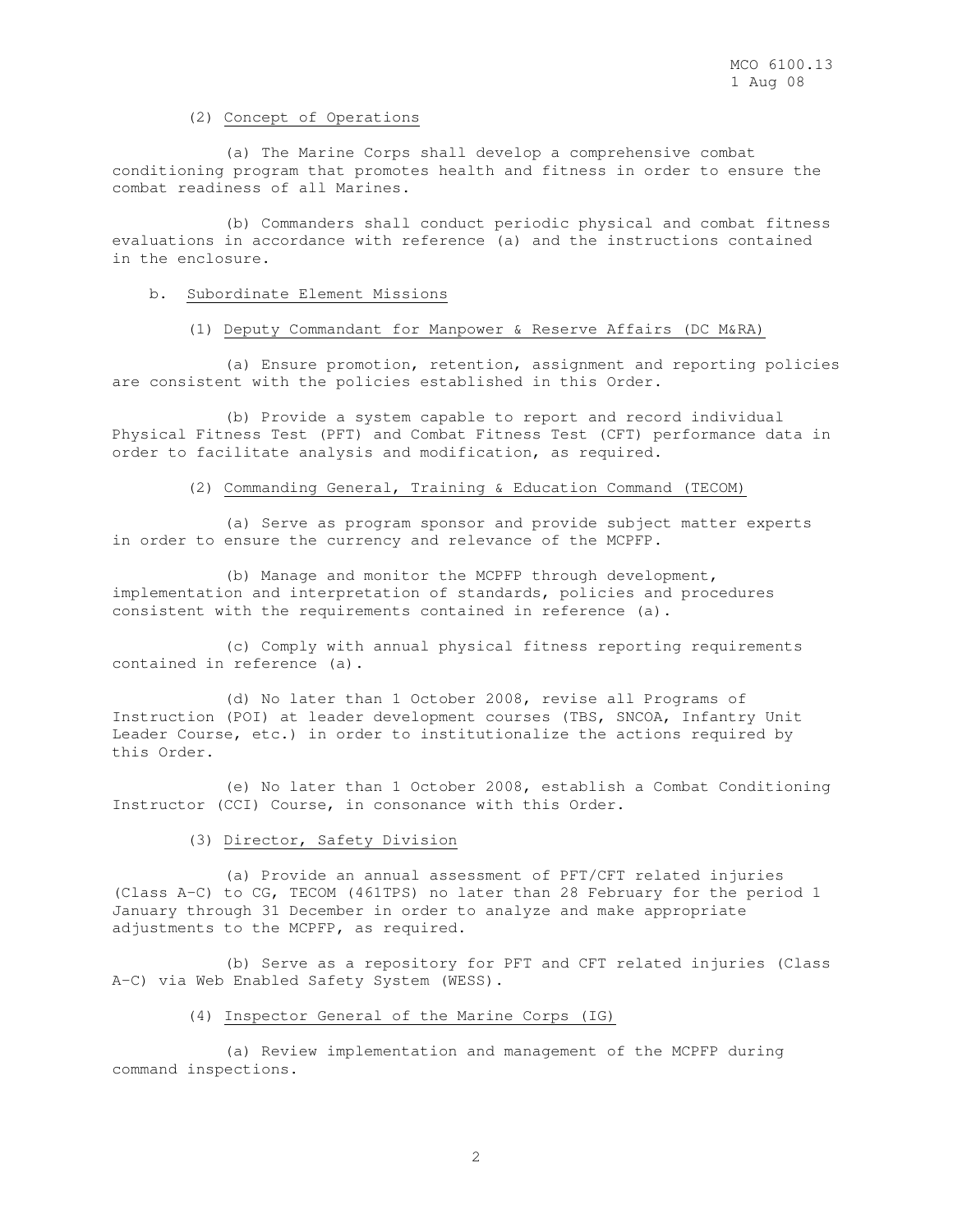(b) Provide an annual assessment of MCPFP IG inspection results to the Commandant of the Marine Corps no later 31 January for the period 1 January through 31 December.

5. Administration and Logistics. Recommendations concerning the contents of this Order may be forwarded to CMC (C461TPS) via the appropriate chain of command.

### 6. Command and Signal

a. Command. This Order is applicable to the Marine Corps Total Force.

b. Signal. This Order is eff $\&$ tive the date signed.

mway James T. Conway

DISTRIBUTION: PCN 10209350500

 Copy to: 7000260 (2) 7000144/8145001 (1)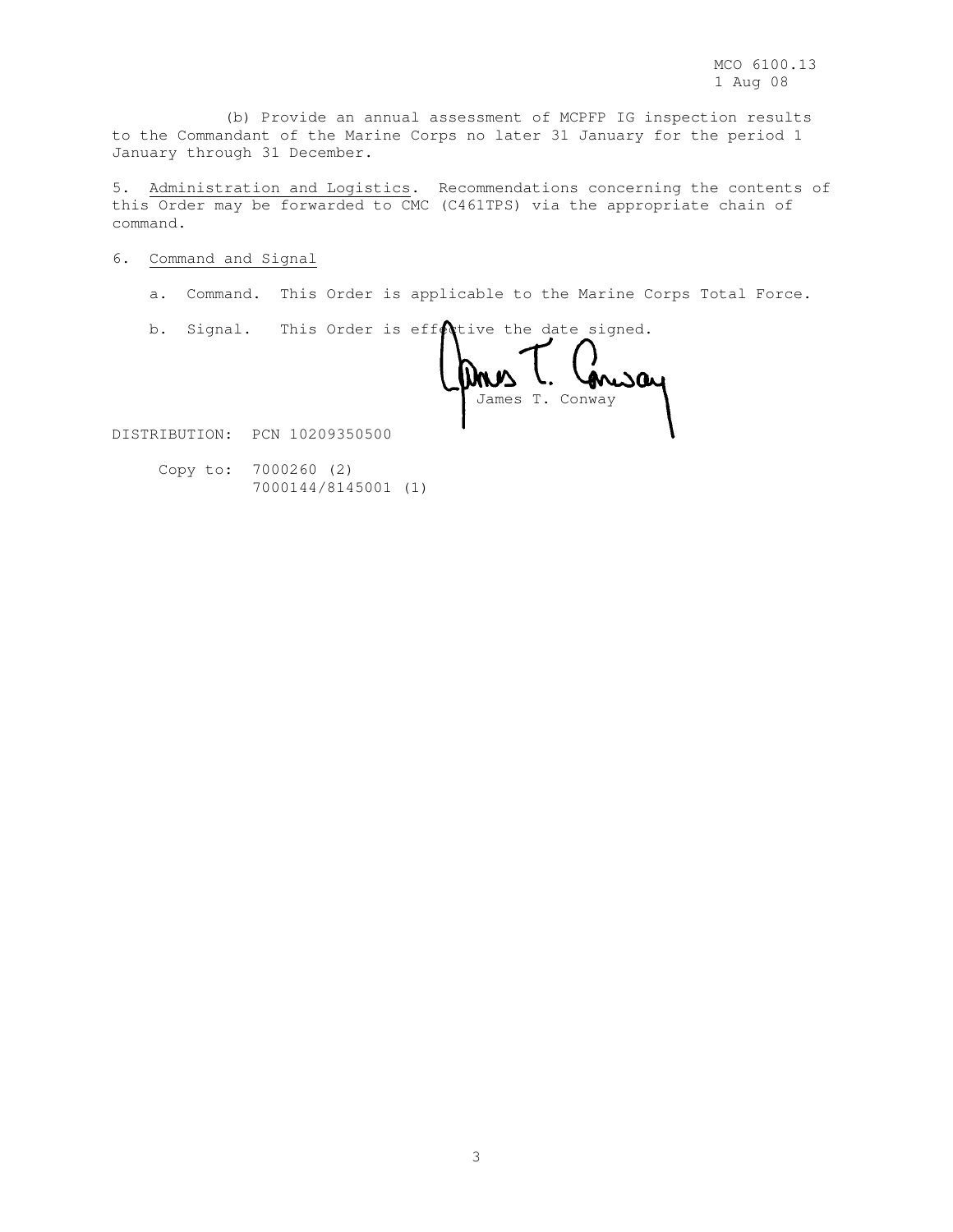CHANGE 1 TO MARINE CORPS PHYSICAL FITNESS PROGRAM ORDER AND IMPLEMENTATION INSTRUCTIONS FOR COMBAT FITNESS TEST SCORING SYSTEM Date Signed: 8/10/2009 MARADMIN Active Number: 0476/09 R 101359Z AUG 09 UNCLASSIFIED// MARADMIN 0476/09 MSGID/GENADMIN/CMC WASHINGTON DC CDI// SUBJ/CHANGE 1 TO MARINE CORPS PHYSICAL FITNESS PROGRAM ORDER AND IMPLEMENTATION INSTRUCTIONS FOR COMBAT FITNESS TEST SCORING SYSTEM// REF/A/MSGID:MCO 6100.13/-/-// REF/B/MSGID:ALMAR 032/08/-// REF/C/MSGID:MARADMIN 608/08/-// NARR/REF A IS MARINE CORPS PHYSICAL FITNESS PROGRAM (MCPFP) ORDER. REF B IS ALMAR THAT ANNOUNCED CHANGES TO THE MCPFP. REF C OUTLINES COORDINATING INSTRUCTIONS FOR IMPLEMENTATION OF REF A.// POC/MCGUIRE B./CIV/UNIT:TECOM/NAME: (703) 784-0098 /EMAIL: BRIAN.J.MCGUIRE@USMC.MIL// GENTEXT/REMARKS/1. REF A INCLUDED MANY CHANGES TO THE MCPFP, PRIMARILY INTRODUCTION OF THE COMBAT FITNESS TEST (CFT). BOTH REF B AND C DIRECTED INITIAL PASS/FAIL GRADING OF THE CFT WITH MIGRATION TO A SCORED SYSTEM BEGINNING 1 JUL 09. THE PURPOSE OF THIS MARADMIN IS TO ANNOUNCE CHANGE 1 TO REF A WHICH IS EFFECTIVE IMMEDIATELY. SUMMARY OF CHANGES: 1.A. IMPLEMENTS THE CFT SCORING SYSTEM. 1.B. ESTABLISHES ONE (1) PHYSICAL FITNESS TEST (PFT) AND ONE (1) CFT PER YEAR AS THE FITNESS TESTING REQUIREMENT FOR ALL MARINES. 1.C. ALLOWS FOR USE OF TRAINING AIDS IF DUMMY GRENADES NOT AVAILABLE. 2. APPROVED CFT TABLES, CLASSIFICATION SYSTEM, COMPOSITE SCORE CONVERSION TABLE AND CFT CALCULATOR CAN BE FOUND AT: HTTP:SLASHSLASHWWW.TECOM.USMC.MIL/CFT/CFT.HTM 3. MCO 6100.13 W/ CH 1 WILL BE REPUBLISHED AND POSTED ON THE MARINE CORPS ORDERS AND DIRECTIVES WEBSITE. 4. IMPLEMENTATION INSTRUCTIONS. 4.A. ALL MARINES WILL BE REQUIRED TO RUN A CFT FOR SCORE IN THE JUL-DEC 09 SEMI-ANNUAL PERIOD. 4.B. BEGINNING CY10, THE PFT WILL BE CONDUCTED IN THE FIRST SEMI-ANNUAL PERIOD (1 JAN-30 JUN) AND THE CFT WILL BE CONDUCTED IN THE SECOND SEMI-ANNUAL PERIOD (1 JUL-31 DEC). 4.C. EFFECTIVE IMMEDIATELY, ANY CFTS REPORTED INTO MCTFS WILL BE FOR RECORD. TO ACCOMMODATE CFT IMPLEMENTATION, THE COMPOSITE SCORE ROUTINE HAS BEEN MODIFIED. 20 AUG 09 IS THE CUT-OFF DATE FOR MCTFS DATA ELEMENTS TO COMPUTE COMPOSITE SCORES. ON THAT DATE, MCTFS WILL QUERY THE RECORDS OF ALL ELIGIBLE CPLS AND LCPLS AND COMPUTE COMPOSITE SCORES. IF A MARINE HAS RUN THE CFT, IT WILL BE COUNTED TOWARDS THEIR COMPOSITE SCORE. IF THEY HAVE NOT RUN THE CFT THEY WILL NOT BE PENALIZED DURING THE COMPUTATION. ON 20 NOV 09, THE NEXT CUT-OFF FOR MCTFS DATA ELEMENTS, THE COMPOSITE SCORE ROUTINE WILL TAKE INTO ACCOUNT THE CFT FOR ALL CPLS AND LCPLS AND COMPUTE COMPOSITE SCORES ACCORDINGLY. 5. THIS MARADMIN IS APPLICABLE TO THE MARINE CORPS TOTAL FORCE. 6. RELEASE AUTHORIZED BY RELEASE BY LTGEN GEORGE J. FLYNN, DEPUTY COMMANDANT FOR COMBAT DEVELOPMENT AND INTEGRATION.//

PCN 10209350501

DISTRIBUTION STATEMENT A: APPROVED FOR PUBLIC RELEASE; DISTRIBUTION IS UNLIMITED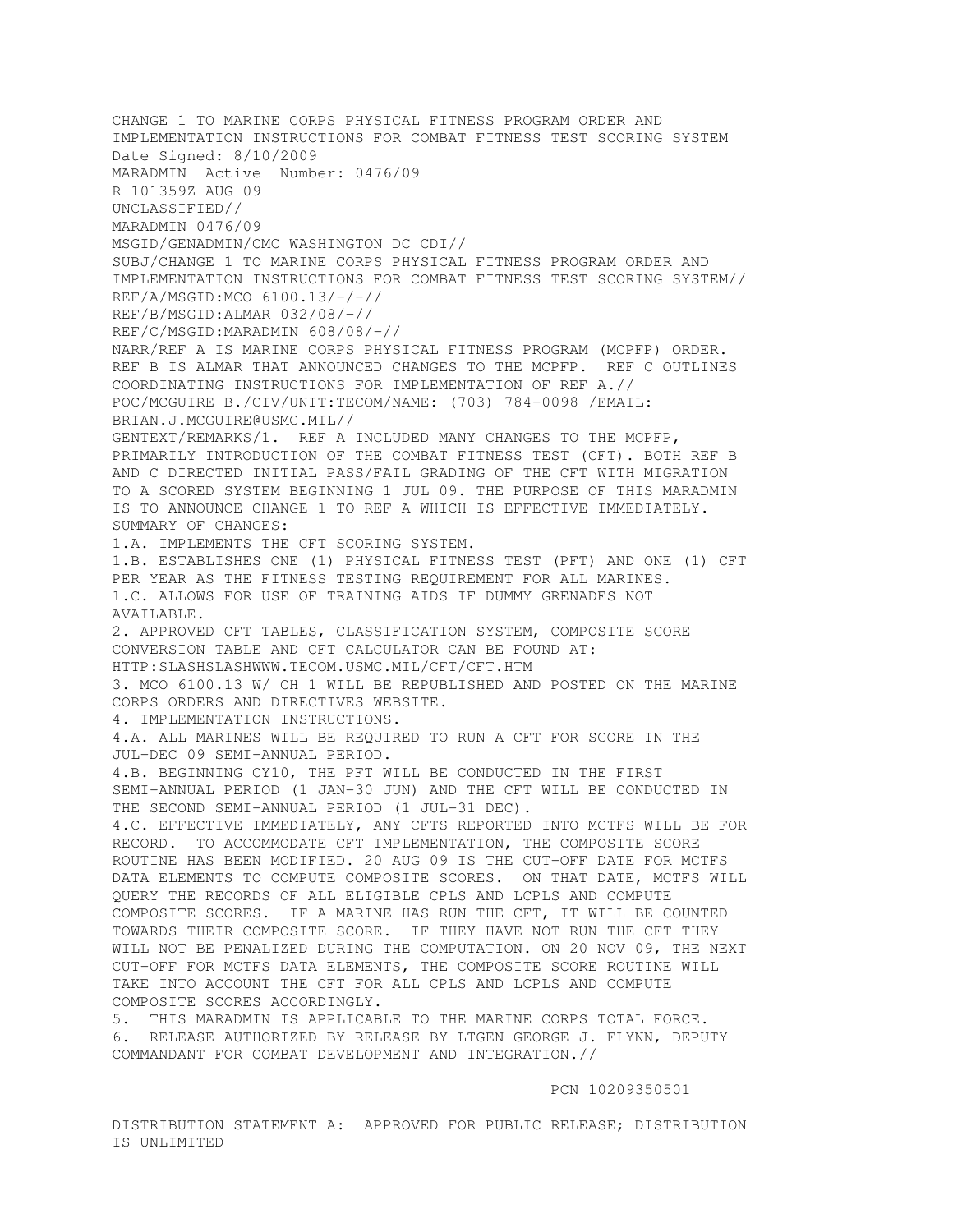### LOCATOR SHEET

Subj: MARINE CORPS PHYSICAL FITNESS PROGRAM

Location: \_\_\_\_\_\_\_\_\_\_\_\_\_\_\_\_\_\_\_\_\_\_\_\_\_\_\_\_\_\_\_\_\_\_\_\_\_\_\_\_\_\_\_\_\_\_\_\_\_\_\_\_\_\_\_\_\_\_

(Indicate the location(s) of the copy(ies) for this Order.)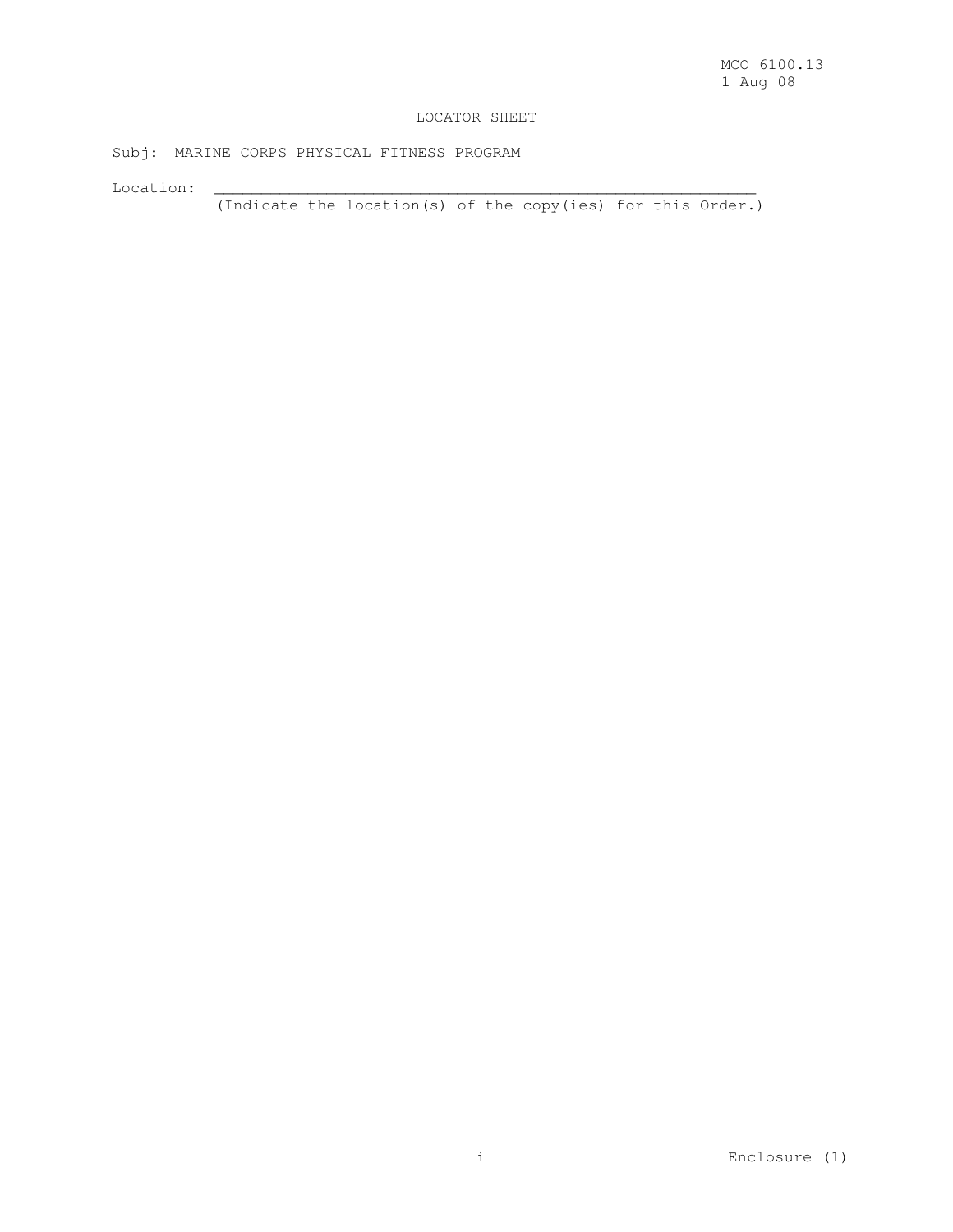# RECORD OF CHANGES

Log completed change action as indicated.

| Change | Date of | Date    | Signature of Person |
|--------|---------|---------|---------------------|
| Number | Change  | Entered | Incorporated Change |
|        |         |         |                     |
|        |         |         |                     |
|        |         |         |                     |
|        |         |         |                     |
|        |         |         |                     |
|        |         |         |                     |
|        |         |         |                     |
|        |         |         |                     |
|        |         |         |                     |
|        |         |         |                     |
|        |         |         |                     |
|        |         |         |                     |
|        |         |         |                     |
|        |         |         |                     |
|        |         |         |                     |
|        |         |         |                     |
|        |         |         |                     |
|        |         |         |                     |
|        |         |         |                     |
|        |         |         |                     |
|        |         |         |                     |
|        |         |         |                     |
|        |         |         |                     |
|        |         |         |                     |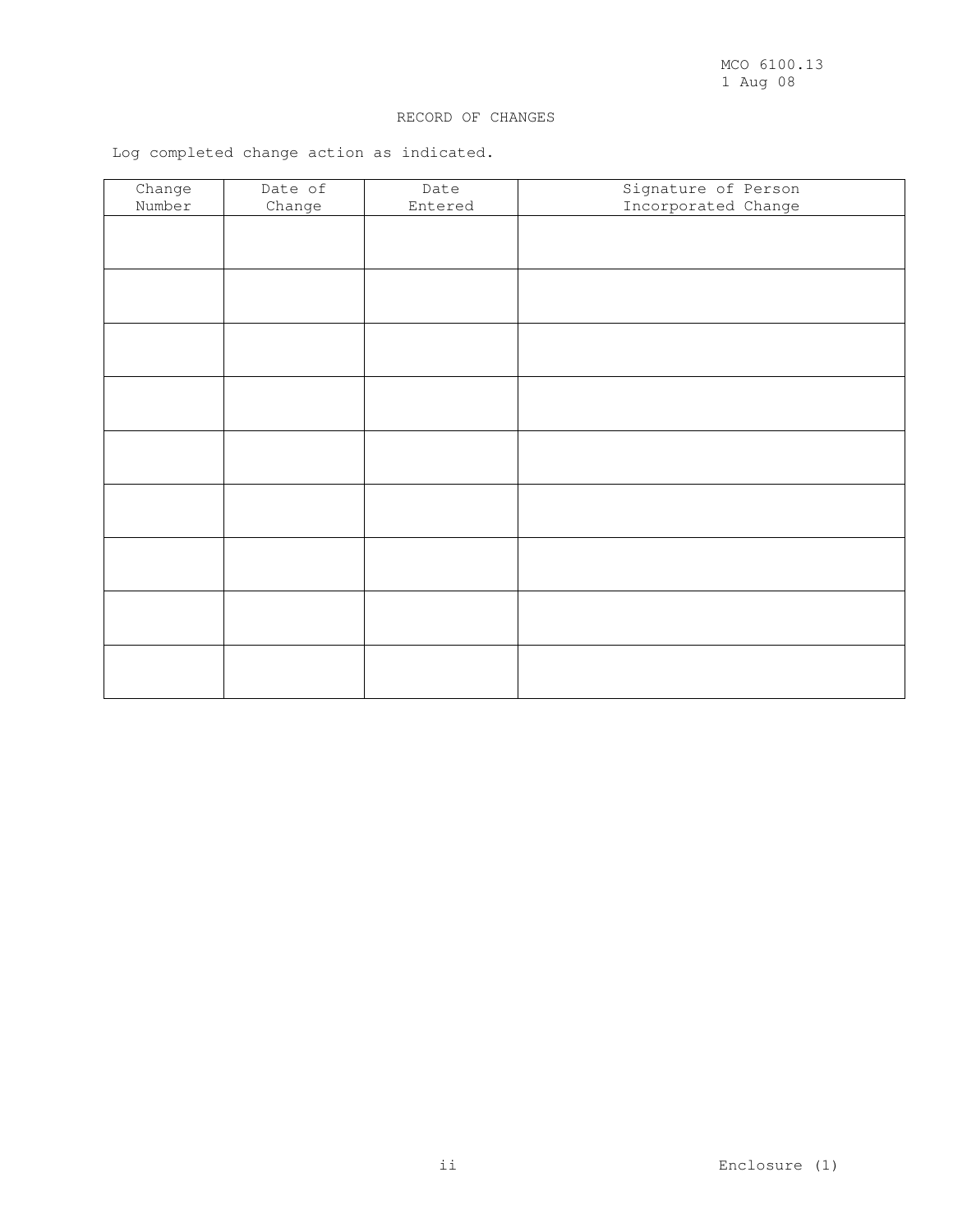# **TABLE OF CONTENTS**

| <b>IDENTIFICATION</b> | <b>TITLE</b>                                                                                         |  |  |  |  |  |  |
|-----------------------|------------------------------------------------------------------------------------------------------|--|--|--|--|--|--|
| Chapter 1             | COMBAT CONDITIONING PROGRAM1-1                                                                       |  |  |  |  |  |  |
| $1$ .                 |                                                                                                      |  |  |  |  |  |  |
| 2.                    | Responsibilities1-2                                                                                  |  |  |  |  |  |  |
| 3.                    |                                                                                                      |  |  |  |  |  |  |
| 4.                    |                                                                                                      |  |  |  |  |  |  |
| 5.                    | Administrative Actions1-6                                                                            |  |  |  |  |  |  |
| 6.                    | Medical Considerations1-6                                                                            |  |  |  |  |  |  |
| 7.                    | Exemptions and Waivers1-11                                                                           |  |  |  |  |  |  |
| Figure $1-1$          | PFT/CFT Performance Worksheet1-13                                                                    |  |  |  |  |  |  |
| Table 1-1             | Administrative Summary1-6                                                                            |  |  |  |  |  |  |
| Table $1-2$           | Risk Factor Worksheet1-10                                                                            |  |  |  |  |  |  |
| Chapter 2             | PHYSICAL FITNESS TEST2-1                                                                             |  |  |  |  |  |  |
| $1$ .                 |                                                                                                      |  |  |  |  |  |  |
| 2.                    |                                                                                                      |  |  |  |  |  |  |
| 3.                    |                                                                                                      |  |  |  |  |  |  |
| 4.                    |                                                                                                      |  |  |  |  |  |  |
| 5.                    |                                                                                                      |  |  |  |  |  |  |
| 6.                    |                                                                                                      |  |  |  |  |  |  |
| 7.                    | $\text{Classification} \dots \dots \dots \dots \dots \dots \dots \dots \dots \dots \dots \dots \2-5$ |  |  |  |  |  |  |
| 8.                    |                                                                                                      |  |  |  |  |  |  |
| 9.                    | Altitude Considerations2-5                                                                           |  |  |  |  |  |  |
| Table 2-1             | PFT Minimum Performance Requirements2-5                                                              |  |  |  |  |  |  |
| Table 2-2             | PFT Classification Scores2-5                                                                         |  |  |  |  |  |  |
| Table 2-3             | PFT Scoring Table2-6                                                                                 |  |  |  |  |  |  |
| Table 2-4             | PFT Altitude Compensation Table2-8                                                                   |  |  |  |  |  |  |
| Chapter 3             | COMBAT FITNESS TEST3-1                                                                               |  |  |  |  |  |  |
| 1.                    |                                                                                                      |  |  |  |  |  |  |
| 2.                    |                                                                                                      |  |  |  |  |  |  |
| 3.                    |                                                                                                      |  |  |  |  |  |  |
| 4.                    |                                                                                                      |  |  |  |  |  |  |
| 5.                    |                                                                                                      |  |  |  |  |  |  |
| 6.                    |                                                                                                      |  |  |  |  |  |  |
| 7.                    |                                                                                                      |  |  |  |  |  |  |
| 8.                    |                                                                                                      |  |  |  |  |  |  |
| 9.                    | Altitude Considerations3-8                                                                           |  |  |  |  |  |  |
| Table 3-1             | Maneuver Under Fire Layout3-7                                                                        |  |  |  |  |  |  |
| Table 3-2             | Maneuver Under Fire Lane Marking3-8                                                                  |  |  |  |  |  |  |
| Table $3-3$           | CFT Minimum Performance Requirements3-8                                                              |  |  |  |  |  |  |
| Chapter 4             | REMEDIAL CONDITIONING PROGRAM4-1                                                                     |  |  |  |  |  |  |
| 1.                    |                                                                                                      |  |  |  |  |  |  |
| 2.                    |                                                                                                      |  |  |  |  |  |  |
| 3.                    |                                                                                                      |  |  |  |  |  |  |
| 4.                    |                                                                                                      |  |  |  |  |  |  |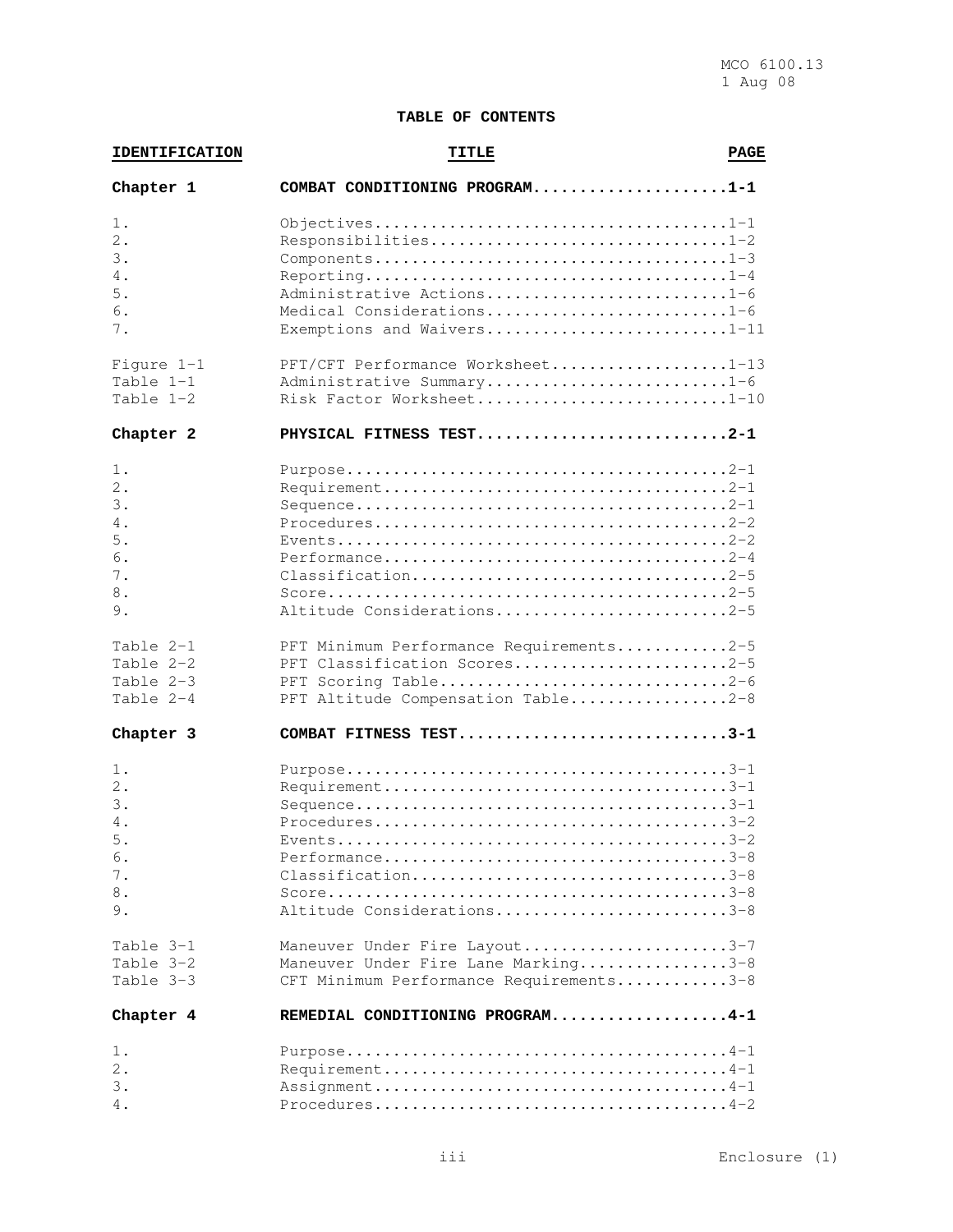#### Chapter 1

### Combat Conditioning Program

### 1. Objectives

 a. As professional warrior-athletes, every Marine must be physically fit, regardless of age, grade, or duty assignment. Fitness is an essential component of Marine Corps combat readiness. Furthermore, physical fitness is an indispensable aspect of leadership. The habits of self-discipline and personal commitment that are required to gain and maintain a high level of physical fitness are inherent to the Marine Corps way of life and must be a part of the character of every Marine. Marines who are not physically fit are a detriment and detract from the combat readiness of their unit.

 b. Marines will participate in an organizational and individual Combat Conditioning Program (CCP). The PFT, CFT and Remedial Conditioning Program (RCP) are components of an effective organizational CCP. Recent trends and advancements in sports training and physiology as well as findings from the Center for Disease Control and the American College of Sports Medicine recommend that aerobic and muscle-strengthening activities be conducted more frequently, under higher intensity and of shorter duration. Doing so provides greater health benefits and results in higher levels of overall physical fitness. Reference (b) has adopted these recommendations and provides Commanders/Officers In Charge (OICs) and Marines a wide variety of options to select from in developing effective organizational and individual CCP. Effective CCPs achieve the following:

 (1) Contribute to the overall health and wellness of every Marine through regular exercise, proper nutrition, health education and periodic physical and combat fitness evaluations.

 (2) Develop Marines who are physically capable of performing their job requirements in garrison, training and combat.

 (3) Develop a reserve level of physical fitness and endurance in all Marines in order to enhance their survivability in a combat environment.

 (4) Develop individual self-confidence and a competitive spirit through shared physical challenge and adversity, thereby enhancing organizational discipline, morale, esprit de corps, and combat readiness.

 (5) Marine Corps Community Services (MCCS) offer a wide variety of resources through Semper Fit that can greatly enhance the development of effective organizational CCPs. There are more than 64 Semper Fit Fitness Centers located worldwide, staffed by certified professionals who can provide expert assistance and guidance in the following areas:

> Fitness and health assessments Exercise orientation and Semper Fit Toolkits Group exercise opportunities Individual instruction and skill development Health promotion programs and nutritional information Injury prevention assistance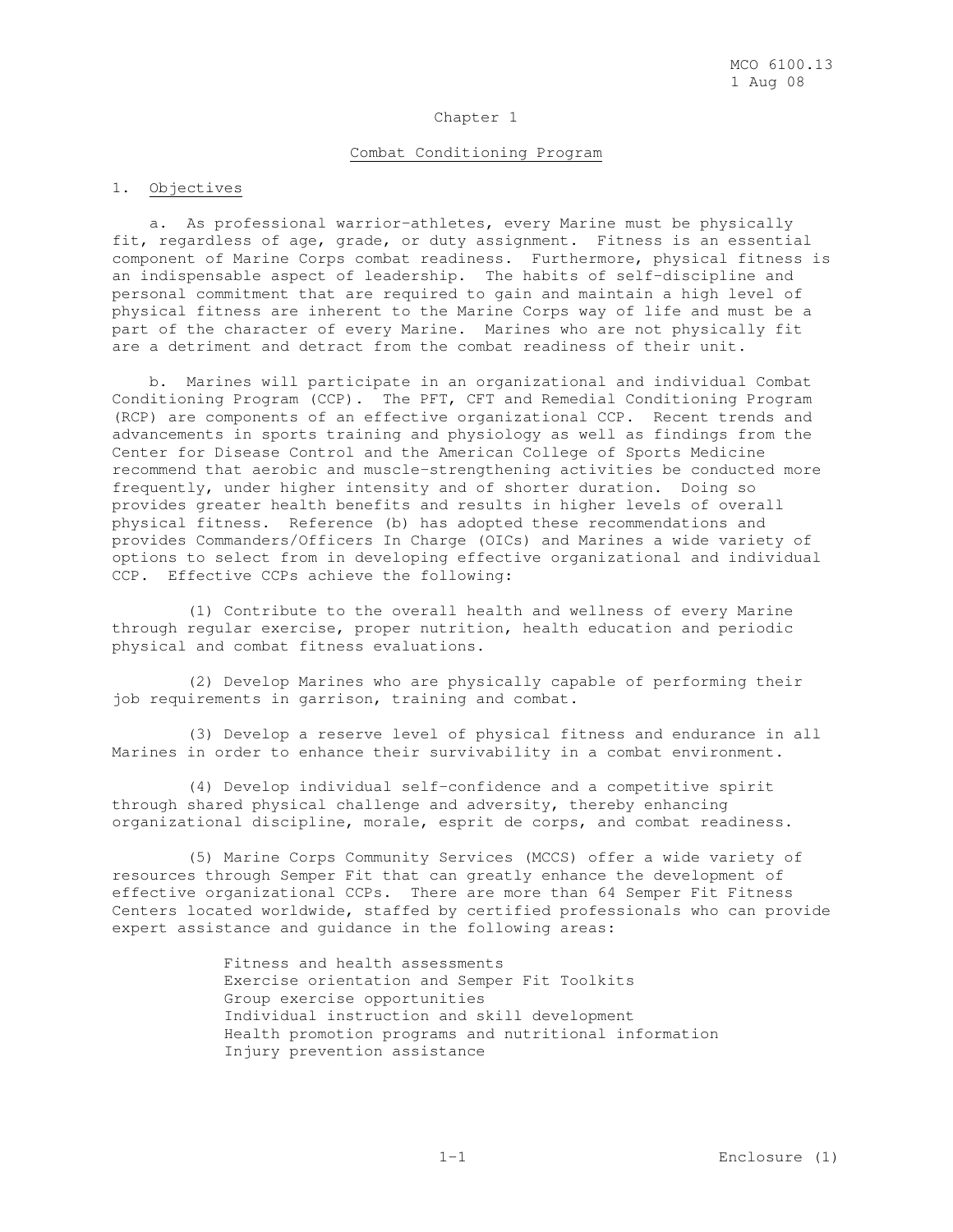(6) Navy Medicine provides care through Medical Treatment Facilities (MTF), local Branch Medical/Health Clinics (BMC/BHC) and Sports Medicine and Reconditioning Centers (SMART). Marines receive quality care and assistance through referral to a sports medicine professional or nutritionist/dietician.

### 2. Responsibilities

### a. Commanding Officers/Officers-In-Charge

 (1) Commanders/OICs are responsible for the combat readiness of their organization. Commanders can enhance combat readiness through consistent combat conditioning reflected in annual and pre-deployment training plans and by affording individual Marines the opportunity to achieve a competent level of fitness.

 (2) Commanders/OICs will recognize Marines who make substantial improvement to and/or attain an exceptional level of physical fitness.

 (3) Commanders/OICs are responsible for the development, implementation and management of the organizational CCP.

 (4) Commanders/OICs are required to ensure their Marines comply with the requirements and standards contained in this Order and take appropriate action when required.

 (5) Commanders/OICs will ensure Marines perform at least five combat conditioning sessions, of 30 minutes duration, per week. This requirement can be satisfied through combining organizational and individual CCP participation with Marine Corps Martial Arts Program (MCMAP), Marine Corps Water Survival Training (MCWST), or other mission/operational specific training.

 (6) Commanders/OICs will select and assign in writing a Combat Conditioning Instructor (CCI) and/or Command Physical Training Representative (CPTR).

 (7) Commanders/OICs will periodically assess the effectiveness of their CCP through physical fitness and combat fitness tests.

 (8) Commanders/OICs will ensure the timely and accurate recording of performance data in Marine-On-Line (MOL), Unit Diary/Marine Integrated Personnel System (UD/MIPS), and the Marine Corps Training Information Management System (MCTIMS).

 (9) Commanders/OICs will ensure the timely and accurate recording, reporting and investigation of all physical training, PFT and CFT Class A-C mishaps via the WESS reporting system.

#### b. CCI/CPTR

 (1) The CCI or CPTR will thoroughly review reference (b) and the contents of this Order, immediately upon assignment.

 (2) The CCI or CPTR is responsible to the Commander/OIC for development, implementation, management and supervision of the organizational CCP.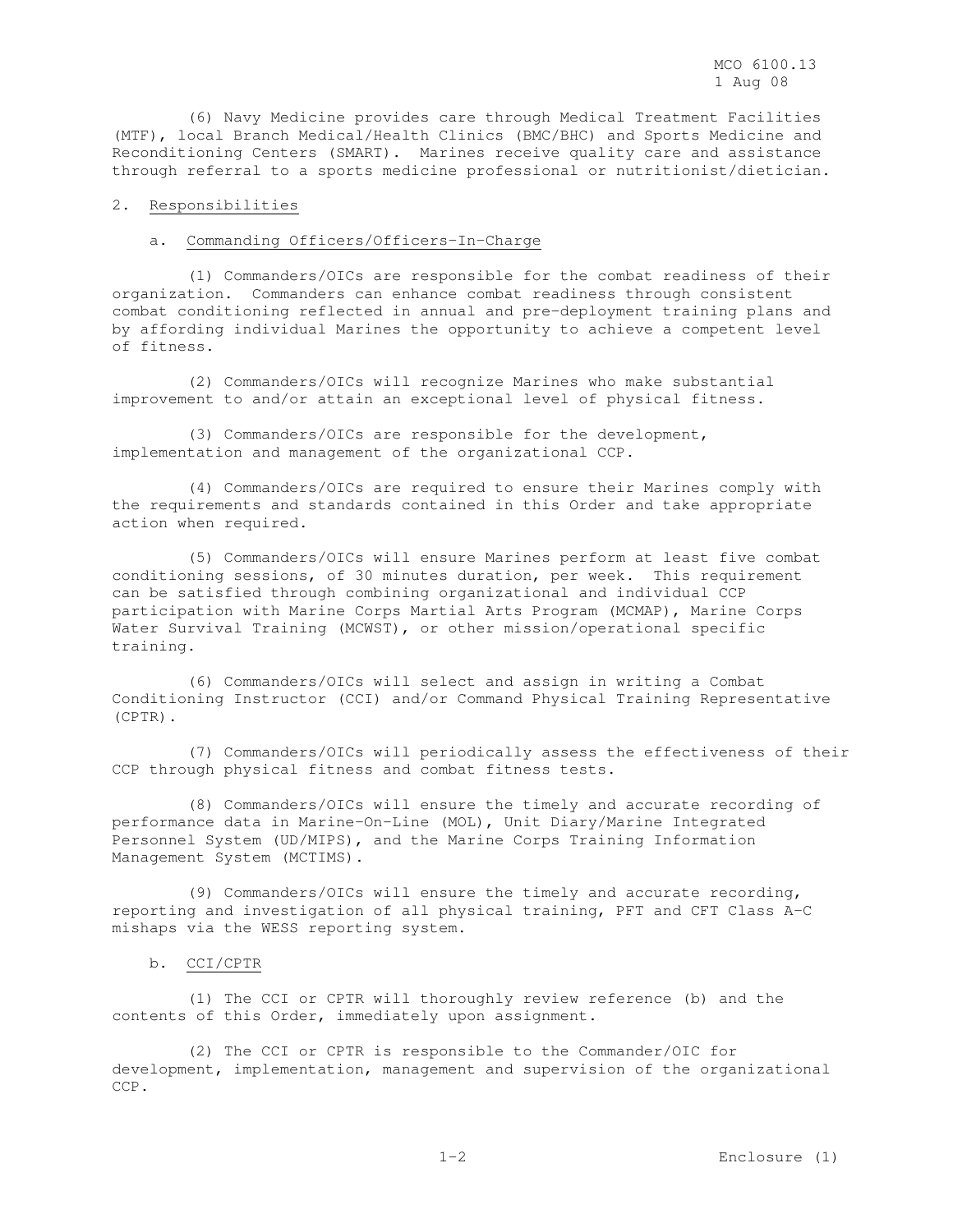(3) The CCI or CPTR is responsible for coordinating and supervising the execution of regularly scheduled organizational PFTs and CFTs. Responsibilities may include, but not be limited to the following:

(a) Select and train PFT/CFT monitors, as required.

(b) Select CFT location.

(c) Select PFT run route.

 (d) Conduct PFT and CFT Operational Risk Management (ORM) evaluations in accordance with reference (c).

(e) Document and record PFT/CFT evaluation performance data.

 (f) Manage and maintain PFT/CFT documentation in accordance with reference (d).

c. Individual Marines

 (1) Every Marine must be physically fit, regardless of age, grade, or duty assignment.

 (2) Every Marine is responsible to comply with the standards and requirements contained in this Order.

 (3) Every Marine will participate in an effective organizational and/or individual CCP on a continuing and progressive basis.

3. Components. Organizational CCPs will consist of the following:

 a. Commanders will ensure their unit CCP addresses the specific unit METL per reference (b) and consists of five 30 minute sessions per week.

 b. Strength training consisting of compound functional movements should be done at least twice a week, in combination with or separate from cardiorespiratory exercise.

 c. Exceeding the guidelines above will result in greater fitness and health benefits, but should be done in a manner that is progressive in nature and provides adaptations to additional physical demands.

 d. Physical conditioning programs should not be developed solely towards preparation for the PFT or CFT.

 e. To the extent possible, commanders will allow Marines to conduct these conditioning sessions within normal working hours.

 f. Organizational CCPs will be developed to ensure Marines are able to meet the physical demands of their unit mission and the challenges posed by environmental and operational conditions.

 g. Every Marine will develop an individual CCP in order to enhance their ability to meet the physical demands of their military occupational specialty (MOS) while emphasizing the Marine Corps ethos of every Marine a rifleman. The individual CCP is meant to augment not replace the organizational CCP.

1-3 Enclosure (1)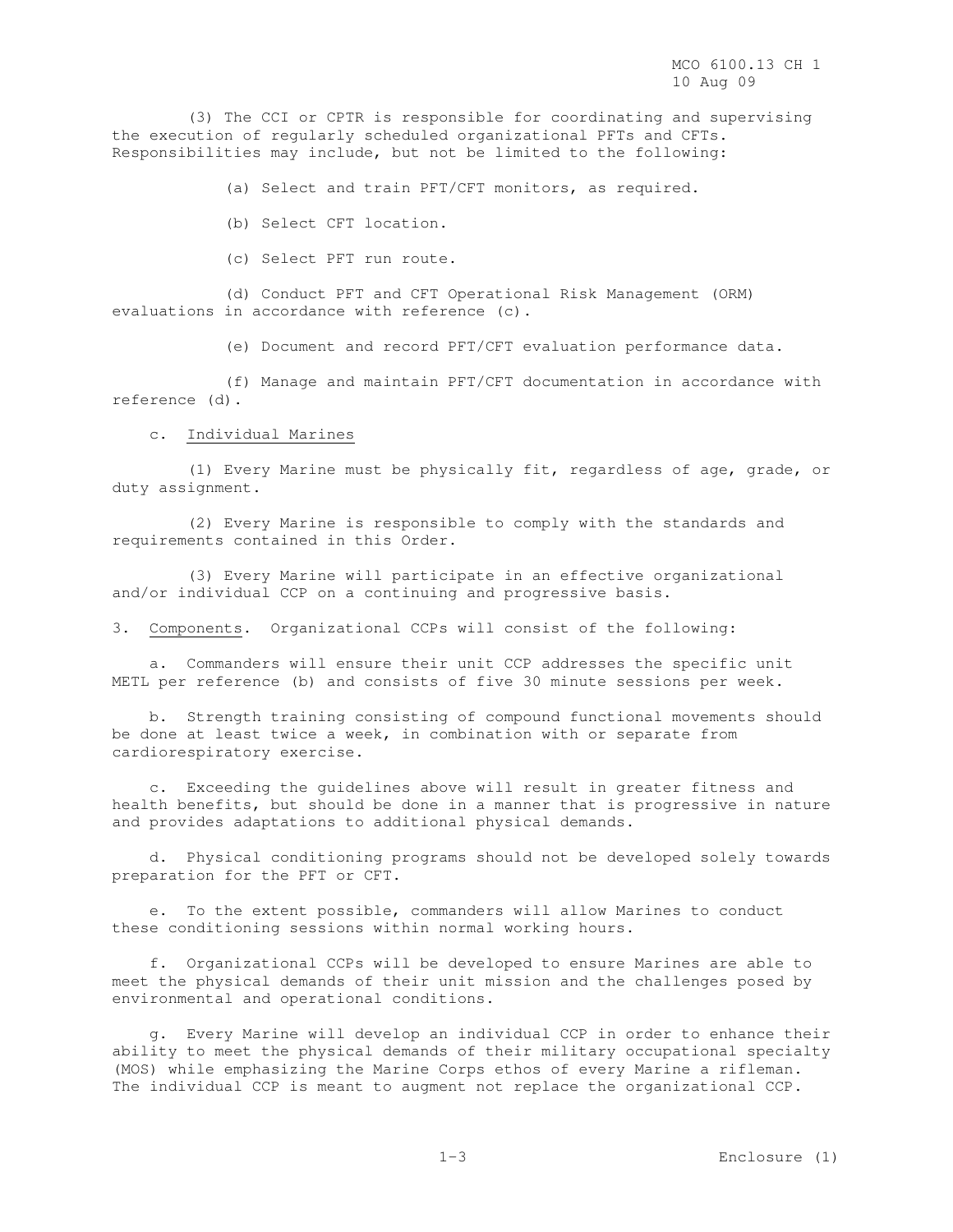### 4. Reporting

### a. PFT/Partial PFT (PPFT) Reporting

 (1) Performance. PFT monitors are responsible for completing the PFT/CFT Performance Worksheet found in Figure 1-1. Monitors will ensure PFT performance data is calculated in accordance with Tables 2-3 and 2-4 of this Order. Only a command scheduled and monitored PFT/PPFT satisfies the semiannual/annual requirement. If more than one CCI or CPTR monitored PFT/PPFT is conducted during a reporting period, only the official PFT/PPFT will be recorded in MCTFS/MOL and item 8b of Section A of the fitness report form. All other tests will be documented as a directed comment in Section I of the fitness report form. However, a failure in any subsequent PFT/PPFT will render a fitness report adverse and have proficiency mark implications. PFTs/PPFTs taken in conjunction with the RCP do not satisfy semiannual/annual requirements and will not be used for MCTFS/Performance Evaluation reporting purposes.

 (2) MCTFS/MOL. PFT monitors will ensure the timely submission of final PFT/CFT Performance Worksheets in accordance with reference (e) and locally established administrative procedures. Only one PFT/PPFT score will be reported on the MOL/Unit Diary per annual period. No retest or remedial PFT scores will be recorded on the MOL/Unit Diary.

 (3) Proficiency Marks. For Marines, Corporals and below, Proficiency Marks will be adjusted commensurate with PFT/PPFT performance, in accordance with paragraph 4005 of reference (f).

(4) Performance Evaluation

 (a) Fitness Report. For Marines, Sergeants and above, PFT/PPFT scores will be recorded on item 8b of Section A for the respective reporting period, in accordance with paragraph 4003.8b of reference (g). PFT/PPFT failures render a fitness report adverse. PFT/PPFT failures will be addressed within the reporting period which they occur, regardless of performance on a more recent PFT/PPFT.

 (b) Directed Comments. A Section I directed comment will be made to address the following circumstances:

- 1. Score of 285 and above
- 2. Not Medically Qualified (NMED)
- 3. Medical basis for PPFT

 4. Required/Did Not Take (RDNT). RDNT renders a fitness report adverse if the Reporting Senior (RS) deems the Marine Reported On (MRO) did not exercise due diligence in meeting the PFT/PPFT semiannual/ annual requirement.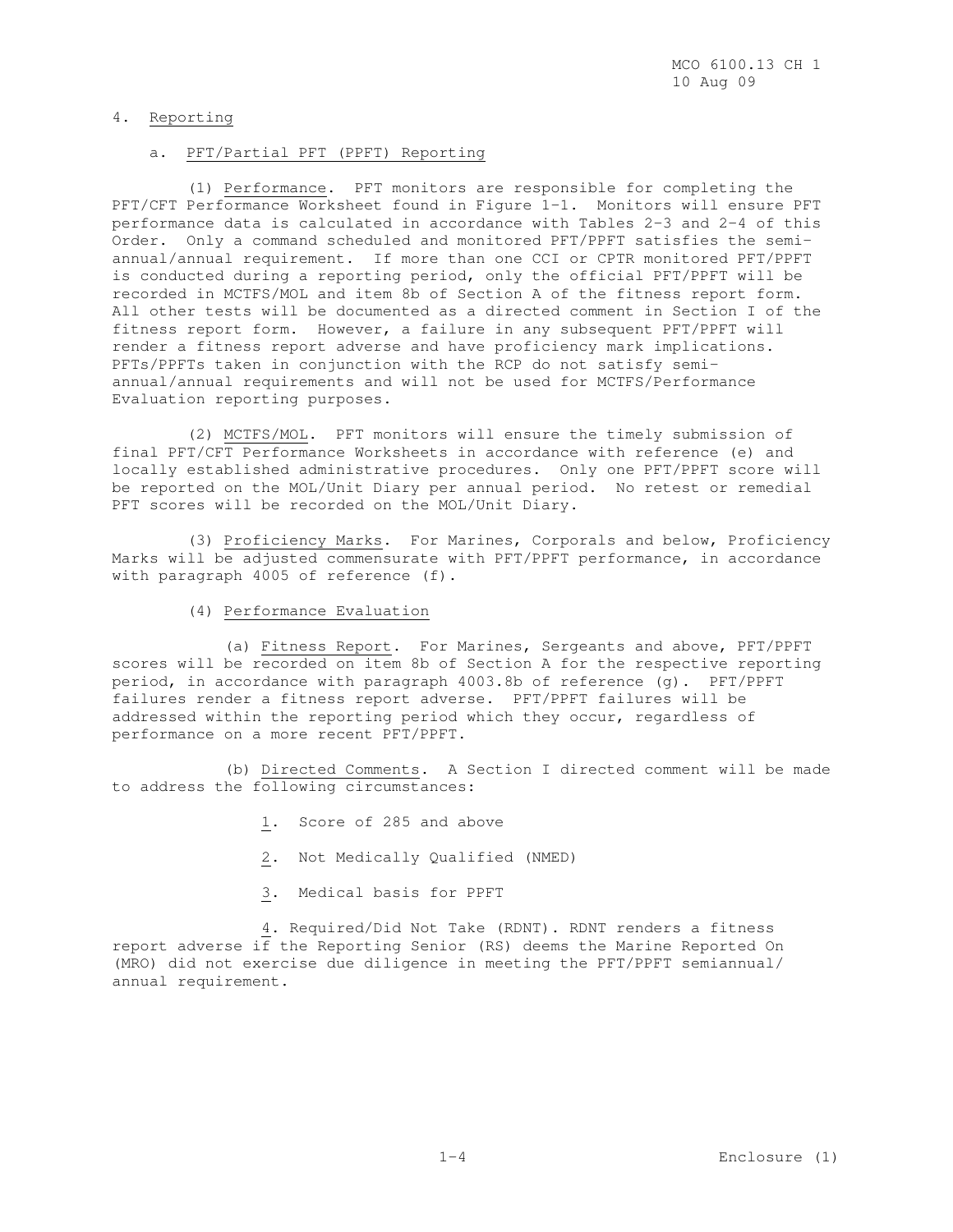5. PFT/PPFT failure. PFT/PPFT failure renders a fitness report adverse.

 (5) SRB/OQR. A page 11, 6105 counseling entry is required when a Marine has failed consecutive PFTs or PPFTs and administrative separation is being considered, in accordance with paragraph 6206 of reference (h) for enlisted personnel and enclosure (3) of reference (i) for officers.

#### b. CFT/Partial CFT (PCFT) Reporting

 (1) Performance. CFT monitors are responsible for completing the PFT/CFT Performance Worksheet found in Figure 1-1; copies and instructions regarding use of Figure 1-1 can be found at https://navalforms.daps.dla.mil. Monitors will ensure CFT performance data is calculated and a Pass/Fail determination made, in accordance with Table 3-3 of this Order. Only a command scheduled and monitored CFT/PCFT satisfies the annual requirement. If more than one CCI or CPTR monitored CFT/PCFT is conducted during a reporting period, the official CFT/PCFT will be recorded in MCTFS/MOL and Section I of the fitness report form. All other tests will be documented as a directed comment in Section I of the fitness report form. However, a failure in any subsequent CFT/PCFT will render a fitness report adverse and have proficiency mark implications. CFTs/PCFTs taken in conjunction with the RCP do not satisfy annual testing requirements and will not be used for MCTFS/Performance Evaluation purposes.

 (2) MCTFS/MOL. CFT monitors will ensure the timely submission of final PFT/CFT Performance Worksheets in accordance with reference (e) and locally established administrative procedures. Only one CFT/PCFT marking will be reported on the MOL/Unit Diary per annual period. No retest or remedial CFT marks will be recorded on the MOL/Unit Diary.

 (3) Proficiency Marks. For Marines, corporals and below, Proficiency Marks will be adjusted commensurate with CFT/PCFT performance, in accordance with paragraph 4005 of reference (f).

#### (4) Performance Evaluation

 (a) Fitness Report. For Marines, sergeants and above, CFT scores will be recorded in Section I for the respective reporting period, in accordance with reference (g). CFT/PCFT failures render a fitness report adverse. CFT/PCFT failures will be addressed within the reporting period which they occur, regardless of performance on a more recent CFT/PCFT.

 (b) Directed Comments. A Section I directed comment will be made to address the following circumstances:

- 1. Score of 285 and above
- 2. Not Medically Qualified (NMED)
- 3. Medical basis for PCFT

 4. Required/Did Not Take (RDNT). RDNT renders a fitness report adverse  $i\bar{f}$  the Reporting Senior (RS) deems the Marine Reported On (MRO) did not exercise due diligence in meeting the PCFT/PPCFT semiannual/annual requirement.

 5. PCFT/PPCFT failure. PCFT/PPCFT failure renders a fitness report adverse.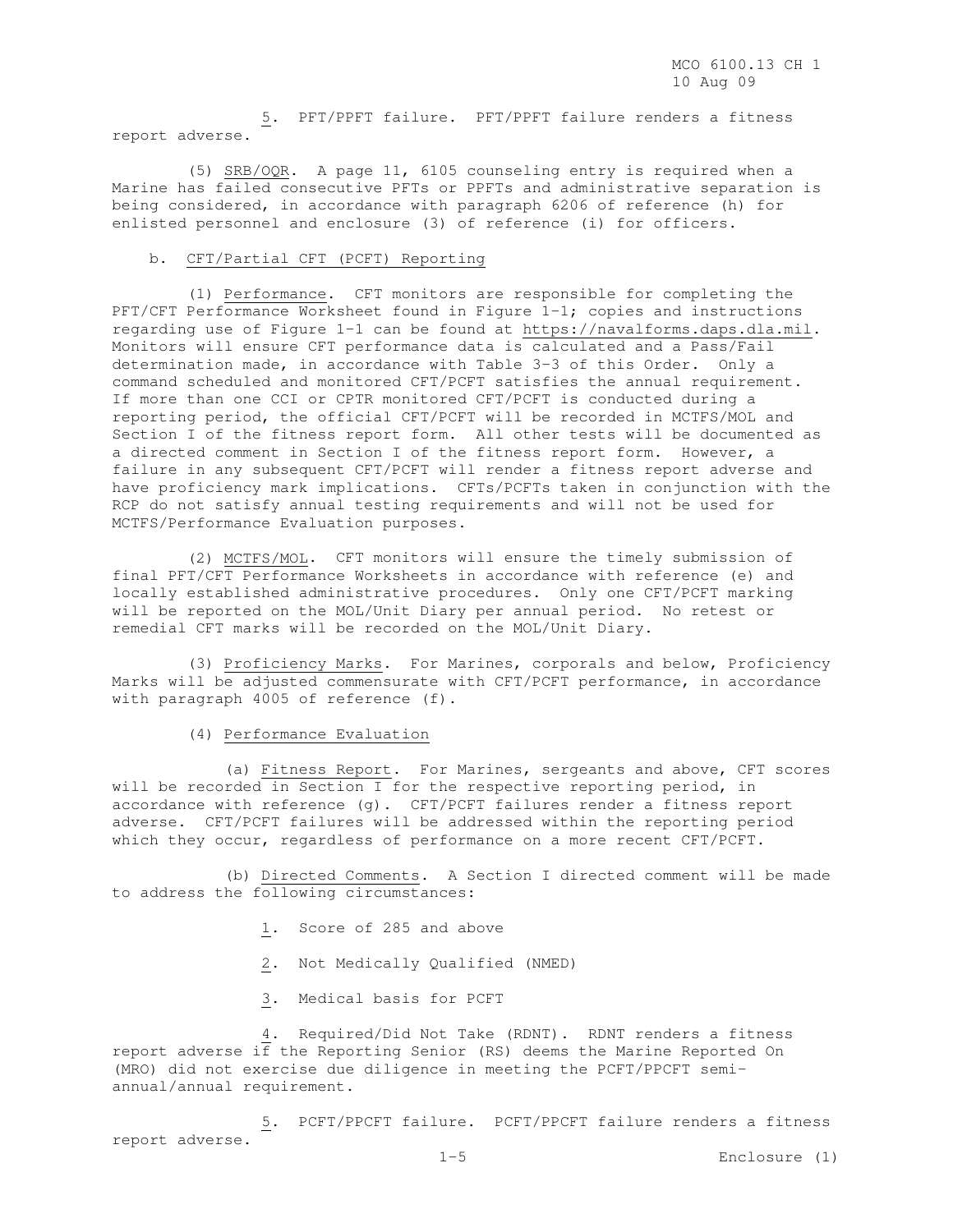(5) SRB/OQR. A page 11, 6105 counseling entry is required when a Marine has failed consecutive CFTs or PCFTs and administrative separation is being considered, in accordance with paragraph 6206 of reference (h) for enlisted personnel and enclosure (3) of reference (i) for officers.

5. Administrative Actions. Table 1-1 contains a summary of required administrative actions as a result of PFT/PPFT or CFT/PCFT failure, in accordance with references (e) through (n).

|                                        | PFT Failure |     | CFT Failure |     |  |
|----------------------------------------|-------------|-----|-------------|-----|--|
| Administrative Action                  | 1st         | 2d  | 1st         | 2d  |  |
| Mandatory RCP                          | Yes         | Yes | Yes         | Yes |  |
| Page 11 6105 Entry                     | No          | Yes | No          | Yes |  |
| Adverse Fitness Report                 | Yes         | Yes | Yes         | Yes |  |
| Substandard Proficiency Mark           | Yes         | Yes | Yes         | Yes |  |
| Promotion Restriction                  | Yes         | Yes | Yes         | Yes |  |
| Eligible for PCS Transfer              | Yes         | Yes | Yes         | Yes |  |
| Eligible for Reenlistment              | No          | No  | No          | No  |  |
| Eligible for Special School Assignment | No          | No  | No          | No  |  |
| Process for AdSep                      | No          | Yes | Nο          | Yes |  |

Table 1-1. -- Administrative Summary.

6. Medical Considerations. When a Marine is unable to complete a PFT/CFT due to an underlying physical or medical condition an evaluation by an Appropriately Privileged Health Care Provider (APHCP) must be conducted in accordance with references (o) and  $(p)$ . The APHCP will make a medical status determination regarding the Marine's ability to complete the PFT/CFT, PPFT/PCFT or if referral to a Medical Evaluation Board (MEB)/Physical Evaluation Board (PEB) is warranted. A medical determination is required to excuse a Marine from participating in a particular event or an entire test, but a PEB finding is required for an exemption. Marines assigned to a light/limited duty status are not exempt from the PFT/CFT requirement and are still required to perform those events not affected by the condition, unless otherwise specified by the APHCP.

If the condition becomes extended or is considered permanent in nature, then a determination by a formal MEB, PEB, or both must be conducted to determine the Marine's medical qualification for continued active service. A Marine may not be repeatedly excused from participation in the PFT/CFT without a MEB determination and is not exempt from the PFT/CFT requirement without a PEB determination.

 a. PPFT/PCFT. Marines who are medically excused from performing a particular event of the PFT or CFT as certified by an APHCP, are still required to perform a PPFT/PCFT.

 (1) Marines will perform a PPFT/PCFT when an APHCP determines they are physically incapable of performing a particular event of the PFT/CFT. The APHCP will document the medical condition, expiration date, exercise limitations, and PPFT/PCFT events a Marine can perform during the light/limited duty period. For Marines who are incapable of performing any portion of a PFT or CFT, their inability will not be considered a failure and an appropriate fitness report Section I Directed Comment will be made, in accordance with reference (g). Commanders/OICs will ensure assistance is provided to Marines in order to facilitate their return to full duty.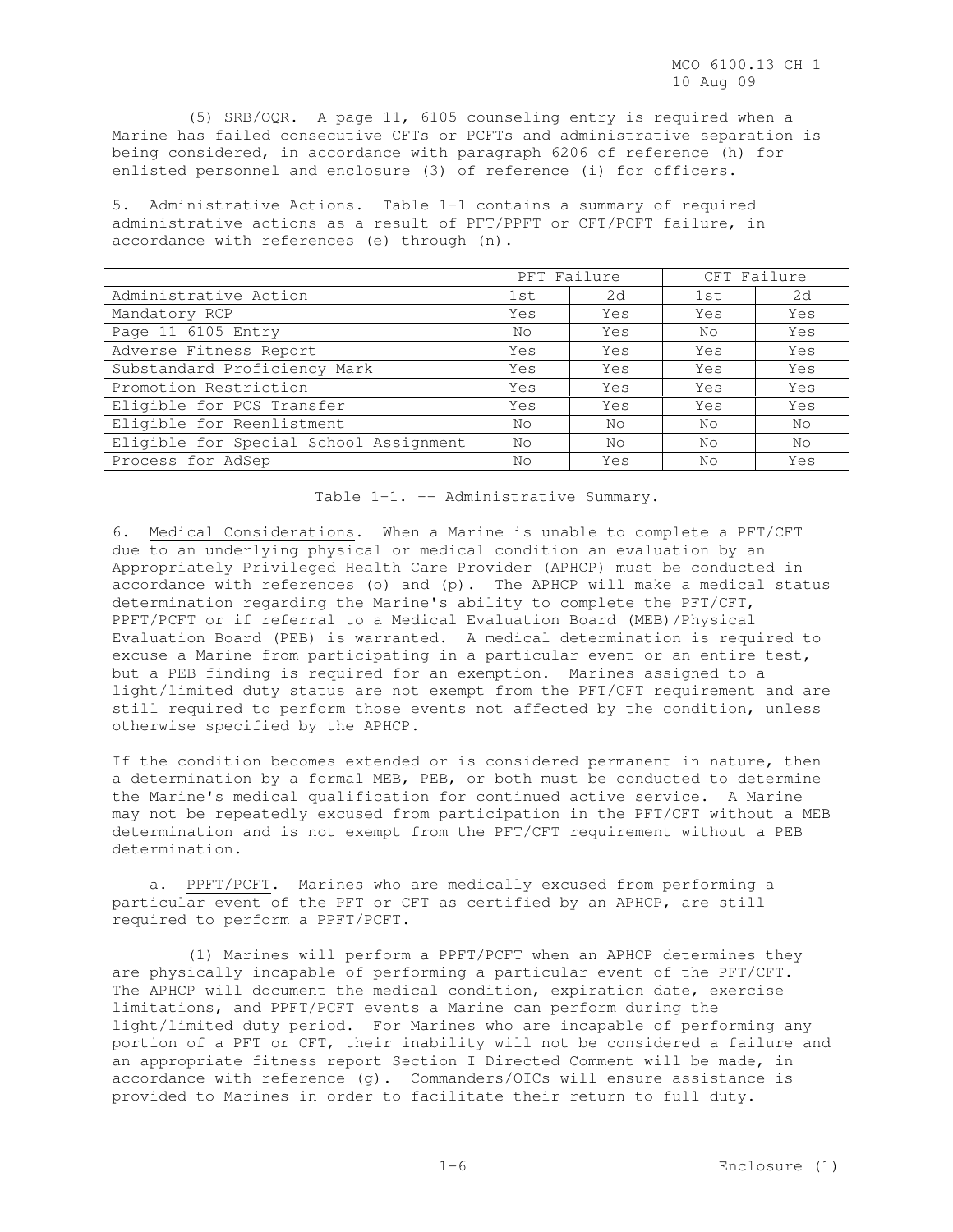(2) To meet PPFT requirements, Marines must complete two of the three PFT events. Marines will be required to obtain at least the minimum acceptable performance requirements for the two events, as well as earn the additional points needed to achieve a 3d class PFT score, or better. Event times/repetitions will be awarded points the same way the PFT awards points. As with a PFT, failure to meet the minimum requirements in either event constitutes a test failure. However, no numerical score or classification will be performed for PPFTs. For Marines requiring a composite score for promotion purposes, commands will use the score (points) achieved during the last PFT for the event missed. See Table 2-1 for minimum PFT requirements and table 1-1 for a summary of administrative actions warranted as a result of PFT failure.

 (3) To meet PCFT requirements, Marines must complete at least one of the three CFT events. Marines will be required to obtain the minimum acceptable performance requirements for the single event. As with a CFT, failure to meet the minimum requirement will constitute a test failure. In most cases, musculoskeletal limitations will allow for the conduct of either the Movement To Contact (MTC) or Ammunition Lift (AL). Considering the allencompassing nature of the Maneuver Under Fire (MANUF), musculoskeletal limitations may limit participating in this event as the one selected when performing a PCFT. For Marines requiring a composite score for promotion purposes, commands will use the score (points) achieved during the last CFT for the events missed. In cases where a Marine has not yet run a full CFT for score, commanders may utilize CFT scores on events not taken during a PCFT from inventory or mock CFTs, if available. If scores from a full CFT are not available a PCFT cannot be run. See table 3-3 for minimum CFT requirements and Table 1-1 for a summary of administrative actions warranted as a result of CFT failure.

 b. Consecutive PPFT/PCFTs. Marines who perform a PPFT/PCFT for two consecutive periods, for the same injury or disease, will be referred to an APHCP for MEB/PEB evaluation, in accordance with reference (o).

 c. Injury. Marines injured while participating in a PFT/CFT may be given credit for a PPFT if two out of three events were completed or for a PCFT if one out of three events were completed prior to the injury. A Marine injured during the conduct of a PFT/CFT may be afforded the opportunity to retake a PFT/CFT once returned to full duty by an APHCP. For Marines who elect to retake the PFT/CFT, their new score will replace the previous score and is final. Only Commanders/OICs can authorize PPFT/PCFT credit or a retest for Marines injured during the conduct of a PFT/CFT. Marines completing only one event prior to the injury will receive neither a PFT score nor PPFT credit. If assigned light duty status as a result of the injury, the Marine will be required to retake the PFT/CFT no earlier than 30 and no later than 90 days from return to full duty status. Marines who are evaluated and not assigned a light duty status, will retake the PFT at the Commander's/OIC's discretion.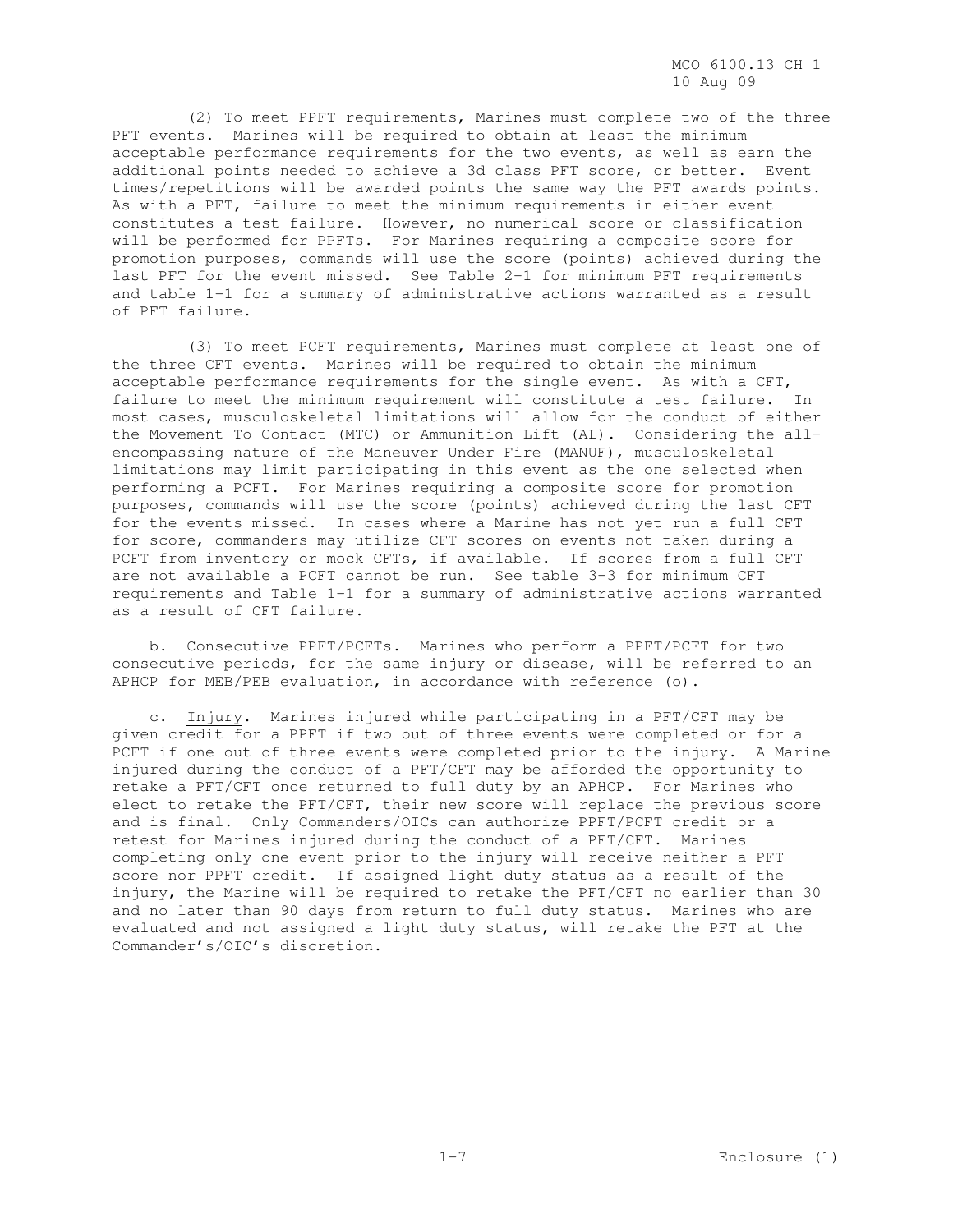#### e. Post-Light/Limited Duty

 (1) Marines who did not take a PFT/PPFT or CFT/PCFT for the semiannual/annual requirement due to physical/medical reasons, will be administered a PFT/CFT no less than 30 days and no more than 90 days after return to full duty. Commanders/OICs should be attentive that Marines returning to full duty status following an extended limited duty period will require a progressive training routine in returning to pre-injury/disease fitness levels. If the grace period crosses over into the next semi-annual interval, the new PFT/CFT score will satisfy the current requirement and NMED will be utilized for the previous period.

 (2) Marines who were able to perform a PPFT/PCFT and are able to complete a PFT/CFT after returning to full duty will have the option to either keep the PPFT/PCFT score or conduct a PFT/CFT. Marines will be given a minimum of 30 days and no more than 90 days to complete a PFT/CFT. The new score will replace the previous PPFT/PCFT. This is the only time a retest score will be used to replace a previous entry reported in MCTFS. If the grace period crosses over into the next semi-annual interval, the new PFT/CFT score will satisfy the current requirement and the PPFT/PCFT score will be utilized for the previous period. The new score will not be considered a remedial score.

### f. Pregnancy/Post-Partum

 (1) After confirmation of pregnancy from an APHCP or Obstetrician (OB) and an appropriate duty limitation code is entered into MCTFS, Marines will be waived from conducting the PFT/CFT. Pregnant Marines will participate in a medically approved exercise program throughout the pregnancy and postpartum period, except when not recommended by a APHCP, in accordance with references (m) and (o).

 (2) Marines will fulfill the PFT/CFT requirement after the 42-day (post-partum) convalescent period and no later than 6 months after return to full duty. Unless medically prohibited, physical conditioning should resume as soon as possible following delivery. Commanders/OICs should be attentive that Marines returning to full duty status following pregnancy will require a progressive training routine in returning to the level of fitness experienced prior to pregnancy.

 (3) For pregnancies that do not come to full term, Marines will be required to meet PFT/CFT requirements in a time period determined by a APHCP/OB healthcare provider. Time limits will not exceed those that are prescribed for a full term pregnancy.

 (4) Although rare, difficult pregnancies, Cesarean sections or still births present unique challenges that may require greater recovery time. Therefore, in pregnancies where complications develop, APHCPs will determine the time needed to Return to Full Duty (RTFD) and complete a PFT/CFT.

 (5) Marines who fail to RTFD following the 42-day (post-partum) convalescent leave period, may be given an additional period of up to 30 days light duty, to allow additional recovery time. If upon termination of the 30 days light duty, the Marine is still not RTFD, then the Marine will be placed on medical hold and referred to a MEB for determination of fitness for continued military service.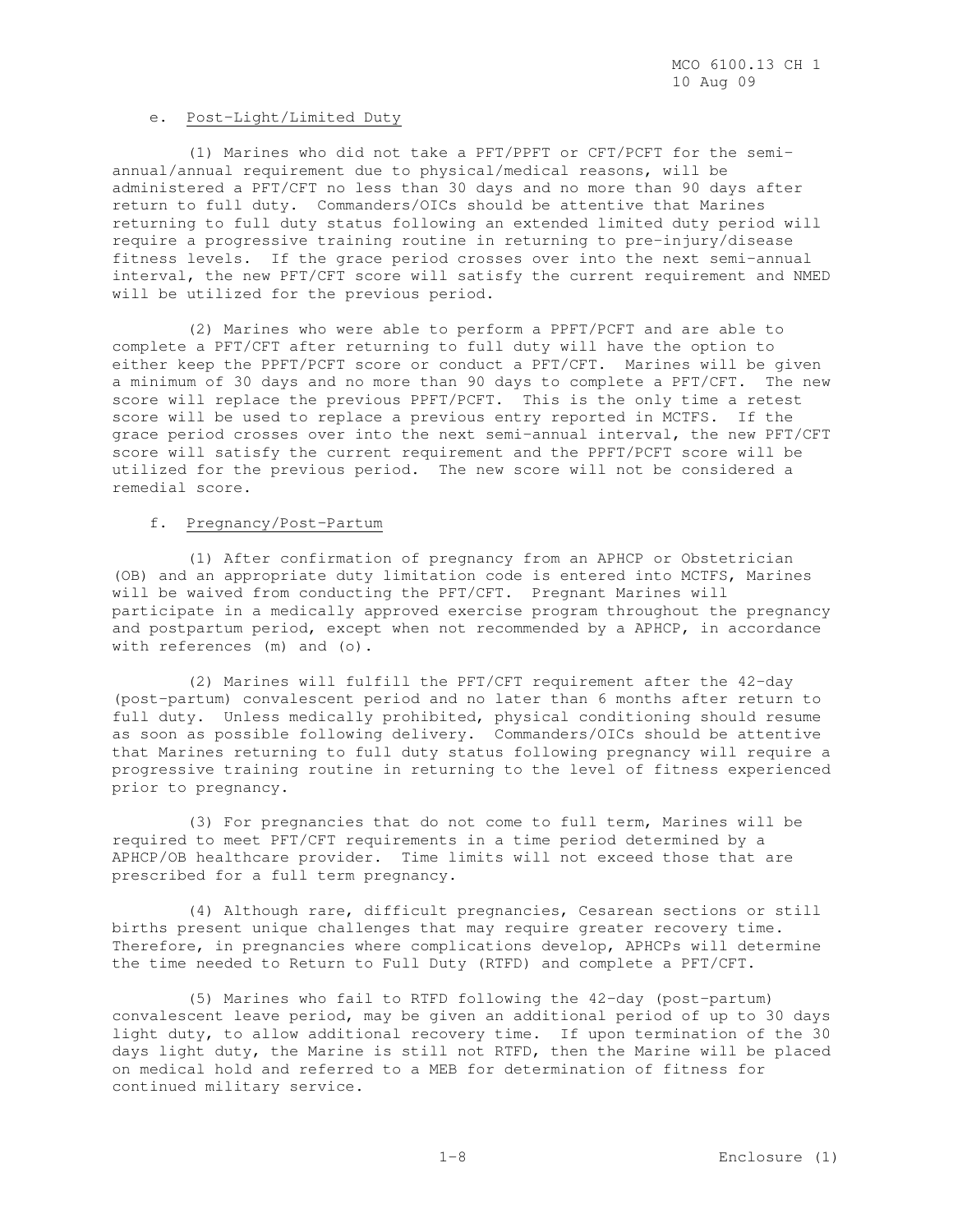g. 46 and Over Risk Factor Screening. Marines, age 46 years and over, who do not possess a current physical examination or Navy Annual Health Evaluation (BUMEDINST 6120.26) will conduct a self-validation "Risk Factor Worksheet, "30-60 days prior to conducting a PFT/CFT. Marines will complete sections (A) and (B) of the Risk Factor Worksheet found in Table 1-2, and submit the signed/completed form to their Commander/OIC for review. An APHCP medical screening is required prior to PFT/CFT participation under the following circumstances:

(1) Marine replies "yes" to any question in section (B).

(2) Marine exceeds body composition standards.

 (3) Marines requiring a follow-on medical screening must be medically cleared by an APHCP prior to PFT/CFT participation. Supplemental SF600 forms will be attached to the Risk Factor Worksheet if additional APHCP remarks are required. Independent Duty Corpsmen are not authorized to issue a medical clearance for any Marine who replied "yes" to any Risk Factor Worksheet question. Marines who are not cleared for PFT/CFT participation by an APHCP are restricted from participation for the remainder of the current semiannual period, either voluntarily or involuntarily. This restriction only applies to the period during which the APHCP determination was made. However, Marines are authorized to participate in the PFT/CFT when medically cleared by an APHCP following referral and provided no further medical evaluation is required. Risk Factor Worksheets and SF600 documents will be appropriately safeguarded and filed in the health record when completed. The CCI or CPTR will annotate completion of the Risk Factor Worksheet on the PFT/CFT Performance Worksheet prior to the conduct of the PFT/CFT, when required.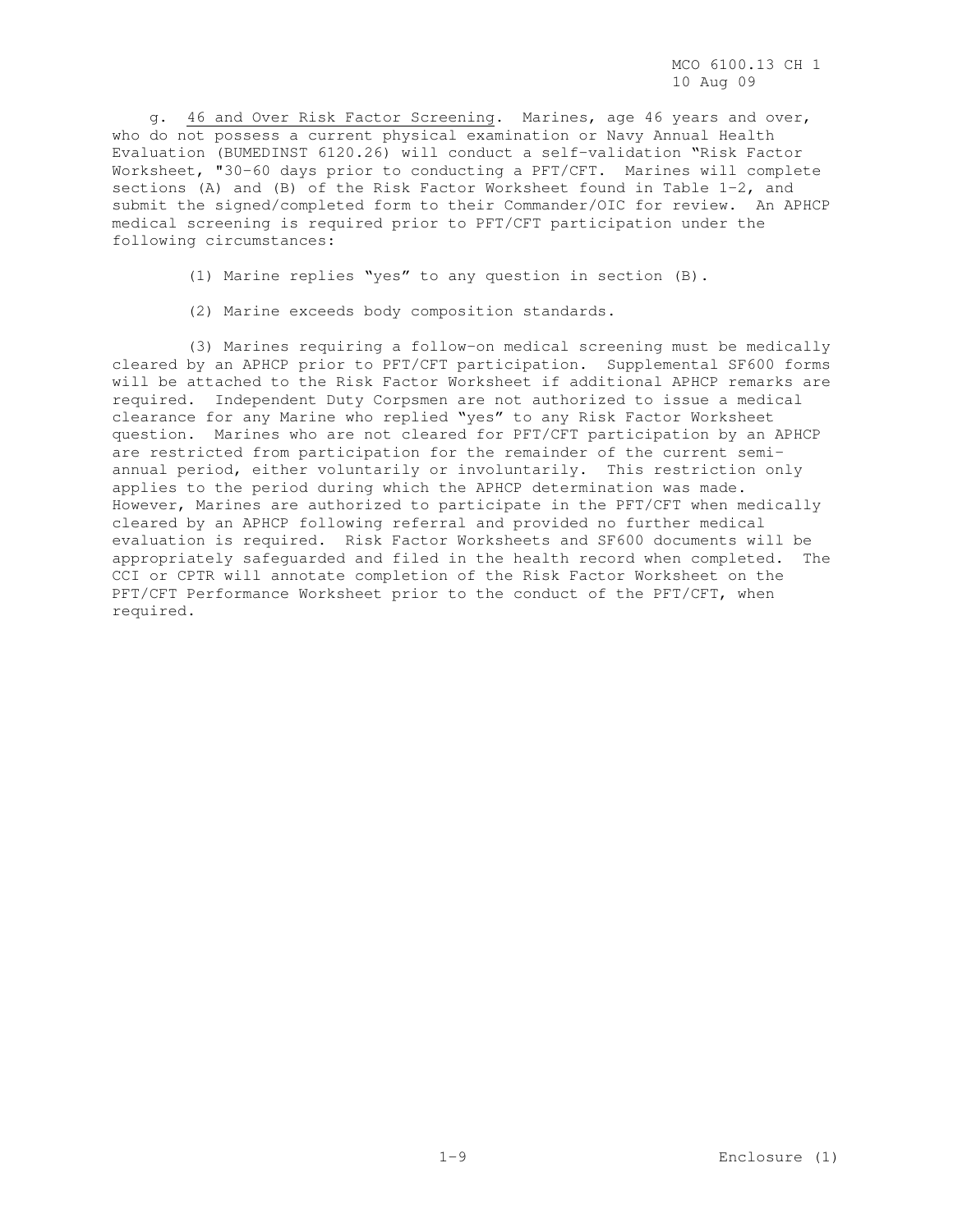MCO 6100.13 1 Aug 08

| NAVMC 11639 (08-01) (EF)<br><b>RISK FACTOR WORKSHEET</b><br>FOUO - Privacy Sensitive when filled in.                                                                                                                                                          |          |               |                    |     |  |
|---------------------------------------------------------------------------------------------------------------------------------------------------------------------------------------------------------------------------------------------------------------|----------|---------------|--------------------|-----|--|
| NAME (LAST, FIRST, M.I.):                                                                                                                                                                                                                                     |          | SSN (LAST 4): |                    |     |  |
| COMMAND:                                                                                                                                                                                                                                                      | SECTION: | PHONE:        |                    |     |  |
| <b>SECTION A: (COMPLETED BY THE MARINE)</b>                                                                                                                                                                                                                   |          |               | <b>YES</b>         | NO  |  |
| (1) ARE YOU IN COMPLIANCE WITH MEDICAL PHYSICAL EXAMINATION REQUIREMENTS FOR YOUR AGE?                                                                                                                                                                        |          |               |                    |     |  |
| (2) DATE OF LAST PERIODIC PHYSICAL EXAMINATION:                                                                                                                                                                                                               |          |               |                    |     |  |
| <b>SECTION B: (COMPLETED BY THE MARINE)</b>                                                                                                                                                                                                                   |          |               | <b>YES</b>         | NO  |  |
| (1) DO YOU HAVE A HISTORY OF HEART DISEASE OR HIGH BLOOD PRESSURE WHICH REQUIRES YOU TO<br>RESTRICT PHYSICAL ACTIVITY OR SEEK MEDICAL TREATMENT?                                                                                                              |          |               |                    |     |  |
| (2) SINCE YOUR LAST PERIODIC PHYSICAL EXAMINATION, SEMI-ANNUAL RISK FACTOR SCREENING, OR PFT/CFT, HAS                                                                                                                                                         |          |               |                    |     |  |
| A. A CHANGE IN YOUR HISTORY OF HEART DISEASE OR HIGH BLOOD PRESSURE WHICH REQUIRED YOU TO RESTRICT<br>PHYSICAL ACTIVITY OR SEEK MEDICAL TREATMENT?<br>B. A CHANGE IN YOUR FAMILY HISTORY SUCH AS IMMEDIATE FAMILY MEMBERS EXPERIENCING A HEART ATTACK OR DIED |          |               |                    |     |  |
| OF HEART DISEASE BEFORE THEY WERE 45 YEARS OLD?<br>C. A CHANGE IN YOUR INCIDENCE OF DISCOMFORT TO YOUR CHEST, ARMS, OR NECK WHILE EXERCISING?                                                                                                                 |          |               |                    |     |  |
| D. AN INCIDENT WHERE YOU WERE PRONE TO HEAT EXHAUSTION/HEAT STROKE, FEELING FAINT, OR FEELING THAT YOU                                                                                                                                                        |          |               |                    |     |  |
| WERE ABOUT TO LOSE CONSCIOUSNESS?<br>E. A CHANGE IN ANY MEDICAL CONDITION (E.G., DIABETES, ASTHMA, BONE OR JOINT DISEASE) WHICH YOU THINK MIGHT                                                                                                               |          |               |                    |     |  |
| LIMIT YOUR PARTICIPATION IN THE PFT?<br>F. A SIGNIFICANT WEIGHT CHANGE?                                                                                                                                                                                       |          |               |                    |     |  |
| G. A CHANGE IN YOUR SMOKING HABITS SUCH THAT YOU NOW SMOKE ONE OR MORE PACKS OF CIGARETTES DAILY?                                                                                                                                                             |          |               |                    |     |  |
| <b>MARINE'S SIGNATURE</b>                                                                                                                                                                                                                                     | DATE:    |               |                    |     |  |
| SECTION C: (COMPLETED BY THE APPROPRIATELY PRIVILEGED HEALTH CARE PROVIDER (M.O.) IF REQUIRED)                                                                                                                                                                |          |               |                    |     |  |
| DATE OF MEDICAL EVALUATION:                                                                                                                                                                                                                                   |          |               | <b>YES</b>         | NO. |  |
| (1) THE MARINE MEETS BCP STANDARDS                                                                                                                                                                                                                            |          |               |                    |     |  |
| <b>REMARKS:</b><br>(2) THE MARINE ANSWERED 'YES' TO QUESTIONS IN SECTION (B)                                                                                                                                                                                  |          |               |                    |     |  |
| <b>REMARKS:</b>                                                                                                                                                                                                                                               |          |               |                    |     |  |
|                                                                                                                                                                                                                                                               |          |               |                    |     |  |
| SECTION D: (COMPLETED BY THE APPROPRIATELY PRIVILEGED HEALTH CARE PROVIDER (M.O.) IF REQUIRED)<br>(1) MEDICAL RECOMMENDATION: REFERRED FOR FURTHER MEDICAL CONSULTATION (E.G., PSYCHOLOGY,                                                                    |          |               |                    |     |  |
| NUTRITION, INTERNAL MEDICINE, PHYSICAL THERAPY)                                                                                                                                                                                                               |          |               |                    |     |  |
| <b>REMARKS:</b>                                                                                                                                                                                                                                               |          |               |                    |     |  |
| (2) CLEARED FOR PARTICIPATION IN PFT/CFT                                                                                                                                                                                                                      |          |               |                    |     |  |
| <b>REMARKS:</b>                                                                                                                                                                                                                                               |          |               |                    |     |  |
| SIGNATURE OF M.O.                                                                                                                                                                                                                                             | DATE:    |               |                    |     |  |
| PRINTED NAME:                                                                                                                                                                                                                                                 |          | PHONE:        |                    |     |  |
| COMMAND:                                                                                                                                                                                                                                                      | UNIT:    |               |                    |     |  |
|                                                                                                                                                                                                                                                               |          |               | Adobe Designer 8.0 |     |  |

Figure 1-2. -- Risk Factor Worksheet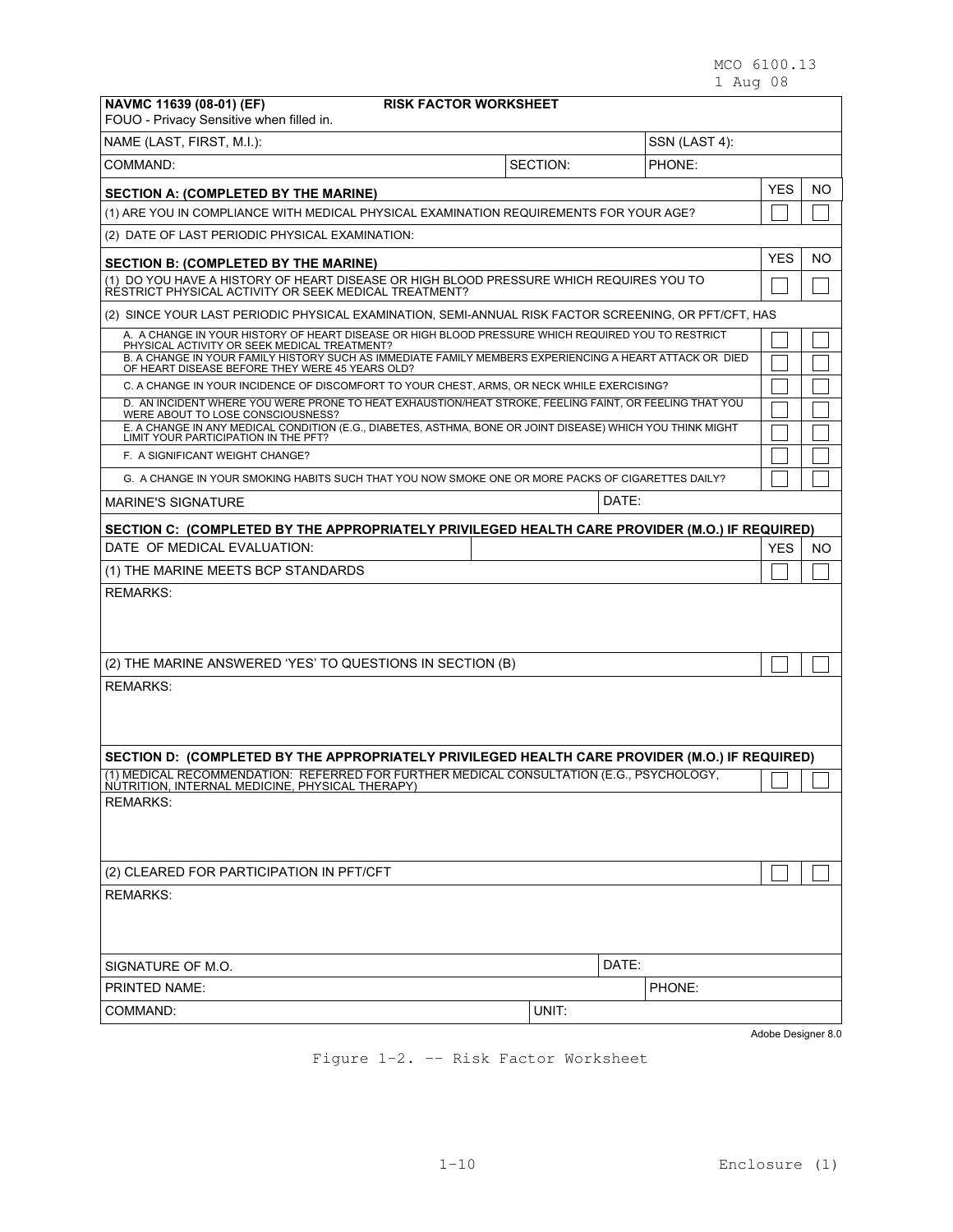NAVMC 11639 (08-01) (EF) FOUO - Privacy Sensitive when filled in.

### **PRIVACY ACT STATEMENT**

In accordance with the Privacy Act of 1974 (5 U.S.C. 552a/Public Law 93-579), this Notice informs you of the purpose for collection of information on this form. Please read it before completing the form.

**AUTHORITY:** 10 U.S.C. 5041, Headquarters, Marine Corps, 10 U.S.C. 5013, 37 U.S.C. 5201, and E.O. 9397

**PRINCIPAL PURPOSE:** Information collected by this form will be used to maintain military appearance data. The collection and maintenance of this information is authorized and governed by Privacy Act System of Records Notice MFD0003 MARINE CORPS TOTAL FORCE SYSTEM (MCTFS), posted at *http://www.defenselink.mil/privacy/notices/usmc/MFD0003.html.*

**RETENTION:** The collected information will be maintained in the MCTFS database with restricted, limited access permissions and PKI/password protections in place. Records in this file system will only be retrieved by the record subject's name and social security number. Records will be maintained for five years and will then be destroyed pursuant to provisions set forth in SECNAV M-5210.1; Subj: DON RECORDS MANAGEMENT PROGRAM.

**ROUTINE USES:** The only routine uses that apply are those published in Privacy Act System of Records Notice MFD00003 and the blanket routine uses published by the Department of Defense Privacy Office and posted at *http://www.defenselink.mil/ privacy/notices/blanket-uses.html..*

**DISCLOSURE:** Providing information on this form is mandatory.

Figure 1-3. -- Risk Factor Worksheet Continued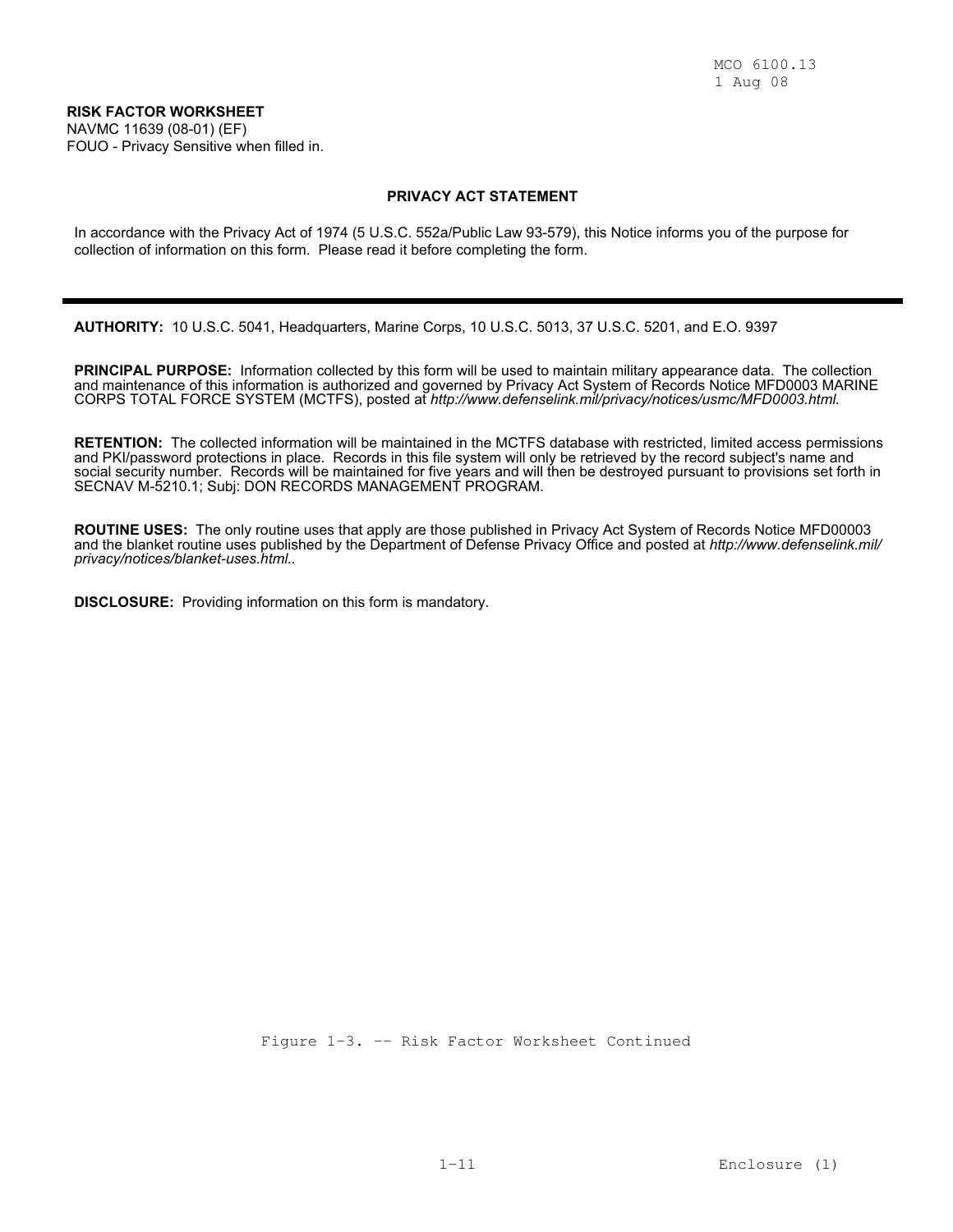#### 7. Exemptions and Waivers

 a. Exemptions. Marines are exempt from the PFT/CFT requirement under the following conditions:

 (1) Deployment to a combat zone and while in receipt of hostile fire pay. Marines are exempt from the PFT/CFT requirement for 60 days following their departure from a combat zone/termination of hostile fire pay. Routine deployments in support of the Unit Deployment Program (UDP) or Marine Expeditionary Units (MEU), and while not in receipt of hostile fire pay, do not exempt Marines from the PFT/CFT requirement.

 (2) Marines on Temporary Limited Duty (TLD), Permanent Limited Duty (PLD), or awaiting PEB results. APHCP verification is required. Marines on light duty or awaiting MEB results are not exempt from the PFT/CFT requirement.

 (3) Marines, age 46 and older, who have completed a risk factor screening and were not cleared by an APHCP for PFT/CFT participation.

 (4) After confirmation from an APHCP/OB healthcare provider and an appropriate duty limitation code entered into MCTFS, Marines are exempt from taking the PFT/CFT during pregnancy, the 42-day (post-partum) convalescent period and for 6 months following return to full duty. For pregnancies that do not come to full term, Marines will be required to meet PFT/CFT semiannual/annual requirements after consultation with an APHCP/OB health care provider and upon return to full duty.

#### b. Waivers

 (1) Waivers may be solicited only for short-term situations that temporarily prevent an individual, group, or an entire unit from completing the training/testing requirements contained in this Order. The intent is for units to request a waiver when it has been determined that time or the lack of sufficient resources will prevent an individual, group, or entire unit from accomplishing the required combat conditioning training/testing. The purpose of granting waivers is to protect individual Marines who were legitimately unable to complete required training/testing from being adversely affected.

 (2) Waivers must state the circumstances preventing an individual, group, or unit from completing required combat conditioning training and what steps are being taken by the unit to fulfill established training requirements. A unit requesting a "blanket waiver" is not permitted. Waiver requests must be submitted with a by-name roster for all individuals needing a waiver. Because PFT/CFT requirements are based on the calendar year, waivers will only apply for the time period requested.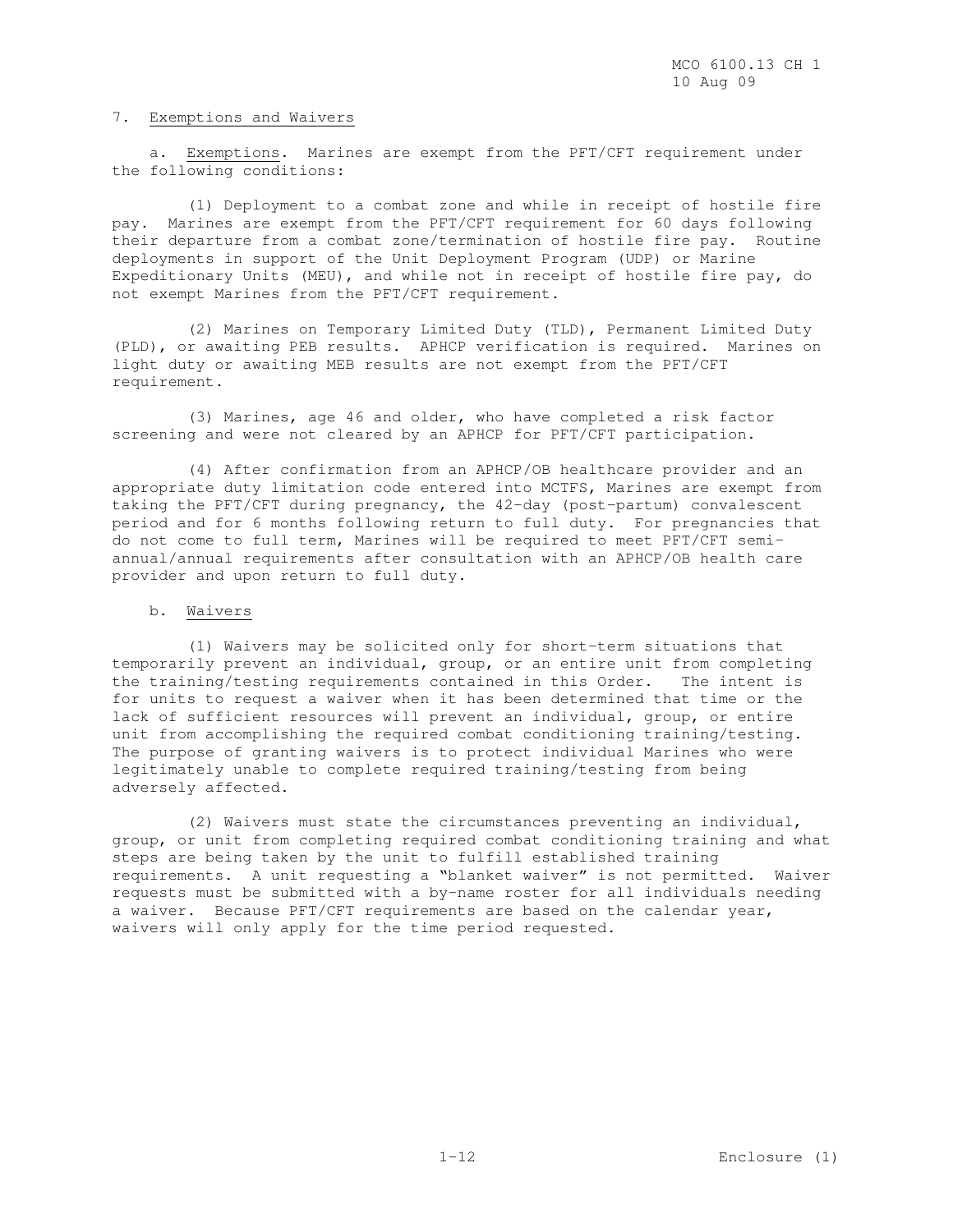(3) The authority to waive training rests with the following Commanders and cannot be delegated:

(a) Deputy Commandant for Manpower and Reserve Affairs (DC M&RA)

- (b) Marine Corps Combat Development Command (CG MCCDC)
- (c) Marine Forces Command (COMMARFORCOM)
- (d) Marine Forces Pacific (COMMARFORPAC)
- (e) Marine Forces Reserve (COMMARFORRES)
- (f) Marine Forces Special Operations Command (COMMARSOC)
- (g) I, II, and III Marine Expeditionary Force (MEF)

 (f) For separate organizations not commanded by a General Officer, authorization to waive training must be obtained from CG, MCCDC (C461TPS).

 (g) For Marine activities that are not tenants of Marine Corps posts or stations, waivers may be submitted to CG, MCCDC (C461TPS).

 (4) Commands authorized by this Order to grant waivers must send a copy of the waiver response to CG, MCCDC (C461TPS) within 30 days of disposition.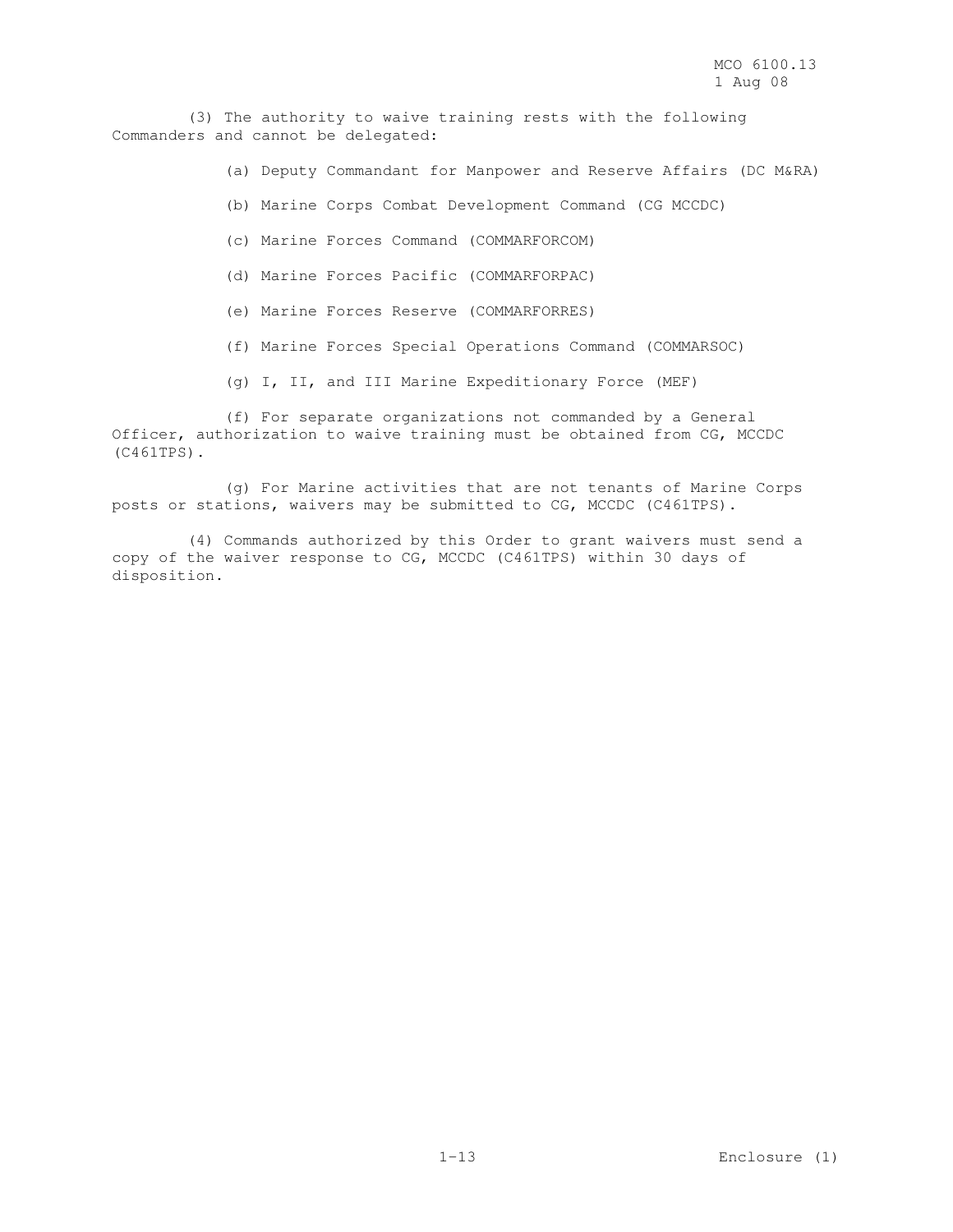|      | PFT/CFT Performance Worksheet |    |                                                                    |     |      |        |        |  |                                                                    |  |  |  |                      |  |            |      |           |      |       |      |                    |
|------|-------------------------------|----|--------------------------------------------------------------------|-----|------|--------|--------|--|--------------------------------------------------------------------|--|--|--|----------------------|--|------------|------|-----------|------|-------|------|--------------------|
| Unit |                               |    |                                                                    |     |      |        |        |  | Period                                                             |  |  |  |                      |  | Monitor    |      |           |      |       |      |                    |
|      |                               |    | Individual Data                                                    |     |      |        |        |  | PFT Performance Data                                               |  |  |  | CFT Performance Data |  |            |      |           |      |       |      |                    |
| Rank | First Name                    | MI | Last Name                                                          | SSN | Age* | Gender | Height |  | Weight Pull Up/FAH Score Crunches Score 3 Mile Run Score PFT Total |  |  |  |                      |  | <b>MTC</b> | Time | <b>AL</b> | Reps | MANUF | Time | Pass/Fail          |
|      |                               |    |                                                                    |     |      |        |        |  |                                                                    |  |  |  |                      |  |            |      |           |      |       |      |                    |
|      |                               |    |                                                                    |     |      |        |        |  |                                                                    |  |  |  |                      |  |            |      |           |      |       |      |                    |
|      |                               |    |                                                                    |     |      |        |        |  |                                                                    |  |  |  |                      |  |            |      |           |      |       |      |                    |
|      |                               |    |                                                                    |     |      |        |        |  |                                                                    |  |  |  |                      |  |            |      |           |      |       |      |                    |
|      |                               |    |                                                                    |     |      |        |        |  |                                                                    |  |  |  |                      |  |            |      |           |      |       |      |                    |
|      |                               |    |                                                                    |     |      |        |        |  |                                                                    |  |  |  |                      |  |            |      |           |      |       |      |                    |
|      |                               |    |                                                                    |     |      |        |        |  |                                                                    |  |  |  |                      |  |            |      |           |      |       |      |                    |
|      |                               |    |                                                                    |     |      |        |        |  |                                                                    |  |  |  |                      |  |            |      |           |      |       |      |                    |
|      |                               |    |                                                                    |     |      |        |        |  |                                                                    |  |  |  |                      |  |            |      |           |      |       |      |                    |
|      |                               |    |                                                                    |     |      |        |        |  |                                                                    |  |  |  |                      |  |            |      |           |      |       |      |                    |
|      |                               |    |                                                                    |     |      |        |        |  |                                                                    |  |  |  |                      |  |            |      |           |      |       |      |                    |
|      |                               |    |                                                                    |     |      |        |        |  |                                                                    |  |  |  |                      |  |            |      |           |      |       |      |                    |
|      |                               |    |                                                                    |     |      |        |        |  |                                                                    |  |  |  |                      |  |            |      |           |      |       |      |                    |
|      |                               |    |                                                                    |     |      |        |        |  |                                                                    |  |  |  |                      |  |            |      |           |      |       |      |                    |
|      |                               |    |                                                                    |     |      |        |        |  |                                                                    |  |  |  |                      |  |            |      |           |      |       |      |                    |
|      |                               |    |                                                                    |     |      |        |        |  |                                                                    |  |  |  |                      |  |            |      |           |      |       |      |                    |
|      |                               |    |                                                                    |     |      |        |        |  |                                                                    |  |  |  |                      |  |            |      |           |      |       |      |                    |
|      |                               |    |                                                                    |     |      |        |        |  |                                                                    |  |  |  |                      |  |            |      |           |      |       |      |                    |
|      |                               |    |                                                                    |     |      |        |        |  |                                                                    |  |  |  |                      |  |            |      |           |      |       |      |                    |
|      |                               |    |                                                                    |     |      |        |        |  |                                                                    |  |  |  |                      |  |            |      |           |      |       |      |                    |
|      |                               |    |                                                                    |     |      |        |        |  |                                                                    |  |  |  |                      |  |            |      |           |      |       |      |                    |
|      |                               |    |                                                                    |     |      |        |        |  |                                                                    |  |  |  |                      |  |            |      |           |      |       |      |                    |
|      |                               |    |                                                                    |     |      |        |        |  |                                                                    |  |  |  |                      |  |            |      |           |      |       |      |                    |
|      |                               |    |                                                                    |     |      |        |        |  |                                                                    |  |  |  |                      |  |            |      |           |      |       |      |                    |
|      |                               |    |                                                                    |     |      |        |        |  |                                                                    |  |  |  |                      |  |            |      |           |      |       |      |                    |
|      |                               |    |                                                                    |     |      |        |        |  |                                                                    |  |  |  |                      |  |            |      |           |      |       |      |                    |
|      |                               |    |                                                                    |     |      |        |        |  |                                                                    |  |  |  |                      |  |            |      |           |      |       |      |                    |
|      |                               |    |                                                                    |     |      |        |        |  |                                                                    |  |  |  |                      |  |            |      |           |      |       |      |                    |
|      |                               |    |                                                                    |     |      |        |        |  |                                                                    |  |  |  |                      |  |            |      |           |      |       |      |                    |
|      |                               |    |                                                                    |     |      |        |        |  |                                                                    |  |  |  |                      |  |            |      |           |      |       |      |                    |
|      |                               |    |                                                                    |     |      |        |        |  |                                                                    |  |  |  |                      |  |            |      |           |      |       |      |                    |
|      |                               |    | *Note: Risk Factor Worksheet required for Marines age 46 and over. |     |      |        |        |  |                                                                    |  |  |  |                      |  |            |      |           |      |       |      |                    |
|      |                               |    |                                                                    |     |      |        |        |  | FOUO - Privacy sensitive when filled in.                           |  |  |  |                      |  |            |      |           |      |       |      |                    |
|      | <b>NAVMC 11622</b>            |    |                                                                    |     |      |        |        |  |                                                                    |  |  |  |                      |  |            |      |           |      |       |      | Adobe Designer 8.0 |



 $1 - 14$ 

MCO 6100.13<br>1 Aug 08 MCO 6100.13 1 Aug 08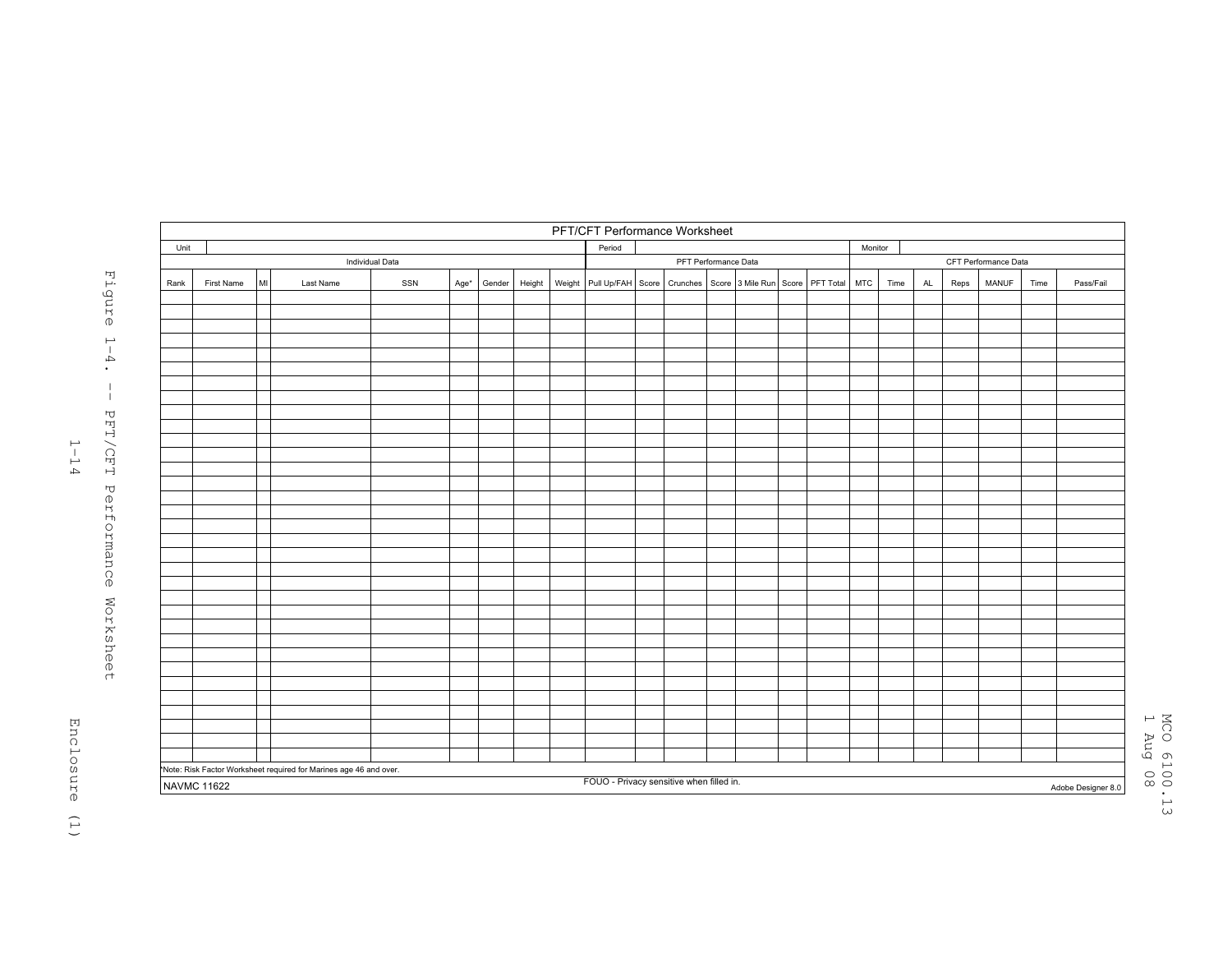#### **PFT/CFT PERFORMANCE WORKSHEET** NAVMC 11622 (06-08) (EF) FOUO - Privacy Sensitive when filled in.

#### **PRIVACY ACT STATEMENT**

In accordance with the Privacy Act of 1974 (5 U.S.C. 552a/Public Law 93-579), this Notice informs you of the purpose for collection of information on this form. Please read it before completing the form.

**AUTHORITY:** 10 U.S.C. 5041, Headquarters, Marine Corps, 10 U.S.C. 5013, 37 U.S.C. 5201, and E.O. 9397

 **PRINCIPAL PURPOSE:** Information collected by this form will be used to maintain military appearance data. The collection and maintenance of this information is authorized and governed by Privacy Act System of Records Notice MFD0003 MARINE CORPS TOTAL FORCE SYSTEM (MCTFS), posted at<br>http://www.defenselink.mil/privacy/notices/usmc/MFD0003.html.

 **RETENTION:** The collected information will be maintained in the MCTFS database with restricted, limited access permissions and PKI/password protections in place. Records in this file system will only be retrieved by the record subject's name and social security number. Records will be<br>maintained for five years and will then be destroyed pursuant to provision PROGRAM.

ROUTINE USES: The only routine uses that apply are those published in Privacy Act System of Records Notice MFD00003 and the blanket routine<br>uses published by the Department of Defense Privacy Office and posted at *http://w* 

 **DISCLOSURE:** Providing information on this form is mandatory.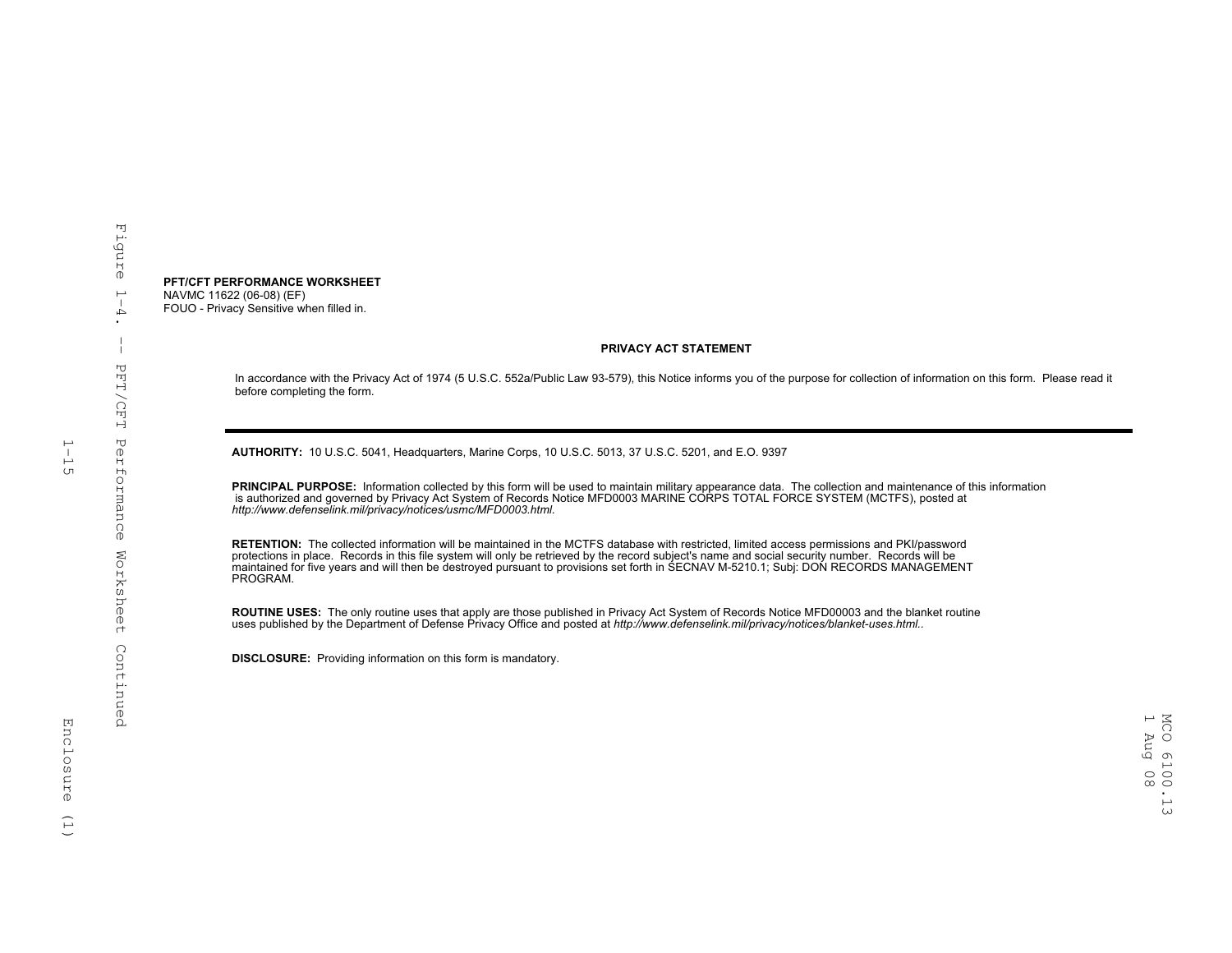### Chapter 2

### Physical Fitness Test

1. Purpose. The PFT is a collective measure of general fitness Marine Corps-wide. The PFT was specifically designed to test the strength and stamina of the upper body, midsection, and lower body, as well as efficiency of the cardiovascular and respiratory systems.

#### 2. Requirement

 a. Active Component. The PFT is a scored, calendar year annual requirement for all active duty Marines, regardless of age, gender, grade, or duty assignment. It is required to be conducted in between 1 January and 30 June of each year.

 b. Reserve Component. The PFT is a scored, calendar year annual requirement for all Selected Marine Corps Reserve (SMCR) and Individual Mobilization Augmentee (IMA) Marines, regardless of age, gender, grade, or duty assignment. PFT scores will remain valid for two years for promotional purposes should operational constraints prevent annual testing. It is required to be conducted in between 1 January and 30 June of each year.

 c. Activated Reservists. Activated Reserve Marines, to include Active Reserve (AR), mobilized or those performing Active Duty Operational Support (ADOS) will comply with the Active Component annual PFT requirement. Exceptions and waivers will be administered in accordance with this Order.

 d. End of Active Service (EAS)/Retirement. Marines are required to complete a PFT during the annual period preceding their EAS or retirement date, unless otherwise directed. The terminal leave date will not be utilized to determine PFT requirements.

 e. EAS/Retirement Final Physical Examination. Completion of the required final physical examination, regardless of when completed, does not exempt a Marine from performing a PFT. A Marine, who elects to complete their final physical examination 7-12 months prior to EAS or retirement, is still required to perform the annual PFT for that period. This policy is also applicable to the Reserve Component annual requirement.

3. Sequence. The PFT consists of three events. Male Marines will perform dead-hang pull-ups, abdominal crunches, and a 3.0 mile run. Female Marines will complete the flexed-arm hang, abdominal crunches, and a 3.0 mile run. The sequence of PFT events is at the discretion of the unit Commanding Officer/OIC. However, all PFT events will be conducted in a single session, not to exceed 2 hours in duration. Transition between events should afford Marines adequate time to recover, stretch, hydrate and prepare for the next event. The command will not impose restrictions on the performance of any event other than those specifically stated in this Manual.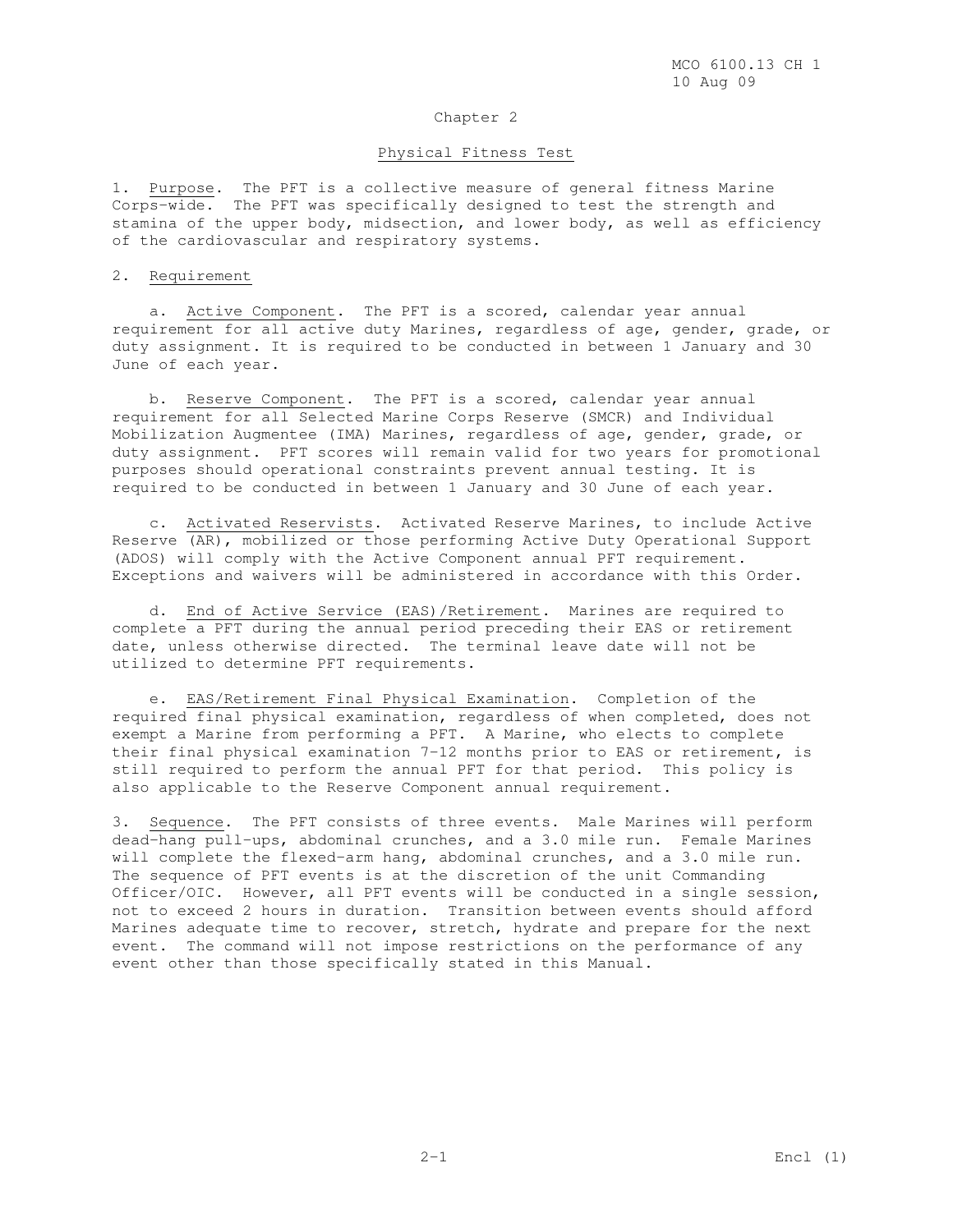For example, a command will not mandate that Marines must use the overhand grip when executing pull-ups or flexed-arm hang.

4. Procedures

 a. Safety. Operational Risk Management (ORM) will be utilized in order to ensure PFT participants are not exposed to unnecessary risk.

 b. Supervision. The CCI or CPTR will monitor the PFT and maintain the PFT/CFT Performance Worksheet, listed as Figure 1-1. Marines will be kept advised of their progress as they are performing each event. The CCI or CPTR or designate will call out each repetition for the pull-ups, and time-passed (in intervals) for the flexed-arm hang and abdominal crunch. The CCI or CPTR (and additional monitors) will be posted along the 3.0 mile run course and provide Marines their split time (1.5 miles) and finishing time.

 c. Uniform. The only authorized uniform for the PFT is the Marine Corps approved green-on-green T-shirt, shorts, socks, and running shoes. The green-on-green sweat suit or running suit with watch cap and gloves may be worn, as required. However, the running suit is not to be used in conjunction with the sweat suit in any combination.

 d. Equipment. A timepiece (digital or stopwatch) that accurately measures time to the second is required for the flexed-arm hang, abdominal crunch, and 3.0 mile run.

5. Events

a. Pull-up

 (1) This is not a timed event and can be conducted either indoors or outdoors.

 (2) Diameter of the bar may range between 1 and 1 3/4 inches. The use of athletic tape on the bar is authorized.

 (3) The bar must be high enough to allow the tallest Marine's legs to hang straight without touching the ground, when arms are fully extended.

(4) A bench or stool may be used to initially grasp the bar.

 (5) Sweatshirts/running suit top will be removed during the conduct of the pull-up event in order to observe the lockout of the elbows with each repetition.

 (6) The preparatory command is "Ready" and the execute command is  $"GO."$ 

 (7) Assistance to the bar with a step up, being lifted up, or jumping up is authorized. Assistance up to the bar will not be used as momentum into the first pull-up.

 (8) The bar must be grasped with both palms facing either forward or to the rear.

 (9) The correct starting position begins when arms are fully extended beneath the bar, feet are free from touching the ground or any bar mounting assist and the body is motionless.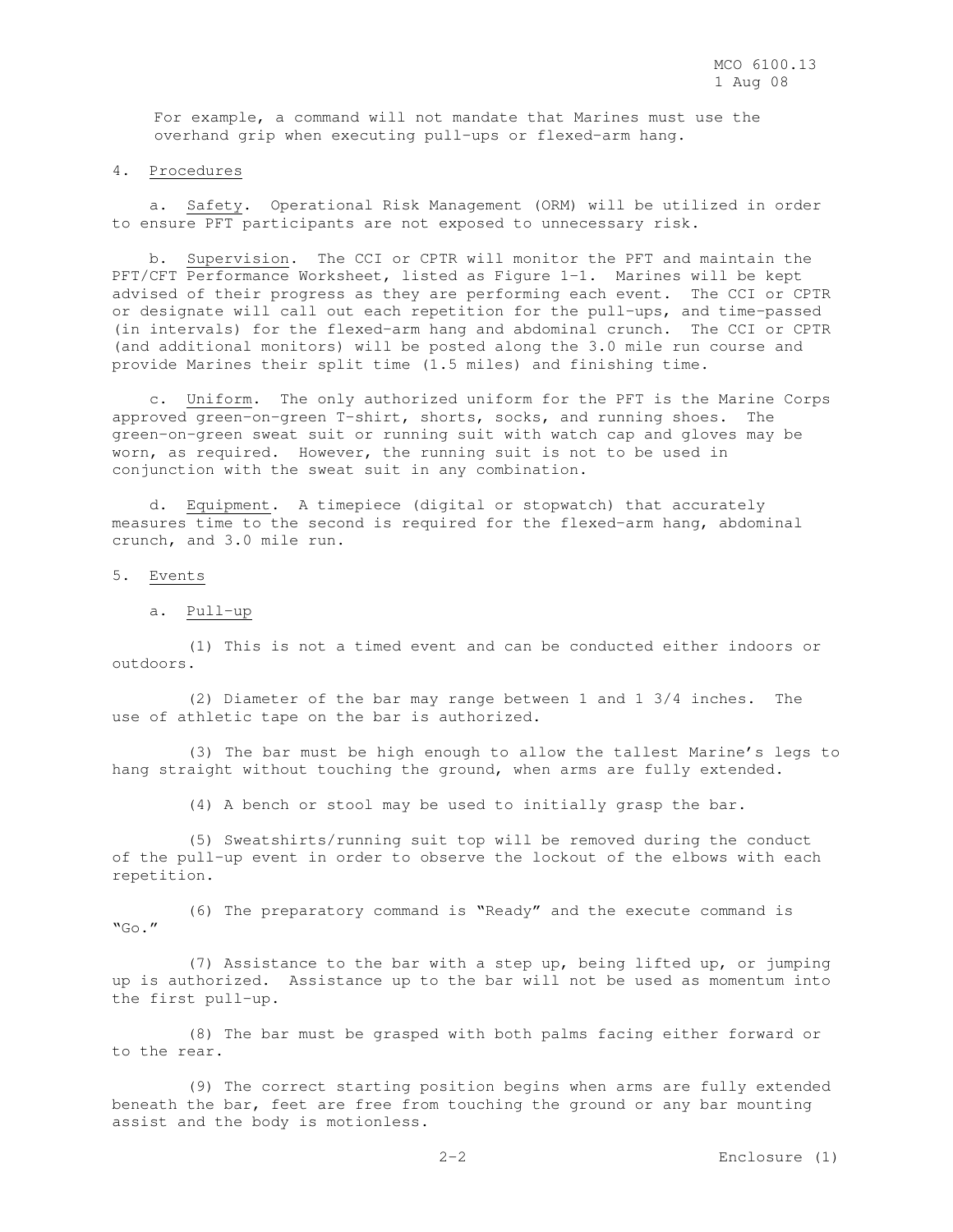(10) Legs may be positioned in a straight or bent position, but knees may not be raised above the waist.

 (11) One repetition consists of raising the body with the arms until the chin is above the bar and then lowering the body until the arms are fully extended; repeat the exercise. At no time during the execution of this event can a Marine rest his chin on the bar.

 (12) The intent is to execute a vertical "dead hang" pull-up. A certain amount of inherent body movement will occur as the pull-up is executed. However, the intent is to avoid a pendulum-like motion that enhances the ability to execute the pull-up. Whipping, kicking or kipping of the body or legs, or any leg movement used to assist in the vertical progression of the pull-up is not authorized. If observed, the repetition does not count for score.

 (13) A repetition will be counted when a correct and complete pull-up is performed.

 (14) The goal of this event is for Marines to execute as many correct and complete pull-ups before dropping off the bar.

b. Flexed-Arm Hang

 (1) This is a timed event and can be conducted either indoors or outdoors.

 (2) Sweatshirts will be removed during the conduct of the flexed-arm hang event in order to observe when the Marine has completely locked-out her elbows.

 (3) Assistance to the bar with a step up, being lifted up, or jumping up to the start position is authorized.

 (4) The bar must be grasped with both palms facing either forward or to the rear.

 (5) The preparatory command is "Ready" and the execute command is "Go."

 (6) The correct starting position begins when the Marine's arms are flexed at the elbow, the chin is held above the bar and not touching it, and the body is motionless. At no time during the execution of this event can a Marine rest her chin on the bar.

 (7) Marines are authorized to drop down below the bar, however, some degree of elbow flexion must be maintained with both arms. Once a Marine's arms are fully extended or the Marine drops off the bar, the clock will stop.

 (8) The goal of this event is for Marines to hang (maintain elbow flexion) for as long as possible within the prescribed time limit of 70 seconds.

#### c. Abdominal Crunch

(1) This is a timed event with a 2-minute time limit.

(2) This event can be conducted either indoors or outdoors.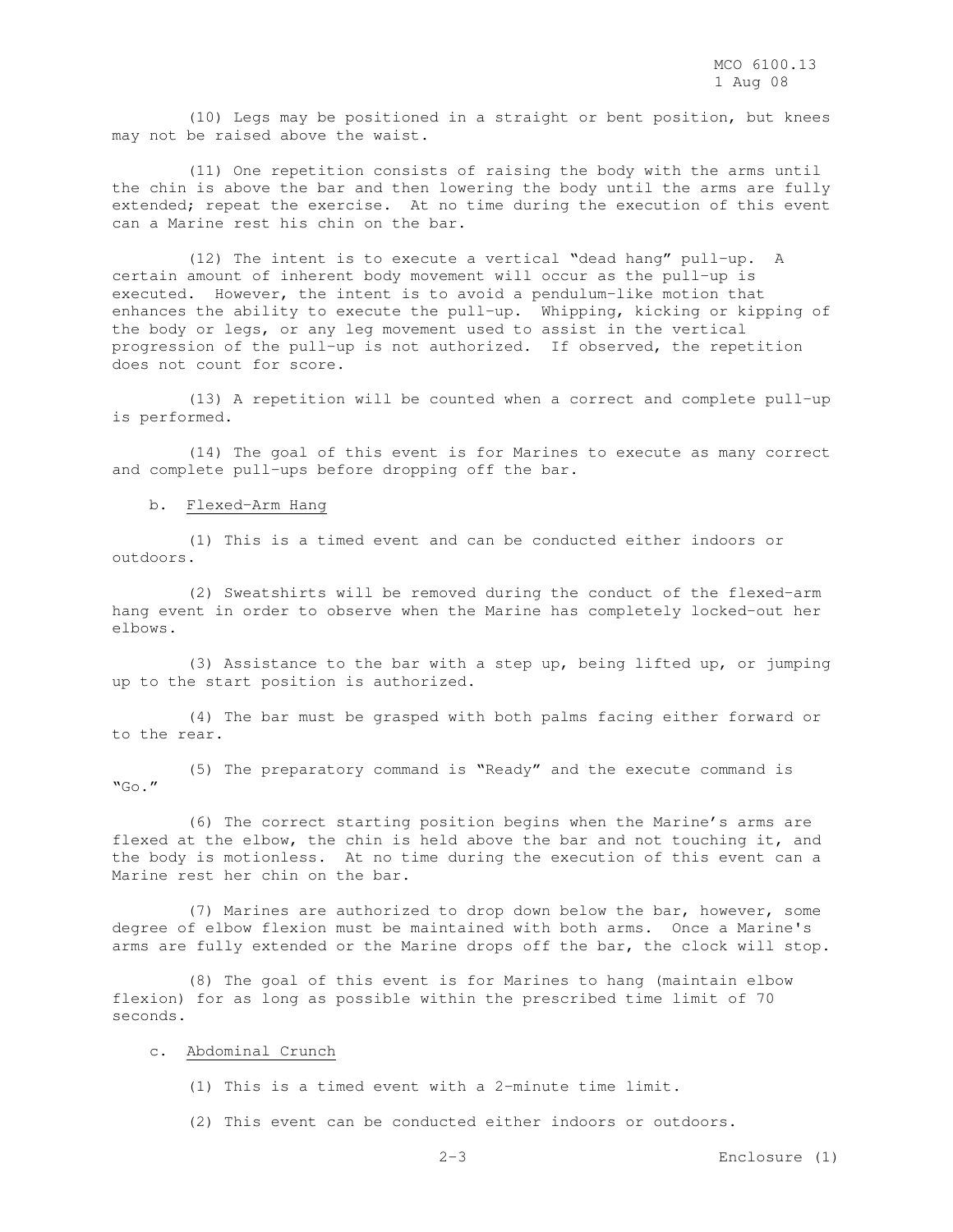(3) The preparatory command is "Ready" and the execute command is  $"GO."$ 

 (4) On a flat surface, Marines will lie flat on their back with shoulder blades touching the deck, knees bent, and both feet flat on the deck.

 (5) Arms will be folded across the chest or rib cage with no gap between the arms and chest/rib cage. Both arms must remain in constant contact with chest/rib cage throughout the exercise. A single repetition consists of raising the upper body from the starting position until both forearms or elbows simultaneously touch the thighs, and then return to the starting position with the shoulder blades touching the deck.

 (6) The buttocks will remain in constant contact with the deck throughout the event. No arching of the lower back or lifting of the buttocks is permitted.

 (7) An assistant may be used to hold a Marine's legs or feet, at or below the knees in whatever manner that is most comfortable for the Marine. Kneeling or sitting on the Marine's feet is permitted.

 (8) A repetition will be counted when a correct and complete abdominal crunch is performed.

 (9) The goal of this event is for Marines to execute as many correct and complete crunches within the 2-minute time limit.

d. 3.0 Mile Run

 (1) This is a timed event and can be conducted either indoors or outdoors.

 (2) The run course will be 3.0 miles and must be measured for accuracy and set over reasonably level ground.

 (3) The preparatory command is "Ready" and the execute command is "Go."

 (4) The course should be an "out and back" or a wide loop course. The run course should not include numerous sharp turns that would force a participant to slow down excessively to remain on the course. A determination as to whether the track is a yard or meter track must be made and the track measured to ensure accurate distance prior to conducting the PFT. Run courses should not require a Marine to do more than 12 laps to cover 3.0 miles, (e.g., a course should not be shorter than 440-yards per lap). Running this event on a treadmill is not authorized.

 (5) The goal of this event is for Marines to complete the measured course as quickly as possible.

6. Performance. The minimum performance requirement for Marines to pass the PFT is to achieve a 3d class score, by age group. Marines must complete the minimum performance requirements in each event and achieve an overall combined score, as shown in Table 2-1.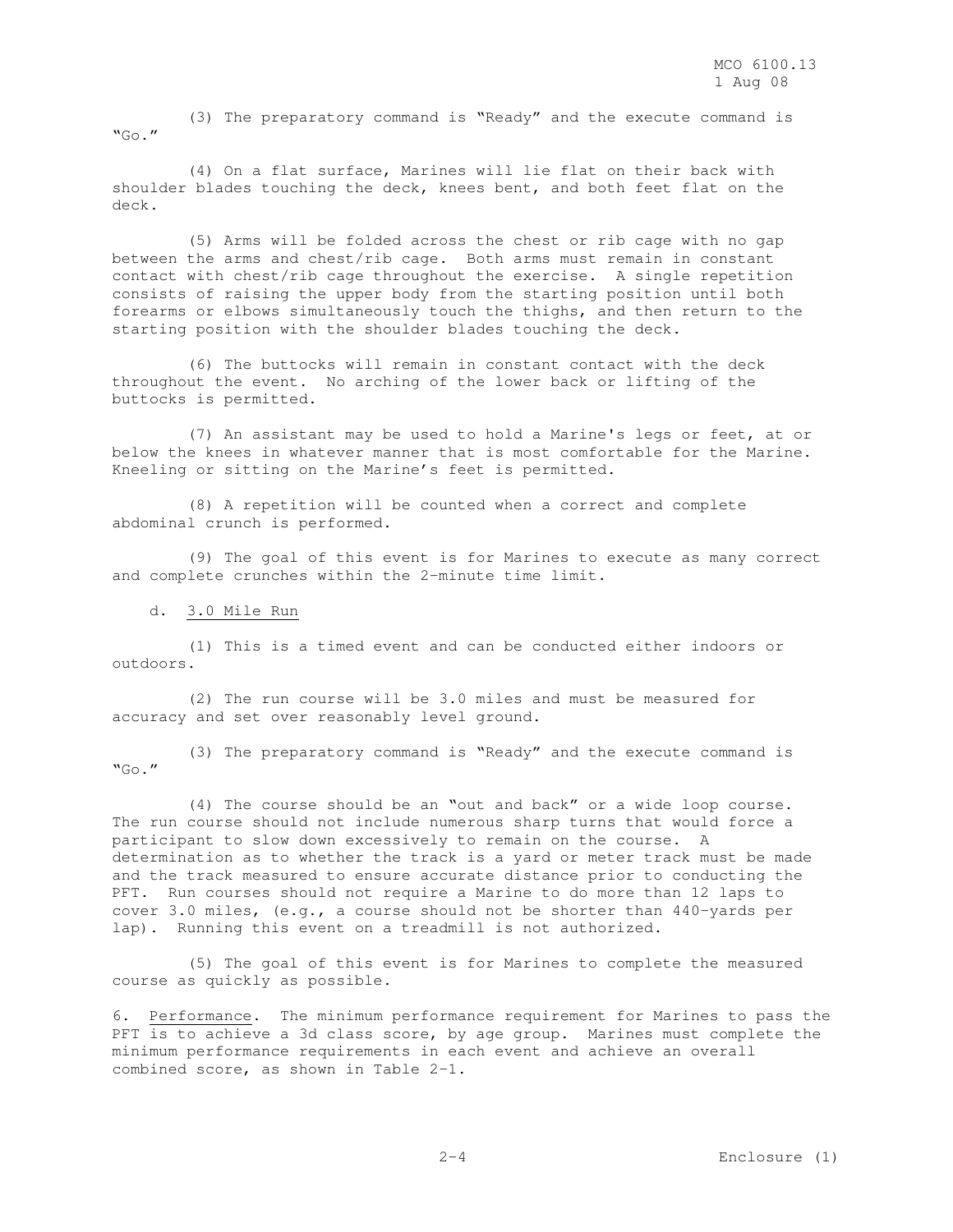| Age<br>Groups | $Pull-Ups/$<br>Flexed Arm | Abdominal<br>Crunches | 3.0 Mile<br>Run (Min) | Total<br>Points | Min<br>Score | Additional<br>Points Needed |
|---------------|---------------------------|-----------------------|-----------------------|-----------------|--------------|-----------------------------|
| $17 - 26$     | $3/15$ (SEC)              | 50                    | 28(m)<br>31(f)        | 105             | 135          | 30                          |
| $27 - 39$     | 3/15                      | 45                    | 29(m)<br>32(f)        | 94              | 110          | 16                          |
| $40 - 45$     | 3/15                      | 45                    | 30(m)<br>33(f)        | 88              | 88           | 0                           |
| $46+$         | 3/15                      | 40                    | 33(m)<br>36(f)        | 65              | 65           | 0                           |

Table 2-1. -- PFT Minimum Performance Requirements

7. Classification. The minimum performance in each event will not achieve the overall points required for a passing score. Additional points must be earned in at least one event in order to achieve a 3d Class PFT or better, as shown in Table 2-2. Failure to meet the minimum requirements in any one event constitutes a failure of the entire test, regardless of the total number of points earned. Table 1-2 shows the minimum score required, per age group, to earn each PFT classification score. Marines should be encouraged to continually strive to perform their best and not merely accept minimum performance.

|              | Age Groups |           |           |       |  |  |  |  |
|--------------|------------|-----------|-----------|-------|--|--|--|--|
| PFT<br>Class | $17 - 26$  | $27 - 39$ | $40 - 45$ | $46+$ |  |  |  |  |
| 1st          | 225        | 200       | 175       | 150   |  |  |  |  |
| 2d           | 175        | 150       | 125       | 100   |  |  |  |  |
| 3d           | 135        | 110       | 88        | 65    |  |  |  |  |

### Table 2-2. -- PFT Classification Scores

8. Score. Calculating a cumulative score for a completed PFT can be derived from Table 2-3. The official Marine Corps PFT calculator is found at Marine OnLine (MOL): https://tfas.mol.usmc.mil/SSO/LoginRequest.do.

9. Altitude Considerations. Units administering the PFT at altitudes of 4,500 feet or more above sea level will utilize Table 2-4 for adjusted run times. Commanders are directed to provide Marines a 30-day acclimatization period prior to conducting a PFT at altitude. Marines scheduled to report to commands at altitude in June or December will complete their PFTs prior to detaching.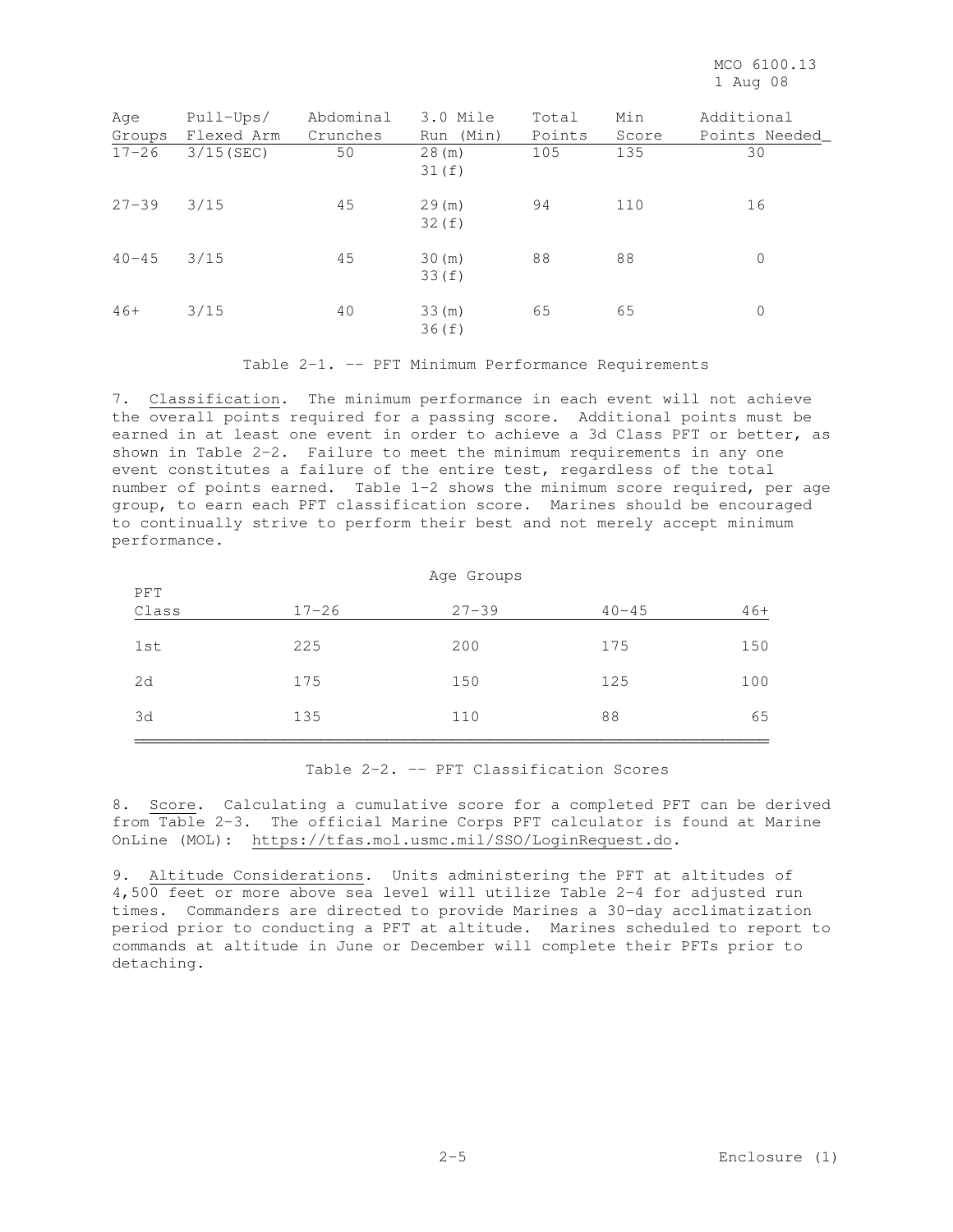|          |                     |          | PFT SCORING TABLE (FEMALES) |              |                                             |          |                |
|----------|---------------------|----------|-----------------------------|--------------|---------------------------------------------|----------|----------------|
| Points   | Flexed-<br>Arm Hang | Crunches | 3-Mile Run                  | Points       | Flexed-<br>Arm Hang                         | Crunches | 3-Mile Run     |
| 100      | 70 sec              | 100      | 21:00                       | 50           | 45 sec                                      | 50       | 29:20          |
| 99       |                     | 99       | 21:10                       | 49           |                                             | 49       | 29:30          |
| 98       | 69 sec              | 98       | 21:20                       | 48           | 44 sec                                      | 48       | 29:40          |
| 97       |                     | 97       | 21:30                       | 47           |                                             | 47       | 29:50          |
| 96       |                     | 96       | 21:40                       | 46           |                                             | 46       | 30:00          |
| 95       | 68 sec              | 95       | 21:50                       | 45           | 43 sec                                      | 45       | 30:10          |
| 94       | 67 sec              | 94       | 22:00                       | 44           | 42 sec                                      | 44       | 30:20          |
| 93       |                     | 93       | 22:10                       | 43           |                                             | 43       | 30:30          |
| 92       | 66 sec              | 92       |                             | 42           | 41 sec                                      | 42       | 30:40          |
| 91       |                     |          | 22:20                       | 41           |                                             |          |                |
| 90       |                     | 91<br>90 | 22:30                       | 40           |                                             | 41<br>40 | 30:50          |
| 89       | 65 sec              | 89       | 22:40                       | 39           | 40 sec                                      |          | 31:00          |
|          |                     |          | 22:50                       |              | 39 sec                                      | X        | 31:10          |
| 88       | 64 sec              | 88       | 23:00                       | 38           | 38 sec                                      | X        | 31:20          |
| 87       |                     | 87       | 23:10                       | 37           | 37 sec                                      | X        | 31:30          |
| 86<br>85 | 63 sec              | 86<br>85 | 23:20                       | 36<br>35     | 36 sec                                      | X        | 31:40          |
|          |                     |          | 23:30                       |              | 35 sec                                      | X        | 31:50          |
| 84       | 62 sec              | 84<br>83 | 23:40<br>23:50              | 34           | 34 sec                                      | X        | 32:00          |
| 83       |                     | 82       |                             | 33<br>32     | 33 sec                                      | X        | 32:10          |
| 82       | 61 sec              |          | 24:00<br>24:10              |              | 32 sec                                      | X        | 32:20          |
| 81<br>80 |                     | 81<br>80 | 24:20                       | 31<br>30     | 31 sec                                      | X        | 32:30<br>32:40 |
| 79       | 60 sec              | 79       | 24:30                       | 29           | 30 sec<br>29 sec                            | X        |                |
| 78       | 59 sec              | 78       | 24:40                       | 28           | 28 sec                                      | X        | 32:50<br>33:00 |
| 77       |                     | 77       | 24:50                       | 27           | 27 sec                                      | X        | 33:10          |
| 76       | 58 sec              | 76       | 25:00                       | 26           | 26 sec                                      | X        | 33:20          |
| 75       |                     | 75       | 25:10                       | 25           | 25 sec                                      | X        | 33:30          |
| 74       | 57 sec              | 74       | 25:20                       | 24           | 24 sec                                      | X        | 33:40          |
| 73       |                     | 73       | 25:30                       | 23           | 23 sec                                      | X<br>X   | 33:50          |
| 72       | 56 sec              | 72       | 25:40                       | 22           | 22 sec                                      | X        | 34:00          |
| 71       |                     | 71       | 25:50                       | 21           | 21 sec                                      | Χ        | 34:10          |
| 70       | 55 sec              | 70       | 26:00                       | 20           | 20 sec                                      | X        | 34:20          |
| 69       |                     | 69       | 26:10                       | 19           | 19 sec                                      | X        | 34:30          |
| 68       | 54 sec              | 68       | 26:20                       | 18           | 18 sec                                      | Х        | 34:40          |
| 67       |                     | 67       | 26:30                       | 17           | 17 sec                                      | X        | 34:50          |
| 66       | 53 sec              | 66       | 26:40                       | 16           | 16 sec                                      | X        | 35:00          |
| 65       |                     | 65       | 26:50                       | 15           | 15 sec                                      | x        | 35:10          |
| 64       | 52 sec              | 64       | 27:00                       | 14           | X                                           | X        | 35:20          |
| 63       |                     | 63       | 27:10                       | 13           | X                                           | X        | 35:30          |
| 62       | 51 sec              | 62       | 27:20                       | 12           | X                                           | X        | 35:40          |
| 61       |                     | 61       | 27:30                       | 11           | X                                           | X        | 35:50          |
| 60       | 50 sec              | 60       | 27:40                       | 10           | X                                           | X        | 36:00          |
| 59       |                     | 59       | 27:50                       | 9            | X                                           | X        | X              |
| 58       | 49 sec              | 58       | 28:00                       | 8            | X                                           | X        | Χ              |
| 57       |                     | 57       | 28:10                       | 7            | X                                           | X        | X              |
| 56       | 48 sec              | 56       | 28:20                       | 6            | X                                           | X        | X              |
| 55       |                     | 55       | 28:30                       | 5            | X                                           | X        | Χ              |
| 54       | 47 sec              | 54       | 28:40                       | 4            | X                                           | X        | Χ              |
| 53       |                     | 53       | 28:50                       | 3            | X                                           | X        | Χ              |
| 52       | 46 sec              | 52       | 29:00                       | 2            | X                                           | X        | Χ              |
| 51       |                     | 51       | 29:10                       | 1            | X                                           | X        | X              |
|          | $+$ nound $-$       |          | $-11 - 11$                  | $21.01 - 4.$ | $21.00 \cdot 24.00 \cdot 24.00 \cdot 24.00$ |          |                |

PFT SCORING TABLE (FEMALES)

**\*Round up all values (e.g., 21:01 to 21:09 equals 99 points)** 

Table 2-3. -- PFT Scoring Table (Females)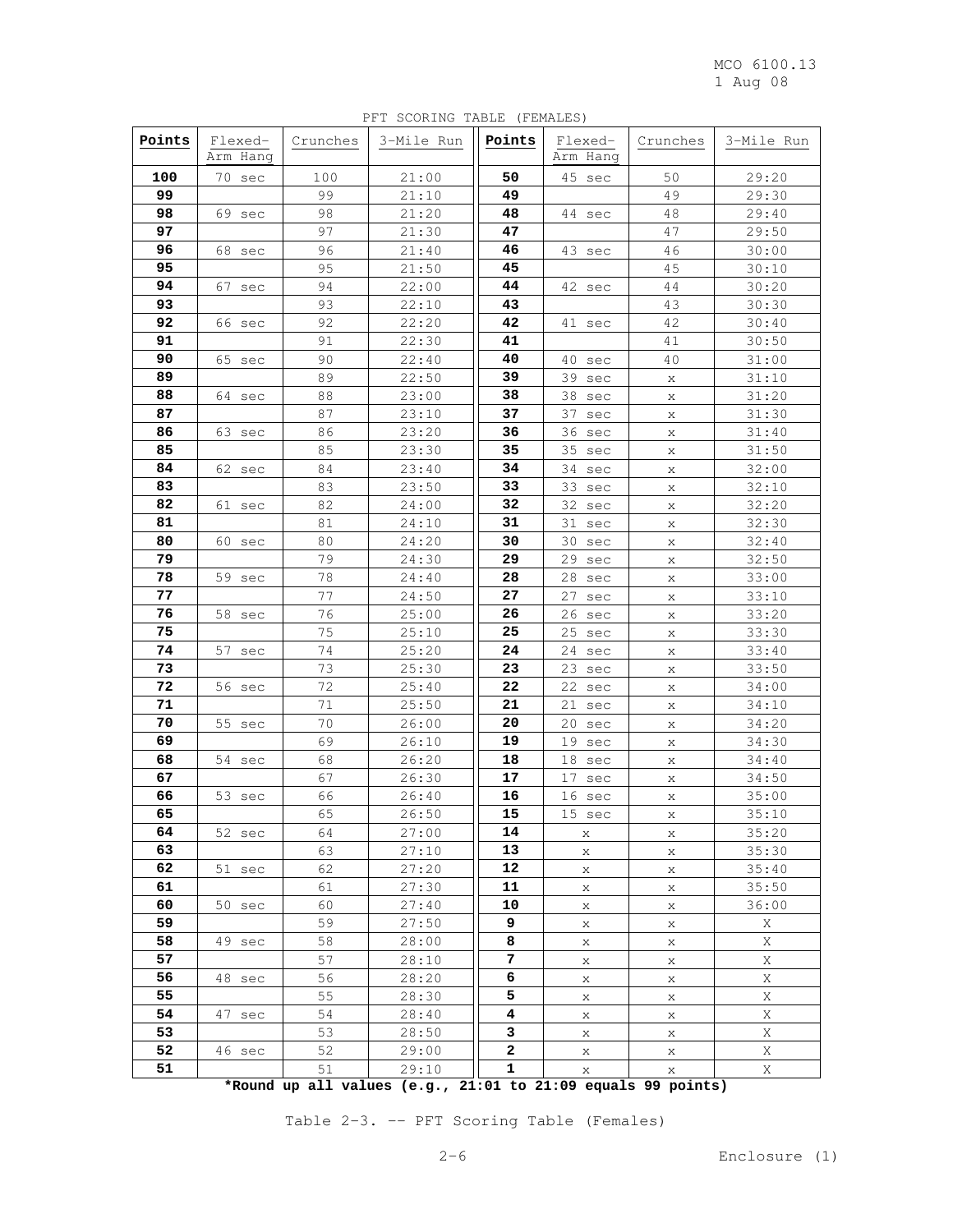MCO 6100.13 1 Aug 08

| Points   | Pull-ups | Crunches | 3-Mile Run     |          | Points Pull-ups | Crunches    | 3-Mile Run     |
|----------|----------|----------|----------------|----------|-----------------|-------------|----------------|
| 100      | 20       | 100      | 18:00          | 50       | 10              | 50          | 26:20          |
| 99       |          | 99       | 18:10          | 49       |                 | 49          | 26:30          |
| 98       |          | 98       | 18:20          | 48       |                 | 48          | 26:40          |
| 97       |          | 97       | 18:30          | 47       |                 | 47          | 26:50          |
| 96       |          | 96       | 18:40          | 46       |                 | 46          | 27:00          |
| 95       | 19       | 95       | 18:50          | 45       | 9               | 45          | 27:10          |
| 94       |          | 94       | 19:00          | 44       |                 | 44          | 27:20          |
| 93       |          | 93       | 19:10          | 43       |                 | 43          | 27:30          |
| 92       |          | 92       | 19:20          | 42       |                 | 42          | 27:40          |
| 91       |          | 91       | 19:30          | 41       |                 | 41          | 27:50          |
| 90       | 18       | 90       | 19:40          | 40       | 8               | 40          | 28:00          |
| 89       |          | 89       | 19:50          | 39       |                 | X           | 28:10          |
| 88       |          | 88       | 20:00          | 38       |                 | Χ           | 28:20          |
| 87       |          | 87       | 20:10          | 37       |                 | Χ           | 28:30          |
| 86       |          | 86       | 20:20          | 36       |                 | X           | 28:40          |
| 85       | 17       | 85       | 20:30          | 35       | $\overline{7}$  | X           | 28:50          |
| 84       |          | 84       | 20:40          | 34       |                 | Χ           | 29:00          |
| 83       |          | 83       | 20:50          | 33       |                 | X           | 29:10          |
| 82       |          | 82       | 21:00          | 32       |                 | X           | 29:20          |
| 81       |          | 81       | 21:10          | 31       |                 | X           | 29:30          |
| 80       | 16       | 80       | 21:20          | 30       | $\epsilon$      | X           | 29:40          |
| 79       |          | 79       | 21:30          | 29       |                 | Χ           | 29:50          |
| 78       |          | 78       | 21:40          | 28       |                 | Χ           | 30:00          |
| 77       |          | 77       | 21:50          | 27       |                 | Χ           | 30:10          |
| 76       |          | 76       | 22:00          | 26       |                 | Χ           | 30:20          |
| 75       | 15       | 75       | 22:10          | 25       | 5               | Χ           | 30:30          |
| 74       |          | 74       | 22:20          | 24       |                 | X           | 30:40          |
| 73       |          | 73       | 22:30          | 23       |                 | Χ           | 30:50          |
| 72       |          | 72       | 22:40          | 22       |                 | Χ           | 31:00          |
| 71       |          | 71       | 22:50          | 21       |                 | Χ           | 31:10          |
| 70       | 14       | 70       | 23:00          | 20       | 4               | Χ           | 31:20          |
| 69<br>68 |          | 69       | 23:10          | 19<br>18 |                 | Χ           | 31:30          |
| 67       |          | 68<br>67 | 23:20          | 17       |                 | Χ           | 31:40          |
| 66       |          |          | 23:30          | 16       |                 | X           | 31:50          |
| 65       | 13       | 66<br>65 | 23:40<br>23:50 | 15       | 3               | X           | 32:00<br>32:10 |
| 64       |          | 64       | 24:00          | 14       | X               | X<br>Χ      | 32:20          |
| 63       |          | 63       | 24:10          | 13       | X               | Χ           | 32:30          |
| 62       |          | 62       | 24:20          | 12       | X               | X           | 32:40          |
| 61       |          | 61       | 24:30          | 11       | X               | X           | 32:50          |
| 60       | 12       | 60       | 24:40          | 10       | X               | X           | 33:00          |
| 59       |          | 59       | 24:50          | 9        | Χ               | Χ           | Χ              |
| 58       |          | 58       | 25:00          | 8        | X               | $\mathbf X$ | $\mathbf x$    |
| 57       |          | 57       | 25:10          | 7        | Χ               | Χ           | X              |
| 56       |          | 56       | 25:20          | 6        | Χ               | X           | Χ              |
| 55       | 11       | 55       | 25:30          | 5        | Χ               | X           | X              |
| 54       |          | 54       | 25:40          | 4        | X               | X           | X              |
| 53       |          | 53       | 25:50          | 3        | X               | X           | Χ              |
| 52       |          | 52       | 26:00          | 2        | X               | Χ           | X              |
| 51       |          | 51       | 26:10          | 1        | X               | Χ           | X              |

PFT SCORING TABLE (MALES)

**\* Round up all values (e.g., 18:01 to 18:09 equals 99 points)**

Table 2-3. -- PFT Scoring Table (Males)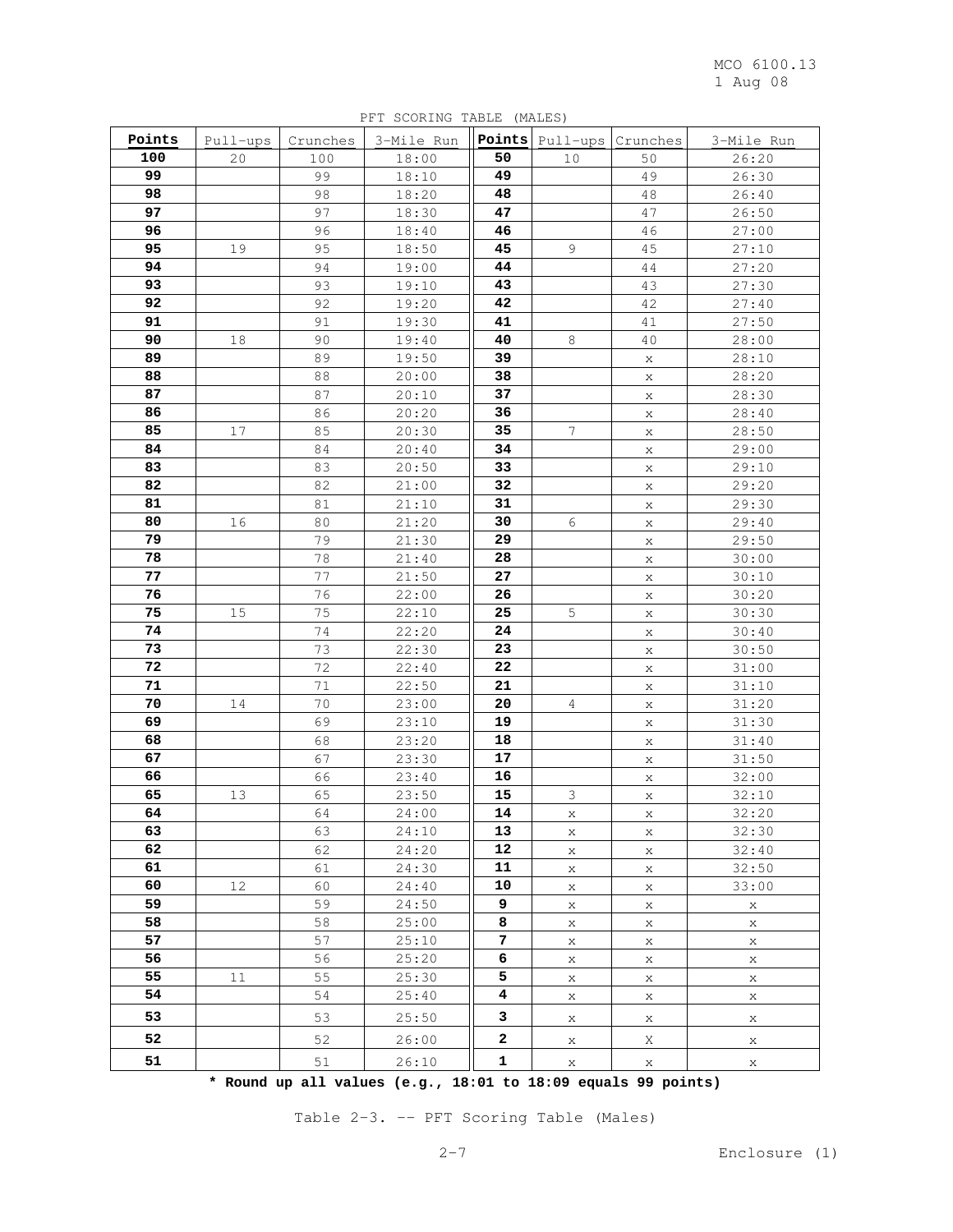| Points | $3.0$ -Mile<br>(Male) | $3.0$ -Mile<br>(Female) | Points    | $3.0 -$ Mile<br>(Male) | 3.0-Mile<br>(Female) | Points       | $3.0$ -Mile<br>(Male) | $3.0$ -Mile<br>(Female) |
|--------|-----------------------|-------------------------|-----------|------------------------|----------------------|--------------|-----------------------|-------------------------|
| 100    | 19:30                 | 22:30                   | 65        | 25:20                  | :20                  | 30           | 31:10                 | 34:10                   |
| 99     | 19:40                 | 22:40                   | 64        | 25:30                  | 28:30                | 29           | 31:20                 | 34:20                   |
| 98     | 19:50                 | 22:50                   | 63        | 25:40                  | 28:40                | 28           | 31:30                 | 34:30                   |
| 97     | 20:00                 | 23:00                   | 62        | 25:50                  | 28:50                | 27           | 31:40                 | 34:40                   |
| 96     | 20:10                 | 23:10                   | 61        | 26:00                  | 29:00                | 26           | 31:50                 | 34:50                   |
| 95     | 20:20                 | 23:20                   | 60        | 26:10                  | 29:10                | 25           | 32:00                 | 35:00                   |
| 94     | 20:30                 | 23:30                   | 59        | 26:20                  | 29:20                | 24           | 32:10                 | 35:10                   |
| 93     | 20:40                 | 23:40                   | 58        | 26:30                  | 29:30                | 23           | 32:20                 | 35:20                   |
| 92     | 20:50                 | 23:50                   | 57        | 26:40                  | 29:40                | 22           | 32:30                 | 35:30                   |
| 91     | 21:00                 | 24:00                   | 56        | 26:50                  | 29:50                | 21           | 32:40                 | 35:40                   |
| 90     | 21:10                 | 24:10                   | 55        | 27:00                  | 30:00                | 20           | 32:50                 | 35:50                   |
| 89     | 21:20                 | 24:20                   | 54        | 27:10                  | 30:10                | 19           | 33:00                 | 36:00                   |
| 88     | 21:30                 | 24:30                   | 53        | 27:20                  | 30:20                | 18           | 33:10                 | 36:10                   |
| 87     | 21:40                 | 24:40                   | 52        | 27:30                  | 30:30                | 17           | 33:20                 | 36:20                   |
| 86     | 21:50                 | 24:50                   | <u>51</u> | 27:40                  | 30:40                | 16           | 33:30                 | 36:30                   |
| 85     | 22:00                 | 25:00                   | 50        | 27:50                  | 30:50                | 15           | 33:40                 | 36:40                   |
| 84     | 22:10                 | 25:10                   | 49        | 28:00                  | 31:00                | 14           | 33:50                 | 36:50                   |
| 83     | 22:20                 | 25:20                   | 48        | 28:10                  | 31:10                | 13           | 34:00                 | 37:00                   |
| 82     | 22:30                 | 25:30                   | 47        | 28:20                  | 31:20                | 12           | 34:10                 | 37:10                   |
| 81     | 22:40                 | 25:40                   | 46        | 28:30                  | 31:30                | 11           | 34:20                 | 37:20                   |
| 80     | 22:50                 | 25:50                   | 45        | 28:40                  | 31:40                | 10           | 34:30                 | 37:30                   |
| 79     | 23:00                 | 26:00                   | 44        | 28:50                  | 31:50                | 9            | 34:40                 | 37:40                   |
| 78     | 23:10                 | 26:10                   | 43        | 29:00                  | 32:00                | 8            | 34:50                 | 37:50                   |
| 77     | 23:20                 | 26:20                   | 42        | 29:10                  | 32:10                | 7            | 35:00                 | 38:00                   |
| 76     | 23:30                 | 26:30                   | 41        | 29:20                  | 32:20                | 6            | 35:10                 | 38:10                   |
| 75     | 23:40                 | 26:40                   | 40        | 29:30                  | 32:30                | 5            | 35:20                 | 38:20                   |
| 74     | 23:50                 | 26:50                   | 39        | 29:40                  | 32:40                | 4            | 35:30                 | 38:30                   |
| 73     | 24:00                 | 27:00                   | 38        | 29:50                  | 32:50                | 3            | 35:40                 | 38:40                   |
| 72     | 24:10                 | 27:10                   | 37        | 30:00                  | 33:00                | $\mathbf{2}$ | 35:50                 | 38:50                   |
| 71     | 24:20                 | 27:20                   | 36        | 30:10                  | 33:10                | $\mathbf{1}$ | 36:00                 | 39:00                   |
| 70     | 24:30                 | 27:30                   | 35        | 30:20                  | 33:20                |              |                       |                         |
| 69     | 24:40                 | 27:40                   | 34        | 30:30                  | 33:30                |              |                       |                         |
| 68     | 24:50                 | 27:50                   | 33        | 30:40                  | 33:40                |              |                       |                         |
| 67     | 25:00                 | 28:00                   | 32        | 30:50                  | 33:50                |              |                       |                         |
| 66     | 25:10                 | 28:10                   | 31        | 31:00                  | 34:00                |              |                       |                         |

 $\frac{2}{8}$ 

 10 Aug 09 MCO 6100.13 CH 1 MCO 6100.13 CH 1<br>10 Aug 09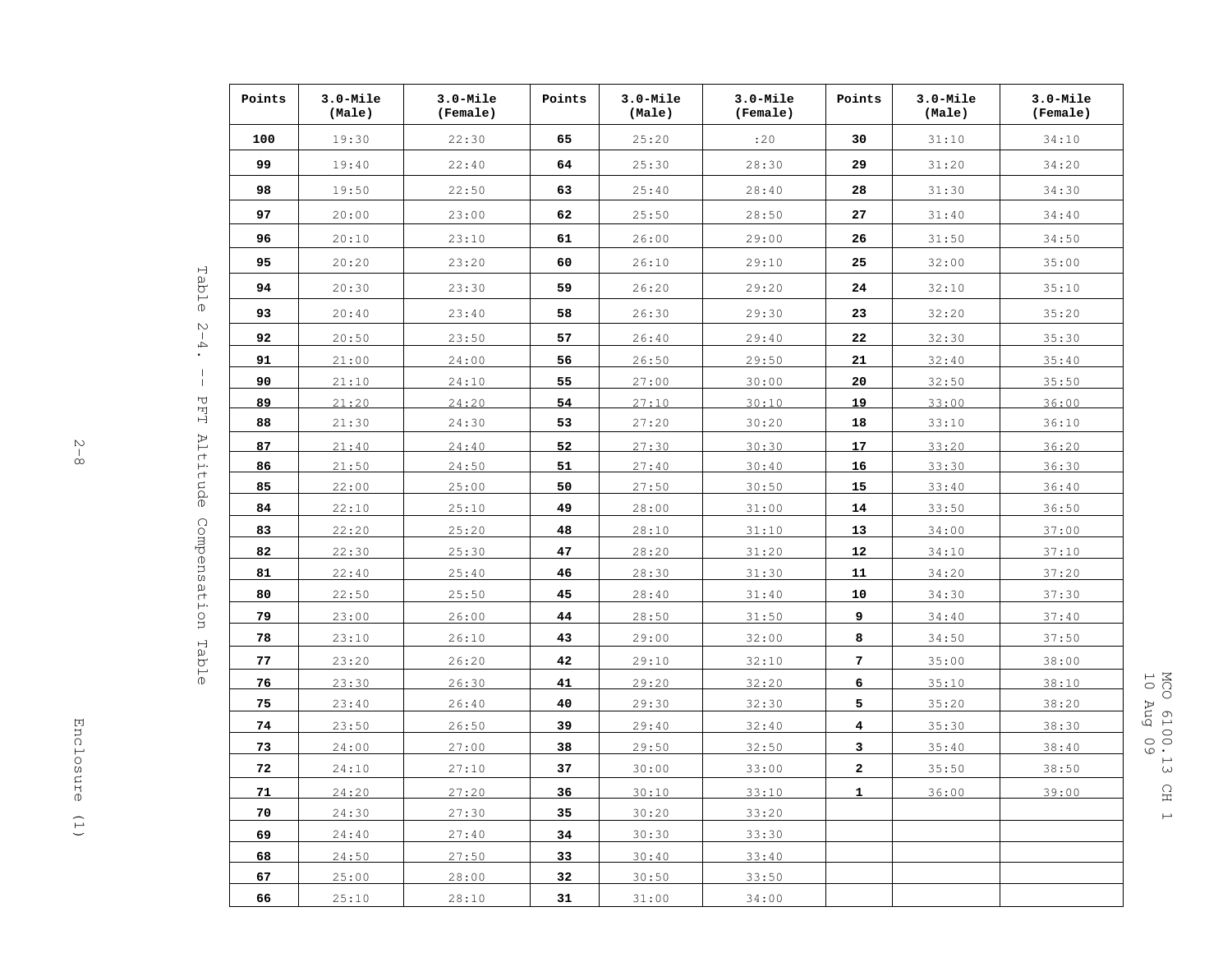#### Chapter 3

### Combat Fitness Test

1. Purpose. To assess a Marine's physical capacity in a broad spectrum of combat related tasks. The CFT was specifically designed to evaluate strength, stamina, agility and coordination as well as overall anaerobic capacity. The CFT is a complement to the PFT and measures the functional elements of combat fitness through execution of a series of events that represent every Marine's combat experience, emphasizing our ethos of "every Marine a rifleman."

#### 2. Requirement

 a. Active Component. The CFT is a scored, calendar year annual requirement for all active duty Marines, regardless of age, gender, grade, or duty assignment. It is required to be conducted in between 1 July and 31 December of each year.

b. Reserve Component. The CFT is a scored, calendar year annual requirement for all SMCR/IMA Marines, regardless of age, gender, grade, or duty assignment. CFT accomplishment will remain valid for two years for promotional purposes should operational constraints prevent annual testing. It is required to be conducted in between 1 July and 31 December of each year.

 c. Activated Reservists. Activated Reserve Marines, to include AR, mobilized or those performing ADOS will comply with the Active Component CFT requirement. Exceptions and waivers will be administered in accordance with this Order.

 d. End of Active Service (EAS)/Retirement. Marines are required to complete a CFT during the annual period preceding their EAS or retirement date, unless otherwise directed. The terminal leave date will not be utilized to determine CFT requirements.

 e. EAS/Retirement Final Physical Examination. Completion of the required final physical examination, regardless of when completed, does not exempt a Marine from performing a CFT. A Marine, who elects to complete their final physical examination 7-12 months prior to EAS or retirement, is still required to perform the annual CFT for that period. This policy is also applicable to the Reserve Component annual requirement.

3. Sequence. The CFT consists of three events: Movement To Contact (MTC), Ammunition Lift (AL) and Maneuver Under Fire (MANUF). No deviation from the above sequence is authorized. All CFT events will be conducted in a single session, not to exceed 2 hours in duration. Transition between events should afford Marines adequate time to recover, stretch, hydrate and prepare for the next event. Rest between events will be no less than five (5) minutes.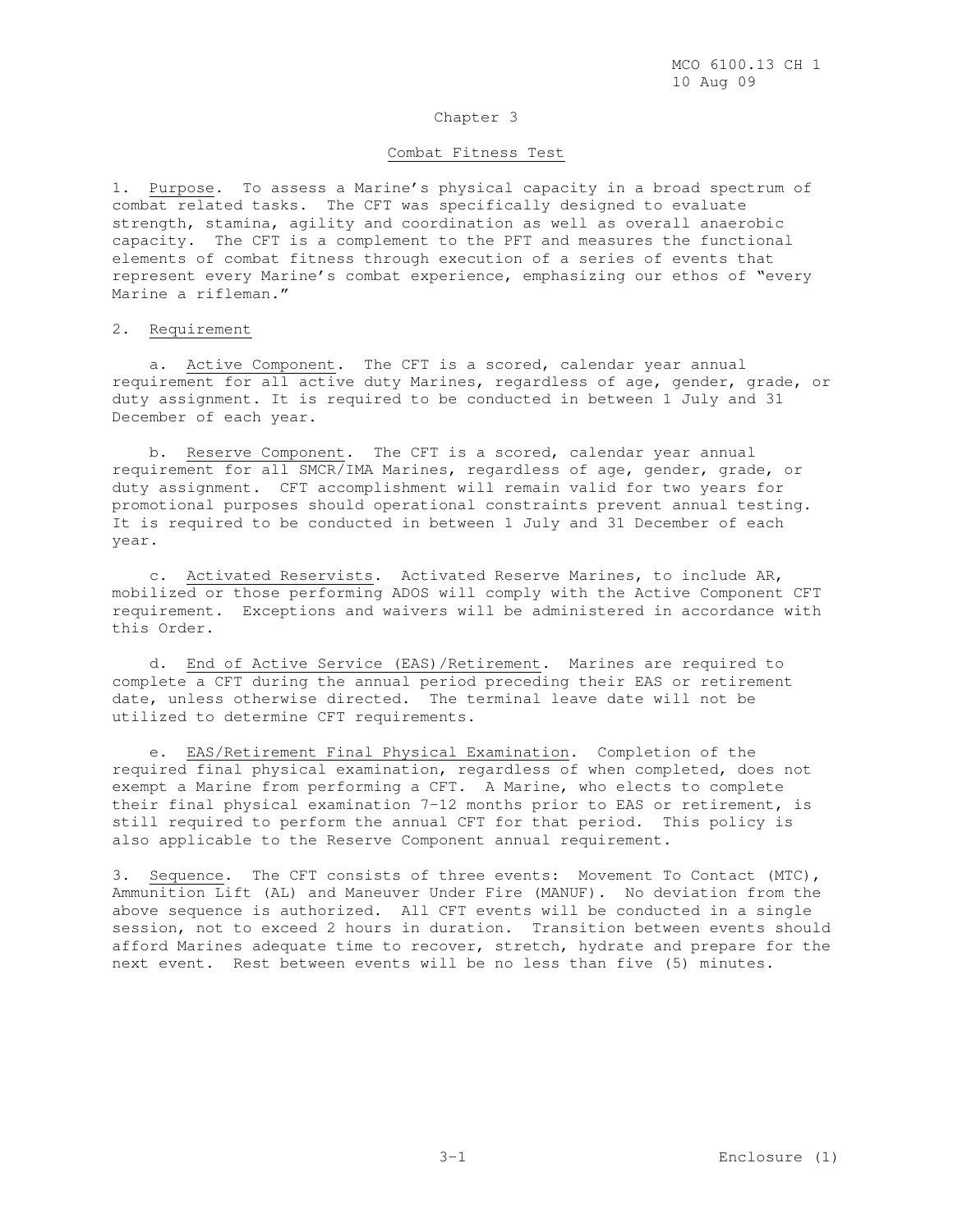#### 4. Procedures

 a. Safety. ORM will be utilized in order to ensure CFT participants are not exposed to unnecessary risk. If the MTC is conducted on a path, trail, or roadway, ORM measures will be taken to ensure safety of CFT participants.

 b. Supervision. The CCI or CPTR will monitor the CFT and maintain the PFT/CFT Performance Worksheet. The CCI or designate will ensure proper techniques are employed during the AL and MANUF and will call out each repetition for the AL and time-passed (in intervals) for all events. The CCI will be posted at the start/finish point of the 880 yard run course and provide Marines their split time and finishing time for the MTC. Prior to the start of the MTC, the CCI will place monitors at various locations to encourage participants and ensure they remain on the course. During the MTC, the CCI will position the fastest runners towards the front and ensure participants are not placed too closely together to allow for a safe start. Because of the relative proximity and speed of runners throughout the MTC, the CCI will ensure the finish area remains clear.

 c. Uniform. The only authorized uniform for the CFT is the Marine Pattern (MARPAT) utility uniform and boots. Watch cap, kneepads/elbow pads and gloves may be worn, as required. For the AL event, Marines will wear a green short-sleeve t-shirt so that lock out of the elbows can be observed. The blouse will be worn for the MANUF event. Commanders may authorize Marines to remove blouses for the running of the MTC event.

d. Equipment. The following equipment is required to conduct the CFT:

 (1) A timepiece (digital or stopwatch) that accurately measures time to the second.

- (2) Calibrated scale.
- (3) Engineer tape, chalk or other fielding lining material.
- (4) 100 foot measuring tape.

 (5) Dummy grenade(s). It is preferred that the Grenade, Practice Hand (DODIC G811) is utilized for the CFT. Local commanders have the discretion to use a training aid of similar dimensions in place of a practice grenade when security requirements cannot be met or it is difficult to obtain the G811.

 (6) M2A1 5.56mm ammunition cans weighing 30 pounds. A combination of sand and water of sufficient weight will be needed. Contents of can should not move excessively when lifted. Grip tape will be applied to the sides of the can to improve grip. Ammunition cans used expressly for the CFT should be appropriately marked in order to avoid confusion.

(7) Cones, pylons, utility flags, sand bags or other visible markers.

5. Events

### a. Movement To Contact (MTC)

 (1) This is a timed event that can be conducted either indoors or outdoors.

 (2) The preparatory command is "Ready" and the execute command is  $"GO."$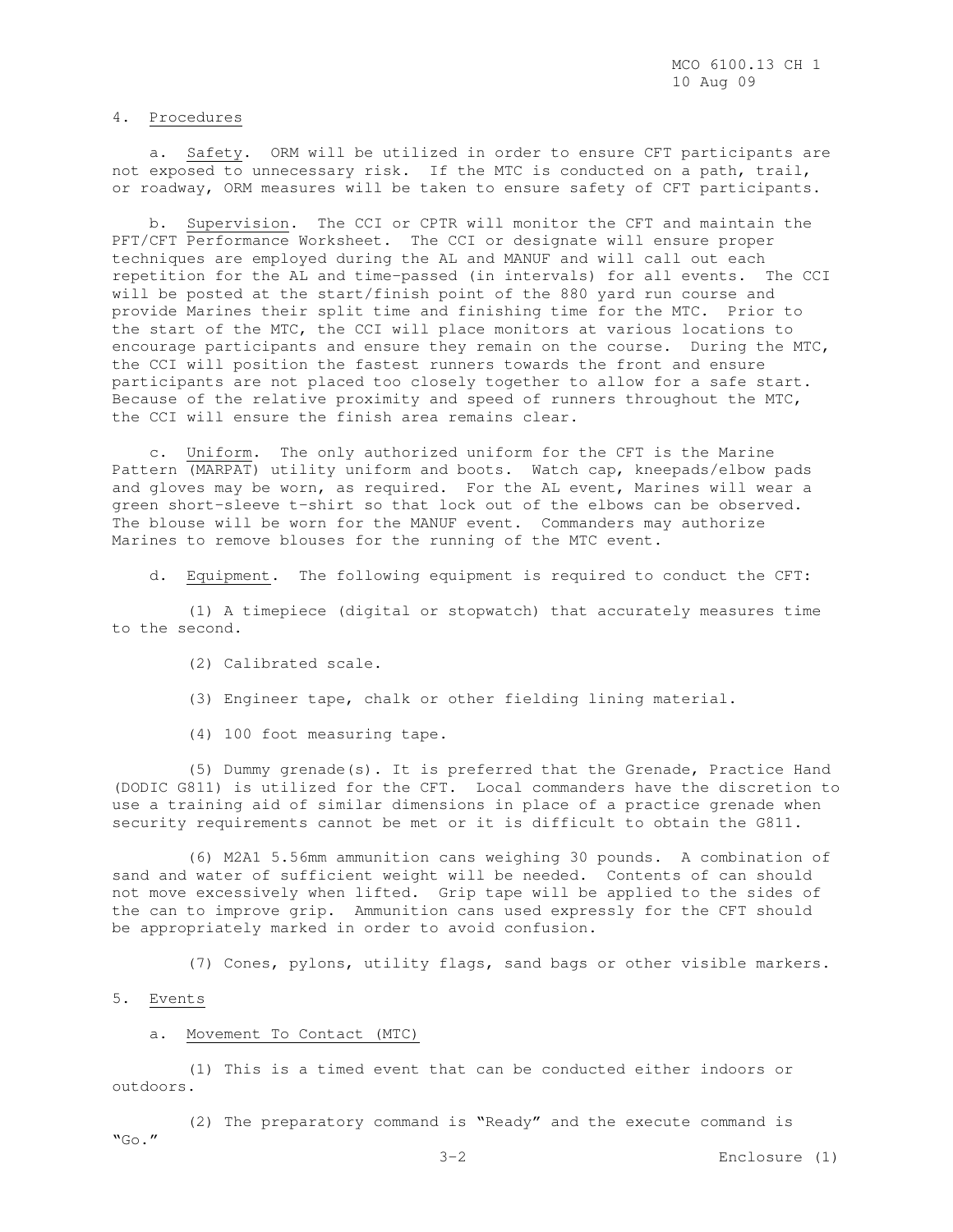(3) The run course will be 880 yards and must be measured for accuracy and set over reasonably level ground. Prior to the conduct of this event, the CCI/CPTR will ensure the running surface is free from hazards or debris that can cause injury to MTC participants.

 (4) This event can be conducted on a track or measured surface and should not include numerous sharp turns that would force a participant to slow down excessively to remain on the course. A wide turnaround point will be implemented to prevent Marines from having to stop and turnaround, causing a loss in time on the event.

(5) Running this event on a treadmill is not authorized.

 (6) The goal of this event is for Marines to complete the measured course as quickly as possible.

b. Ammunition Lift (AL)

(1) This is a timed event with a 2-minute time limit.

(2) This event can be conducted either indoors or outdoors.

 (3) The preparatory command is "Ready" and the execute command is  $"GO."$ 

 (4) The AL is a repetitive lift of a 30-pound ammunition can from shoulder height to overhead.

 (5) Prior to the start of the AL, Marines will be paired up by weight (within 10 pounds) and by approximate height in order to facilitate efficient transition to the MANUF.

 (6) The partner counting repetitions will be located to the side (approx. 90 degree angle) of the Marine performing the AL in order to observe elbow lockout and prevent injury should the participant drop or return the ammunition can to the deck.

 (7) When Marines are conducting the AL within close proximity, participants will conduct the event facing away from each other.

 (8) Starting position for the AL is to hold the ammunition can sideways at shoulder height with both hands, handle facing away from the participant. The proper lifting technique is head up, chest elevated and lumbar curve maintained. Feet will remain shoulder-width apart or staggered in a basic-warrior stance position.

 (9) The ammunition can must be lifted to a point overhead where the elbows are momentarily locked out. The ammunition can does not have to be lifted directly overhead. Once lock out is achieved, the ammunition can will be lowered to a point where the top of the can is at or below chin level. Once the ammo can is returned to this level, this counts as one repetition. To reach this level Marines may have to widen the distance between elbows. The top of the ammunition can is to remain parallel to the deck throughout the entire movement.

 (10) A repetition will be counted when a correct and complete overhead lift is performed.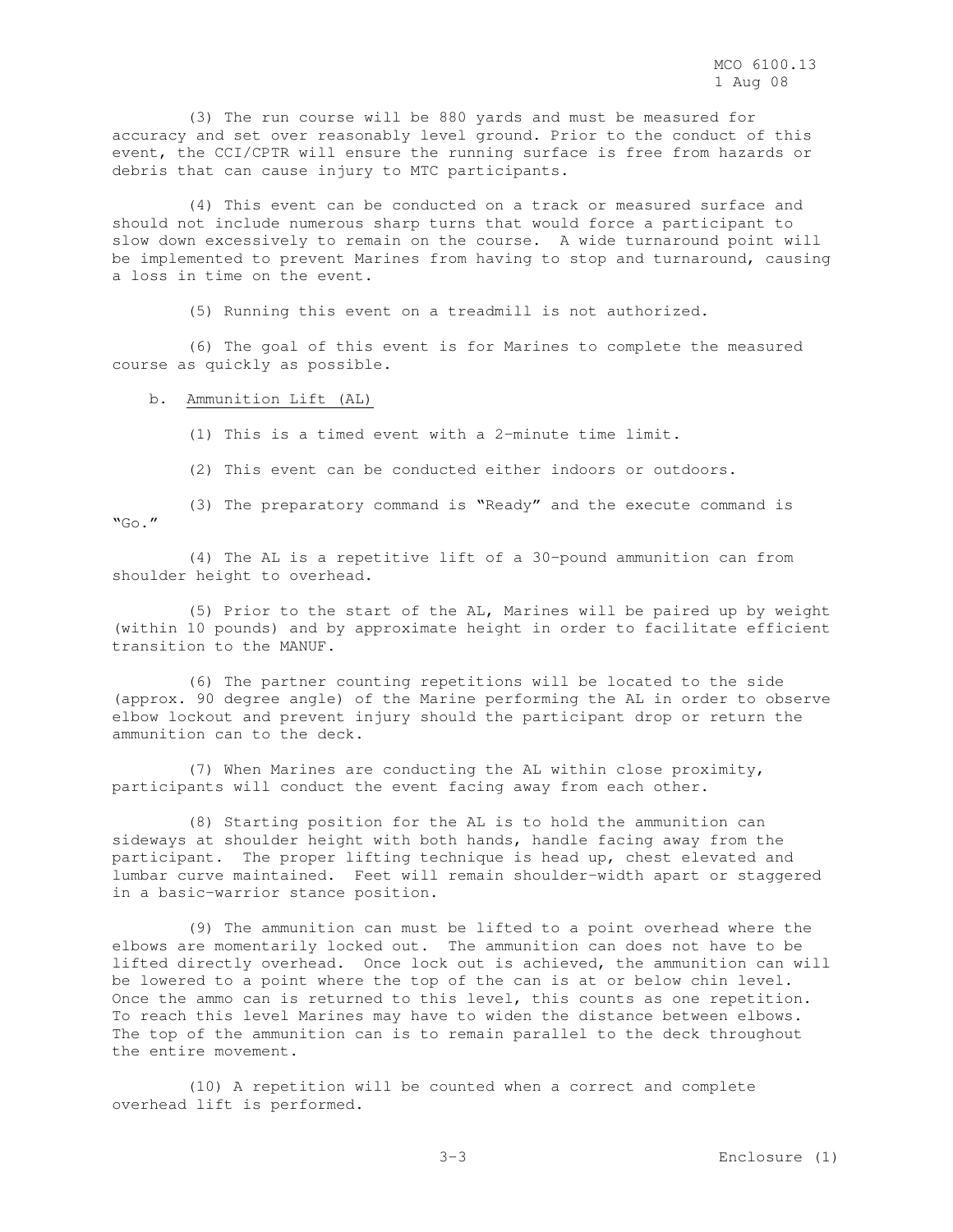(11) Marines are encouraged to use their legs to generate upward momentum of the ammunition can, especially when fatigued. There is no penalty if Marines choose not to use their legs. Alteration of stance during the AL is permissible.

 (12) Marines are authorized to rest during the AL. The ammunition can may be held in the starting position or placed on the deck. If placed on the deck, the ammunition can will be lowered in a controlled movement and not thrown or dropped. Once lowered to the deck, no assistance can be provided when returning the ammunition can to the starting position. Proper technique will be utilized when returning to the starting position.

 (13) The CCI or CPTR will monitor the event ensuring elbows are locked out and the ammunition can is lowered to a point at or just below the chin.

 (14) The goal of this event is to complete as many correct and complete repetitions as possible in the 2-minute time limit.

#### c. Maneuver Under Fire (MANUF)

 (1) The MANUF is a timed event to be conducted outdoors. The MANUF course should be constructed on a smooth and level grass surface, preferably a football or soccer field. Prior to the conduct of this event, the CCI/CPTR will ensure the running surface is free from hazards or debris that can cause injury to participants.

 (2) The MANUF is a 300 yard shuttle run that includes a variety of combat-related tasks, to include crawls, buddy drags/carries, ammunition resupply, grenade throw and agility running. See Tables 3-1 and 3-2 for MANUF layout.

 (3) The number of monitors required is dependent upon the amount of lanes necessary to facilitate maximum throughput of a single running.

 (4) The CCI or CPTR is the primary MANUF monitor. Each lane will have one field monitor positioned at the 25 yard line. One grenade pit observer will verify 2 lanes. The rank requirement for MANUF monitors is NCO or above. Grenade pit observers can be any rank. Monitors may rotate as necessary and are authorized to participate in the CFT. Mass starts for the MANUF is not necessary and individual field monitors can start Marines in their individual lanes upon approval of the CCI or CPTR.

For example, if eight MANUF lanes are established, thirteen monitors/observers are required: One primary MANUF monitor, eight field monitors and four grenade pit observers.

 (5) Prior to execution, the primary monitor will partner Marines by weight (within 10 pounds) and approximate height (within 6 inches) and assign a lane.

 (6) Prior to execution, the primary monitor will ensure partnered pairs are assigned lanes based upon MTC times (from fastest to slowest). Marines with the fastest MTC times will execute the MANUF first in order to ensure a uniform pace that facilitates overall supervision and safety of participants. The Marine from the partnered pair not executing the MANUF first will serve as the Simulated Casualty (SC).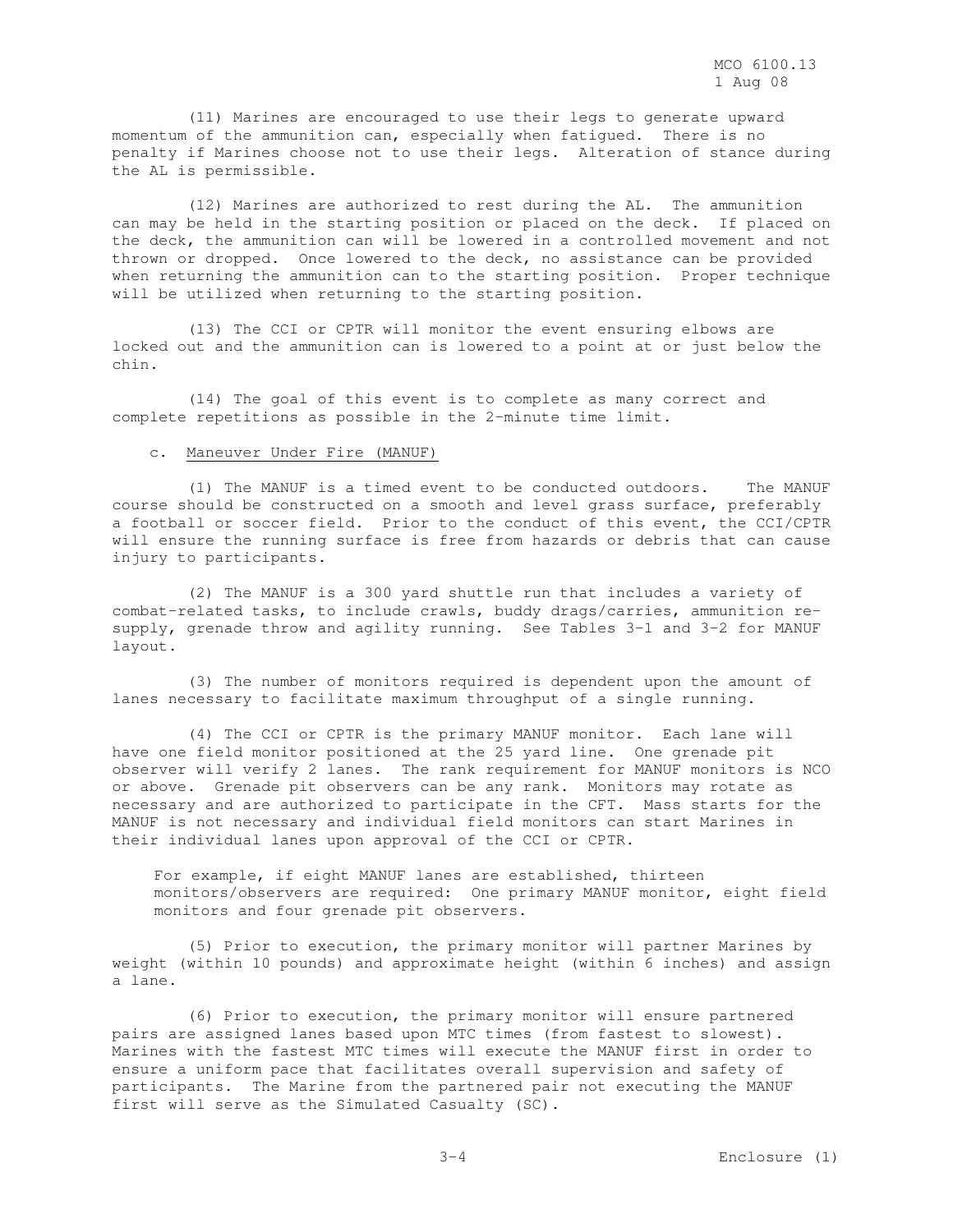(7) Prior to execution, the primary monitor will direct designated SCs to proceed to the 75 yard line; sit up facing away with legs straight; one yard inboard from the right lateral limit of the assigned lane.

 (8) Prior to execution, a dummy grenade will be placed in the center of each lane at the 75 yard line.

 (9) Prior to execution, the primary monitor will ensure MANUF participants confirm their lane and SC location.

 (10) Marines will start the MANUF while lying in the prone; chest on the ground; one yard inboard from the right lateral limit of the designated lane; on line with the SC located at the 75 yard line. Staggering placement of the legs is permitted.

 (11) The preparatory command is "Ready" and the execute command is "Go." On the command "Go" Marines will rise and sprint to the 25 yard line.

 (12) Upon reaching the 25 yard line, Marines will decelerate and execute a forward facing clockwise turn ("J" hook) around the marker placed one yard inboard from the right lateral limit of the lane. Once the forward facing turn has been executed, Marines will assume a high crawl position.

 (13) With their chest on or behind the 25 yard line following the "J" hook, Marines will drop and execute a high crawl for 10 yards. The high crawl is characterized by the Marine maintaining contact with the ground with elbows, knees and torso.

 (14) After high crawling 10 yards to the 35 yard line, Marines will then execute a modified high crawl for 15 yards to the 50 yard line. The modified high crawl is characterized by the Marine maintaining six (6) points of contact (hands, knees, and feet) with the ground.

 (15) After reaching the 50 yard line, Marines will rise and negotiate a network of cones (utility flags/other markers) for 25 yards until reaching the 75 yard line. The SC will be seated at the 75 yard line with legs straight and forearms clasped together.

 (16) Upon reaching the SC from the rear, Marines will prepare to conduct a casualty drag by reaching underneath and through the arms of the SC and obtaining a solid grasp on both forearms. Marines will then lift and drag the SC 10 yards through the first two cones at the 65 yard line. Marines will utilize proper lifting techniques by keeping the head up, chest elevated and the natural curve of the lumbar spine maintained. Field monitors may verbally guide Marines dragging the SC through the nearest two cones.

 (17) Once the feet of the SC have passed the second cone, the field monitor will direct "Casualty Stand." Once the SC is fully erect, Marines will lift the SC into the Fireman's Carry position. Marines will utilize proper lifting techniques by keeping the head up, chest elevated and buttocks down. The Marine will ensure the SC is placed high on the shoulders. The SC will place the palm of one hand in the small of the back of the Marine doing the carry for support. Marines will then transport the SC 65 yards straight back to the start line without negotiating the remainder of the cone network. Stopping to rest and/or readjust is permitted.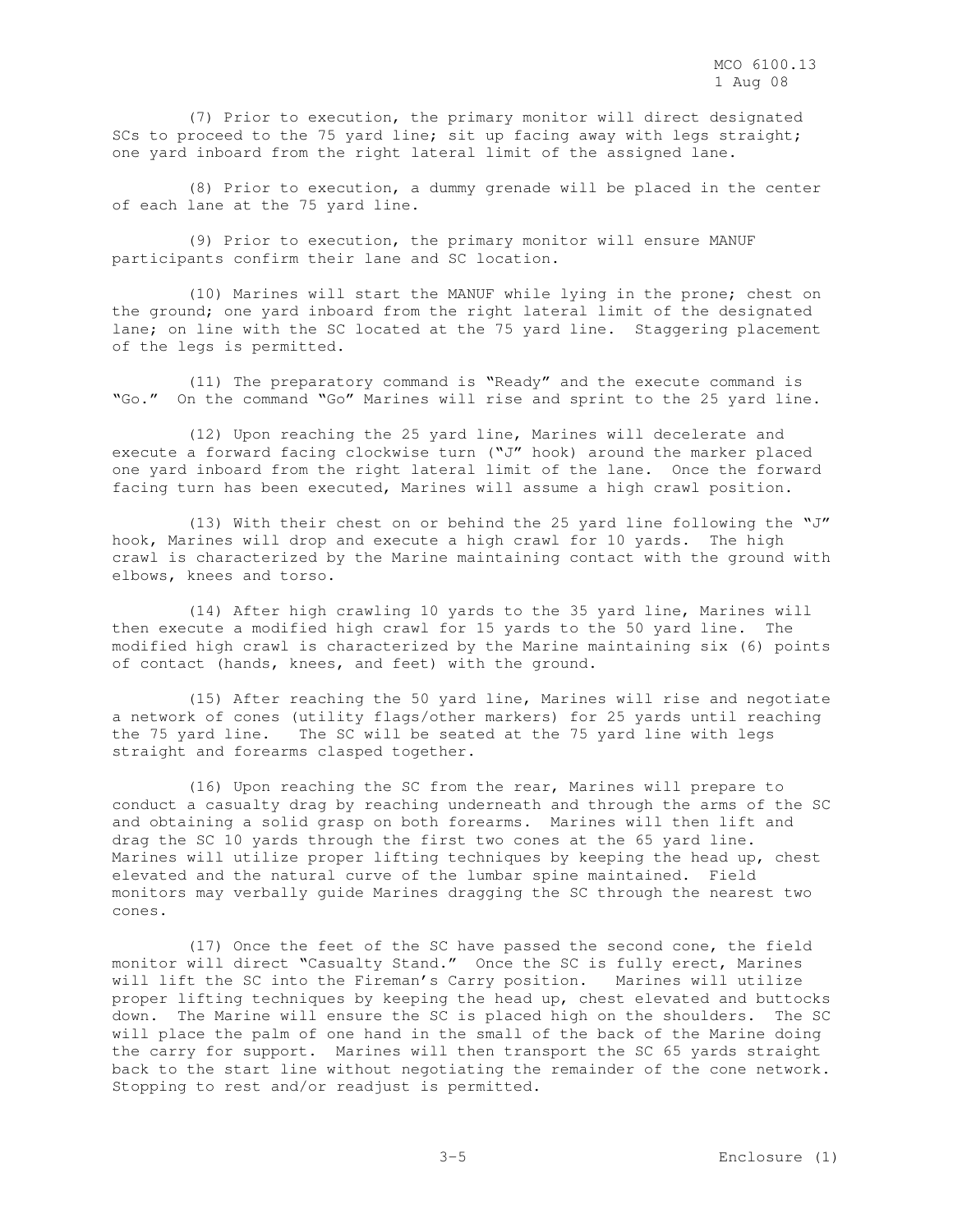(18) Once the SC is passed through the start line, Marines will place the SC safely on the ground and lift two ammunition cans weighing 30 pounds each. Marines will utilize proper lifting techniques by keeping the head up, chest elevated and buttocks down. The Marine will transport the two 30 pound ammunition cans back to the 75 yard line, negotiating the cone network while en route.

 (19) Upon reaching the 75 yard line, Marines will place the ammunition cans next to the dummy grenade while utilizing a good lowering technique by bending at the knees.

 (20) Marines will pick up the dummy grenade and engage the grenade target from the standing position. After the grenade is thrown, Marines will immediately drop to the deck and execute three pushups. The grenade pit observer will signal to the field monitor both verbally and via hand signal whether the grenade throw was a hit or miss.

 (21) To be counted as a hit, grenade throws must land directly in the grenade pit or strike the line marking the area. If the grenade lands in the grenade pit area, but rolls out, the throw is considered a hit. The field monitor will report the results of the grenade throw to the Marine after completion of the MANUF. Five seconds will be deducted from the overall MANUF time for hits and five seconds will be added to the overall MANUF time for misses.

 (22) After conducting three properly executed push ups, Marines will pick up the ammunition cans, utilizing proper lifting techniques by keeping the head up, chest elevated and buttocks down. After negotiating the cone network, Marines will transport the ammunition cans back to the start line. The primary monitor will ensure a five yard buffer zone is maintained between the start/finish line and any personnel/equipment.

 (23) The primary monitor will sound off as event time elapses. The field monitor will provide grenade throw results. Marines will provide MANUF times and grenade throw results at the conclusion of the event. Scores will be calculated as follows:

For example, a Marine with an overall MANUF time of 2:42 and had a hit on the grenade throw portion would report "2:42 with a hit." The Marine recording will mark the overall time for this Marine as 2:37.

 (24) The goal of this event is for Marines to complete the measured course as quickly as possible.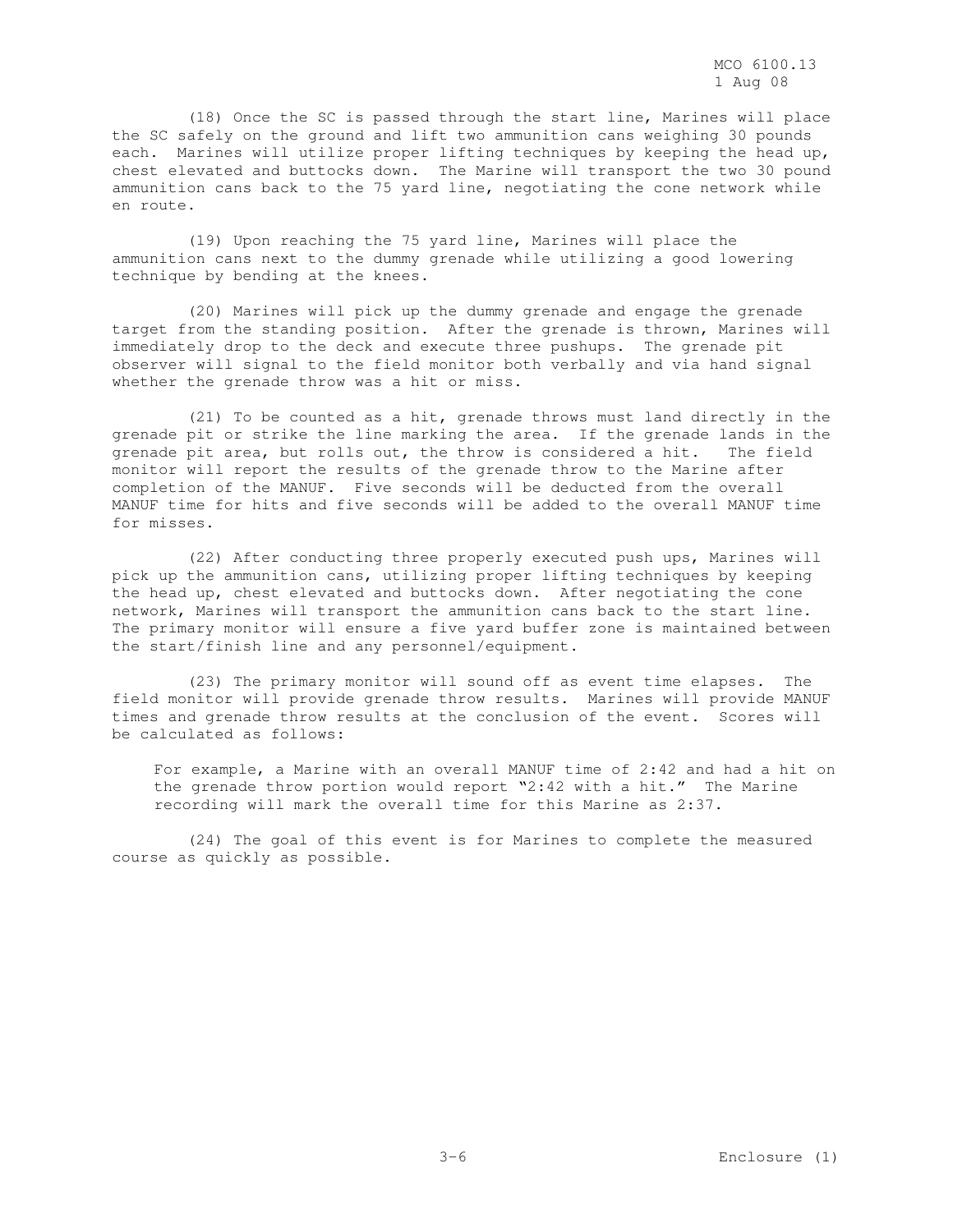

Table 3-1. -- Maneuver Under Fire Layout (Diagram not to scale -- All events occur within same lane)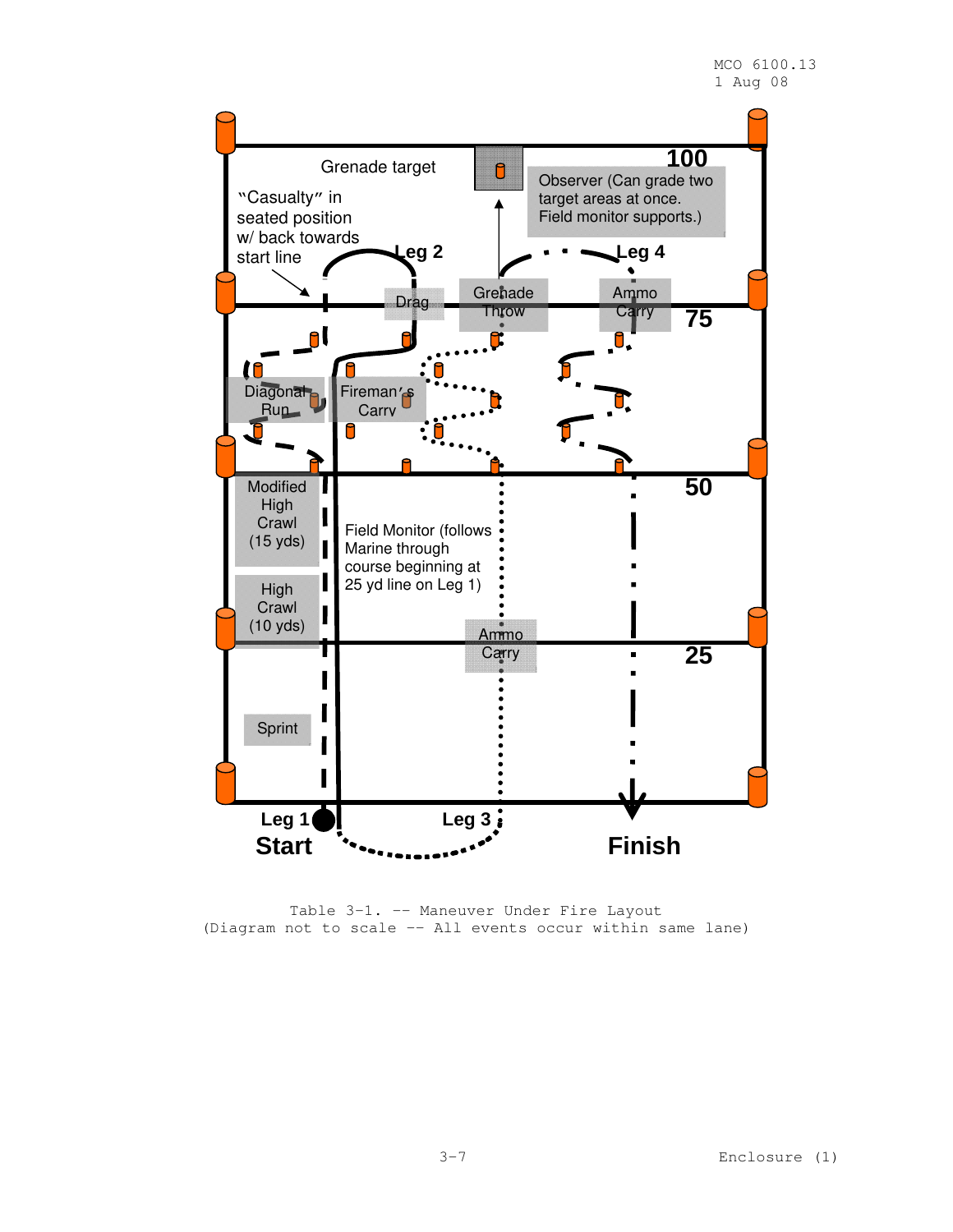

Small cone, pylon, red/yellow utility flag, small sandbag or other visible marker

Table 3-2. -- Maneuver Under Fire Lane Marking

6. Performance. The minimum performance requirements for Marines to pass the CFT are contained in table 3-3. Marines must meet or exceed the minimum performance requirements for each event.

|              | Minimum Requirements<br><b>CFT</b> |           |           |       |  |  |  |  |
|--------------|------------------------------------|-----------|-----------|-------|--|--|--|--|
|              | Male                               |           |           |       |  |  |  |  |
|              | $17 - 26$                          | $27 - 39$ | $40 - 45$ | $46+$ |  |  |  |  |
| MTC          | 4:13                               | 4:31      | 5:07      | 5:09  |  |  |  |  |
| AL           | 33                                 | 28        | 17        | 16    |  |  |  |  |
| <b>MANUF</b> | 3:58                               | 4:42      | 5:59      | 6:07  |  |  |  |  |
|              |                                    | Female    |           |       |  |  |  |  |
|              | $17 - 26$                          | $27 - 39$ | $40 - 45$ | $46+$ |  |  |  |  |
| MTC          | 5:27                               | 5:28      | 5:35      | 5:50  |  |  |  |  |
| AL           | 17                                 | 13        | 7         | 6     |  |  |  |  |
| <b>MANUF</b> | 5:59                               | 6:04      | 6:25      | 6:30  |  |  |  |  |

Table 3-3. -- CFT Minimum Performance Requirements

7. Classification. CFT passing criteria has been derived from extensive testing of a wide sample population representing all demographics that comprise the Marine Corps Total Force. There are no differences or separate events based on gender or age. Maximum and minimum performance criteria were established utilizing specific performance percentiles, by age group. Marines must achieve the minimum performance requirement for all three events to successfully pass the CFT. Failure to meet the minimum requirement in any one event constitutes a failure of the entire test. CFT classifications for males/females for all age groups are as follows:

| CFT Classifications |               |  |  |  |  |  |
|---------------------|---------------|--|--|--|--|--|
| $1st$ Class         | $270 - 300$   |  |  |  |  |  |
| 2d Class            | $225 - 269$   |  |  |  |  |  |
| $3rd$ Class         | $190 - 224$   |  |  |  |  |  |
| Fail                | 189 and below |  |  |  |  |  |

Table 3-4. – CFT Classifications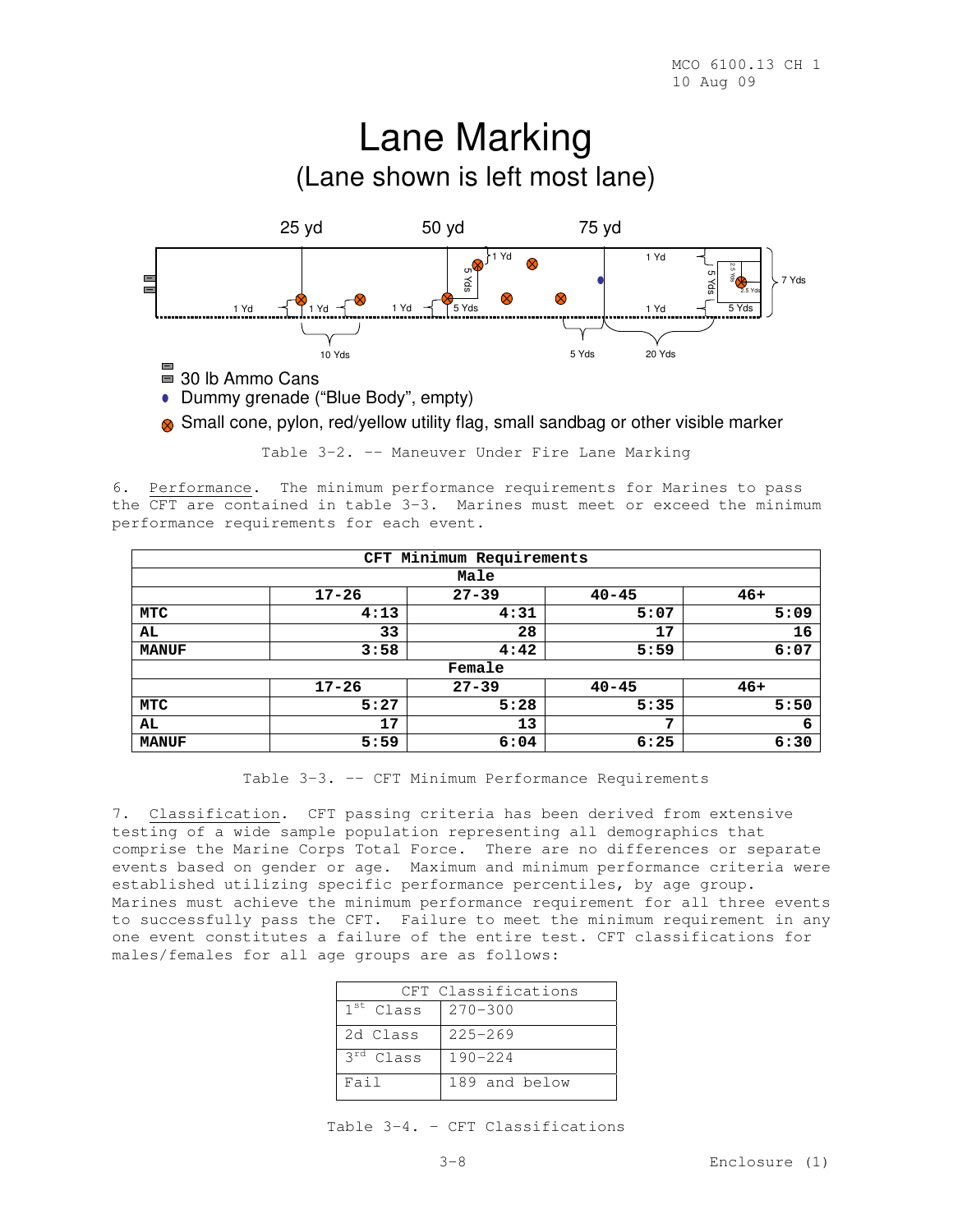8. Score. The CFT is a scored event. Calculating a cumulative score for a completed CFT can be derived from Tables 3-5 through 3-7.

|             | $17 - 26$ |   | $27 - 39$ |   |     | $40 - 45$   | $46+$ |   |
|-------------|-----------|---|-----------|---|-----|-------------|-------|---|
| <b>TIME</b> | м         | F | М         | F | Μ   | F           | Μ     | F |
| 2:45        | 100       | Χ | Х         | Х | Χ   | Χ           | Х     | Х |
| 2:46        | 99        | Х | Х         | Х | Χ   | Х           | Х     | Χ |
| 2:47        | 99        | Χ | Х         | Х | Χ   | Χ           | Х     | Х |
| 2:48        | 98        | Χ | Х         | Х | Х   | Х           | Х     | Χ |
| 2:49        | 98        | Χ | Х         | Х | Χ   | Х           | Х     | Χ |
| 2:50        | 97        | Χ | Χ         | Х | Χ   | Χ           | Χ     | Х |
| 2:51        | 97        | Χ | 100       | Х | Χ   | Х           | Х     | Χ |
| 2:52        | 96        | Χ | 99        | Х | Χ   | Х           | Х     | Χ |
| 2:53        | 96        | Χ | 99        | Х | Χ   | Χ           | Х     | Χ |
| 2:54        | 95        | Χ | 98        | Х | Х   | Х           | Х     | Χ |
| 2:55        | 95        | Χ | 98        | Х | Χ   | Х           | Х     | Χ |
| 2:56        | 95        | Χ | 97        | Х | Χ   | Χ           | Χ     | Х |
| 2:57        | 94        | Χ | 97        | Х | Χ   | Х           | Х     | Χ |
| 2:58        | 94        | Χ | 97        | Х | Χ   | Х           | Х     | Χ |
| 2:59        | 93        | Χ | 96        | Х | Χ   | Χ           | Х     | Х |
| 3:00        | 93        | Χ | 96        | Х | Х   | Х           | Х     | Χ |
| 3:01        | 92        | Χ | 95        | Х | Χ   | Χ           | Х     | Χ |
| 3:02        | 92        | Χ | 95        | Х | Χ   | Χ           | Χ     | Х |
| 3:03        | 91        | Χ | 95        | Х | 100 | Х           | Х     | Χ |
| 3:04        | 91        | Χ | 94        | Х | 99  | Χ           | Х     | Χ |
| 3:05        | 91        | Χ | 94        | Х | 99  | Χ           | 100   | Х |
| 3:06        | 90        | Χ | 93        | Х | 99  | Х           | 99    | Χ |
| 3:07        | 90        | Χ | 93        | Х | 99  | Χ           | 99    | Χ |
| 3:08        | 89        | Χ | 93        | Х | 98  | Χ           | 99    | Х |
| 3:09        | 89        | Χ | 92        | Х | 98  | $\mathbf X$ | 99    | Χ |
| 3:10        | 88        | Χ | 92        | Х | 98  | Х           | 98    | Χ |
| 3:11        | 88        | Χ | 91        | Х | 97  | Χ           | 98    | Х |
| 3:12        | 87        | Χ | 91        | Х | 97  | Х           | 98    | Χ |
| 3:13        | 87        | Χ | 91        | Х | 97  | Χ           | 97    | Χ |
| 3:14        | 87        | Χ | 90        | Х | 97  | Χ           | 97    | Χ |
| 3:15        | 86        | Χ | 90        | Χ | 96  | Х           | 97    | Χ |
| 3:16        | 86        | Χ | 89        | Х | 96  | Χ           | 96    | Χ |
| 3:17        | 85        | Χ | 89        | Χ | 96  | Χ           | 96    | Χ |
| 3:18        | 85        | Χ | 88        | Х | 95  | Χ           | 96    | Χ |
| 3:19        | 84        | X | 88        | Х | 95  | Χ           | 95    | X |
| 3:20        | 84        | X | 88        | Χ | 95  | Χ           | 95    | Χ |
| 3:21        | 83        | Χ | 87        | Х | 94  | Х           | 95    | Χ |
| 3:22        | 83        | Χ | 87        | Х | 94  | Χ           | 95    | Χ |

**MOVEMENT TO CONTACT** 

Table 3-5. – Movement to Contact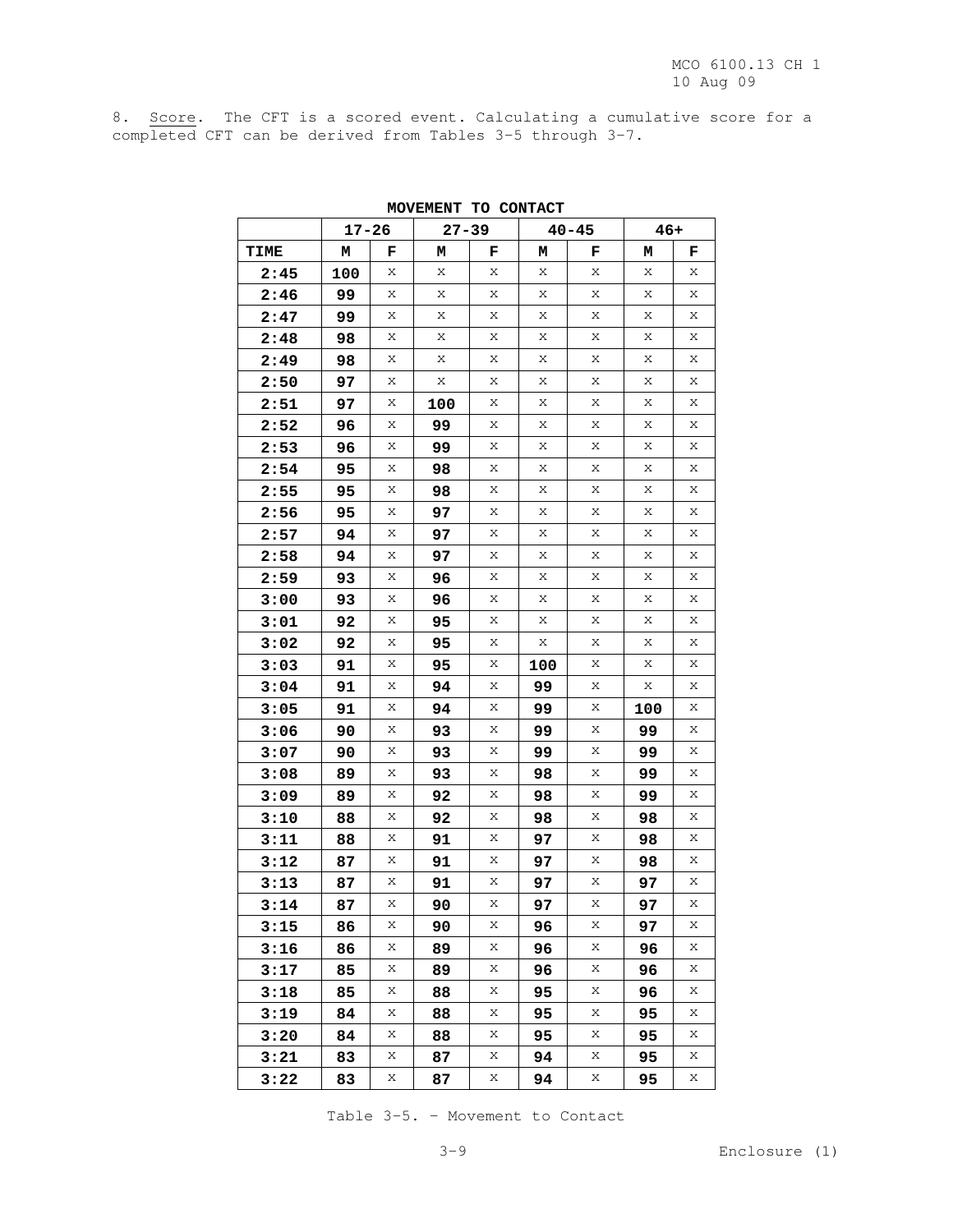|      |    |       |    |           | $-1 - 1$  |     |     |     |
|------|----|-------|----|-----------|-----------|-----|-----|-----|
|      |    | 17-26 |    | $27 - 39$ | $40 - 45$ |     | 46+ |     |
| TIME | М  | F     | М  | F         | М         | F   | М   | F   |
| 3:23 | 83 | 100   | 86 | Χ         | 94        | Χ   | 94  | Χ   |
| 3:24 | 82 | 99    | 86 | Х         | 93        | Χ   | 94  | Χ   |
| 3:25 | 82 | 99    | 86 | Х         | 93        | Χ   | 94  | Х   |
| 3:26 | 81 | 98    | 85 | Χ         | 93        | Χ   | 93  | Χ   |
| 3:27 | 81 | 98    | 85 | Х         | 92        | Х   | 93  | Χ   |
| 3:28 | 80 | 98    | 84 | Х         | 92        | Χ   | 93  | Х   |
| 3:29 | 80 | 97    | 84 | Х         | 92        | Χ   | 92  | Χ   |
| 3:30 | 79 | 97    | 84 | 100       | 91        | Χ   | 92  | Χ   |
| 3:31 | 79 | 97    | 83 | 99        | 91        | Χ   | 92  | Х   |
| 3:32 | 79 | 96    | 83 | 99        | 91        | Χ   | 91  | Χ   |
| 3:33 | 78 | 96    | 82 | 98        | 90        | Х   | 91  | Χ   |
| 3:34 | 78 | 96    | 82 | 98        | 90        | Χ   | 91  | Х   |
| 3:35 | 77 | 96    | 82 | 98        | 90        | Χ   | 90  | Χ   |
| 3:36 | 77 | 95    | 81 | 97        | 89        | Χ   | 90  | Χ   |
| 3:37 | 76 | 95    | 81 | 97        | 89        | Χ   | 90  | Х   |
| 3:38 | 76 | 95    | 80 | 97        | 89        | Χ   | 89  | Χ   |
| 3:39 | 75 | 94    | 80 | 96        | 88        | Х   | 89  | Χ   |
| 3:40 | 75 | 94    | 80 | 96        | 88        | Χ   | 89  | Х   |
| 3:41 | 75 | 94    | 79 | 96        | 88        | Χ   | 88  | Χ   |
| 3:42 | 74 | 93    | 79 | 95        | 87        | Χ   | 88  | Χ   |
| 3:43 | 74 | 93    | 78 | 95        | 87        | Χ   | 88  | Х   |
| 3:44 | 73 | 93    | 78 | 95        | 86        | Χ   | 87  | Χ   |
| 3:45 | 73 | 92    | 78 | 94        | 86        | Х   | 87  | Χ   |
| 3:46 | 72 | 92    | 77 | 94        | 86        | Χ   | 87  | Х   |
| 3:47 | 72 | 92    | 77 | 94        | 85        | Χ   | 86  | Χ   |
| 3:48 | 71 | 91    | 76 | 93        | 85        | Х   | 86  | Χ   |
| 3:49 | 71 | 91    | 76 | 93        | 84        | 100 | 86  | Х   |
| 3:50 | 71 | 91    | 76 | 93        | 84        | 99  | 85  | Χ   |
| 3:51 | 70 | 90    | 75 | 92        | 84        | 99  | 85  | Х   |
| 3:52 | 70 | 90    | 75 | 92        | 84        | 98  | 85  | Χ   |
| 3:53 | 69 | 90    | 74 | 92        | 83        | 98  | 84  | Χ   |
| 3:54 | 69 | 90    | 74 | 91        | 83        | 98  | 84  | Χ   |
| 3:55 | 68 | 89    | 74 | 91        | 83        | 97  | 84  | 100 |
| 3:56 | 68 | 89    | 73 | 91        | 82        | 97  | 84  | 99  |
| 3:57 | 67 | 89    | 73 | 90        | 82        | 96  | 83  | 99  |
| 3:58 | 67 | 88    | 72 | 90        | 82        | 96  | 83  | 99  |
| 3:59 | 67 | 88    | 72 | 90        | 81        | 96  | 83  | 99  |
| 4:00 | 66 | 88    | 72 | 89        | 81        | 95  | 82  | 98  |
| 4:01 | 66 | 87    | 71 | 89        | 81        | 95  | 82  | 98  |
| 4:02 | 65 | 87    | 71 | 89        | 80        | 95  | 82  | 98  |
| 4:03 | 65 | 87    | 70 | 88        | 80        | 94  | 81  | 97  |
| 4:04 | 64 | 86    | 70 | 88        | 80        | 94  | 81  | 97  |

**MOVEMENT TO CONTACT** 

Table 3-5. – Movement to Contact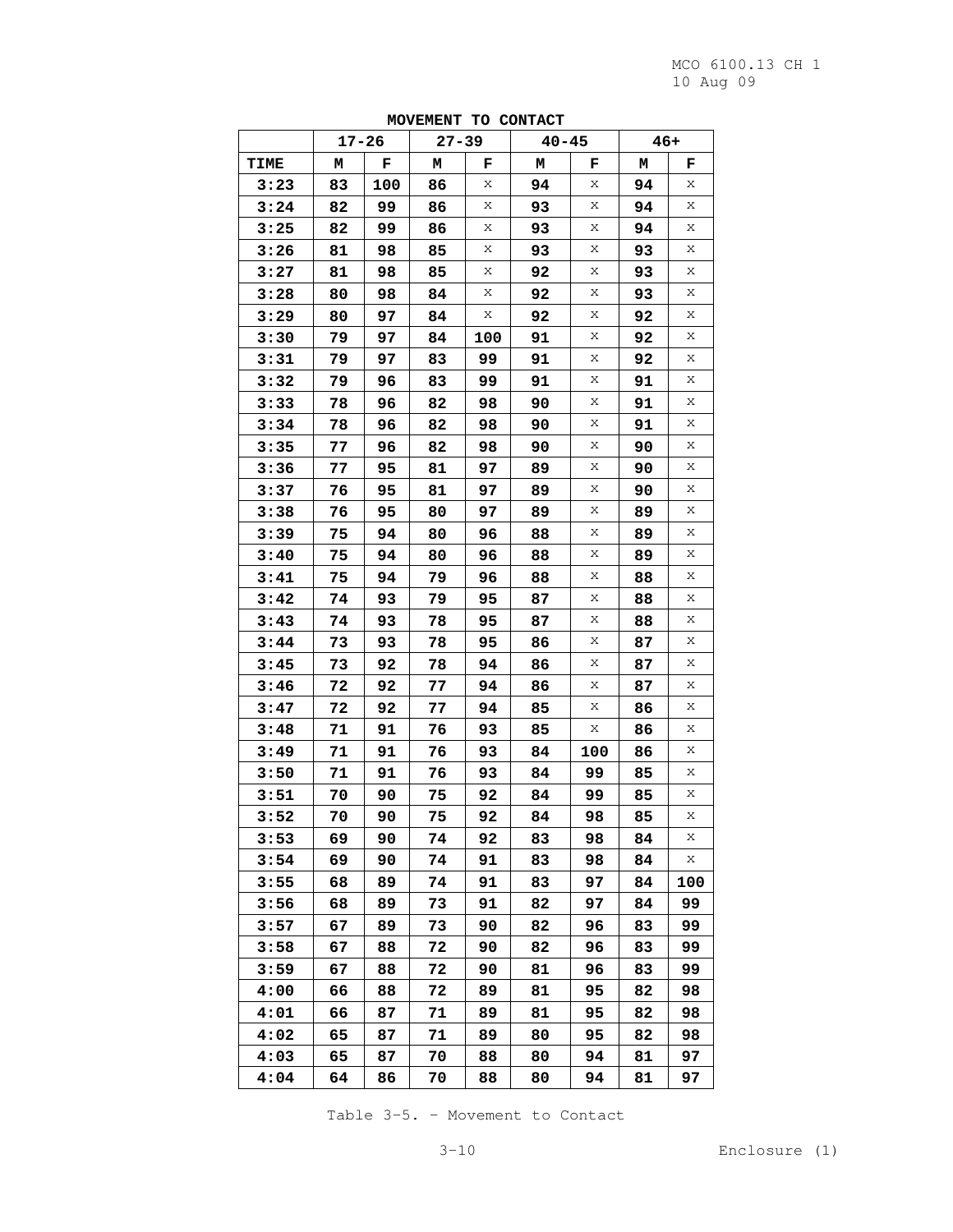|      |           |    | $\sqrt{2}$ | $\overline{ }$ | 0.0111704 |    |    |       |
|------|-----------|----|------------|----------------|-----------|----|----|-------|
|      | $17 - 26$ |    | $27 - 39$  |                | $40 - 45$ |    |    | $46+$ |
| TIME | М         | F  | Μ          | F              | Μ         | F  | Μ  | F     |
| 4:05 | 64        | 86 | 70         | 88             | 79        | 93 | 81 | 97    |
| 4:06 | 63        | 86 | 69         | 87             | 79        | 93 | 80 | 96    |
| 4:07 | 63        | 85 | 69         | 87             | 79        | 93 | 80 | 96    |
| 4:08 | 63        | 85 | 68         | 87             | 78        | 92 | 80 | 96    |
| 4:09 | 62        | 85 | 68         | 86             | 78        | 92 | 79 | 95    |
| 4:10 | 62        | 85 | 67         | 86             | 78        | 92 | 79 | 95    |
| 4:11 | 61        | 84 | 67         | 86             | 77        | 91 | 79 | 95    |
| 4:12 | 61        | 84 | 67         | 85             | 77        | 91 | 78 | 94    |
| 4:13 | 60        | 84 | 66         | 85             | 77        | 90 | 78 | 94    |
| 4:14 | Χ         | 83 | 66         | 85             | 77        | 90 | 78 | 94    |
| 4:15 | Χ         | 83 | 65         | 84             | 76        | 90 | 77 | 93    |
| 4:16 | Χ         | 83 | 65         | 84             | 76        | 89 | 77 | 93    |
| 4:17 | Χ         | 82 | 65         | 84             | 76        | 89 | 77 | 93    |
| 4:18 | X         | 82 | 64         | 83             | 75        | 89 | 76 | 92    |
| 4:19 | Χ         | 82 | 64         | 83             | 75        | 88 | 76 | 92    |
| 4:20 | Χ         | 81 | 63         | 83             | 75        | 88 | 76 | 92    |
| 4:21 | Χ         | 81 | 63         | 83             | 74        | 88 | 75 | 91    |
| 4:22 | Χ         | 81 | 63         | 82             | 74        | 87 | 75 | 91    |
| 4:23 | Χ         | 80 | 62         | 82             | 74        | 87 | 75 | 91    |
| 4:24 | X         | 80 | 62         | 82             | 73        | 86 | 74 | 90    |
| 4:25 | Χ         | 80 | 61         | 81             | 73        | 86 | 74 | 90    |
| 4:26 | Χ         | 79 | 61         | 81             | 73        | 86 | 74 | 89    |
| 4:27 | Χ         | 79 | 61         | 81             | 72        | 85 | 74 | 89    |
| 4:28 | Χ         | 79 | 60         | 80             | 72        | 85 | 73 | 89    |
| 4:29 | Χ         | 79 | Χ          | 80             | 72        | 85 | 73 | 88    |
| 4:30 | Х         | 78 | Χ          | 80             | 71        | 84 | 73 | 88    |
| 4:31 | Χ         | 78 | Χ          | 79             | 71        | 84 | 72 | 88    |
| 4:32 | Χ         | 78 | Χ          | 79             | 71        | 83 | 72 | 87    |
| 4:33 | Χ         | 77 | Х          | 79             | 71        | 83 | 72 | 87    |
| 4:34 | Χ         | 77 | Х          | 78             | 70        | 83 | 71 | 87    |
| 4:35 | Χ         | 77 | Χ          | 78             | 70        | 82 | 71 | 86    |
| 4:36 | Χ         | 76 | Χ          | 78             | 70        | 82 | 71 | 86    |
| 4:37 | Х         | 76 | Χ          | 77             | 69        | 82 | 70 | 86    |
| 4:38 | Х         | 76 | Х          | 77             | 69        | 81 | 70 | 85    |
| 4:39 | Χ         | 75 | Χ          | 77             | 69        | 81 | 70 | 85    |
| 4:40 | Χ         | 75 | Χ          | 76             | 68        | 80 | 69 | 85    |
| 4:41 | Χ         | 75 | Х          | 76             | 68        | 80 | 69 | 84    |
| 4:42 | Х         | 74 | Χ          | 76             | 68        | 80 | 69 | 84    |
| 4:43 | Х         | 74 | Х          | 75             | 67        | 79 | 68 | 84    |
| 4:44 | Х         | 74 | Х          | 75             | 67        | 79 | 68 | 83    |
| 4:45 | Χ         | 73 | Χ          | 75             | 67        | 79 | 68 | 83    |
| 4:46 | Χ         | 73 | Х          | 74             | 66        | 78 | 67 | 83    |
| 4:47 | Χ         | 73 | Χ          | 74             | 66        | 78 | 67 | 82    |

**MOVEMENT TO CONTACT** 

Table  $3-5$ . – Movement to Contact<br> $3-11$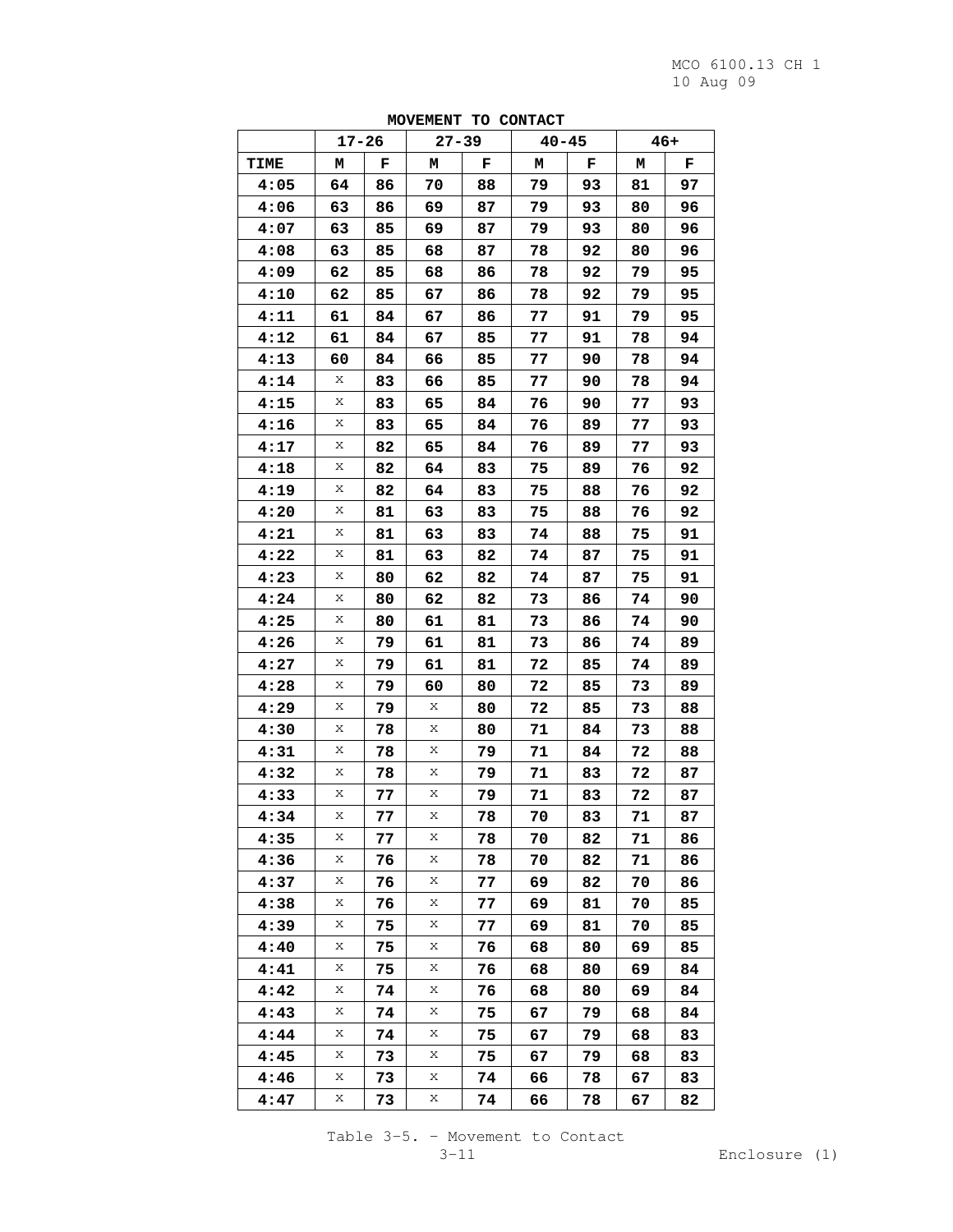|      |           |    |           | $\overline{\phantom{a}}$ | ,,,,,,,,, |    |       |    |
|------|-----------|----|-----------|--------------------------|-----------|----|-------|----|
|      | $17 - 26$ |    | $27 - 39$ |                          | $40 - 45$ |    | $46+$ |    |
| TIME | м         | F  | М         | F                        | М         | F  | M     | F  |
| 4:48 | Х         | 73 | Χ         | 74                       | 66        | 78 | 67    | 82 |
| 4:49 | Χ         | 72 | Χ         | 73                       | 65        | 77 | 66    | 82 |
| 4:50 | Χ         | 72 | Χ         | 73                       | 65        | 77 | 66    | 81 |
| 4:51 | Χ         | 72 | Χ         | 73                       | 65        | 76 | 66    | 81 |
| 4:52 | Χ         | 71 | Χ         | 72                       | 64        | 76 | 65    | 81 |
| 4:53 | Χ         | 71 | Χ         | 72                       | 64        | 76 | 65    | 80 |
| 4:54 | Χ         | 71 | Χ         | 72                       | 64        | 75 | 65    | 80 |
| 4:55 | Χ         | 70 | Χ         | 71                       | 64        | 75 | 64    | 80 |
| 4:56 | Χ         | 70 | Χ         | 71                       | 63        | 75 | 64    | 79 |
| 4:57 | Χ         | 70 | Χ         | 71                       | 63        | 74 | 64    | 79 |
| 4:58 | Χ         | 69 | Χ         | 70                       | 63        | 74 | 63    | 79 |
| 4:59 | Χ         | 69 | Χ         | 70                       | 62        | 73 | 63    | 78 |
| 5:00 | Χ         | 69 | Χ         | 70                       | 62        | 73 | 63    | 78 |
| 5:01 | Χ         | 68 | Χ         | 69                       | 62        | 73 | 62    | 78 |
| 5:02 | Χ         | 68 | Χ         | 69                       | 61        | 72 | 62    | 77 |
| 5:03 | Χ         | 68 | Χ         | 69                       | 61        | 72 | 62    | 77 |
| 5:04 | Χ         | 68 | Χ         | 68                       | 61        | 72 | 61    | 77 |
| 5:05 | Χ         | 67 | Χ         | 68                       | 60        | 71 | 61    | 76 |
| 5:06 | Χ         | 67 | Χ         | 68                       | Χ         | 71 | 61    | 76 |
| 5:07 | Χ         | 67 | Χ         | 67                       | Х         | 71 | 60    | 76 |
| 5:08 | Χ         | 66 | Χ         | 67                       | Χ         | 70 | Χ     | 75 |
| 5:09 | Χ         | 66 | Χ         | 67                       | Χ         | 70 | Χ     | 75 |
| 5:10 | Χ         | 66 | Χ         | 66                       | Х         | 69 | Χ     | 75 |
| 5:11 | Χ         | 65 | Χ         | 66                       | Х         | 69 | Χ     | 74 |
| 5:12 | Χ         | 65 | Χ         | 66                       | Х         | 69 | Χ     | 74 |
| 5:13 | Χ         | 65 | Χ         | 65                       | Х         | 68 | Χ     | 74 |
| 5:14 | Χ         | 64 | Χ         | 65                       | Χ         | 68 | Χ     | 73 |
| 5:15 | Χ         | 64 | Χ         | 65                       | Χ         | 68 | Χ     | 73 |
| 5:16 | Χ         | 64 | Χ         | 64                       | Х         | 67 | Χ     | 73 |
| 5:17 | Χ         | 63 | Χ         | 64                       | Χ         | 67 | Χ     | 72 |
| 5:18 | X         | 63 | Х         | 64                       | Χ         | 66 | Χ     | 72 |
| 5:19 | Χ         | 63 | Χ         | 63                       | Χ         | 66 | Χ     | 72 |
| 5:20 | X         | 62 | Χ         | 63                       | Χ         | 66 | X     | 71 |
| 5:21 | Χ         | 62 | Х         | 63                       | Χ         | 65 | X     | 71 |
| 5:22 | Х         | 62 | Х         | 62                       | Χ         | 65 | Χ     | 71 |
| 5:23 | X         | 62 | X         | 62                       | Х         | 65 | Х     | 70 |
| 5:24 | Χ         | 61 | Χ         | 62                       | X         | 64 | X     | 70 |
| 5:25 | Χ         | 61 | Χ         | 61                       | Χ         | 64 | Х     | 69 |
| 5:26 | X         | 61 | Х         | 61                       | Χ         | 63 | X     | 69 |
| 5:27 | Χ         | 60 | Х         | 61                       | Χ         | 63 | X     | 69 |
| 5:28 | Х         | Х  | Х         | 60                       | Χ         | 63 | Χ     | 68 |
| 5:29 | X         | X  | X         | X                        | Х         | 62 | X     | 68 |
| 5:30 | Χ         | Χ  | Χ         | Χ                        | X         | 62 | Χ     | 68 |

**MOVEMENT TO CONTACT** 

Table 3-5. – Movement to Contact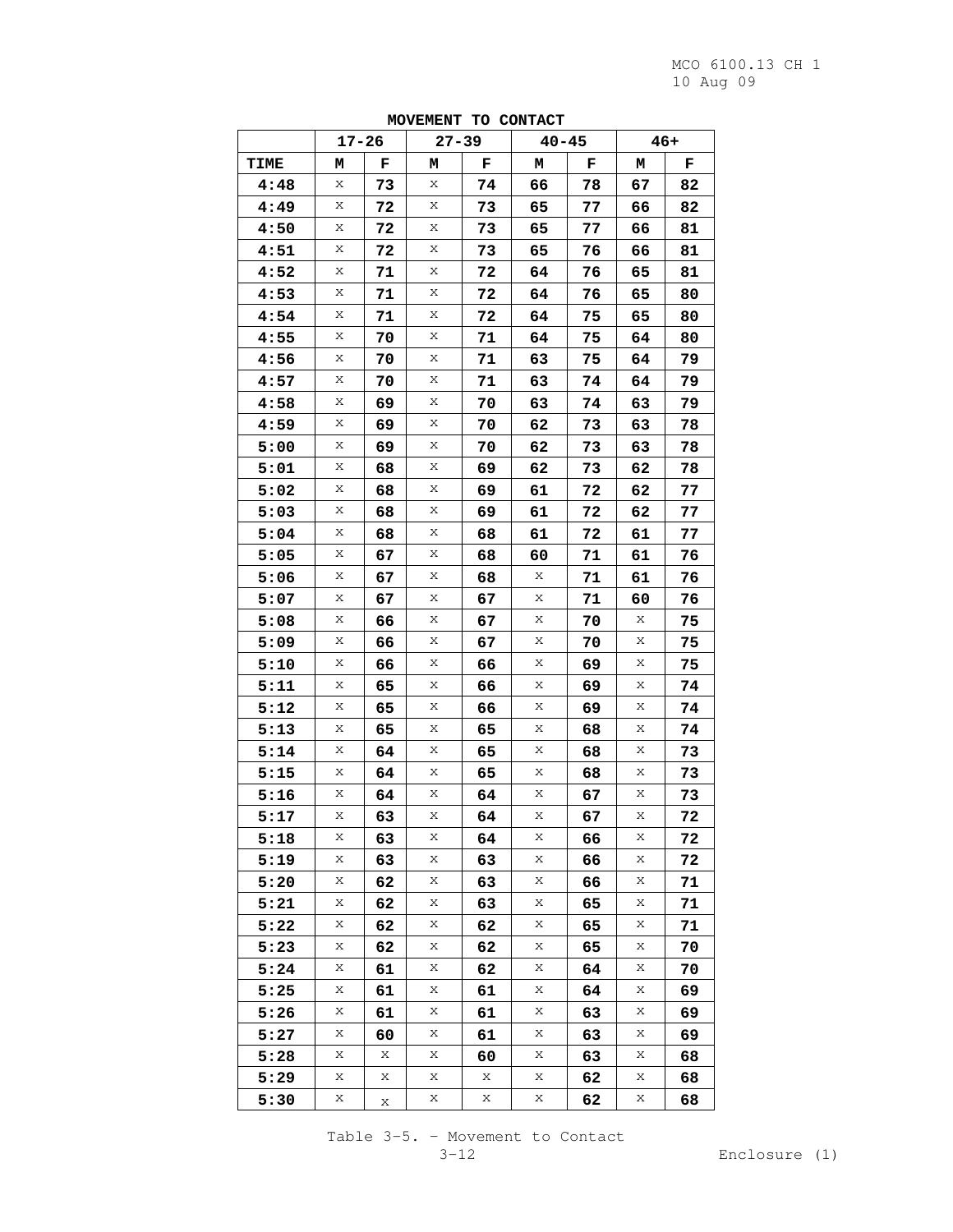|      |   | $17 - 26$ |   | $27 - 39$ |   | $40 - 45$ |   | $46+$ |
|------|---|-----------|---|-----------|---|-----------|---|-------|
| TIME | М | F         | M | F         | м | F         | м | F     |
| 5:31 | X | X         | X | X         | X | 62        | Х | 67    |
| 5:32 | X | X         | X | X         | X | 61        | X | 67    |
| 5:33 | X | X         | X | X         | X | 61        | X | 67    |
| 5:34 | X | X         | X | X         | X | 61        | X | 66    |
| 5:35 | X | X         | X | X         | X | 60        | X | 66    |
| 5:36 | X | X         | X | X         | X | 60        | X | 66    |
| 5:37 | X | X         | X | X         | X | X         | X | 65    |
| 5:38 | X | X         | X | X         | X | X         | Х | 65    |
| 5:39 | X | X         | X | X         | X | X         | X | 65    |
| 5:40 | X | X         | X | X         | X | X         | X | 64    |
| 5:41 | X | X         | X | X         | X | X         | X | 64    |
| 5:42 | X | X         | X | X         | X | X         | X | 64    |
| 5:43 | X | X         | X | X         | X | X         | Х | 63    |
| 5:44 | X | X         | X | X         | X | X         | X | 63    |
| 5:45 | X | X         | X | X         | X | X         | X | 63    |
| 5:46 | X | X         | X | X         | X | X         | X | 62    |
| 5:47 | X | X         | X | X         | X | Χ         | Х | 62    |
| 5:48 | Х | X         | X | X         | Х | X         | Х | 62    |
| 5:49 | X | X         | X | X         | X | X         | Х | 61    |
| 5:50 | X | X         | X | X         | X | X         | X | 61    |
| 5:51 | X | X         | X | X         | X | X         | X | 61    |
| 5:52 | X | X         | X | X         | X | X         | X | 60    |

**MOVEMENT TO CONTACT** 

Table 3-5. – Movement to Contact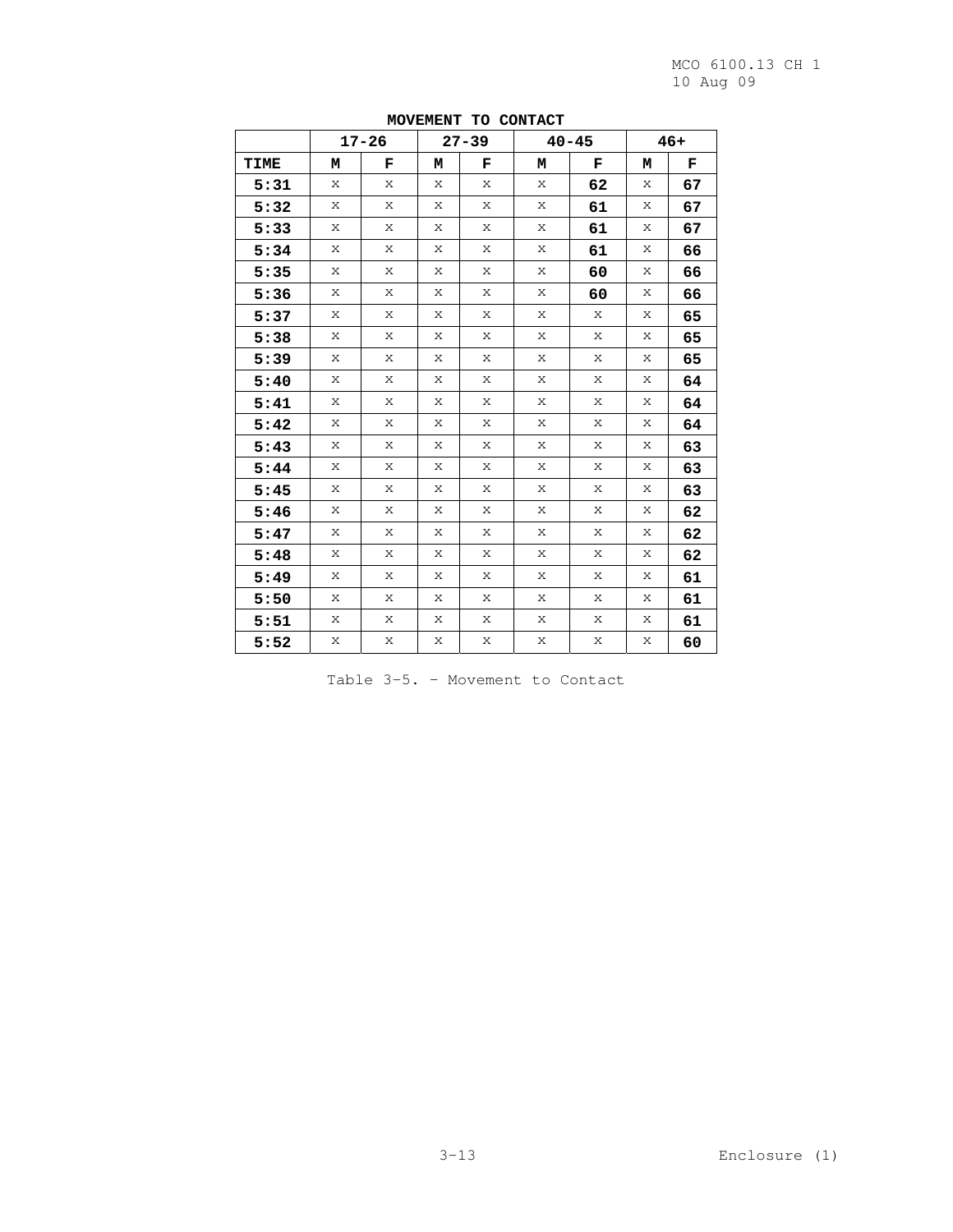|      |     |           |           | ---- |           |   |     |       |
|------|-----|-----------|-----------|------|-----------|---|-----|-------|
| REPS |     | $17 - 26$ | $27 - 39$ |      | $40 - 45$ |   |     | $46+$ |
|      | м   | F         | М         | F    | м         | F | м   | F     |
| 97   | Χ   | Χ         | 100       | Х    | Χ         | Χ | Χ   | Χ     |
| 96   | Χ   | Χ         | 99        | Χ    | Χ         | Χ | Χ   | Χ     |
| 95   | Χ   | Χ         | 99        | Χ    | Χ         | х | Χ   | Χ     |
| 94   | Χ   | Χ         | 98        | Х    | Х         | Х | Х   | Χ     |
| 93   | Χ   | Χ         | 98        | Х    | Х         | Х | Χ   | Χ     |
| 92   | Χ   | Χ         | 97        | Х    | Χ         | Χ | Х   | Х     |
| 91   | 100 | Χ         | 97        | Х    | Х         | Х | Х   | Χ     |
| 90   | 99  | Χ         | 96        | Χ    | Χ         | Х | Χ   | Χ     |
| 89   | 99  | Χ         | 95        | Χ    | 100       | Х | Х   | Χ     |
| 88   | 98  | Χ         | 95        | Х    | 99        | X | Χ   | Х     |
| 87   | 97  | Χ         | 94        | Х    | 99        | Х | Х   | Χ     |
| 86   | 97  | Χ         | 94        | Χ    | 98        | Х | 100 | Χ     |
| 85   | 96  | Х         | 93        | Х    | 98        | X | 99  | Χ     |
| 84   | 95  | Χ         | 92        | Χ    | 97        | Х | 99  | Χ     |
| 83   | 94  | Χ         | 92        | Х    | 97        | X | 98  | Χ     |
| 82   | 94  | Χ         | 91        | Х    | 96        | Χ | 98  | Χ     |
| 81   | 93  | Χ         | 91        | Х    | 96        | Х | 97  | Χ     |
| 80   | 92  | Χ         | 90        | Χ    | 95        | Χ | 97  | Х     |
| 79   | 92  | Х         | 90        | Х    | 95        | Χ | 96  | Χ     |
| 78   | 91  | Χ         | 89        | Х    | 94        | Χ | 95  | Χ     |
| 77   | 90  | Χ         | 88        | Χ    | 93        | X | 95  | Χ     |
| 76   | 90  | Χ         | 88        | Х    | 93        | Χ | 94  | Χ     |
| 75   | 89  | Χ         | 87        | Х    | 92        | Х | 94  | Χ     |
| 74   | 88  | Χ         | 87        | Х    | 92        | х | 93  | X     |
| 73   | 88  | Х         | 86        | Х    | 91        | Χ | 93  | Χ     |
| 72   | 87  | Χ         | 86        | Х    | 91        | Χ | 92  | Χ     |
| 71   | 86  | Χ         | 85        | Χ    | 90        | X | 91  | Χ     |
| 70   | 86  | Χ         | 84        | Х    | 90        | Χ | 91  | Χ     |
| 69   | 85  | Χ         | 84        | Х    | 89        | Χ | 90  | Χ     |
| 68   | 84  | Χ         | 83        | Χ    | 88        | Χ | 90  | X     |
| 67   | 83  | Χ         | 83        | Χ    | 88        | Χ | 89  | Χ     |
| 66   | 83  | Χ         | 82        | Х    | 87        | Х | 89  | Χ     |
| 65   | 82  | Х         | 81        | Х    | 87        | Χ | 88  | Χ     |
| 64   | 81  | Χ         | 81        | Х    | 86        | Χ | 87  | Χ     |
| 63   | 81  | Χ         | 80        | 100  | 86        | Χ | 87  | Χ     |
| 62   | 80  | Χ         | 80        | 99   | 85        | Χ | 86  | Χ     |
| 61   | 79  | Χ         | 79        | 98   | 85        | Х | 86  | Χ     |
| 60   | 79  | 100       | 79        | 98   | 84        | Х | 85  | Χ     |
| 59   | 78  | 99        | 78        | 97   | 84        | Χ | 85  | Χ     |
| 58   | 77  | 98        | 77        | 96   | 83        | Χ | 84  | Χ     |
| 57   | 77  | 97        | 77        | 95   | 82        | Χ | 83  | Χ     |
| 56   | 76  | 96        | 76        | 94   | 82        | Χ | 83  | Χ     |
| 55   | 75  | 95        | 76        | 94   | 81        | Х | 82  | Χ     |
| 54   | 74  | 94        | 75        | 93   | 81        | Х | 82  | Χ     |
| 53   | 74  | 93        | 74        | 92   | 80        | Χ | 81  | Χ     |
|      |     |           |           |      | 80        | Χ |     | Χ     |
| 52   | 73  | 93        | 74        | 91   |           |   | 81  |       |

**AMMO LIFT** 

Table 3-6. – Ammo Lift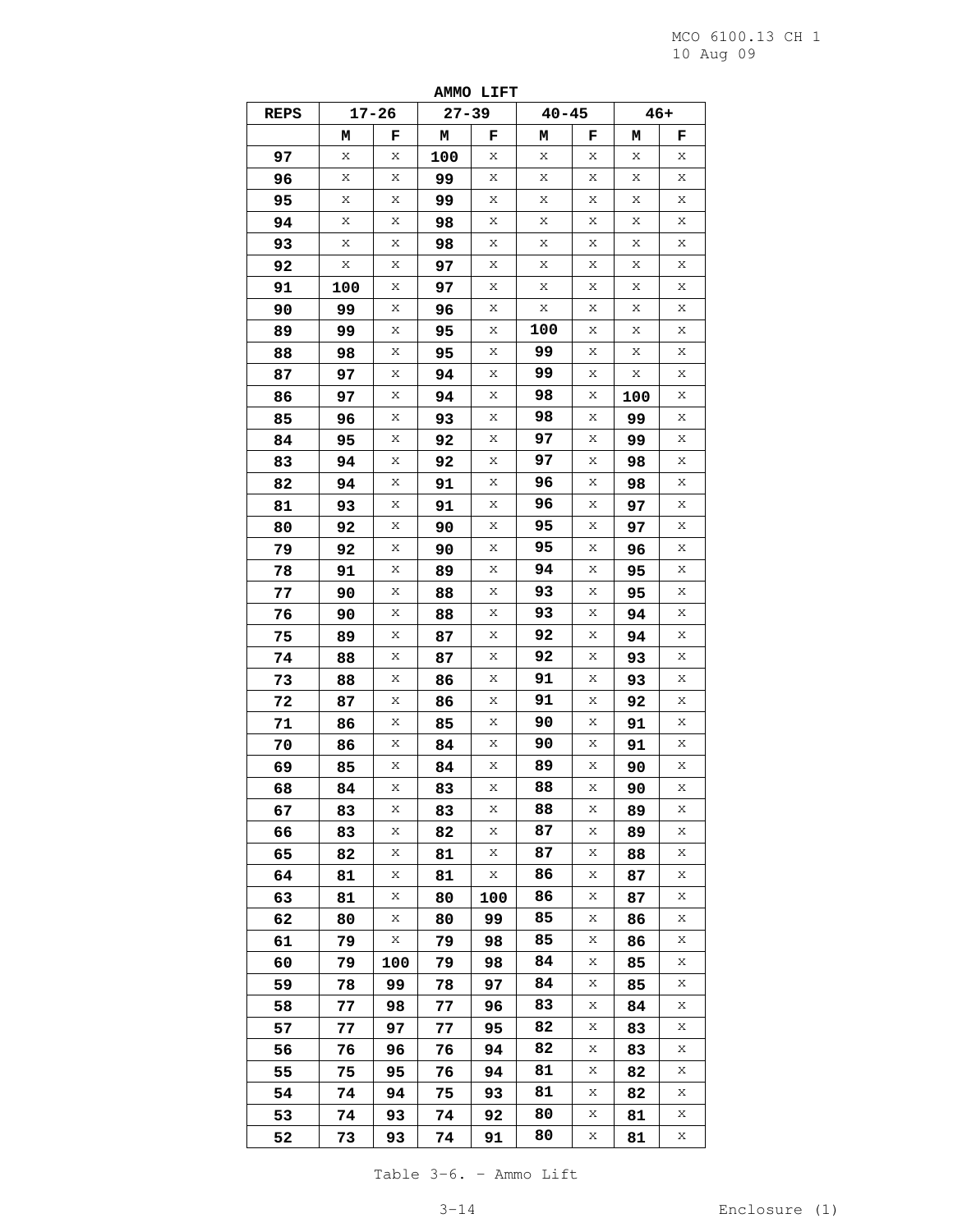| <b>REPS</b> |    | $17 - 26$ | ------<br>$27 - 39$ | ---- | $40 - 45$ |     | $46+$ |     |
|-------------|----|-----------|---------------------|------|-----------|-----|-------|-----|
|             | м  | F         | М                   | F    | Μ         | F   | М     | F   |
| 51          | 72 | 92        | 73                  | 90   | 79        | Х   | 80    | Χ   |
| 50          | 72 | 91        | 73                  | 90   | 79        | Χ   | 79    | X   |
| 49          | 71 | 90        | 72                  | 89   | 78        | Х   | 79    | Χ   |
| 48          | 70 | 89        | 72                  | 88   | 77        | Χ   | 78    | Χ   |
| 47          | 70 | 88        | 71                  | 87   | 77        | Х   | 78    | Χ   |
| 46          | 69 | 87        | 70                  | 86   | 76        | Х   | 77    | Χ   |
| 45          | 68 | 86        | 70                  | 86   | 76        | 100 | 77    | Χ   |
| 44          | 68 | 85        | 69                  | 85   | 75        | 99  | 76    | X   |
| 43          | 67 | 84        | 69                  | 84   | 75        | 98  | 75    | Χ   |
| 42          | 66 | 83        | 68                  | 83   | 74        | 97  | 75    | Χ   |
| 41          | 66 | 82        | 68                  | 82   | 74        | 96  | 74    | 100 |
| 40          | 65 | 81        | 67                  | 82   | 73        | 95  | 74    | 99  |
| 39          | 64 | 80        | 66                  | 81   | 73        | 94  | 73    | 98  |
| 38          | 63 | 80        | 66                  | 80   | 72        | 93  | 73    | 97  |
| 37          | 63 | 79        | 65                  | 79   | 71        | 92  | 72    | 96  |
| 36          | 62 | 78        | 65                  | 78   | 71        | 91  | 72    | 95  |
| 35          | 61 | 77        | 64                  | 78   | 70        | 90  | 71    | 94  |
| 34          | 61 | 76        | 63                  | 77   | 70        | 89  | 70    | 93  |
| 33          | 60 | 75        | 63                  | 76   | 69        | 88  | 70    | 92  |
| 32          | X  | 74        | 62                  | 75   | 69        | 87  | 69    | 91  |
| 31          | Χ  | 73        | 62                  | 74   | 68        | 86  | 69    | 90  |
| 30          | Χ  | 72        | 61                  | 74   | 68        | 85  | 68    | 89  |
| 29          | Χ  | 71        | 61                  | 73   | 67        | 84  | 68    | 88  |
| 28          | Χ  | 70        | 60                  | 72   | 66        | 83  | 67    | 86  |
| 27          | Χ  | 69        | Х                   | 71   | 66        | 82  | 66    | 85  |
| 26          | X  | 68        | Χ                   | 70   | 65        | 81  | 66    | 84  |
| 25          | Χ  | 67        | Χ                   | 70   | 65        | 80  | 65    | 83  |
| 24          | Χ  | 67        | Х                   | 69   | 64        | 79  | 65    | 81  |
| 23          | Χ  | 66        | Χ                   | 68   | 64        | 78  | 64    | 80  |
| 22          | Х  | 65        | Х                   | 67   | 63        | 77  | 64    | 79  |
| 21          | Χ  | 64        | Х                   | 66   | 63        | 76  | 63    | 78  |
| 20          | Χ  | 63        | Χ                   | 66   | 62        | 75  | 62    | 76  |
| 19          | Х  | 62        | Χ                   | 65   | 62        | 74  | 62    | 75  |
| 18          | Χ  | 61        | Χ                   | 64   | 61        | 73  | 61    | 74  |
| 17          | Χ  | 60        | Χ                   | 63   | 60        | 72  | 61    | 73  |
| 16          | Χ  | Χ         | Χ                   | 62   | Х         | 71  | 60    | 71  |
| 15          | Χ  | Χ         | Χ                   | 62   | Χ         | 70  | Х     | 70  |
| 14          | Χ  | Χ         | Χ                   | 61   | Χ         | 69  | Χ     | 69  |
| 13          | Х  | Χ         | Х                   | 60   | Χ         | 68  | Χ     | 68  |
| 12          | Χ  | Χ         | Χ                   | Χ    | Χ         | 66  | Χ     | 66  |
| 11          | X  | Χ         | Χ                   | X    | Χ         | 65  | Χ     | 65  |
| 10          | Χ  | Χ         | Χ                   | X    | Х         | 64  | Χ     | 64  |
| 9           | Χ  | Χ         | Χ                   | Χ    | X         | 63  | Χ     | 63  |
| 8           | Χ  | Χ         | Χ                   | Χ    | Χ         | 61  | Χ     | 62  |
| 7           | Χ  | Χ         | Х                   | Χ    | Х         | 60  | Χ     | 61  |
| 6           | Χ  | Χ         | Χ                   | Χ    | Χ         | Χ   | Χ     | 60  |
|             |    |           |                     |      |           |     |       |     |

**AMMO LIFT** 

Table 3-6. – Ammo Lift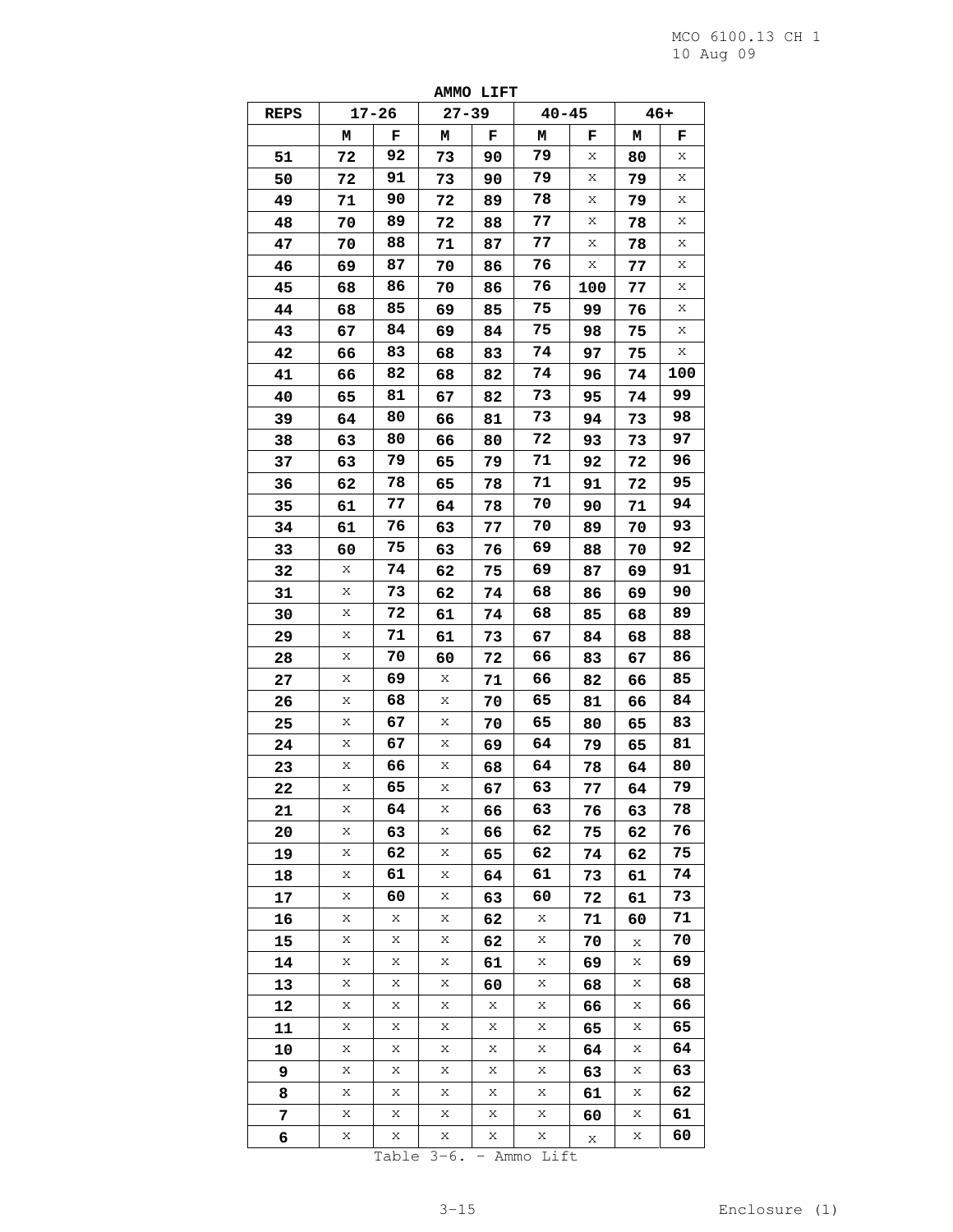| TIME | $17 - 26$ |   |     | $27 - 39$ |     | $40 - 45$ |     | 46+ |
|------|-----------|---|-----|-----------|-----|-----------|-----|-----|
|      | м         | F | м   | F         | м   | F         | м   | F   |
| 2:14 | 100       | Χ | Χ   | Χ         | Χ   | Χ         | X   | Χ   |
| 2:15 | 99        | Х | Х   | Х         | Х   | Х         | X   | Χ   |
| 2:16 | 99        | Χ | Χ   | Χ         | Χ   | Χ         | Χ   | Χ   |
| 2:17 | 98        | Χ | Х   | Х         | Χ   | Х         | Х   | Χ   |
| 2:18 | 98        | Х | Χ   | X         | X   | X         | X   | Х   |
| 2:19 | 97        | Χ | Χ   | Χ         | Χ   | Χ         | Χ   | Χ   |
| 2:20 | 97        | Χ | Х   | Х         | Χ   | Χ         | Х   | Χ   |
| 2:21 | 97        | Χ | Х   | Х         | Х   | X         | X   | Χ   |
| 2:22 | 96        | Χ | Χ   | Χ         | Χ   | Χ         | Χ   | Χ   |
| 2:23 | 96        | Χ | Х   | Χ         | Χ   | Х         | Х   | Χ   |
| 2:24 | 96        | Х | Χ   | X         | X   | X         | X   | Х   |
| 2:25 | 95        | Χ | Χ   | Χ         | Χ   | Χ         | Χ   | Χ   |
| 2:26 | 95        | Χ | 100 | Х         | Χ   | Χ         | Х   | Χ   |
| 2:27 | 94        | Х | 99  | Х         | Χ   | X         | X   | Χ   |
| 2:28 | 94        | Χ | 99  | Χ         | Χ   | Χ         | Χ   | Χ   |
| 2:29 | 94        | Χ | 99  | Х         | Χ   | Х         | Х   | Χ   |
| 2:30 | 93        | X | 99  | X         | X   | X         | X   | Х   |
| 2:31 | 93        | Χ | 99  | Χ         | Χ   | Χ         | Χ   | Χ   |
| 2:32 | 93        | Χ | 98  | Х         | Χ   | Χ         | Х   | Χ   |
| 2:33 | 92        | Х | 98  | Х         | Χ   | X         | X   | Χ   |
| 2:34 | 92        | Χ | 98  | Χ         | 100 | Χ         | Χ   | Χ   |
| 2:35 | 91        | Χ | 97  | Χ         | 99  | Х         | X   | Χ   |
| 2:36 | 91        | X | 97  | X         | 99  | X         | X   | Х   |
| 2:37 | 91        | Χ | 97  | Χ         | 99  | Χ         | Χ   | Χ   |
| 2:38 | 90        | Χ | 96  | Χ         | 99  | Χ         | Х   | Χ   |
| 2:39 | 90        | Χ | 96  | Х         | 98  | X         | X   | Х   |
| 2:40 | 90        | Χ | 96  | Χ         | 98  | Χ         | Χ   | Χ   |
| 2:41 | 89        | Χ | 96  | Х         | 98  | Х         | X   | Χ   |
| 2:42 | 89        | Х | 95  | X         | 98  | X         | X   | Χ   |
| 2:43 | 88        | X | 95  | Χ         | 98  | Χ         | X   | Χ   |
| 2:44 | 88        | Χ | 95  | Χ         | 97  | Χ         | Х   | Χ   |
| 2:45 | 88        | Χ | 94  | Х         | 97  | X         | Χ   | Χ   |
| 2:46 | 87        | Χ | 94  | Χ         | 97  | Χ         | Χ   | Χ   |
| 2:47 | 87        | Χ | 94  | Х         | 97  | Х         | X   | Χ   |
| 2:48 | 87        | Χ | 94  | Х         | 97  | X         | X   | Χ   |
| 2:49 | 86        | Χ | 93  | Χ         | 97  | Х         | Χ   | Χ   |
| 2:50 | 86        | Χ | 93  | Х         | 96  | X         | X   | Х   |
| 2:51 | 85        | Χ | 93  | Х         | 96  | X         | X   | Χ   |
| 2:52 | 85        | Χ | 92  | Χ         | 96  | Χ         | 100 | Х   |
| 2:53 | 85        | Χ | 92  | Х         | 96  | X         | 99  | Χ   |
| 2:54 | 84        | Χ | 92  | Х         | 96  | X         | 99  | Χ   |
| 2:55 | 84        | Χ | 92  | Χ         | 95  | Χ         | 99  | Χ   |
| 2:56 | 84        | Χ | 91  | Х         | 95  | X         | 99  | Χ   |
| 2:57 | 83        | Χ | 91  | Х         | 95  | X         | 98  | Χ   |
| 2:58 | 83        | Χ | 91  | Χ         | 95  | X         | 98  | Х   |
| 2:59 | 82        | Χ | 90  | Х         | 95  | X         | 98  | Х   |
| 3:00 | 82        | Х | 90  | Χ         | 94  | X         | 98  | Х   |

**MANEUVER UNDER FIRE** 

Table 3-7. – Maneuver Under Fire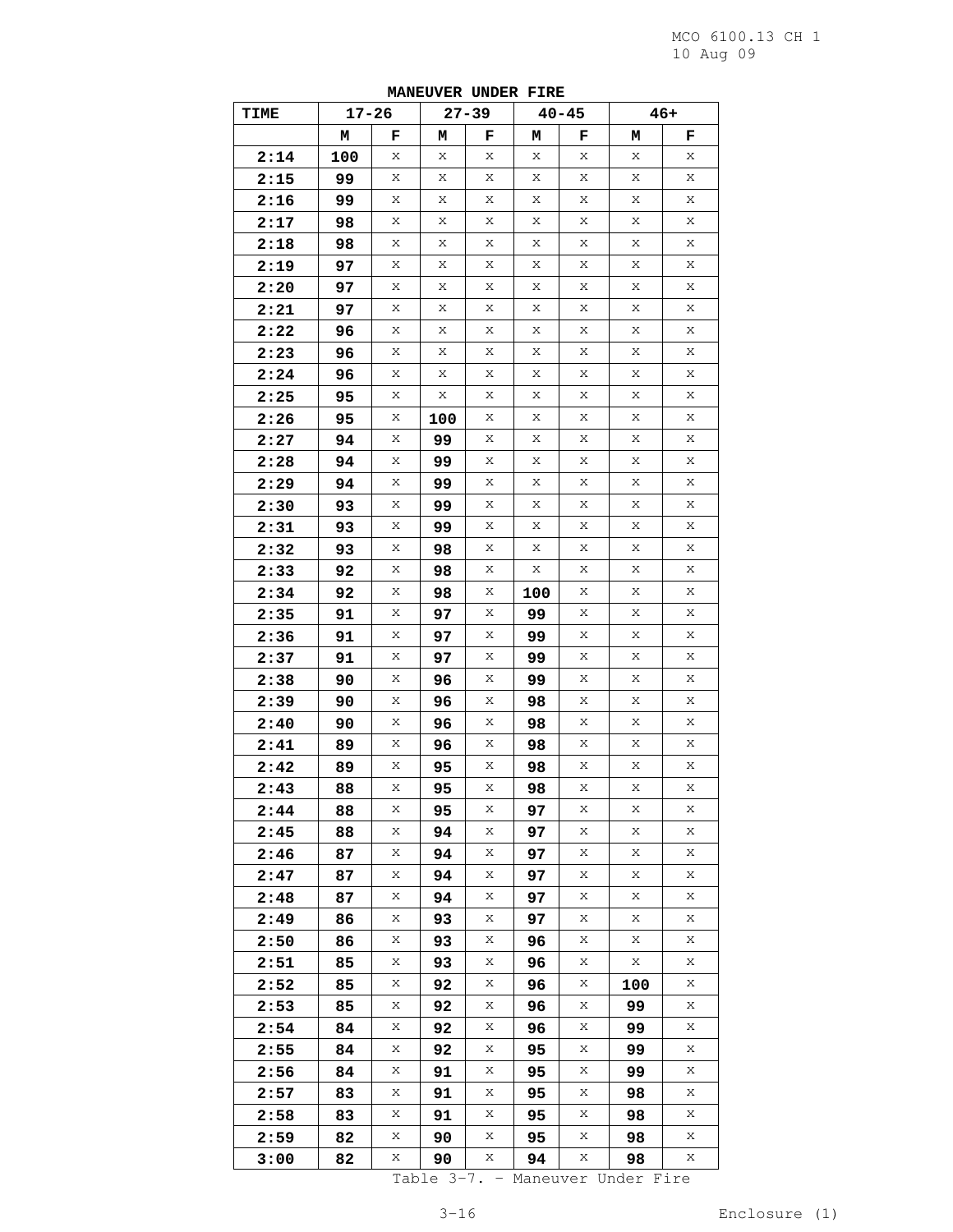|      |    |       | PERSONER ORDER FIRE |     |    |           |       |     |
|------|----|-------|---------------------|-----|----|-----------|-------|-----|
| TIME |    | 17-26 | $27 - 39$           |     |    | $40 - 45$ | $46+$ |     |
|      | Μ  | F     | М                   | F   | м  | F         | М     | F   |
| 3:01 | 82 | 100   | 90                  | Χ   | 94 | Χ         | 98    | Χ   |
| 3:02 | 81 | 99    | 89                  | Χ   | 94 | Χ         | 97    | X   |
| 3:03 | 81 | 99    | 89                  | Χ   | 94 | Χ         | 97    | Χ   |
| 3:04 | 81 | 99    | 89                  | Х   | 94 | X         | 97    | Χ   |
| 3:05 | 80 | 99    | 89                  | Χ   | 93 | Χ         | 97    | Χ   |
| 3:06 | 80 | 99    | 88                  | Χ   | 93 | Χ         | 97    | Χ   |
| 3:07 | 79 | 99    | 88                  | 100 | 93 | X         | 96    | Χ   |
| 3:08 | 79 | 98    | 88                  | 99  | 93 | Χ         | 96    | X   |
| 3:09 | 79 | 98    | 87                  | 99  | 93 | Χ         | 96    | Χ   |
| 3:10 | 78 | 98    | 87                  | 99  | 93 | X         | 96    | Χ   |
| 3:11 | 78 | 98    | 87                  | 99  | 92 | Χ         | 96    | Χ   |
|      |    |       |                     |     | 92 | Χ         |       | Χ   |
| 3:12 | 78 | 98    | 87                  | 98  |    | X         | 95    | Χ   |
| 3:13 | 77 | 97    | 86                  | 98  | 92 |           | 95    |     |
| 3:14 | 77 | 97    | 86                  | 98  | 92 | Χ         | 95    | X   |
| 3:15 | 76 | 97    | 86                  | 98  | 92 | Χ         | 95    | Χ   |
| 3:16 | 76 | 97    | 85                  | 97  | 91 | X         | 95    | Χ   |
| 3:17 | 76 | 96    | 85                  | 97  | 91 | Χ         | 94    | Χ   |
| 3:18 | 75 | 96    | 85                  | 97  | 91 | Χ         | 94    | Χ   |
| 3:19 | 75 | 96    | 85                  | 97  | 91 | X         | 94    | Χ   |
| 3:20 | 74 | 96    | 84                  | 97  | 91 | Χ         | 94    | X   |
| 3:21 | 74 | 96    | 84                  | 96  | 90 | 100       | 94    | Χ   |
| 3:22 | 74 | 95    | 84                  | 96  | 90 | 99        | 93    | Χ   |
| 3:23 | 73 | 95    | 83                  | 96  | 90 | 99        | 93    | Χ   |
| 3:24 | 73 | 95    | 83                  | 96  | 90 | 99        | 93    | Χ   |
| 3:25 | 73 | 95    | 83                  | 95  | 90 | 99        | 93    | Χ   |
| 3:26 | 72 | 95    | 82                  | 95  | 90 | 98        | 93    | X   |
| 3:27 | 72 | 94    | 82                  | 95  | 89 | 98        | 92    | Χ   |
| 3:28 | 71 | 94    | 82                  | 95  | 89 | 98        | 92    | Χ   |
| 3:29 | 71 | 94    | 82                  | 95  | 89 | 98        | 92    | Χ   |
| 3:30 | 71 | 94    | 81                  | 94  | 89 | 98        | 92    | Χ   |
| 3:31 | 70 | 93    | 81                  | 94  | 89 | 97        | 92    | Х   |
| 3:32 | 70 | 93    | 81                  | 94  | 88 | 97        | 91    | Χ   |
| 3:33 | 70 | 93    | 80                  | 94  | 88 | 97        | 91    | Χ   |
| 3:34 | 69 | 93    | 80                  | 93  | 88 | 97        | 91    | Χ   |
| 3:35 | 69 | 93    | 80                  | 93  | 88 | 96        | 91    | Χ   |
| 3:36 | 68 | 92    | 80                  | 93  | 88 | 96        | 91    | Χ   |
| 3:37 | 68 | 92    | 79                  | 93  | 87 | 96        | 90    | Χ   |
| 3:38 | 68 | 92    | 79                  | 93  | 87 | 96        | 90    | Χ   |
| 3:39 | 67 | 92    | 79                  | 92  | 87 | 96        | 90    | Χ   |
| 3:40 |    | 91    |                     | 92  |    |           |       | Χ   |
|      | 67 |       | 78                  |     | 87 | 95        | 90    | Χ   |
| 3:41 | 67 | 91    | 78                  | 92  | 87 | 95        | 90    |     |
| 3:42 | 66 | 91    | 78                  | 92  | 86 | 95        | 89    | Χ   |
| 3:43 | 66 | 91    | 78                  | 91  | 86 | 95        | 89    | Х   |
| 3:44 | 65 | 91    | 77                  | 91  | 86 | 95        | 89    | 100 |
| 3:45 | 65 | 90    | 77                  | 91  | 86 | 94        | 89    | 99  |
| 3:46 | 65 | 90    | 77                  | 91  | 86 | 94        | 88    | 99  |

**MANEUVER UNDER FIRE** 

Table 3-7. – Maneuver Under Fire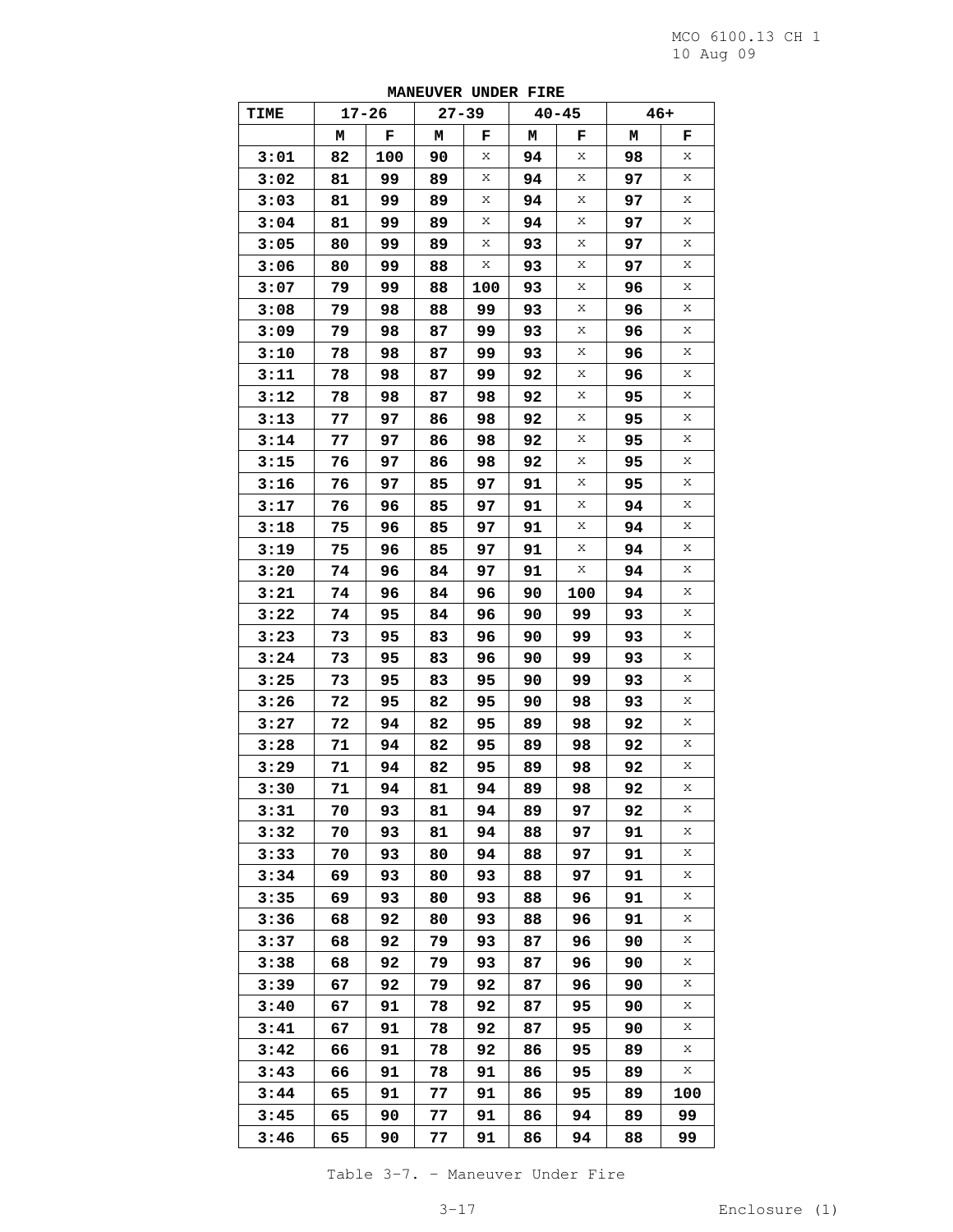| <b>TIME</b> | $17 - 26$ |    | $27 - 39$ |    |    | $40 - 45$ | $46+$ |    |
|-------------|-----------|----|-----------|----|----|-----------|-------|----|
|             | М         | F  | М         | F  | М  | F         | М     | F  |
| 3:47        | 64        | 90 | 76        | 91 | 86 | 94        | 88    | 99 |
| 3:48        | 64        | 90 | 76        | 90 | 85 | 94        | 88    | 99 |
| 3:49        | 64        | 89 | 76        | 90 | 85 | 93        | 88    | 99 |
| 3:50        | 63        | 89 | 75        | 90 | 85 | 93        | 88    | 99 |
| 3:51        | 63        | 89 | 75        | 90 | 85 | 93        | 87    | 98 |
| 3:52        | 62        | 89 | 75        | 89 | 85 | 93        | 87    | 98 |
| 3:53        | 62        | 89 | 75        | 89 | 84 | 93        | 87    | 98 |
| 3:54        | 62        | 88 | 74        | 89 | 84 | 92        | 87    | 98 |
| 3:55        | 61        | 88 | 74        | 89 | 84 | 92        | 87    | 97 |
| 3:56        | 61        | 88 | 74        | 89 | 84 | 92        | 86    | 97 |
| 3:57        | 61        | 88 | 73        | 88 | 84 | 92        | 86    | 97 |
| 3:58        | 60        | 88 | 73        | 88 | 83 | 92        | 86    | 97 |
| 3:59        | Χ         | 87 | 73        | 88 | 83 | 91        | 86    | 96 |
| 4:00        | Х         | 87 | 73        | 88 | 83 | 91        | 86    | 96 |
| 4:01        | Х         | 87 | 72        | 88 | 83 | 91        | 85    | 96 |
| 4:02        | Х         | 87 | 72        | 87 | 83 | 91        | 85    | 96 |
| 4:03        | Χ         | 86 | 72        | 87 | 82 | 91        | 85    | 96 |
| 4:04        | Х         | 86 | 71        | 87 | 82 | 90        | 85    | 95 |
| 4:05        | Х         | 86 | 71        | 87 | 82 | 90        | 85    | 95 |
| 4:06        | Х         | 86 | 71        | 86 | 82 | 90        | 84    | 95 |
| 4:07        | Х         | 86 | 71        | 86 | 82 | 90        | 84    | 95 |
| 4:08        | Х         | 85 | 70        | 86 | 82 | 89        | 84    | 94 |
| 4:09        | Χ         | 85 | 70        | 86 | 81 | 89        | 84    | 94 |
| 4:10        | Х         | 85 | 70        | 86 | 81 | 89        | 84    | 94 |
| 4:11        | Χ         | 85 | 69        | 85 | 81 | 89        | 83    | 94 |
| 4:12        | Х         | 84 | 69        | 85 | 81 | 89        | 83    | 93 |
| 4:13        | Х         | 84 | 69        | 85 | 81 | 88        | 83    | 93 |
| 4:14        | Χ         | 84 | 68        | 85 | 80 | 88        | 83    | 93 |
| 4:15        | Х         | 84 | 68        | 84 | 80 | 88        | 83    | 93 |
| 4:16        | Х         | 84 | 68        | 84 | 80 | 88        | 82    | 92 |
| 4:17        | Χ         | 83 | 68        | 84 | 80 | 88        | 82    | 92 |
| 4:18        | Χ         | 83 | 67        | 84 | 80 | 87        | 82    | 92 |
| 4:19        | Χ         | 83 | 67        | 84 | 79 | 87        | 82    | 92 |
| 4:20        | Χ         | 83 | 67        | 83 | 79 | 87        | 82    | 92 |
| 4:21        | Χ         | 82 | 66        | 83 | 79 | 87        | 81    | 91 |
| 4:22        | Χ         | 82 | 66        | 83 | 79 | 86        | 81    | 91 |
| 4:23        | Χ         | 82 | 66        | 83 | 79 | 86        | 81    | 91 |
| 4:24        | Χ         | 82 | 66        | 82 | 78 | 86        | 81    | 91 |
| 4:25        | Χ         | 82 | 65        | 82 | 78 | 86        | 81    | 90 |
| 4:26        | Χ         | 81 | 65        | 82 | 78 | 86        | 80    | 90 |
| 4:27        | Χ         | 81 | 65        | 82 | 78 | 85        | 80    | 90 |
| 4:28        | Χ         | 81 | 64        | 82 | 78 | 85        | 80    | 90 |
| 4:29        | Χ         | 81 | 64        | 81 | 78 | 85        | 80    | 89 |
| 4:30        | Χ         | 81 | 64        | 81 | 77 | 85        | 80    | 89 |

**MANEUVER UNDER FIRE** 

Table 3-7. – Maneuver Under Fire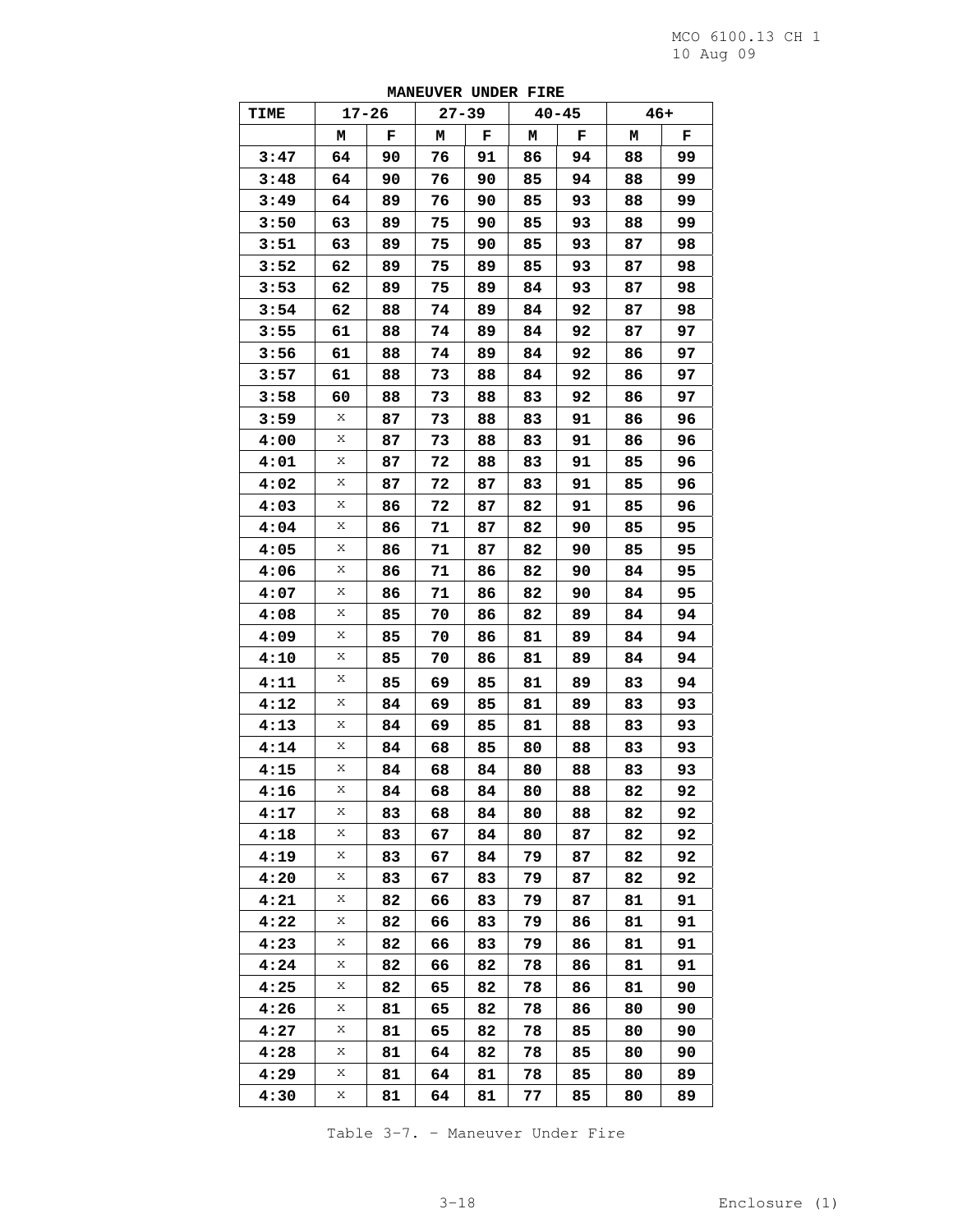| TIME |   | $17 - 26$ | $27 - 39$   |    |    | $40 - 45$ |    | $46+$ |
|------|---|-----------|-------------|----|----|-----------|----|-------|
|      | м | F         | М           | F  | М  | F         | м  | F     |
| 4:31 | Χ | 80        | 63          | 81 | 77 | 85        | 79 | 89    |
| 4:32 | Χ | 80        | 63          | 81 | 77 | 84        | 79 | 89    |
| 4:33 | Х | 80        | 63          | 80 | 77 | 84        | 79 | 88    |
| 4:34 | Х | 80        | 63          | 80 | 77 | 84        | 79 | 88    |
| 4:35 | Χ | 79        | 62          | 80 | 76 | 84        | 79 | 88    |
| 4:35 | Х | 79        | 62          | 80 | 76 | 84        | 79 | 88    |
| 4:36 | Χ | 79        | 62          | 80 | 76 | 84        | 78 | 88    |
| 4:37 | Χ | 79        | 62          | 80 | 76 | 83        | 78 | 88    |
| 4:38 | Х | 79        | 61          | 79 | 76 | 83        | 78 | 87    |
| 4:39 | Χ | 79        | 61          | 79 | 76 | 83        | 78 | 87    |
| 4:40 | Χ | 78        | 61          | 79 | 75 | 83        | 78 | 87    |
| 4:41 | Х | 78        | 61          | 79 | 75 | 82        | 77 | 87    |
| 4:42 | Χ | 78        | 60          | 78 | 75 | 82        | 77 | 86    |
| 4:43 | Χ | 78        | Χ           | 78 | 75 | 82        | 77 | 86    |
| 4:44 | Х | 77        | Χ           | 78 | 75 | 82        | 77 | 86    |
| 4:45 | Χ | 77        | Χ           | 78 | 74 | 82        | 77 | 86    |
| 4:46 | Χ | 77        | Χ           | 78 | 74 | 81        | 76 | 85    |
| 4:47 | Х | 77        | Χ           | 77 | 74 | 81        | 76 | 85    |
| 4:48 | Х | 77        | Χ           | 77 | 74 | 81        | 76 | 85    |
| 4:49 | Χ | 76        | Χ           | 77 | 74 | 81        | 76 | 85    |
| 4:50 | Х | 76        | Χ           | 77 | 74 | 81        | 76 | 84    |
| 4:51 | Χ | 76        | Χ           | 76 | 73 | 80        | 75 | 84    |
| 4:52 | Χ | 76        | Χ           | 76 | 73 | 80        | 75 | 84    |
| 4:53 | Х | 75        | Χ           | 76 | 73 | 80        | 75 | 84    |
| 4:54 | Х | 75        | Χ           | 76 | 73 | 80        | 75 | 84    |
| 4:55 | Χ | 75        | Χ           | 76 | 73 | 79        | 75 | 83    |
| 4:56 | Х | 75        | Χ           | 75 | 72 | 79        | 74 | 83    |
| 4:57 | Χ | 75        | Χ           | 75 | 72 | 79        | 74 | 83    |
| 4:58 | Χ | 74        | Χ           | 75 | 72 | 79        | 74 | 83    |
| 4:59 | Х | 74        | $\mathbf x$ | 75 | 72 | 79        | 74 | 82    |
| 5:00 | Χ | 74        | Χ           | 74 | 72 | 78        | 74 | 82    |
| 5:01 | Χ | 74        | Χ           | 74 | 71 | 78        | 73 | 82    |
| 5:02 | Х | 74        | Χ           | 74 | 71 | 78        | 73 | 82    |
| 5:03 | Χ | 73        | Χ           | 74 | 71 | 78        | 73 | 81    |
| 5:04 | Χ | 73        | Χ           | 74 | 71 | 78        | 73 | 81    |
| 5:05 | Χ | 73        | Χ           | 73 | 71 | 77        | 73 | 81    |
| 5:06 | Χ | 73        | Х           | 73 | 71 | 77        | 72 | 81    |
| 5:07 | Χ | 72        | Χ           | 73 | 70 | 77        | 72 | 80    |
| 5:08 | Х | 72        | Χ           | 73 | 70 | 77        | 72 | 80    |
| 5:09 | Χ | 72        | Χ           | 72 | 70 | 77        | 72 | 80    |
| 5:10 | Χ | 72        | Χ           | 72 | 70 | 76        | 72 | 80    |
| 5:11 | Χ | 72        | Χ           | 72 | 70 | 76        | 71 | 80    |
| 5:12 | Χ | 71        | Х           | 72 | 69 | 76        | 71 | 79    |
| 5:13 | Х | 71        | Χ           | 72 | 69 | 76        | 71 | 79    |

**MANEUVER UNDER FIRE** 

Table 3-7. – Maneuver Under Fire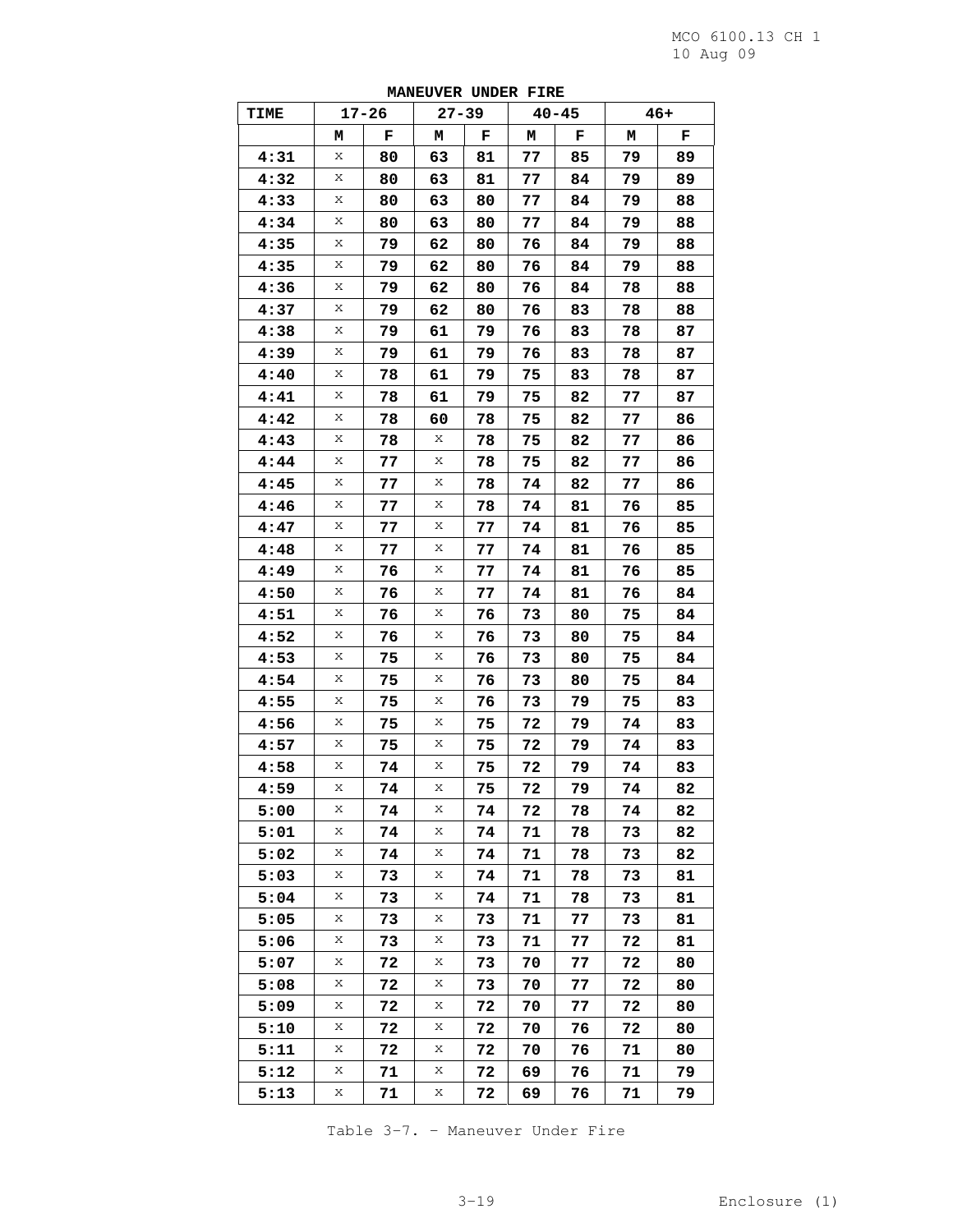| <b>TIME</b> | $17 - 26$ |    |   | $\sim$<br>$27 - 39$ | $40 - 45$ |    | $46+$ |    |
|-------------|-----------|----|---|---------------------|-----------|----|-------|----|
|             | М         | F  | М | F                   | М         | F  | М     | F  |
| 5:13        | Χ         | 71 | Χ | 72                  | 69        | 76 | 71    | 79 |
| 5:14        | Χ         | 71 | Χ | 71                  | 69        | 75 | 71    | 79 |
| 5:15        | Χ         | 71 | Χ | 71                  | 69        | 75 | 71    | 79 |
| 5:16        | Х         | 70 | Χ | 71                  | 69        | 75 | 70    | 78 |
| 5:17        | Χ         | 70 | Χ | 71                  | 68        | 75 | 70    | 78 |
| 5:18        | Χ         | 70 | Χ | 70                  | 68        | 75 | 70    | 78 |
| 5:19        | Х         | 70 | Χ | 70                  | 68        | 74 | 70    | 78 |
| 5:20        | Χ         | 70 | X | 70                  | 68        | 74 | 70    | 77 |
| 5:21        | Χ         | 69 | Χ | 70                  | 68        | 74 | 69    | 77 |
| 5:22        | Х         | 69 | Χ | 70                  | 67        | 74 | 69    | 77 |
| 5:23        | Χ         | 69 | Χ | 69                  | 67        | 74 | 69    | 77 |
| 5:24        | Χ         | 69 | Χ | 69                  | 67        | 73 | 69    | 77 |
| 5:25        | Χ         | 68 | Χ | 69                  | 67        | 73 | 68    | 76 |
| 5:26        | Χ         | 68 | X | 69                  | 67        | 73 | 68    | 76 |
| 5:27        | Χ         | 68 | Χ | 69                  | 67        | 73 | 68    | 76 |
| 5:28        | Х         | 68 | Χ | 68                  | 66        | 72 | 68    | 76 |
| 5:29        | Х         | 68 | Χ | 68                  | 66        | 72 | 68    | 75 |
| 5:30        | Χ         | 67 | Χ | 68                  | 66        | 72 | 67    | 75 |
| 5:31        | Χ         | 67 | Χ | 68                  | 66        | 72 | 67    | 75 |
| 5:32        | Χ         | 67 | X | 67                  | 66        | 72 | 67    | 75 |
| 5:33        | Χ         | 67 | Χ | 67                  | 65        | 71 | 67    | 74 |
| 5:34        | Х         | 66 | Χ | 67                  | 65        | 71 | 67    | 74 |
| 5:35        | Х         | 66 | Χ | 67                  | 65        | 71 | 66    | 74 |
| 5:36        | Χ         | 66 | Χ | 67                  | 65        | 71 | 66    | 74 |
| 5:37        | Χ         | 66 | Χ | 66                  | 65        | 71 | 66    | 73 |
| 5:38        | Х         | 66 | X | 66                  | 64        | 70 | 66    | 73 |
| 5:39        | Χ         | 65 | Χ | 66                  | 64        | 70 | 66    | 73 |
| 5:40        | Х         | 65 | Χ | 66                  | 64        | 70 | 65    | 73 |
| 5:41        | Х         | 65 | Χ | 65                  | 64        | 70 | 65    | 73 |
| 5:42        | Χ         | 65 | Х | 65                  | 64        | 70 | 65    | 72 |
| 5:43        | Х         | 65 | Х | 65                  | 63        | 69 | 65    | 72 |
| 5:44        | Χ         | 64 | Χ | 65                  | 63        | 69 | 65    | 72 |
| 5:45        | Χ         | 64 | Х | 65                  | 63        | 69 | 64    | 72 |
| 5:46        | Χ         | 64 | Χ | 64                  | 63        | 69 | 64    | 71 |
| 5:47        | Χ         | 64 | Χ | 64                  | 63        | 68 | 64    | 71 |
| 5:48        | Χ         | 63 | Х | 64                  | 63        | 68 | 64    | 71 |
| 5:49        | Χ         | 63 | Χ | 64                  | 62        | 68 | 64    | 71 |
| 5:50        | Χ         | 63 | Χ | 63                  | 62        | 68 | 63    | 70 |
| 5:51        | Χ         | 63 | Х | 63                  | 62        | 68 | 63    | 70 |
| 5:52        | Χ         | 63 | Χ | 63                  | 62        | 67 | 63    | 70 |
| 5:53        | Χ         | 62 | Χ | 63                  | 62        | 67 | 63    | 70 |
| 5:54        | Χ         | 62 | Х | 63                  | 61        | 67 | 63    | 69 |
| 5:55        | Χ         | 62 | Χ | 62                  | 61        | 67 | 62    | 69 |
| 5:56        | Χ         | 62 | Χ | 62                  | 61        | 67 | 62    | 69 |

**MANEUVER UNDER FIRE** 

Table 3-7. – Maneuver Under Fire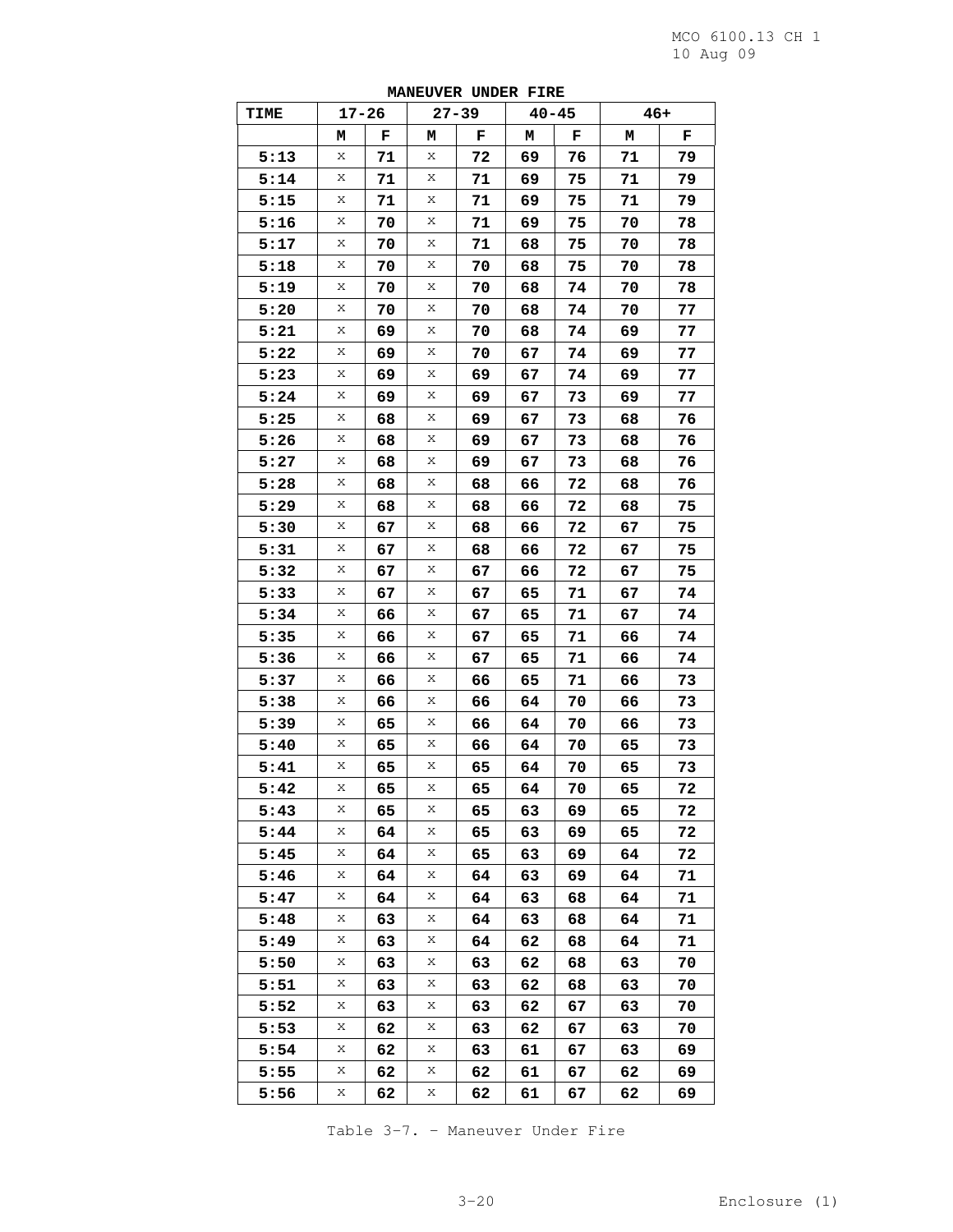| <b>TIME</b> |   | $17 - 26$ |   | $27 - 39$ |    | $40 - 45$ |    | $46+$ |  |
|-------------|---|-----------|---|-----------|----|-----------|----|-------|--|
|             | м | F         | м | F         | М  | F         | м  | F     |  |
| 5:57        | Χ | 61        | Х | 62        | 61 | 66        | 62 | 69    |  |
| 5:58        | Χ | 61        | Χ | 62        | 61 | 66        | 62 | 69    |  |
| 5:59        | Χ | 61        | X | 61        | 60 | 66        | 62 | 68    |  |
| 6:00        | Χ | 61        | Х | 61        | Χ  | 66        | 61 | 68    |  |
| 6:01        | Χ | 61        | Х | 61        | Χ  | 66        | 61 | 68    |  |
| 6:02        | Χ | 60        | Х | 61        | Χ  | 65        | 61 | 68    |  |
| 6:03        | Χ | Χ         | Х | 61        | Χ  | 65        | 61 | 67    |  |
| 6:04        | Χ | Χ         | Χ | 60        | Χ  | 65        | 61 | 67    |  |
| 6:05        | Χ | Χ         | X | Х         | X  | 65        | 60 | 67    |  |
| 6:06        | Χ | Χ         | Х | Χ         | Χ  | 64        | 60 | 67    |  |
| 6:07        | Χ | Χ         | Х | Χ         | Χ  | 64        | 60 | 66    |  |
| 6:08        | Χ | Χ         | X | X         | Χ  | 64        | 60 | 66    |  |
| 6:09        | Χ | Χ         | Х | Х         | Χ  | 64        | 60 | 66    |  |
| 6:10        | Χ | Χ         | Χ | Χ         | Χ  | 64        | Х  | 66    |  |
| 6:11        | Χ | Χ         | X | Х         | X  | 63        | X  | 65    |  |
| 6:12        | Χ | Χ         | Х | Х         | Χ  | 63        | Χ  | 65    |  |
| 6:13        | Χ | Χ         | Х | Χ         | Х  | 63        | Χ  | 65    |  |
| 6:14        | Χ | Χ         | X | X         | Χ  | 63        | Χ  | 65    |  |
| 6:15        | Χ | Χ         | Х | Х         | Χ  | 63        | Χ  | 65    |  |
| 6:16        | Χ | Χ         | Χ | Χ         | Χ  | 62        | Χ  | 64    |  |
| 6:17        | Χ | Χ         | X | Х         | X  | 62        | X  | 64    |  |
| 6:18        | Χ | Χ         | Х | Х         | Χ  | 62        | Χ  | 64    |  |
| 6:19        | Χ | Χ         | Х | Χ         | Х  | 62        | Χ  | 64    |  |
| 6:20        | Χ | Χ         | X | Х         | Χ  | 61        | Χ  | 63    |  |
| 6:21        | Χ | Χ         | Х | Х         | Χ  | 61        | Χ  | 63    |  |
| 6:22        | Χ | Χ         | Χ | Χ         | Χ  | 61        | Х  | 63    |  |
| 6:23        | Χ | Χ         | X | Х         | X  | 61        | X  | 63    |  |
| 6:24        | Χ | Χ         | Х | Χ         | Χ  | 61        | Χ  | 62    |  |
| 6:25        | Χ | Χ         | Х | Χ         | Χ  | 60        | Χ  | 62    |  |
| 6:26        | Χ | Χ         | Χ | Х         | X  | Х         | X  | 62    |  |
| 6:27        | Х | Χ         | Χ | Χ         | Χ  | Χ         | Χ  | 62    |  |
| 6:28        | Х | Х         | Χ | X         | X  | X         | X  | 61    |  |
| 6:29        | Χ | Χ         | Χ | Χ         | Χ  | Х         | X  | 61    |  |
| 6:30        | Χ | Х         | Χ | Χ         | X  | Х         | X  | 61    |  |
| 6:31        | Х | X         | Χ | X         | Х  | X         | X  | 61    |  |
| 6:32        | Χ | Х         | Χ | Χ         | Χ  | Χ         | Х  | 61    |  |
| 6:33        | Χ | Χ         | Χ | Х         | Χ  | Х         | Χ  | 60    |  |

**MANEUVER UNDER FIRE** 

#### Table 3-7. – Maneuver Under Fire

9. Altitude Considerations. Units located at altitudes of 4,500 feet or more above sea level will provide Marines a 30-day acclimatization period prior to conducting a CFT. Marines scheduled to report to commands at altitude in June or December will complete their CFTs prior to detaching. Calculating a cumulative score for a completed CFT at altitude can be derived from Tables 3-8 (Movement to Contact) and 3-9 (Maneuver Under Fire). There is no altitude compensation for the Ammo lift.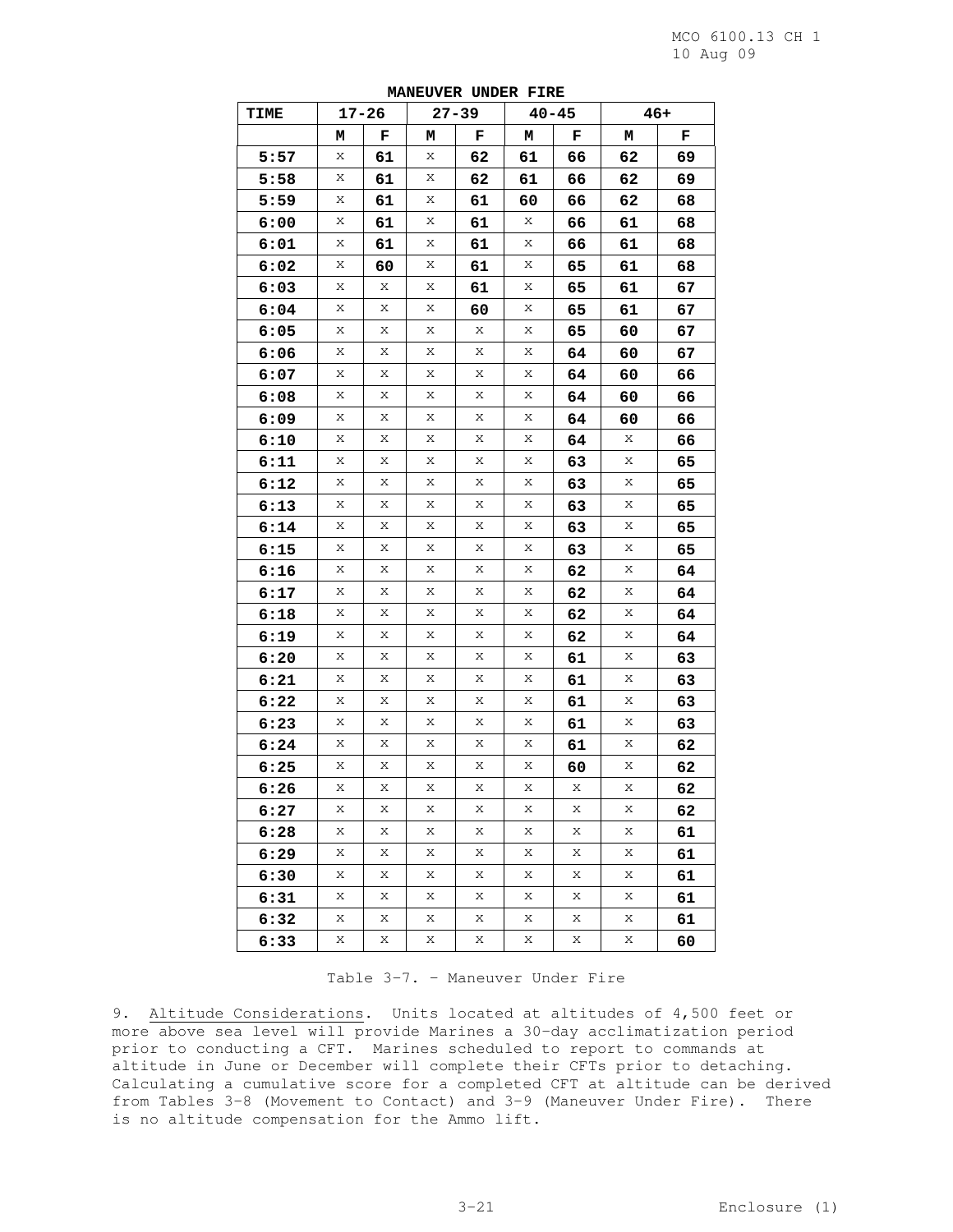| MOVEMENT TO CONTACT (ALTITUDE) |     |           |     |           |           |   |     |       |  |  |  |
|--------------------------------|-----|-----------|-----|-----------|-----------|---|-----|-------|--|--|--|
|                                |     | $17 - 26$ |     | $27 - 39$ | $40 - 45$ |   |     | $46+$ |  |  |  |
| <b>TIME</b>                    | м   | F         | м   | F         | М         | F | м   | F     |  |  |  |
| 2:53                           | 100 | Χ         | Χ   | Χ         | Χ         | Χ | Χ   | Х     |  |  |  |
| 2:54                           | 99  | Χ         | Х   | Χ         | Χ         | Χ | Χ   | Χ     |  |  |  |
| 2:55                           | 99  | Х         | Χ   | Х         | Χ         | Χ | Χ   | Χ     |  |  |  |
| 2:56                           | 98  | Χ         | 100 | Χ         | Х         | Х | Χ   | Χ     |  |  |  |
| 2:57                           | 98  | Χ         | 99  | Χ         | Х         | Χ | Χ   | Χ     |  |  |  |
| 2:58                           | 97  | Х         | 99  | х         | Χ         | х | х   | X     |  |  |  |
| 2:59                           | 97  | Χ         | 98  | Χ         | Χ         | Χ | Χ   | Χ     |  |  |  |
| 3:00                           | 96  | Χ         | 98  | Χ         | Χ         | Χ | Χ   | Χ     |  |  |  |
| 3:01                           | 96  | Χ         | 97  | Х         | Χ         | Х | Х   | Χ     |  |  |  |
| 3:02                           | 95  | Χ         | 97  | Χ         | Х         | Х | Χ   | Χ     |  |  |  |
| 3:03                           | 95  | Χ         | 97  | Χ         | Х         | Χ | Χ   | Χ     |  |  |  |
| 3:04                           | 95  | Χ         | 96  | х         | Χ         | х | х   | X     |  |  |  |
| 3:05                           | 94  | Χ         | 96  | Χ         | Χ         | Χ | Χ   | Χ     |  |  |  |
| 3:06                           | 94  | Χ         | 95  | Χ         | Χ         | Χ | Χ   | Χ     |  |  |  |
| 3:07                           | 93  | Χ         | 95  | Х         | Χ         | Х | Х   | Χ     |  |  |  |
| 3:08                           | 93  | Χ         | 95  | Χ         | Χ         | Х | Χ   | Χ     |  |  |  |
| 3:09                           | 92  | Χ         | 94  | Χ         | 100       | Χ | Χ   | Χ     |  |  |  |
| 3:10                           | 92  | Х         | 94  | х         | 99        | Х | Χ   | X     |  |  |  |
| 3:11                           | 91  | Χ         | 93  | Χ         | 99        | Х | 100 | Χ     |  |  |  |
| 3:12                           | 91  | Χ         | 93  | Χ         | 99        | Χ | 99  | Χ     |  |  |  |
| 3:13                           | 91  | Χ         | 93  | Х         | 99        | Х | 99  | Χ     |  |  |  |
| 3:14                           | 90  | Χ         | 92  | Х         | 98        | Х | 99  | Χ     |  |  |  |
| 3:15                           | 90  | Χ         | 92  | Χ         | 98        | Х | 99  | Χ     |  |  |  |
| 3:16                           | 89  | Х         | 91  | х         | 98        | Х | 98  | X     |  |  |  |
| 3:17                           | 89  | Χ         | 91  | Χ         | 97        | Х | 98  | Χ     |  |  |  |
| 3:18                           | 88  | Χ         | 91  | Χ         | 97        | Χ | 98  | Χ     |  |  |  |
| 3:19                           | 88  | Χ         | 90  | Х         | 97        | Х | 97  | Х     |  |  |  |
| 3:20                           | 87  | Χ         | 90  | Х         | 97        | Х | 97  | Χ     |  |  |  |
| 3:21                           | 87  | Χ         | 89  | Χ         | 96        | Χ | 97  | Χ     |  |  |  |
| 3:22                           | 87  | Χ         | 89  | Χ         | 96        | Χ | 96  | Χ     |  |  |  |
| 3:23                           | 86  | Χ         | 88  | Χ         | 96        | Χ | 96  | Χ     |  |  |  |
| 3:24                           | 86  | Χ         | 88  | Χ         | 95        | Χ | 96  | Χ     |  |  |  |
| 3:25                           | 85  | Χ         | 88  | Х         | 95        | Х | 95  | Х     |  |  |  |
| 3:26                           | 85  | Χ         | 87  | Χ         | 95        | Χ | 95  | Χ     |  |  |  |
| 3:27                           | 84  | Χ         | 87  | Χ         | 94        | Χ | 95  | Χ     |  |  |  |

Table 3-8. Movement to Contact (Altitude)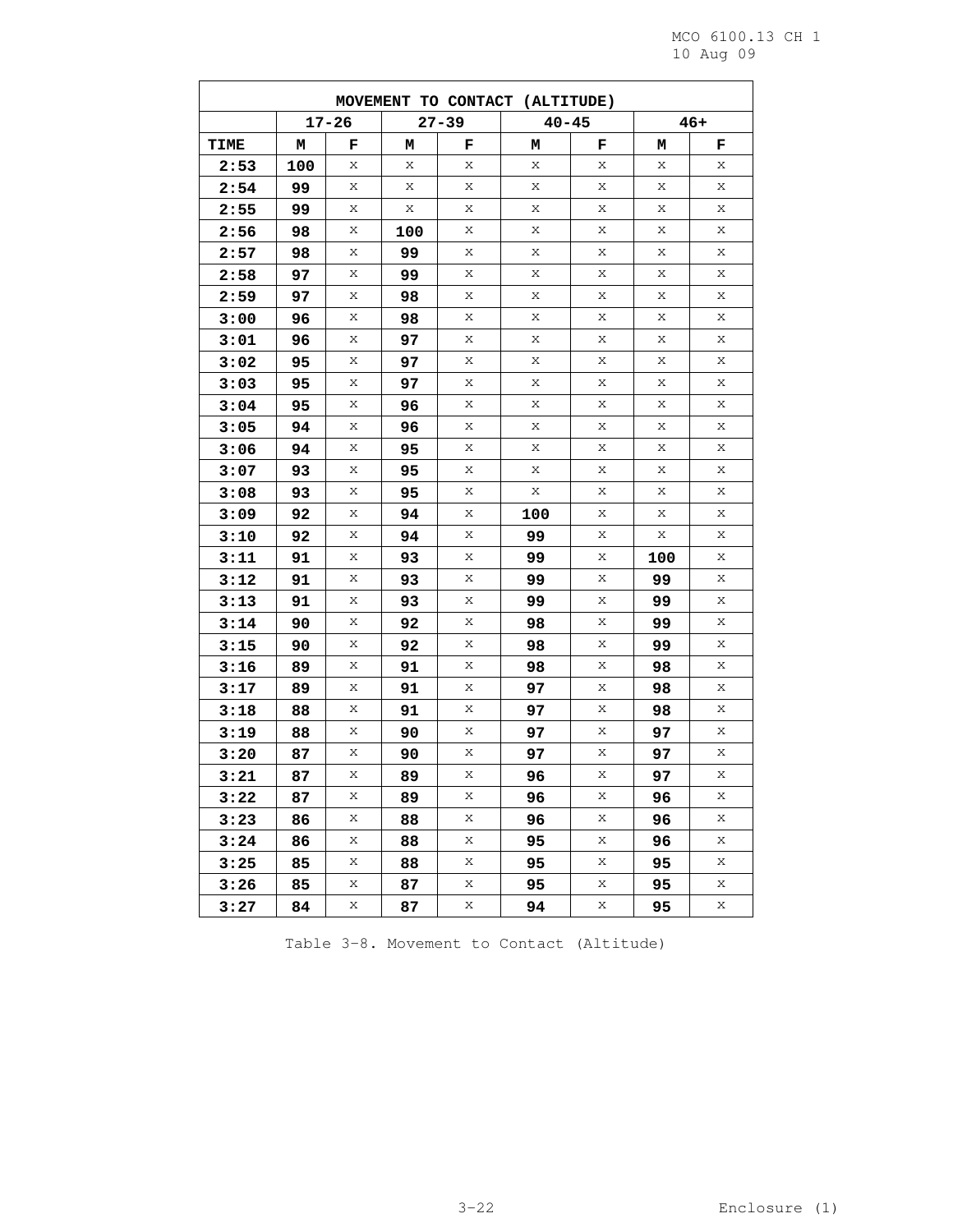$\overline{\phantom{0}}$ 

| MOVEMENT TO CONTACT (ALTITUDE) |          |           |          |           |           |        |          |        |  |  |
|--------------------------------|----------|-----------|----------|-----------|-----------|--------|----------|--------|--|--|
|                                |          | $17 - 26$ |          | $27 - 39$ | $40 - 45$ |        |          | $46+$  |  |  |
| <b>TIME</b>                    | М        | F         | м        | F         | м         | F      | М        | F      |  |  |
| 3:28                           | 84       | Χ         | 86       | Χ         | 94        | Χ      | 95       | Х      |  |  |
| 3:29                           | 83       | 100       | 86       | Χ         | 94        | Χ      | 94       | Χ      |  |  |
| 3:30                           | 83       | 99        | 86       | Χ         | 93        | Х      | 94       | Χ      |  |  |
| 3:31                           | 83       | 99        | 85       | Χ         | 93        | Χ      | 94       | Χ      |  |  |
| 3:32                           | 82       | 98        | 85       | Х         | 93        | Χ      | 93       | Χ      |  |  |
| 3:33                           | 82       | 98        | 84       | Χ         | 92        | Х      | 93       | Χ      |  |  |
| 3:34                           | 81       | 98        | 84       | Χ         | 92        | Χ      | 93       | Χ      |  |  |
| 3:35                           | 81       | 97        | 84       | Χ         | 92        | Χ      | 92       | Χ      |  |  |
| 3:36                           | 80       | 97        | 83       | 100       | 91        | Х      | 92       | Χ      |  |  |
| 3:37                           | 80       | 97        | 83       | 99        | 91        | Χ      | 92       | Χ      |  |  |
| 3:38                           | 79       | 96        | 82       | 99        | 91        | Χ      | 91       | Χ      |  |  |
| 3:39                           | 79       | 96        | 82       | 98        | 90        | Х      | 91       | Χ      |  |  |
| 3:40                           | 79       | 96        | 82       | 98        | 90        | Χ      | 91       | Χ      |  |  |
| 3:41                           | 78       | 96        | 81       | 98        | 90        | Χ      | 90       | Χ      |  |  |
| 3:42                           | 78       | 95        | 81       | 97        | 89        | Χ      | 90       | Χ      |  |  |
| 3:43                           | 77       | 95        | 80       | 97        | 89        | Χ      | 90       | Χ      |  |  |
| 3:44                           | 77       | 95        | 80       | 97        | 89        | Χ      | 89       | Χ      |  |  |
| 3:45                           | 76       | 94        | 80       | 96        | 88        | Χ<br>Χ | 89       | Χ<br>Χ |  |  |
| 3:46                           | 76       | 94        | 79       | 96        | 88        | Χ      | 89       | Χ      |  |  |
| 3:47                           | 75       | 94        | 79       | 96        | 88        | Χ      | 88       | Χ      |  |  |
| 3:48<br>3:49                   | 75<br>75 | 93<br>93  | 78<br>78 | 95<br>95  | 87<br>87  | Χ      | 88<br>88 | Χ      |  |  |
| 3:50                           | 74       | 93        | 78       | 95        | 86        | Χ      | 87       | Χ      |  |  |
| 3:51                           | 74       | 92        | 77       | 94        | 86        | Χ      | 87       | Χ      |  |  |
| 3:52                           | 73       | 92        | 77       | 94        | 86        | Χ      | 87       | Χ      |  |  |
| 3:53                           | 73       | 92        | 76       | 94        | 85        | Χ      | 86       | Χ      |  |  |
| 3:54                           | 72       | 91        | 76       | 93        | 85        | Χ      | 86       | Χ      |  |  |
| 3:55                           | 72       | 91        | 76       | 93        | 84        | 100    | 86       | Χ      |  |  |
| 3:56                           | 71       | 91        | 75       | 93        | 84        | 99     | 85       | Χ      |  |  |
| 3:57                           | 71       | 90        | 75       | 92        | 84        | 99     | 85       | Χ      |  |  |
| 3:58                           | 71       | 90        | 74       | 92        | 84        | 98     | 85       | Χ      |  |  |
| 3:59                           | 70       | 90        | 74       | 92        | 83        | 98     | 84       | Х      |  |  |
| 4:00                           | 70       | 90        | 74       | 91        | 83        | 98     | 84       | Χ      |  |  |
| 4:01                           | 69       | 89        | 73       | 91        | 83        | 97     | 84       | 100    |  |  |
| 4:02                           | 69       | 89        | 73       | 91        | 82        | 97     | 84       | 99     |  |  |
| 4:03                           | 68       | 89        | 72       | 90        | 82        | 96     | 83       | 99     |  |  |
| 4:04                           | 68       | 88        | 72       | 90        | 82        | 96     | 83       | 98     |  |  |
| 4:05                           | 67       | 88        | 72       | 90        | 81        | 96     | 83       | 98     |  |  |
| 4:06                           | 67       | 88        | 71       | 89        | 81        | 95     | 82       | 98     |  |  |
| 4:07                           | 67       | 87        | 71       | 89        | 81        | 95     | 82       | 97     |  |  |
| 4:08                           | 66       | 87        | 70       | 89        | 80        | 95     | 82       | 97     |  |  |
| 4:09                           | 66       | 87        | 70       | 88        | 80        | 94     | 81       | 97     |  |  |
| 4:10                           | 65       | 86        | 70       | 88        | 80        | 94     | 81       | 96     |  |  |
| 4:11                           | 65       | 86        | 69       | 88        | 79        | 93     | 81       | 96     |  |  |

Table 3-8. Movement to Contact (Altitude)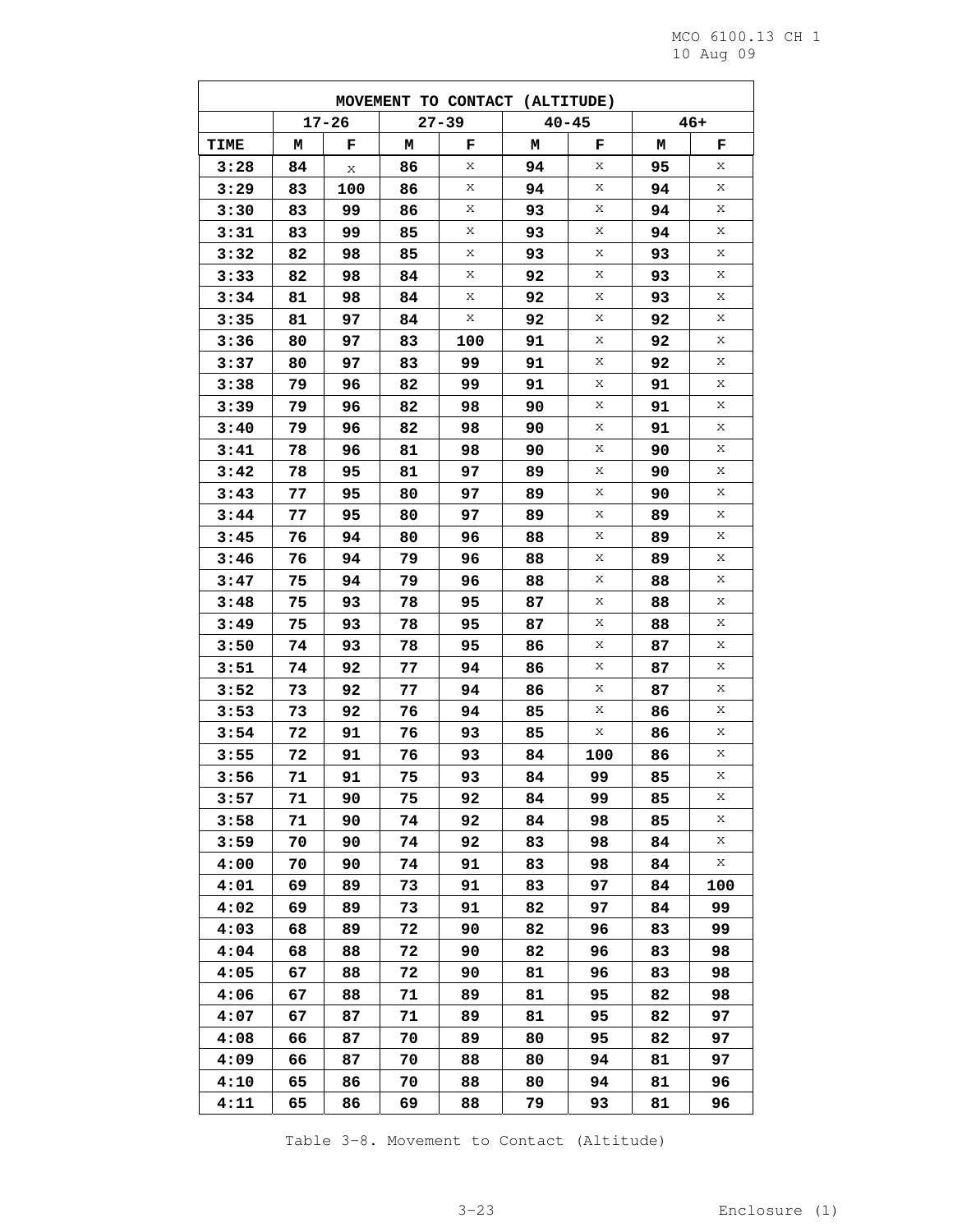$\overline{\phantom{0}}$ 

| MOVEMENT TO CONTACT (ALTITUDE) |    |           |    |           |           |    |    |       |  |  |
|--------------------------------|----|-----------|----|-----------|-----------|----|----|-------|--|--|
|                                |    | $17 - 26$ |    | $27 - 39$ | $40 - 45$ |    |    | $46+$ |  |  |
| TIME                           | м  | F         | м  | F         | м         | F  | м  | F     |  |  |
| 4:12                           | 64 | 86        | 69 | 87        | 79        | 93 | 80 | 96    |  |  |
| 4:13                           | 64 | 85        | 68 | 87        | 79        | 93 | 80 | 95    |  |  |
| 4:14                           | 63 | 85        | 68 | 87        | 78        | 92 | 80 | 95    |  |  |
| 4:15                           | 63 | 85        | 67 | 86        | 78        | 92 | 79 | 95    |  |  |
| 4:16                           | 63 | 85        | 67 | 86        | 78        | 92 | 79 | 94    |  |  |
| 4:17                           | 62 | 84        | 67 | 86        | 77        | 91 | 79 | 94    |  |  |
| 4:18                           | 62 | 84        | 66 | 85        | 77        | 91 | 78 | 94    |  |  |
| 4:19                           | 61 | 84        | 66 | 85        | 77        | 90 | 78 | 93    |  |  |
| 4:20                           | 61 | 83        | 65 | 85        | 77        | 90 | 78 | 93    |  |  |
| 4:21                           | 60 | 83        | 65 | 84        | 76        | 90 | 77 | 93    |  |  |
| 4:22                           | X  | 83        | 65 | 84        | 76        | 89 | 77 | 92    |  |  |
| 4:23                           | X  | 82        | 64 | 84        | 76        | 89 | 77 | 92    |  |  |
| 4:24                           | X  | 82        | 64 | 83        | 75        | 89 | 76 | 92    |  |  |
| 4:25                           | X  | 82        | 63 | 83        | 75        | 88 | 76 | 91    |  |  |
| 4:26                           | X  | 81        | 63 | 83        | 75        | 88 | 76 | 91    |  |  |
| 4:27                           | X  | 81        | 63 | 83        | 74        | 88 | 75 | 91    |  |  |
| 4:28                           | X  | 81        | 62 | 82        | 74        | 87 | 75 | 90    |  |  |
| 4:29                           | X  | 80        | 62 | 82        | 74        | 87 | 75 | 90    |  |  |
| 4:30                           | Х  | 80        | 61 | 82        | 73        | 86 | 74 | 90    |  |  |
| 4:31                           | X  | 80        | 61 | 81        | 73        | 86 | 74 | 89    |  |  |
| 4:32                           | X  | 79        | 61 | 81        | 73        | 86 | 74 | 89    |  |  |
| 4:33                           | X  | 79        | 60 | 81        | 72        | 85 | 74 | 88    |  |  |
| 4:34                           | X  | 79        | 60 | 80        | 72        | 85 | 73 | 88    |  |  |
| 4:35                           | X  | 79        | Х  | 80        | 72        | 85 | 73 | 88    |  |  |
| 4:36                           | X  | 78        | Χ  | 80        | 71        | 84 | 73 | 87    |  |  |
| 4:37                           | X  | 78        | X  | 79        | 71        | 84 | 72 | 87    |  |  |
| 4:38                           | X  | 78        | X  | 79        | 71        | 83 | 72 | 87    |  |  |
| 4:39                           | Χ  | 77        | Χ  | 79        | 71        | 83 | 72 | 86    |  |  |
| 4:40                           | Х  | 77        | Χ  | 78        | 70        | 83 | 71 | 86    |  |  |
| 4:41                           | Χ  | 77        | Χ  | 78        | 70        | 82 | 71 | 86    |  |  |
| 4:42                           | Χ  | 76        | X  | 78        | 70        | 82 | 71 | 85    |  |  |
| 4:43                           | Χ  | 76        | X  | 77        | 69        | 82 | 70 | 85    |  |  |
| 4:44                           | Х  | 76        | Х  | 77        | 69        | 81 | 70 | 85    |  |  |
| 4:45                           | X  | 75        | Х  | 77        | 69        | 81 | 70 | 84    |  |  |
| 4:46                           | Χ  | 75        | Χ  | 76        | 68        | 80 | 69 | 84    |  |  |
| 4:47                           | X  | 75        | X  | 76        | 68        | 80 | 69 | 84    |  |  |
| 4:48                           | Χ  | 74        | X  | 76        | 68        | 80 | 69 | 83    |  |  |
| 4:49                           | Χ  | 74        | Х  | 75        | 67        | 79 | 68 | 83    |  |  |
| 4:50                           | Χ  | 74        | Х  | 75        | 67        | 79 | 68 | 83    |  |  |
| 4:51                           | Χ  | 73        | X  | 75        | 67        | 79 | 68 | 82    |  |  |
| 4:52                           | X  | 73        | Х  | 74        | 66        | 78 | 67 | 82    |  |  |
| 4:53                           | X  | 73        | X  | 74        | 66        | 78 | 67 | 82    |  |  |
| 4:54                           | Χ  | 73        | Х  | 74        | 66        | 78 | 67 | 81    |  |  |
| 4:55                           | Χ  | 72        | Х  | 73        | 65        | 77 | 66 | 81    |  |  |
| 4:56                           | Χ  | 72        | X  | 73        | 65        | 77 | 66 | 81    |  |  |

Table 3-8. Movement to Contact (Altitude)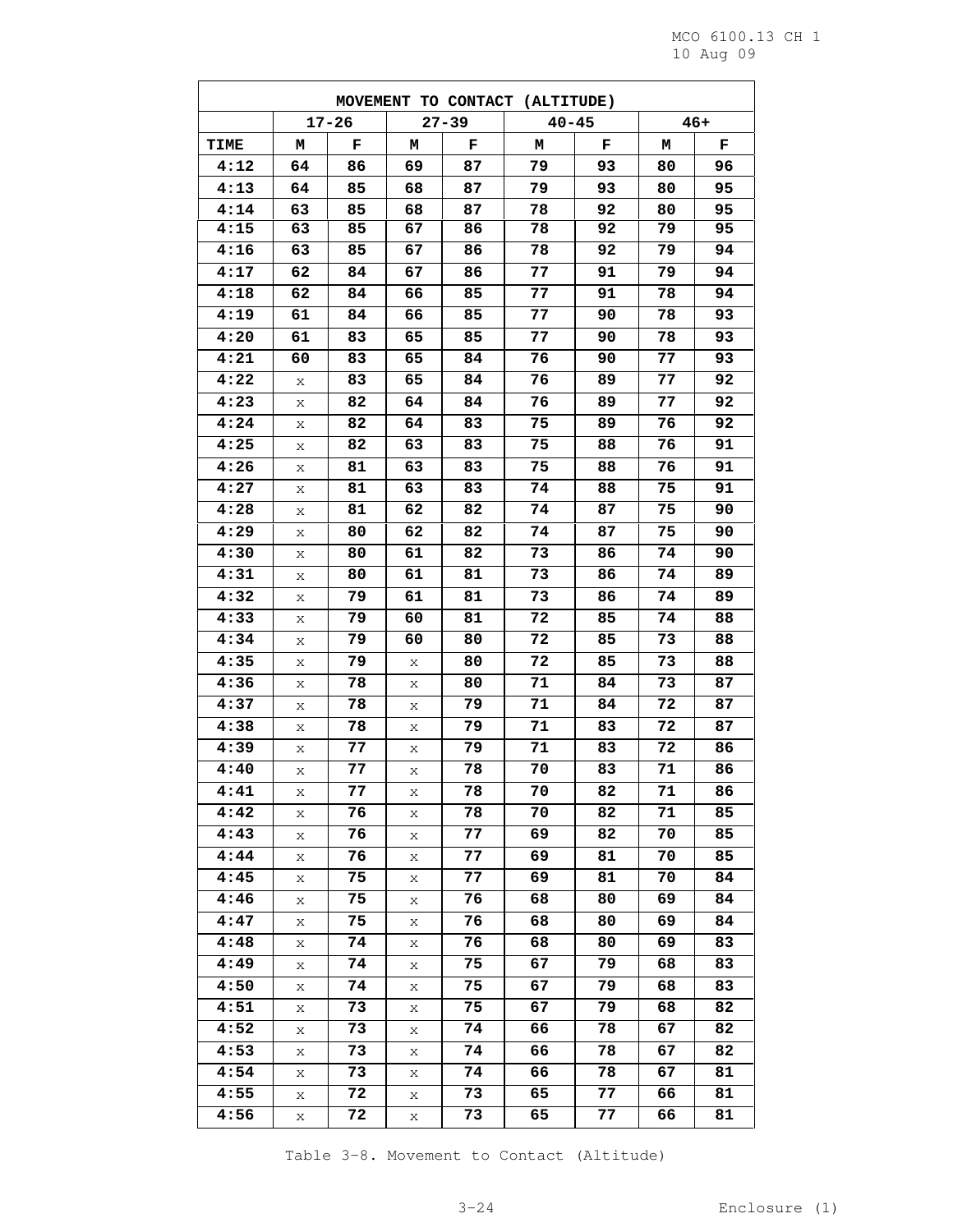|                   |   |           |           | MOVEMENT TO CONTACT (ALTITUDE) |    |           |    |       |
|-------------------|---|-----------|-----------|--------------------------------|----|-----------|----|-------|
|                   |   | $17 - 26$ | $27 - 39$ |                                |    | $40 - 45$ |    | $46+$ |
| <b>TIME</b>       | м | F         | м         | F                              | м  | F         | м  | F     |
| 4:57              | X | 72        | X         | 73                             | 65 | 76        | 66 | 80    |
| 4:58              | Χ | 71        | Χ         | 72                             | 64 | 76        | 65 | 80    |
| 4:59              | Χ | 71        | Χ         | 72                             | 64 | 76        | 65 | 80    |
| 5:00              | Χ | 71        | Х         | 72                             | 64 | 75        | 65 | 79    |
| 5:01              | Χ | 70        | X         | 71                             | 64 | 75        | 64 | 79    |
| 5:02              | Χ | 70        | X         | 71                             | 63 | 75        | 64 | 79    |
| $\overline{5:03}$ | Х | 70        | Х         | 71                             | 63 | 74        | 64 | 78    |
| 5:04              | X | 69        | X         | 70                             | 63 | 74        | 63 | 78    |
| 5:05              | Χ | 69        | X         | 70                             | 62 | 73        | 63 | 78    |
| 5:06              | Χ | 69        | Χ         | 70                             | 62 | 73        | 63 | 77    |
| 5:07              | Χ | 68        | X         | 69                             | 62 | 73        | 62 | 77    |
| 5:08              | Χ | 68        | X         | 69                             | 61 | 72        | 62 | 77    |
| 5:09              | Χ | 68        | Χ         | 69                             | 61 | 72        | 62 | 76    |
| 5:10              | Χ | 68        | X         | 68                             | 61 | 72        | 61 | 76    |
| 5:11              | Χ | 67        | X         | 68                             | 60 | 71        | 61 | 76    |
| 5:12              | Χ | 67        | X         | 68                             | X  | 71        | 61 | 75    |
| 5:13              | Χ | 67        | X         | 67                             | X  | 71        | 60 | 75    |
| $\overline{5:14}$ | Χ | 66        | Χ         | 67                             | Χ  | 70        | Х  | 75    |
| 5:15              | Χ | 66        | Χ         | 67                             | Χ  | 70        | Х  | 74    |
| 5:16              | Х | 66        | X         | 66                             | Х  | 69        | X  | 74    |
| 5:17              | X | 65        | X         | 66                             | X  | 69        | X  | 74    |
| 5:18              | Χ | 65        | Χ         | 66                             | Х  | 69        | Х  | 73    |
| 5:19              | Χ | 65        | X         | 65                             | X  | 68        | X  | 73    |
| 5:20              | Χ | 64        | Χ         | 65                             | X  | 68        | Χ  | 73    |
| 5:21              | Χ | 64        | X         | 65                             | Χ  | 68        | Χ  | 72    |
| 5:22              | Х | 64        | Х         | 64                             | Χ  | 67        | Χ  | 72    |
| 5:23              | Χ | 63        | X         | 64                             | Х  | 67        | X  | 72    |
| 5:24              | Χ | 63        | Χ         | 64                             | Χ  | 66        | Χ  | 71    |
| 5:25              | Χ | 63        | Χ         | 63                             | X  | 66        | X  | 71    |
| 5:26              | X | 62        | Х         | 63                             | Χ  | 66        | Χ  | 71    |
| 5:27              | X | 62        | X         | 63                             | X  | 65        | X  | 70    |
| 5:28              | X | 62        | Х         | 62                             | X  | 65        | Χ  | 70    |
| 5:29              | X | 62        | X         | 62                             | Χ  | 65        | Χ  | 70    |
| 5:30              | X | 61        | Χ         | 62                             | X  | 64        | X  | 69    |
| 5:31              | X | 61        | Х         | 61                             | X  | 64        | X  | 69    |
| 5:32              | X | 61        | X         | 61                             | X  | 63        | X  | 68    |
| 5:33              | X | 60        | X         | 61                             | X  | 63        | X  | 68    |
| 5:34              | X | X         | Χ         | 60                             | X  | 63        | Χ  | 68    |
| 5:35              | X | X         | Χ         | X                              | X  | 62        | X  | 67    |
| 5:36              | X | X         | X         | X                              | X  | 62        | Χ  | 67    |
| 5:37              | X | Χ         | Х         | X                              | X  | 62        | Χ  | 67    |
| 5:38              | X | X         | Χ         | X                              | Χ  | 61        | X  | 66    |
| 5:39              | X | X         | Χ         | X                              | X  | 61        | X  | 66    |
| 5:40              | X | Χ         | X         | X                              | X  | 61        | X  | 66    |
| 5:41              | X | Χ         | X         | X                              | X  | 60        | X  | 65    |
| 5:42              | X | X         | X         | X                              | X  | X         | X  | 65    |
|                   |   |           |           |                                |    |           |    |       |

Table 3-8. Movement to Contact (Altitude)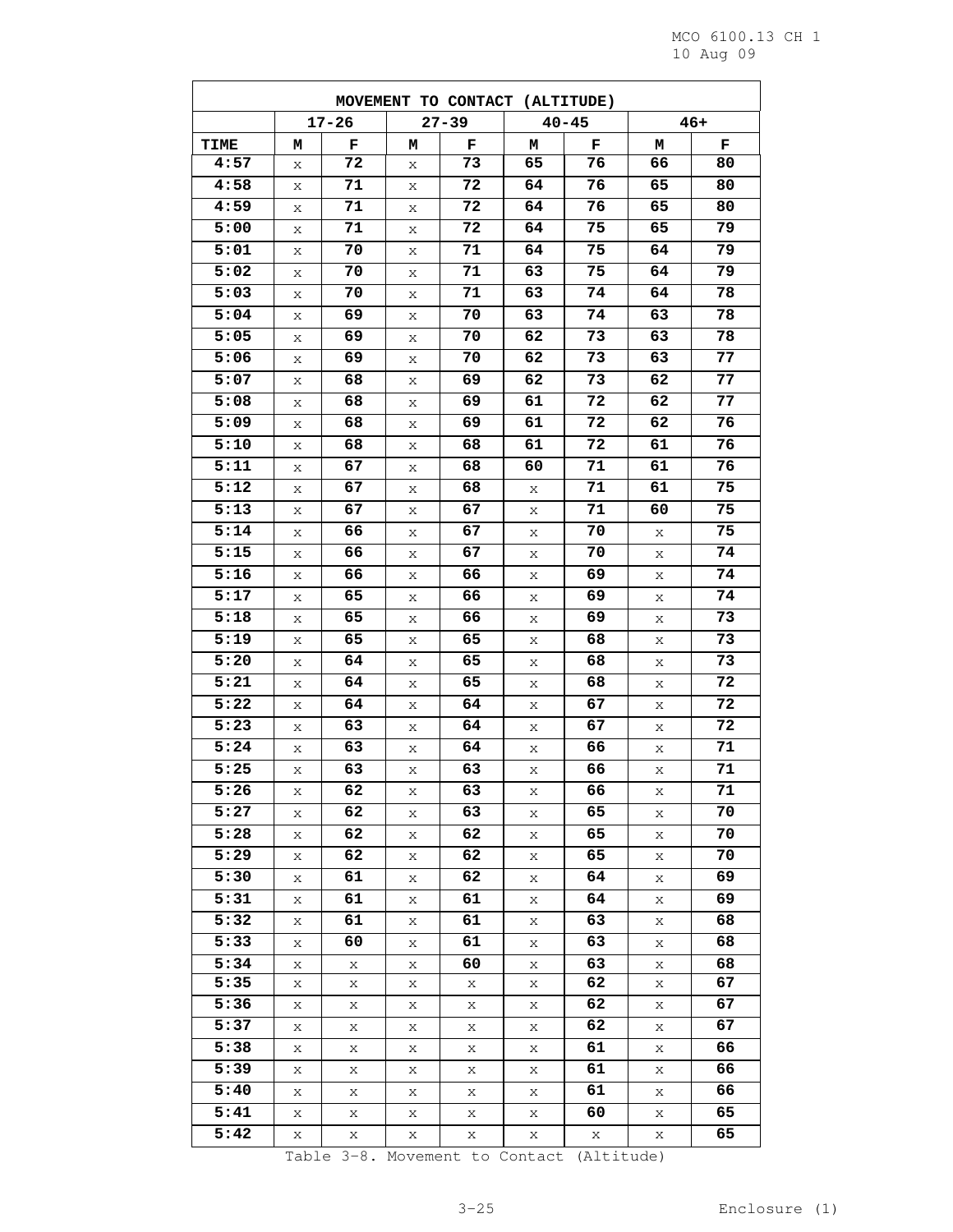| MOVEMENT TO CONTACT (ALTITUDE) |              |              |           |              |              |           |              |       |  |  |
|--------------------------------|--------------|--------------|-----------|--------------|--------------|-----------|--------------|-------|--|--|
|                                |              | $17 - 26$    |           | $27 - 39$    |              | $40 - 45$ |              | $46+$ |  |  |
| TIME                           | М            | F            | М         | F            | М            | F         | М            | F     |  |  |
| 5:43                           | $\mathsf{x}$ | X            | X         | X            | $\mathsf{x}$ | X         | $\mathbf x$  | 65    |  |  |
| 5:44                           | $\mathsf{x}$ | X            | X         | X            | $\mathsf{x}$ | X         | $\mathbf x$  | 64    |  |  |
| 5:45                           | $\mathsf{x}$ | $\mathsf{x}$ | X         | X            | $\mathsf{x}$ | X         | $\times$     | 64    |  |  |
| 5:46                           | X            | X            | X         | X            | X            | X         | $\mathbf{x}$ | 64    |  |  |
| 5:47                           | $\bar{X}$    | X            | X         | X            | $\mathsf{x}$ | X         | $\rm X$      | 63    |  |  |
| 5:48                           | $\mathsf{x}$ | X            | X         | X            | $\mathsf{x}$ | X         | $\mathbf x$  | 63    |  |  |
| 5:49                           | $\mathbf{x}$ | X            | X         | X            | $\mathsf{x}$ | X         | $\mathbf x$  | 63    |  |  |
| 5:50                           | $\mathsf{x}$ | X            | X         | X            | $\mathsf{x}$ | X         | $\mathbf{x}$ | 62    |  |  |
| 5:51                           | $\mathsf{x}$ | X            | X         | X            | X            | X         | $\mathbf{x}$ | 62    |  |  |
| 5:52                           | $\bar{X}$    | X            | $\bar{X}$ | X            | $\mathbf{x}$ | X         | $\mathbf x$  | 62    |  |  |
| 5:53                           | $\mathsf{x}$ | X            | X         | $\mathsf{x}$ | $\mathsf{x}$ | X         | $\mathbf x$  | 61    |  |  |
| 5:54                           | $\mathsf{x}$ | X            | X         | X            | $\mathsf{x}$ | X         | $\mathbf x$  | 61    |  |  |
| 5:55                           | $\mathsf{x}$ | X            | X         | X            | $\mathbf{x}$ | X         | $\mathbf{x}$ | 61    |  |  |
| 5:56                           | X            | X            | X         | X            | X            | X         | $\mathbf x$  | 60    |  |  |

Table 3-8. Movement to Contact (Altitude)

| MANEUVER UNDER FIRE (ALTITUDE) |           |   |     |           |     |           |   |       |  |  |  |
|--------------------------------|-----------|---|-----|-----------|-----|-----------|---|-------|--|--|--|
|                                | $17 - 26$ |   |     | $27 - 39$ |     | $40 - 45$ |   | $46+$ |  |  |  |
| TIME                           | М         | F | м   | F         | М   | F         | м | F     |  |  |  |
| 2:22                           | 100       | X | X   | X         | X   | X         | X | X     |  |  |  |
| 2:23                           | 99        | X | X   | X         | X   | X         | X | X     |  |  |  |
| 2:24                           | 99        | X | X   | X         | X   | X         | X | X     |  |  |  |
| 2:25                           | 98        | X | X   | X         | X   | X         | X | X     |  |  |  |
| 2:26                           | 98        | X | X   | X         | X   | X         | X | X     |  |  |  |
| 2:27                           | 97        | X | X   | X         | X   | X         | X | X     |  |  |  |
| 2:28                           | 97        | X | X   | X         | X   | X         | X | X     |  |  |  |
| 2:29                           | 97        | X | X   | X         | X   | X         | X | X     |  |  |  |
| 2:30                           | 96        | X | X   | X         | X   | X         | X | X     |  |  |  |
| 2:31                           | 96        | X | X   | X         | X   | X         | X | X     |  |  |  |
| 2:32                           | 96        | X | X   | X         | X   | X         | X | X     |  |  |  |
| 2:33                           | 95        | X | X   | X         | X   | X         | X | X     |  |  |  |
| 2:34                           | 95        | X | 100 | X         | X   | X         | X | X     |  |  |  |
| 2:35                           | 94        | X | 99  | X         | X   | X         | X | X     |  |  |  |
| 2:36                           | 94        | X | 99  | X         | X   | X         | X | X     |  |  |  |
| 2:37                           | 94        | X | 99  | X         | X   | X         | X | X     |  |  |  |
| 2:38                           | 93        | X | 99  | X         | X   | X         | X | X     |  |  |  |
| 2:39                           | 93        | X | 99  | X         | X   | X         | X | X     |  |  |  |
| 2:40                           | 93        | X | 98  | X         | X   | X         | X | X     |  |  |  |
| 2:41                           | 92        | X | 98  | X         | X   | X         | X | X     |  |  |  |
| 2:42                           | 92        | X | 98  | X         | X   | X         | X | X     |  |  |  |
| 2:43                           | 91        | X | 97  | X         | X   | X         | X | X     |  |  |  |
| 2:44                           | 91        | X | 97  | X         | 100 | X         | X | X     |  |  |  |
| 2:45                           | 91        | X | 97  | X         | 99  | X         | X | X     |  |  |  |

Table 3-9. Maneuver Under Fire (Altitude)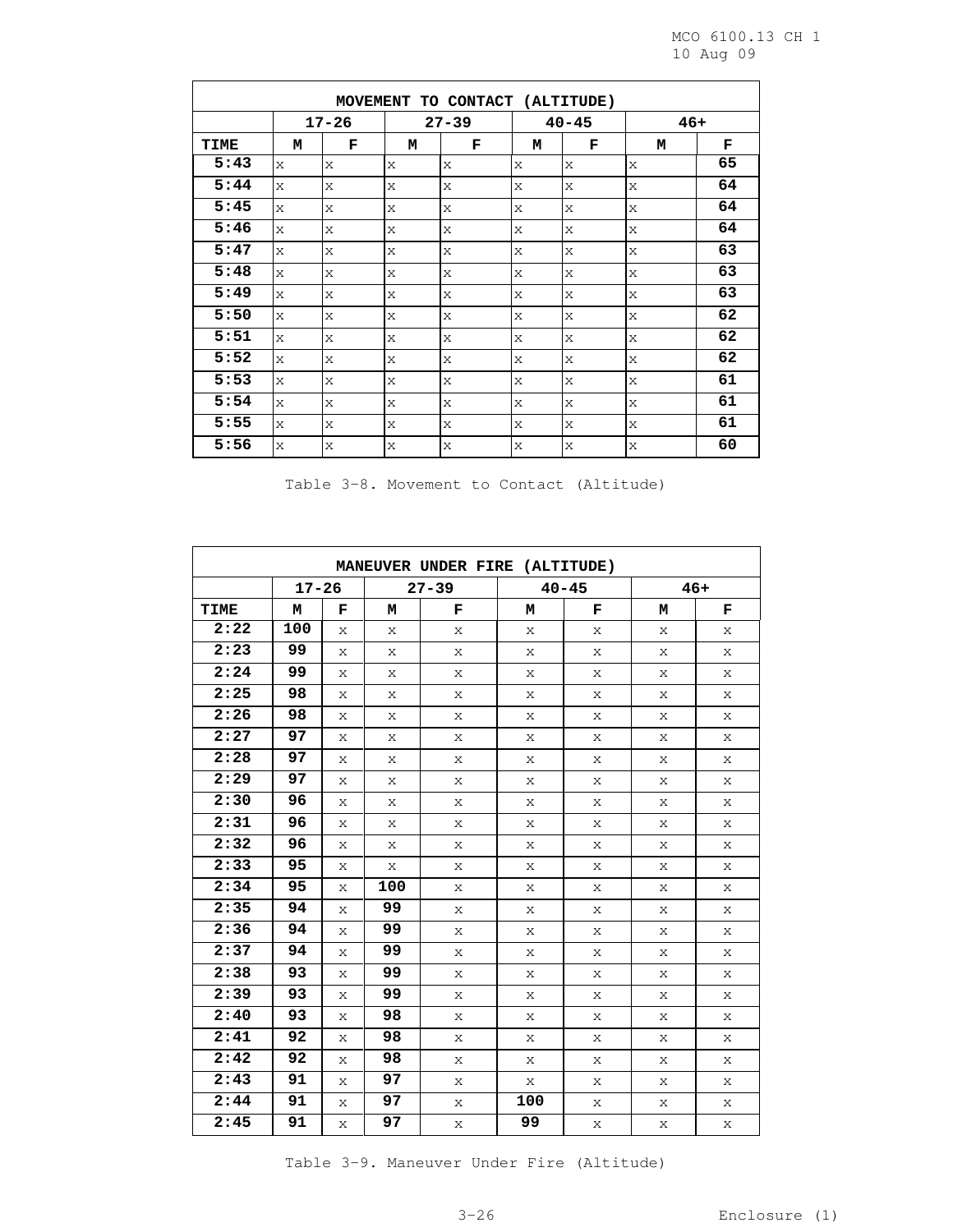|      | MANEUVER UNDER FIRE (ALTITUDE) |           |    |           |    |           |       |   |  |  |  |  |
|------|--------------------------------|-----------|----|-----------|----|-----------|-------|---|--|--|--|--|
|      |                                | $17 - 26$ |    | $27 - 39$ |    | $40 - 45$ | $46+$ |   |  |  |  |  |
| TIME | м                              | F         | м  | F         | м  | F         | м     | F |  |  |  |  |
| 2:46 | 90                             | Х         | 96 | Χ         | 99 | X         | X     | Χ |  |  |  |  |
| 2:47 | 90                             | Χ         | 96 | X         | 99 | Χ         | Χ     | Χ |  |  |  |  |
| 2:48 | 90                             | Χ         | 96 | Χ         | 99 | Χ         | Χ     | X |  |  |  |  |
| 2:49 | 89                             | Χ         | 96 | Χ         | 98 | Χ         | Χ     | Х |  |  |  |  |
| 2:50 | 89                             | X         | 95 | Χ         | 98 | Χ         | Χ     | Χ |  |  |  |  |
| 2:51 | 88                             | X         | 95 | Χ         | 98 | X         | Χ     | Х |  |  |  |  |
| 2:52 | 88                             | X         | 95 | X         | 98 | Χ         | Χ     | Χ |  |  |  |  |
| 2:53 | 88                             | X         | 94 | Χ         | 98 | Χ         | Χ     | X |  |  |  |  |
| 2:54 | 87                             | X         | 94 | Χ         | 97 | Χ         | Χ     | X |  |  |  |  |
| 2:55 | 87                             | Χ         | 94 | X         | 97 | Χ         | Χ     | Χ |  |  |  |  |
| 2:56 | 87                             | X         | 94 | X         | 97 | Χ         | Χ     | X |  |  |  |  |
| 2:57 | 86                             | X         | 93 | X         | 97 | X         | X     | X |  |  |  |  |
| 2:58 | 86                             | X         | 93 | Χ         | 97 | Χ         | Χ     | Χ |  |  |  |  |
| 2:59 | 85                             | Х         | 93 | Χ         | 97 | Х         | Χ     | X |  |  |  |  |
| 3:00 | 85                             | X         | 92 | X         | 96 | Χ         | Χ     | Х |  |  |  |  |
| 3:01 | 85                             | X         | 92 | Χ         | 96 | Χ         | Χ     | X |  |  |  |  |
| 3:02 | 84                             | Χ         | 92 | X         | 96 | Χ         | 100   | Х |  |  |  |  |
| 3:03 | 84                             | X         | 92 | Χ         | 96 | Χ         | 99    | X |  |  |  |  |
| 3:04 | 84                             | X         | 91 | Χ         | 96 | Χ         | 99    | X |  |  |  |  |
| 3:05 | 83                             | Χ         | 91 | Χ         | 95 | Χ         | 99    | Χ |  |  |  |  |
| 3:06 | 83                             | X         | 91 | X         | 95 | X         | 99    | Χ |  |  |  |  |
| 3:07 | 82                             | Χ         | 90 | X         | 95 | Χ         | 98    | Χ |  |  |  |  |
| 3:08 | 82                             | X         | 90 | Χ         | 95 | Χ         | 98    | X |  |  |  |  |
| 3:09 | 82                             | Χ         | 90 | Χ         | 95 | Χ         | 98    | Х |  |  |  |  |
| 3:10 | 81                             | 100       | 89 | Χ         | 94 | Χ         | 98    | Χ |  |  |  |  |
| 3:11 | 81                             | 99        | 89 | Χ         | 94 | X         | 98    | Х |  |  |  |  |
| 3:12 | 81                             | 99        | 89 | X         | 94 | Χ         | 97    | Х |  |  |  |  |
| 3:13 | 80                             | 99        | 89 | Χ         | 94 | Χ         | 97    | Х |  |  |  |  |
| 3:14 | 80                             | 99        | 88 | Χ         | 94 | Χ         | 97    | Х |  |  |  |  |
| 3:15 | 79                             | 98        | 88 | Χ         | 93 | Χ         | 97    | Χ |  |  |  |  |
| 3:16 | 79                             | 98        | 88 | 100       | 93 | X         | 97    | Χ |  |  |  |  |
| 3:17 | 79                             | 98        | 87 | 99        | 93 | X         | 96    | X |  |  |  |  |
| 3:18 | 78                             | 98        | 87 | 99        | 93 | Χ         | 96    | Χ |  |  |  |  |
| 3:19 | 78                             | 97        | 87 | 99        | 93 | Χ         | 96    | Χ |  |  |  |  |
| 3:20 | 78                             | 97        | 87 | 99        | 93 | X         | 96    | X |  |  |  |  |
| 3:21 | 77                             | 97        | 86 | 98        | 92 | X         | 96    | Χ |  |  |  |  |
| 3:22 | 77                             | 97        | 86 | 98        | 92 | X         | 95    | Χ |  |  |  |  |
| 3:23 | 76                             | 97        | 86 | 98        | 92 | X         | 95    | Χ |  |  |  |  |
| 3:24 | 76                             | 96        | 85 | 98        | 92 | Χ         | 95    | X |  |  |  |  |

Table 3-9. Maneuver Under Fire (Altitude)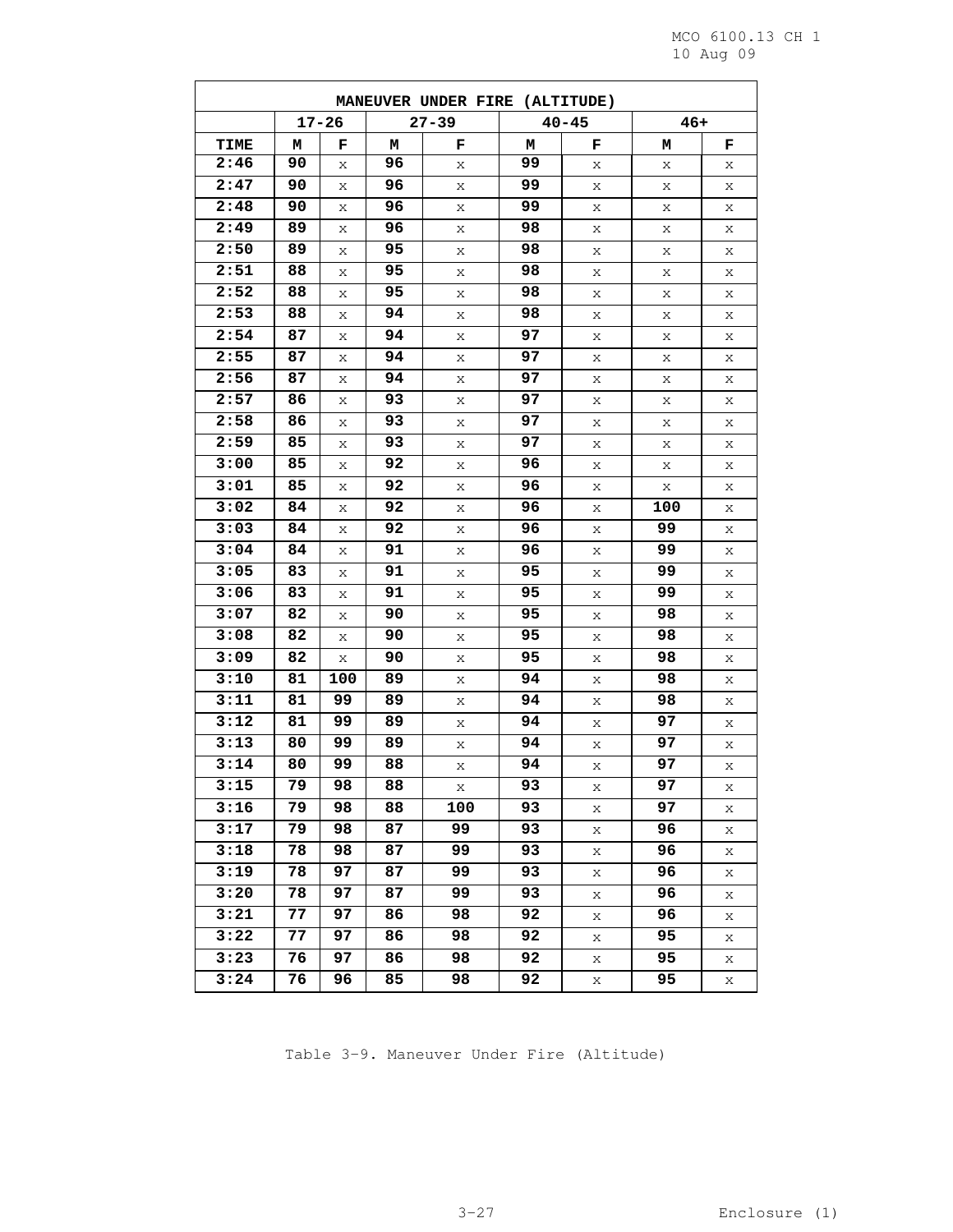| $17 - 26$<br>$40 - 45$<br>$46+$<br>$27 - 39$<br><b>TIME</b><br>м<br>F<br>F<br>м<br>м<br>F<br>м<br>F<br>92<br>3:25<br>76<br>97<br>95<br>96<br>85<br>Χ<br>Х<br>3:26<br>75<br>91<br>95<br>96<br>85<br>97<br>X<br>Χ<br>3:27<br>97<br>91<br>75<br>96<br>85<br>94<br>Χ<br>Χ<br>3:28<br>91<br>74<br>95<br>84<br>97<br>94<br>Χ<br>Χ<br>3:29<br>95<br>97<br>91<br>94<br>74<br>84<br>X<br>Χ<br>3:30<br>95<br>91<br>94<br>74<br>84<br>96<br>100<br>Χ<br>3:31<br>90<br>73<br>95<br>83<br>96<br>99<br>94<br>Χ<br>3:32<br>73<br>95<br>83<br>96<br>90<br>99<br>93<br>Χ<br>3:33<br>94<br>83<br>93<br>73<br>96<br>90<br>99<br>Χ<br>3:34<br>95<br>72<br>94<br>82<br>90<br>99<br>93<br>Χ<br>3:35<br>93<br>72<br>94<br>82<br>95<br>90<br>99<br>Χ<br>3:36<br>94<br>93<br>71<br>82<br>95<br>90<br>99<br>X<br>3:37<br>71<br>94<br>82<br>95<br>99<br>92<br>89<br>Χ<br>3:38<br>71<br>95<br>89<br>93<br>81<br>98<br>92<br>Χ<br>3:39<br>94<br>89<br>92<br>70<br>93<br>81<br>98<br>Χ<br>92<br>3:40<br>70<br>93<br>81<br>94<br>89<br>98<br>Χ<br>3:41<br>89<br>70<br>93<br>80<br>94<br>98<br>92<br>Χ<br>3:42<br>92<br>97<br>91<br>69<br>80<br>94<br>88<br>Χ<br>3:43<br>91<br>69<br>92<br>80<br>93<br>88<br>97<br>Χ<br>3:44<br>93<br>68<br>92<br>80<br>88<br>97<br>91<br>Χ<br>3:45<br>79<br>93<br>97<br>91<br>68<br>92<br>88<br>Х<br>3:46<br>68<br>92<br>79<br>93<br>88<br>97<br>91<br>Χ<br>3:47<br>67<br>91<br>93<br>87<br>96<br>90<br>79<br>Χ<br>3:48<br>91<br>92<br>87<br>67<br>78<br>96<br>90<br>Χ<br>3:49<br>91<br>92<br>87<br>67<br>78<br>96<br>90<br>Χ<br>3:50<br>91<br>92<br>87<br>66<br>78<br>96<br>90<br>Χ<br>3:51<br>87<br>66<br>90<br>78<br>92<br>96<br>90<br>X<br>3:52<br>77<br>90<br>91<br>86<br>95<br>89<br>100<br>65<br>3:53<br>65<br>90<br>77<br>91<br>86<br>95<br>89<br>99<br>3:54<br>99<br>65<br>90<br>77<br>91<br>86<br>95<br>89<br>3:55<br>76<br>91<br>86<br>95<br>89<br>99<br>64<br>90<br>3:56<br>86<br>94<br>99<br>64<br>89<br>76<br>91<br>88<br>3:57<br>90<br>86<br>94<br>64<br>89<br>76<br>88<br>99<br>3:58<br>63<br>75<br>85<br>89<br>90<br>94<br>88<br>99<br>3:59<br>63<br>89<br>85<br>94<br>88<br>98<br>75<br>90<br>4:00<br>85<br>88<br>62<br>88<br>75<br>90<br>94<br>98<br>4:01<br>75<br>89<br>85<br>93<br>87<br>98<br>62<br>88<br>4:02<br>62<br>88<br>74<br>89<br>85<br>93<br>87<br>98<br>4:03<br>61<br>88<br>74<br>84<br>93<br>87<br>97<br>89<br>4:04<br>61<br>88<br>74<br>89<br>84<br>93<br>87<br>97<br>4:05<br>61<br>87<br>73<br>84<br>93<br>97<br>89<br>87<br>4:06<br>92<br>60<br>87<br>73<br>88<br>84<br>86<br>97<br>4:07<br>84<br>92<br>87<br>73<br>88<br>86<br>96<br>X<br>4:08<br>83<br>87<br>73<br>88<br>92<br>86<br>96<br>Χ<br>4:09<br>83<br>92<br>87<br>72<br>88<br>86<br>96<br>Χ | MANEUVER UNDER FIRE (ALTITUDE) |  |  |  |  |  |  |  |  |  |  |
|--------------------------------------------------------------------------------------------------------------------------------------------------------------------------------------------------------------------------------------------------------------------------------------------------------------------------------------------------------------------------------------------------------------------------------------------------------------------------------------------------------------------------------------------------------------------------------------------------------------------------------------------------------------------------------------------------------------------------------------------------------------------------------------------------------------------------------------------------------------------------------------------------------------------------------------------------------------------------------------------------------------------------------------------------------------------------------------------------------------------------------------------------------------------------------------------------------------------------------------------------------------------------------------------------------------------------------------------------------------------------------------------------------------------------------------------------------------------------------------------------------------------------------------------------------------------------------------------------------------------------------------------------------------------------------------------------------------------------------------------------------------------------------------------------------------------------------------------------------------------------------------------------------------------------------------------------------------------------------------------------------------------------------------------------------------------------------------------------------------------------------------------------------------------------------------------------------------------------------------------------------------------------------------------------------------------------------------------------------------------------------------------------------------------------------------------------------------------------------------------------------------------------------------------------------------------------------------------------------------------------------------------------------------------------------------------|--------------------------------|--|--|--|--|--|--|--|--|--|--|
|                                                                                                                                                                                                                                                                                                                                                                                                                                                                                                                                                                                                                                                                                                                                                                                                                                                                                                                                                                                                                                                                                                                                                                                                                                                                                                                                                                                                                                                                                                                                                                                                                                                                                                                                                                                                                                                                                                                                                                                                                                                                                                                                                                                                                                                                                                                                                                                                                                                                                                                                                                                                                                                                                            |                                |  |  |  |  |  |  |  |  |  |  |
|                                                                                                                                                                                                                                                                                                                                                                                                                                                                                                                                                                                                                                                                                                                                                                                                                                                                                                                                                                                                                                                                                                                                                                                                                                                                                                                                                                                                                                                                                                                                                                                                                                                                                                                                                                                                                                                                                                                                                                                                                                                                                                                                                                                                                                                                                                                                                                                                                                                                                                                                                                                                                                                                                            |                                |  |  |  |  |  |  |  |  |  |  |
|                                                                                                                                                                                                                                                                                                                                                                                                                                                                                                                                                                                                                                                                                                                                                                                                                                                                                                                                                                                                                                                                                                                                                                                                                                                                                                                                                                                                                                                                                                                                                                                                                                                                                                                                                                                                                                                                                                                                                                                                                                                                                                                                                                                                                                                                                                                                                                                                                                                                                                                                                                                                                                                                                            |                                |  |  |  |  |  |  |  |  |  |  |
|                                                                                                                                                                                                                                                                                                                                                                                                                                                                                                                                                                                                                                                                                                                                                                                                                                                                                                                                                                                                                                                                                                                                                                                                                                                                                                                                                                                                                                                                                                                                                                                                                                                                                                                                                                                                                                                                                                                                                                                                                                                                                                                                                                                                                                                                                                                                                                                                                                                                                                                                                                                                                                                                                            |                                |  |  |  |  |  |  |  |  |  |  |
|                                                                                                                                                                                                                                                                                                                                                                                                                                                                                                                                                                                                                                                                                                                                                                                                                                                                                                                                                                                                                                                                                                                                                                                                                                                                                                                                                                                                                                                                                                                                                                                                                                                                                                                                                                                                                                                                                                                                                                                                                                                                                                                                                                                                                                                                                                                                                                                                                                                                                                                                                                                                                                                                                            |                                |  |  |  |  |  |  |  |  |  |  |
|                                                                                                                                                                                                                                                                                                                                                                                                                                                                                                                                                                                                                                                                                                                                                                                                                                                                                                                                                                                                                                                                                                                                                                                                                                                                                                                                                                                                                                                                                                                                                                                                                                                                                                                                                                                                                                                                                                                                                                                                                                                                                                                                                                                                                                                                                                                                                                                                                                                                                                                                                                                                                                                                                            |                                |  |  |  |  |  |  |  |  |  |  |
|                                                                                                                                                                                                                                                                                                                                                                                                                                                                                                                                                                                                                                                                                                                                                                                                                                                                                                                                                                                                                                                                                                                                                                                                                                                                                                                                                                                                                                                                                                                                                                                                                                                                                                                                                                                                                                                                                                                                                                                                                                                                                                                                                                                                                                                                                                                                                                                                                                                                                                                                                                                                                                                                                            |                                |  |  |  |  |  |  |  |  |  |  |
|                                                                                                                                                                                                                                                                                                                                                                                                                                                                                                                                                                                                                                                                                                                                                                                                                                                                                                                                                                                                                                                                                                                                                                                                                                                                                                                                                                                                                                                                                                                                                                                                                                                                                                                                                                                                                                                                                                                                                                                                                                                                                                                                                                                                                                                                                                                                                                                                                                                                                                                                                                                                                                                                                            |                                |  |  |  |  |  |  |  |  |  |  |
|                                                                                                                                                                                                                                                                                                                                                                                                                                                                                                                                                                                                                                                                                                                                                                                                                                                                                                                                                                                                                                                                                                                                                                                                                                                                                                                                                                                                                                                                                                                                                                                                                                                                                                                                                                                                                                                                                                                                                                                                                                                                                                                                                                                                                                                                                                                                                                                                                                                                                                                                                                                                                                                                                            |                                |  |  |  |  |  |  |  |  |  |  |
|                                                                                                                                                                                                                                                                                                                                                                                                                                                                                                                                                                                                                                                                                                                                                                                                                                                                                                                                                                                                                                                                                                                                                                                                                                                                                                                                                                                                                                                                                                                                                                                                                                                                                                                                                                                                                                                                                                                                                                                                                                                                                                                                                                                                                                                                                                                                                                                                                                                                                                                                                                                                                                                                                            |                                |  |  |  |  |  |  |  |  |  |  |
|                                                                                                                                                                                                                                                                                                                                                                                                                                                                                                                                                                                                                                                                                                                                                                                                                                                                                                                                                                                                                                                                                                                                                                                                                                                                                                                                                                                                                                                                                                                                                                                                                                                                                                                                                                                                                                                                                                                                                                                                                                                                                                                                                                                                                                                                                                                                                                                                                                                                                                                                                                                                                                                                                            |                                |  |  |  |  |  |  |  |  |  |  |
|                                                                                                                                                                                                                                                                                                                                                                                                                                                                                                                                                                                                                                                                                                                                                                                                                                                                                                                                                                                                                                                                                                                                                                                                                                                                                                                                                                                                                                                                                                                                                                                                                                                                                                                                                                                                                                                                                                                                                                                                                                                                                                                                                                                                                                                                                                                                                                                                                                                                                                                                                                                                                                                                                            |                                |  |  |  |  |  |  |  |  |  |  |
|                                                                                                                                                                                                                                                                                                                                                                                                                                                                                                                                                                                                                                                                                                                                                                                                                                                                                                                                                                                                                                                                                                                                                                                                                                                                                                                                                                                                                                                                                                                                                                                                                                                                                                                                                                                                                                                                                                                                                                                                                                                                                                                                                                                                                                                                                                                                                                                                                                                                                                                                                                                                                                                                                            |                                |  |  |  |  |  |  |  |  |  |  |
|                                                                                                                                                                                                                                                                                                                                                                                                                                                                                                                                                                                                                                                                                                                                                                                                                                                                                                                                                                                                                                                                                                                                                                                                                                                                                                                                                                                                                                                                                                                                                                                                                                                                                                                                                                                                                                                                                                                                                                                                                                                                                                                                                                                                                                                                                                                                                                                                                                                                                                                                                                                                                                                                                            |                                |  |  |  |  |  |  |  |  |  |  |
|                                                                                                                                                                                                                                                                                                                                                                                                                                                                                                                                                                                                                                                                                                                                                                                                                                                                                                                                                                                                                                                                                                                                                                                                                                                                                                                                                                                                                                                                                                                                                                                                                                                                                                                                                                                                                                                                                                                                                                                                                                                                                                                                                                                                                                                                                                                                                                                                                                                                                                                                                                                                                                                                                            |                                |  |  |  |  |  |  |  |  |  |  |
|                                                                                                                                                                                                                                                                                                                                                                                                                                                                                                                                                                                                                                                                                                                                                                                                                                                                                                                                                                                                                                                                                                                                                                                                                                                                                                                                                                                                                                                                                                                                                                                                                                                                                                                                                                                                                                                                                                                                                                                                                                                                                                                                                                                                                                                                                                                                                                                                                                                                                                                                                                                                                                                                                            |                                |  |  |  |  |  |  |  |  |  |  |
|                                                                                                                                                                                                                                                                                                                                                                                                                                                                                                                                                                                                                                                                                                                                                                                                                                                                                                                                                                                                                                                                                                                                                                                                                                                                                                                                                                                                                                                                                                                                                                                                                                                                                                                                                                                                                                                                                                                                                                                                                                                                                                                                                                                                                                                                                                                                                                                                                                                                                                                                                                                                                                                                                            |                                |  |  |  |  |  |  |  |  |  |  |
|                                                                                                                                                                                                                                                                                                                                                                                                                                                                                                                                                                                                                                                                                                                                                                                                                                                                                                                                                                                                                                                                                                                                                                                                                                                                                                                                                                                                                                                                                                                                                                                                                                                                                                                                                                                                                                                                                                                                                                                                                                                                                                                                                                                                                                                                                                                                                                                                                                                                                                                                                                                                                                                                                            |                                |  |  |  |  |  |  |  |  |  |  |
|                                                                                                                                                                                                                                                                                                                                                                                                                                                                                                                                                                                                                                                                                                                                                                                                                                                                                                                                                                                                                                                                                                                                                                                                                                                                                                                                                                                                                                                                                                                                                                                                                                                                                                                                                                                                                                                                                                                                                                                                                                                                                                                                                                                                                                                                                                                                                                                                                                                                                                                                                                                                                                                                                            |                                |  |  |  |  |  |  |  |  |  |  |
|                                                                                                                                                                                                                                                                                                                                                                                                                                                                                                                                                                                                                                                                                                                                                                                                                                                                                                                                                                                                                                                                                                                                                                                                                                                                                                                                                                                                                                                                                                                                                                                                                                                                                                                                                                                                                                                                                                                                                                                                                                                                                                                                                                                                                                                                                                                                                                                                                                                                                                                                                                                                                                                                                            |                                |  |  |  |  |  |  |  |  |  |  |
|                                                                                                                                                                                                                                                                                                                                                                                                                                                                                                                                                                                                                                                                                                                                                                                                                                                                                                                                                                                                                                                                                                                                                                                                                                                                                                                                                                                                                                                                                                                                                                                                                                                                                                                                                                                                                                                                                                                                                                                                                                                                                                                                                                                                                                                                                                                                                                                                                                                                                                                                                                                                                                                                                            |                                |  |  |  |  |  |  |  |  |  |  |
|                                                                                                                                                                                                                                                                                                                                                                                                                                                                                                                                                                                                                                                                                                                                                                                                                                                                                                                                                                                                                                                                                                                                                                                                                                                                                                                                                                                                                                                                                                                                                                                                                                                                                                                                                                                                                                                                                                                                                                                                                                                                                                                                                                                                                                                                                                                                                                                                                                                                                                                                                                                                                                                                                            |                                |  |  |  |  |  |  |  |  |  |  |
|                                                                                                                                                                                                                                                                                                                                                                                                                                                                                                                                                                                                                                                                                                                                                                                                                                                                                                                                                                                                                                                                                                                                                                                                                                                                                                                                                                                                                                                                                                                                                                                                                                                                                                                                                                                                                                                                                                                                                                                                                                                                                                                                                                                                                                                                                                                                                                                                                                                                                                                                                                                                                                                                                            |                                |  |  |  |  |  |  |  |  |  |  |
|                                                                                                                                                                                                                                                                                                                                                                                                                                                                                                                                                                                                                                                                                                                                                                                                                                                                                                                                                                                                                                                                                                                                                                                                                                                                                                                                                                                                                                                                                                                                                                                                                                                                                                                                                                                                                                                                                                                                                                                                                                                                                                                                                                                                                                                                                                                                                                                                                                                                                                                                                                                                                                                                                            |                                |  |  |  |  |  |  |  |  |  |  |
|                                                                                                                                                                                                                                                                                                                                                                                                                                                                                                                                                                                                                                                                                                                                                                                                                                                                                                                                                                                                                                                                                                                                                                                                                                                                                                                                                                                                                                                                                                                                                                                                                                                                                                                                                                                                                                                                                                                                                                                                                                                                                                                                                                                                                                                                                                                                                                                                                                                                                                                                                                                                                                                                                            |                                |  |  |  |  |  |  |  |  |  |  |
|                                                                                                                                                                                                                                                                                                                                                                                                                                                                                                                                                                                                                                                                                                                                                                                                                                                                                                                                                                                                                                                                                                                                                                                                                                                                                                                                                                                                                                                                                                                                                                                                                                                                                                                                                                                                                                                                                                                                                                                                                                                                                                                                                                                                                                                                                                                                                                                                                                                                                                                                                                                                                                                                                            |                                |  |  |  |  |  |  |  |  |  |  |
|                                                                                                                                                                                                                                                                                                                                                                                                                                                                                                                                                                                                                                                                                                                                                                                                                                                                                                                                                                                                                                                                                                                                                                                                                                                                                                                                                                                                                                                                                                                                                                                                                                                                                                                                                                                                                                                                                                                                                                                                                                                                                                                                                                                                                                                                                                                                                                                                                                                                                                                                                                                                                                                                                            |                                |  |  |  |  |  |  |  |  |  |  |
|                                                                                                                                                                                                                                                                                                                                                                                                                                                                                                                                                                                                                                                                                                                                                                                                                                                                                                                                                                                                                                                                                                                                                                                                                                                                                                                                                                                                                                                                                                                                                                                                                                                                                                                                                                                                                                                                                                                                                                                                                                                                                                                                                                                                                                                                                                                                                                                                                                                                                                                                                                                                                                                                                            |                                |  |  |  |  |  |  |  |  |  |  |
|                                                                                                                                                                                                                                                                                                                                                                                                                                                                                                                                                                                                                                                                                                                                                                                                                                                                                                                                                                                                                                                                                                                                                                                                                                                                                                                                                                                                                                                                                                                                                                                                                                                                                                                                                                                                                                                                                                                                                                                                                                                                                                                                                                                                                                                                                                                                                                                                                                                                                                                                                                                                                                                                                            |                                |  |  |  |  |  |  |  |  |  |  |
|                                                                                                                                                                                                                                                                                                                                                                                                                                                                                                                                                                                                                                                                                                                                                                                                                                                                                                                                                                                                                                                                                                                                                                                                                                                                                                                                                                                                                                                                                                                                                                                                                                                                                                                                                                                                                                                                                                                                                                                                                                                                                                                                                                                                                                                                                                                                                                                                                                                                                                                                                                                                                                                                                            |                                |  |  |  |  |  |  |  |  |  |  |
|                                                                                                                                                                                                                                                                                                                                                                                                                                                                                                                                                                                                                                                                                                                                                                                                                                                                                                                                                                                                                                                                                                                                                                                                                                                                                                                                                                                                                                                                                                                                                                                                                                                                                                                                                                                                                                                                                                                                                                                                                                                                                                                                                                                                                                                                                                                                                                                                                                                                                                                                                                                                                                                                                            |                                |  |  |  |  |  |  |  |  |  |  |
|                                                                                                                                                                                                                                                                                                                                                                                                                                                                                                                                                                                                                                                                                                                                                                                                                                                                                                                                                                                                                                                                                                                                                                                                                                                                                                                                                                                                                                                                                                                                                                                                                                                                                                                                                                                                                                                                                                                                                                                                                                                                                                                                                                                                                                                                                                                                                                                                                                                                                                                                                                                                                                                                                            |                                |  |  |  |  |  |  |  |  |  |  |
|                                                                                                                                                                                                                                                                                                                                                                                                                                                                                                                                                                                                                                                                                                                                                                                                                                                                                                                                                                                                                                                                                                                                                                                                                                                                                                                                                                                                                                                                                                                                                                                                                                                                                                                                                                                                                                                                                                                                                                                                                                                                                                                                                                                                                                                                                                                                                                                                                                                                                                                                                                                                                                                                                            |                                |  |  |  |  |  |  |  |  |  |  |
|                                                                                                                                                                                                                                                                                                                                                                                                                                                                                                                                                                                                                                                                                                                                                                                                                                                                                                                                                                                                                                                                                                                                                                                                                                                                                                                                                                                                                                                                                                                                                                                                                                                                                                                                                                                                                                                                                                                                                                                                                                                                                                                                                                                                                                                                                                                                                                                                                                                                                                                                                                                                                                                                                            |                                |  |  |  |  |  |  |  |  |  |  |
|                                                                                                                                                                                                                                                                                                                                                                                                                                                                                                                                                                                                                                                                                                                                                                                                                                                                                                                                                                                                                                                                                                                                                                                                                                                                                                                                                                                                                                                                                                                                                                                                                                                                                                                                                                                                                                                                                                                                                                                                                                                                                                                                                                                                                                                                                                                                                                                                                                                                                                                                                                                                                                                                                            |                                |  |  |  |  |  |  |  |  |  |  |
|                                                                                                                                                                                                                                                                                                                                                                                                                                                                                                                                                                                                                                                                                                                                                                                                                                                                                                                                                                                                                                                                                                                                                                                                                                                                                                                                                                                                                                                                                                                                                                                                                                                                                                                                                                                                                                                                                                                                                                                                                                                                                                                                                                                                                                                                                                                                                                                                                                                                                                                                                                                                                                                                                            |                                |  |  |  |  |  |  |  |  |  |  |
|                                                                                                                                                                                                                                                                                                                                                                                                                                                                                                                                                                                                                                                                                                                                                                                                                                                                                                                                                                                                                                                                                                                                                                                                                                                                                                                                                                                                                                                                                                                                                                                                                                                                                                                                                                                                                                                                                                                                                                                                                                                                                                                                                                                                                                                                                                                                                                                                                                                                                                                                                                                                                                                                                            |                                |  |  |  |  |  |  |  |  |  |  |
|                                                                                                                                                                                                                                                                                                                                                                                                                                                                                                                                                                                                                                                                                                                                                                                                                                                                                                                                                                                                                                                                                                                                                                                                                                                                                                                                                                                                                                                                                                                                                                                                                                                                                                                                                                                                                                                                                                                                                                                                                                                                                                                                                                                                                                                                                                                                                                                                                                                                                                                                                                                                                                                                                            |                                |  |  |  |  |  |  |  |  |  |  |
|                                                                                                                                                                                                                                                                                                                                                                                                                                                                                                                                                                                                                                                                                                                                                                                                                                                                                                                                                                                                                                                                                                                                                                                                                                                                                                                                                                                                                                                                                                                                                                                                                                                                                                                                                                                                                                                                                                                                                                                                                                                                                                                                                                                                                                                                                                                                                                                                                                                                                                                                                                                                                                                                                            |                                |  |  |  |  |  |  |  |  |  |  |
|                                                                                                                                                                                                                                                                                                                                                                                                                                                                                                                                                                                                                                                                                                                                                                                                                                                                                                                                                                                                                                                                                                                                                                                                                                                                                                                                                                                                                                                                                                                                                                                                                                                                                                                                                                                                                                                                                                                                                                                                                                                                                                                                                                                                                                                                                                                                                                                                                                                                                                                                                                                                                                                                                            |                                |  |  |  |  |  |  |  |  |  |  |
|                                                                                                                                                                                                                                                                                                                                                                                                                                                                                                                                                                                                                                                                                                                                                                                                                                                                                                                                                                                                                                                                                                                                                                                                                                                                                                                                                                                                                                                                                                                                                                                                                                                                                                                                                                                                                                                                                                                                                                                                                                                                                                                                                                                                                                                                                                                                                                                                                                                                                                                                                                                                                                                                                            |                                |  |  |  |  |  |  |  |  |  |  |
|                                                                                                                                                                                                                                                                                                                                                                                                                                                                                                                                                                                                                                                                                                                                                                                                                                                                                                                                                                                                                                                                                                                                                                                                                                                                                                                                                                                                                                                                                                                                                                                                                                                                                                                                                                                                                                                                                                                                                                                                                                                                                                                                                                                                                                                                                                                                                                                                                                                                                                                                                                                                                                                                                            |                                |  |  |  |  |  |  |  |  |  |  |
|                                                                                                                                                                                                                                                                                                                                                                                                                                                                                                                                                                                                                                                                                                                                                                                                                                                                                                                                                                                                                                                                                                                                                                                                                                                                                                                                                                                                                                                                                                                                                                                                                                                                                                                                                                                                                                                                                                                                                                                                                                                                                                                                                                                                                                                                                                                                                                                                                                                                                                                                                                                                                                                                                            |                                |  |  |  |  |  |  |  |  |  |  |
|                                                                                                                                                                                                                                                                                                                                                                                                                                                                                                                                                                                                                                                                                                                                                                                                                                                                                                                                                                                                                                                                                                                                                                                                                                                                                                                                                                                                                                                                                                                                                                                                                                                                                                                                                                                                                                                                                                                                                                                                                                                                                                                                                                                                                                                                                                                                                                                                                                                                                                                                                                                                                                                                                            |                                |  |  |  |  |  |  |  |  |  |  |
|                                                                                                                                                                                                                                                                                                                                                                                                                                                                                                                                                                                                                                                                                                                                                                                                                                                                                                                                                                                                                                                                                                                                                                                                                                                                                                                                                                                                                                                                                                                                                                                                                                                                                                                                                                                                                                                                                                                                                                                                                                                                                                                                                                                                                                                                                                                                                                                                                                                                                                                                                                                                                                                                                            |                                |  |  |  |  |  |  |  |  |  |  |
|                                                                                                                                                                                                                                                                                                                                                                                                                                                                                                                                                                                                                                                                                                                                                                                                                                                                                                                                                                                                                                                                                                                                                                                                                                                                                                                                                                                                                                                                                                                                                                                                                                                                                                                                                                                                                                                                                                                                                                                                                                                                                                                                                                                                                                                                                                                                                                                                                                                                                                                                                                                                                                                                                            |                                |  |  |  |  |  |  |  |  |  |  |
|                                                                                                                                                                                                                                                                                                                                                                                                                                                                                                                                                                                                                                                                                                                                                                                                                                                                                                                                                                                                                                                                                                                                                                                                                                                                                                                                                                                                                                                                                                                                                                                                                                                                                                                                                                                                                                                                                                                                                                                                                                                                                                                                                                                                                                                                                                                                                                                                                                                                                                                                                                                                                                                                                            |                                |  |  |  |  |  |  |  |  |  |  |

Table 3-9. Maneuver Under Fire (Altitude)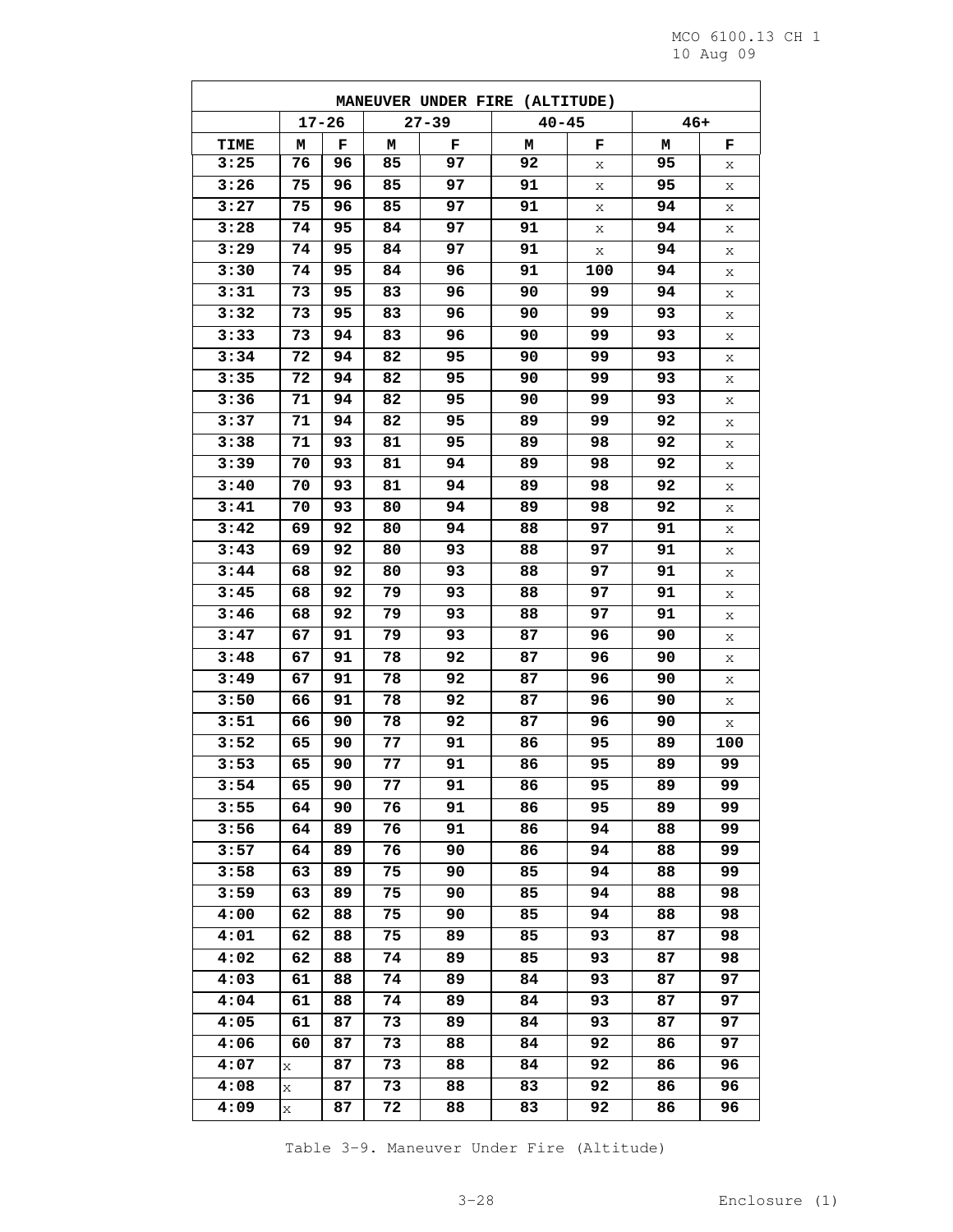|      | MANEUVER UNDER FIRE (ALTITUDE) |    |    |           |           |    |       |    |  |  |  |
|------|--------------------------------|----|----|-----------|-----------|----|-------|----|--|--|--|
|      | $17 - 26$                      |    |    | $27 - 39$ | $40 - 45$ |    | $46+$ |    |  |  |  |
| TIME | м                              | F  | м  | F         | м         | F  | м     | F  |  |  |  |
| 4:10 | Χ                              | 86 | 72 | 88        | 83        | 92 | 86    | 96 |  |  |  |
| 4:11 | Χ                              | 86 | 72 | 87        | 83        | 91 | 85    | 96 |  |  |  |
| 4:12 | Χ                              | 86 | 71 | 87        | 83        | 91 | 85    | 95 |  |  |  |
| 4:13 | Χ                              | 86 | 71 | 87        | 82        | 91 | 85    | 95 |  |  |  |
| 4:14 | Χ                              | 85 | 71 | 87        | 82        | 91 | 85    | 95 |  |  |  |
| 4:15 | Χ                              | 85 | 71 | 86        | 82        | 90 | 85    | 95 |  |  |  |
| 4:16 | Χ                              | 85 | 70 | 86        | 82        | 90 | 84    | 94 |  |  |  |
| 4:17 | Χ                              | 85 | 70 | 86        | 82        | 90 | 84    | 94 |  |  |  |
| 4:18 | Χ                              | 85 | 70 | 86        | 82        | 90 | 84    | 94 |  |  |  |
| 4:19 | Χ                              | 84 | 69 | 86        | 81        | 90 | 84    | 94 |  |  |  |
| 4:20 | Χ                              | 84 | 69 | 85        | 81        | 89 | 84    | 93 |  |  |  |
| 4:21 | Χ                              | 84 | 69 | 85        | 81        | 89 | 83    | 93 |  |  |  |
| 4:22 | X                              | 84 | 68 | 85        | 81        | 89 | 83    | 93 |  |  |  |
| 4:23 | X                              | 83 | 68 | 85        | 81        | 89 | 83    | 93 |  |  |  |
| 4:24 | Χ                              | 83 | 68 | 84        | 80        | 89 | 83    | 92 |  |  |  |
| 4:25 | Χ                              | 83 | 68 | 84        | 80        | 88 | 83    | 92 |  |  |  |
| 4:26 | Χ                              | 83 | 67 | 84        | 80        | 88 | 82    | 92 |  |  |  |
| 4:27 | Χ                              | 83 | 67 | 84        | 80        | 88 | 82    | 92 |  |  |  |
| 4:28 | Χ                              | 82 | 67 | 84        | 80        | 88 | 82    | 92 |  |  |  |
| 4:29 | Χ                              | 82 | 66 | 83        | 79        | 87 | 82    | 91 |  |  |  |
| 4:30 | X                              | 82 | 66 | 83        | 79        | 87 | 82    | 91 |  |  |  |
| 4:31 | Χ                              | 82 | 66 | 83        | 79        | 87 | 81    | 91 |  |  |  |
| 4:32 | X                              | 81 | 66 | 83        | 79        | 87 | 81    | 91 |  |  |  |
| 4:33 | Χ                              | 81 | 65 | 82        | 79        | 87 | 81    | 90 |  |  |  |
| 4:34 | Χ                              | 81 | 65 | 82        | 78        | 86 | 81    | 90 |  |  |  |
| 4:35 | Χ                              | 81 | 65 | 82        | 78        | 86 | 81    | 90 |  |  |  |
| 4:36 | Χ                              | 81 | 64 | 82        | 78        | 86 | 80    | 90 |  |  |  |
| 4:37 | Χ                              | 80 | 64 | 82        | 78        | 86 | 80    | 89 |  |  |  |
| 4:38 | Χ                              | 80 | 64 | 81        | 78        | 86 | 80    | 89 |  |  |  |
| 4:39 | Χ                              | 80 | 63 | 81        | 78        | 85 | 80    | 89 |  |  |  |
| 4:40 | X                              | 80 | 63 | 81        | 77        | 85 | 80    | 89 |  |  |  |
| 4:41 | Χ                              | 80 | 63 | 81        | 77        | 85 | 79    | 88 |  |  |  |
| 4:42 | X                              | 79 | 63 | 80        | 77        | 85 | 79    | 88 |  |  |  |
| 4:43 | X                              | 79 | 62 | 80        | 77        | 85 | 79    | 88 |  |  |  |
| 4:44 | Χ                              | 79 | 62 | 80        | 77        | 84 | 79    | 88 |  |  |  |
| 4:45 | Χ                              | 79 | 62 | 80        | 76        | 84 | 79    | 88 |  |  |  |
| 4:46 | X                              | 78 | 61 | 80        | 76        | 84 | 78    | 87 |  |  |  |
| 4:47 | X                              | 78 | 61 | 79        | 76        | 84 | 78    | 87 |  |  |  |
| 4:48 | Х                              | 78 | 61 | 79        | 76        | 83 | 78    | 87 |  |  |  |
| 4:49 | Χ                              | 78 | 61 | 79        | 76        | 83 | 78    | 87 |  |  |  |
| 4:50 | Χ                              | 78 | 60 | 79        | 75        | 83 | 78    | 86 |  |  |  |
| 4:51 | Х                              | 77 | Χ  | 78        | 75        | 83 | 77    | 86 |  |  |  |
| 4:52 | X                              | 77 | X  | 78        | 75        | 83 | 77    | 86 |  |  |  |
| 4:53 | X                              | 77 | X  | 78        | 75        | 82 | 77    | 86 |  |  |  |
| 4:54 | Х                              | 77 | Χ  | 78        | 75        | 82 | 77    | 85 |  |  |  |
| 4:55 | Χ                              | 76 | X  | 78        | 74        | 82 | 77    | 85 |  |  |  |

Table 3-9. Maneuver Under Fire (Altitude)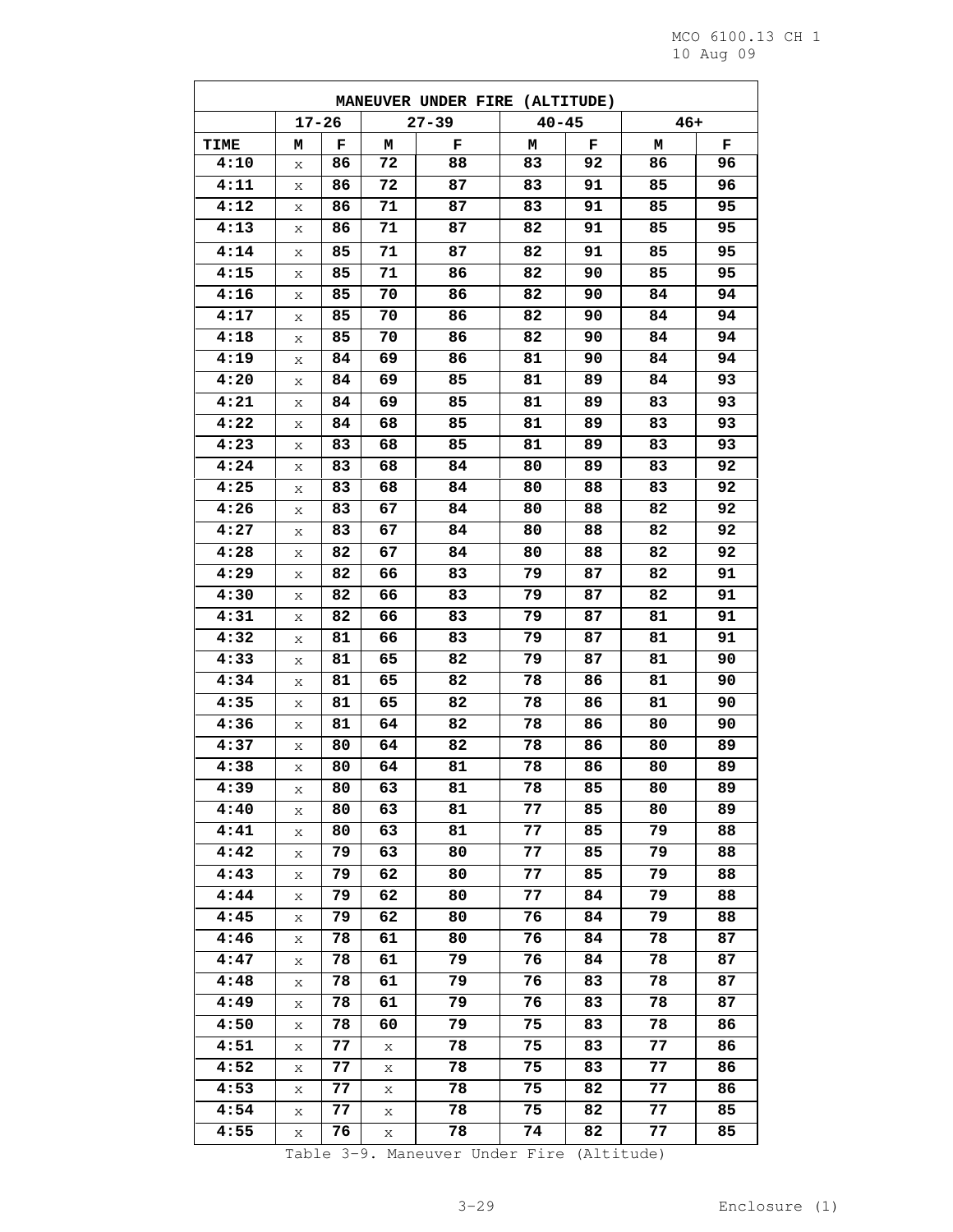| MANEUVER UNDER FIRE (ALTITUDE) |   |           |   |           |           |    |       |    |  |  |
|--------------------------------|---|-----------|---|-----------|-----------|----|-------|----|--|--|
|                                |   | $17 - 26$ |   | $27 - 39$ | $40 - 45$ |    | $46+$ |    |  |  |
| TIME                           | М | F         | м | F         | м         | F  | М     | F  |  |  |
| 4:56                           | Х | 76        | X | 77        | 74        | 82 | 76    | 85 |  |  |
| 4:57                           | X | 76        | Χ | 77        | 74        | 82 | 76    | 85 |  |  |
| 4:58                           | Χ | 76        | Χ | 77        | 74        | 81 | 76    | 84 |  |  |
| 4:59                           | Х | 76        | Х | 77        | 74        | 81 | 76    | 84 |  |  |
| 5:00                           | X | 75        | X | 76        | 74        | 81 | 76    | 84 |  |  |
| 5:01                           | Х | 75        | Х | 76        | 73        | 81 | 75    | 84 |  |  |
| 5:02                           | X | 75        | Χ | 76        | 73        | 80 | 75    | 84 |  |  |
| 5:03                           | X | 75        | Х | 76        | 73        | 80 | 75    | 83 |  |  |
| 5:04                           | Х | 74        | Х | 76        | 73        | 80 | 75    | 83 |  |  |
| 5:05                           | Χ | 74        | Χ | 75        | 73        | 80 | 75    | 83 |  |  |
| 5:06                           | Х | 74        | Х | 75        | 72        | 80 | 74    | 83 |  |  |
| 5:07                           | X | 74        | X | 75        | 72        | 79 | 74    | 82 |  |  |
| 5:08                           | Χ | 74        | Χ | 75        | 72        | 79 | 74    | 82 |  |  |
| 5:09                           | X | 73        | X | 74        | 72        | 79 | 74    | 82 |  |  |
| 5:10                           | X | 73        | Х | 74        | 72        | 79 | 74    | 82 |  |  |
| 5:11                           | Х | 73        | Х | 74        | 71        | 79 | 73    | 81 |  |  |
| 5:12                           | Χ | 73        | Χ | 74        | 71        | 78 | 73    | 81 |  |  |
| 5:13                           | X | 73        | Χ | 74        | 71        | 78 | 73    | 81 |  |  |
| 5:14                           | Х | 72        | Х | 73        | 71        | 78 | 73    | 81 |  |  |
| 5:15                           | Х | 72        | Χ | 73        | 71        | 78 | 73    | 80 |  |  |
| 5:16                           | Х | 72        | X | 73        | 71        | 78 | 72    | 80 |  |  |
| 5:17                           | X | 72        | Χ | 73        | 70        | 77 | 72    | 80 |  |  |
| 5:18                           | Χ | 71        | Χ | 72        | 70        | 77 | 72    | 80 |  |  |
| 5:19                           | Х | 71        | Х | 72        | 70        | 77 | 72    | 80 |  |  |
| 5:20                           | X | 71        | X | 72        | 70        | 77 | 72    | 79 |  |  |
| 5:21                           | Х | 71        | X | 72        | 70        | 76 | 71    | 79 |  |  |
| 5:22                           | Χ | 71        | Χ | 72        | 69        | 76 | 71    | 79 |  |  |
| 5:23                           | Χ | 70        | Χ | 71        | 69        | 76 | 71    | 79 |  |  |
| 5:24                           | X | 70        | Χ | 71        | 69        | 76 | 71    | 78 |  |  |
| 5:25                           | Χ | 70        | Χ | 71        | 69        | 76 | 71    | 78 |  |  |
| 5:26                           | X | 70        | Χ | 71        | 69        | 75 | 70    | 78 |  |  |
| 5:27                           | Χ | 69        | Χ | 70        | 68        | 75 | 70    | 78 |  |  |
| 5:28                           | Χ | 69        | Χ | 70        | 68        | 75 | 70    | 77 |  |  |
| 5:29                           | Х | 69        | Χ | 70        | 68        | 75 | 70    | 77 |  |  |
| 5:30                           | Χ | 69        | Χ | 70        | 68        | 75 | 70    | 77 |  |  |
| 5:31                           | Χ | 69        | Χ | 70        | 68        | 74 | 69    | 77 |  |  |
| 5:32                           | Χ | 68        | Χ | 69        | 67        | 74 | 69    | 77 |  |  |
| 5:33                           | Χ | 68        | X | 69        | 67        | 74 | 69    | 76 |  |  |
| 5:34                           | Χ | 68        | Χ | 69        | 67        | 74 | 69    | 76 |  |  |
| 5:35                           | Χ | 68        | Χ | 69        | 67        | 73 | 68    | 76 |  |  |
| 5:36                           | Χ | 67        | X | 69        | 67        | 73 | 68    | 76 |  |  |
| 5:37                           | Χ | 67        | Х | 68        | 67        | 73 | 68    | 75 |  |  |
| 5:38                           | Χ | 67        | Χ | 68        | 66        | 73 | 68    | 75 |  |  |
| 5:39                           | Χ | 67        | Χ | 68        | 66        | 73 | 68    | 75 |  |  |
| 5:40                           | Χ | 67        | Χ | 68        | 66        | 72 | 67    | 75 |  |  |

Table 3-9. Maneuver Under Fire (Altitude)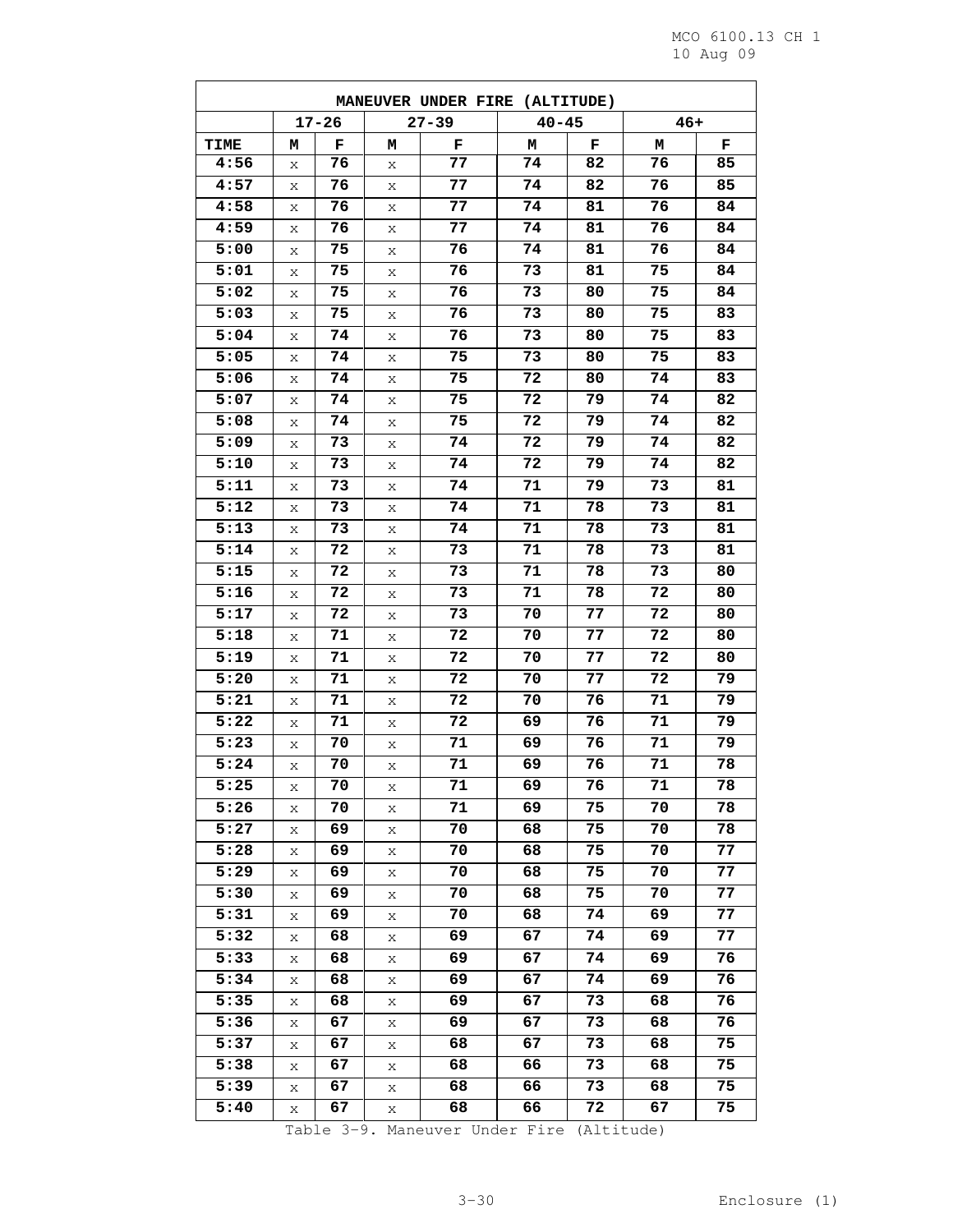ц

| MANEUVER UNDER FIRE (ALTITUDE) |   |           |   |           |           |    |    |       |  |  |
|--------------------------------|---|-----------|---|-----------|-----------|----|----|-------|--|--|
|                                |   | $17 - 26$ |   | $27 - 39$ | $40 - 45$ |    |    | $46+$ |  |  |
| TIME                           | м | F         | м | F         | м         | F  | м  | F     |  |  |
| 5:41                           | Х | 66        | Χ | 67        | 66        | 72 | 67 | 74    |  |  |
| 5:42                           | X | 66        | X | 67        | 66        | 72 | 67 | 74    |  |  |
| 5:43                           | X | 66        | Χ | 67        | 65        | 72 | 67 | 74    |  |  |
| 5:44                           | X | 66        | Х | 67        | 65        | 72 | 67 | 74    |  |  |
| 5:45                           | X | 65        | X | 67        | 65        | 71 | 66 | 73    |  |  |
| 5:46                           | Х | 65        | Χ | 66        | 65        | 71 | 66 | 73    |  |  |
| 5:47                           | Χ | 65        | Х | 66        | 65        | 71 | 66 | 73    |  |  |
| 5:48                           | X | 65        | X | 66        | 64        | 71 | 66 | 73    |  |  |
| 5:49                           | X | 65        | X | 66        | 64        | 71 | 66 | 73    |  |  |
| 5:50                           | X | 64        | Χ | 65        | 64        | 70 | 65 | 72    |  |  |
| 5:51                           | X | 64        | Χ | 65        | 64        | 70 | 65 | 72    |  |  |
| 5:52                           | X | 64        | X | 65        | 64        | 70 | 65 | 72    |  |  |
| 5:53                           | Х | 64        | Χ | 65        | 63        | 70 | 65 | 72    |  |  |
| 5:54                           | X | 64        | X | 65        | 63        | 69 | 65 | 71    |  |  |
| 5:55                           | Χ | 63        | X | 64        | 63        | 69 | 64 | 71    |  |  |
| 5:56                           | Х | 63        | Χ | 64        | 63        | 69 | 64 | 71    |  |  |
| 5:57                           | X | 63        | Х | 64        | 63        | 69 | 64 | 71    |  |  |
| 5:58                           | X | 63        | Χ | 64        | 63        | 69 | 64 | 70    |  |  |
| 5:59                           | X | 62        | Χ | 63        | 62        | 68 | 64 | 70    |  |  |
| 6:00                           | Χ | 62        | Х | 63        | 62        | 68 | 63 | 70    |  |  |
| 6:01                           | X | 62        | Χ | 63        | 62        | 68 | 63 | 70    |  |  |
| 6:02                           | X | 62        | X | 63        | 62        | 68 | 63 | 69    |  |  |
| 6:03                           | X | 62        | Χ | 63        | 62        | 68 | 63 | 69    |  |  |
| 6:04                           | X | 61        | X | 62        | 61        | 67 | 63 | 69    |  |  |
| 6:05                           | X | 61        | Χ | 62        | 61        | 67 | 62 | 69    |  |  |
| 6:06                           | Х | 61        | Х | 62        | 61        | 67 | 62 | 69    |  |  |
| 6:07                           | Χ | 61        | Х | 62        | 61        | 67 | 62 | 68    |  |  |
| 6:08                           | X | 60        | Χ | 61        | 61        | 67 | 62 | 68    |  |  |
| 6:09                           | X | X         | X | 61        | 60        | 66 | 62 | 68    |  |  |
| 6:10                           | Х | Х         | Х | 61        | Х         | 66 | 61 | 68    |  |  |
| 6:11                           | X | X         | Х | 61        | Х         | 66 | 61 | 67    |  |  |
| 6:12                           | X | X         | X | 61        | X         | 66 | 61 | 67    |  |  |
| 6:13                           | X | X         | Χ | 60        | Χ         | 65 | 61 | 67    |  |  |
| 6:14                           | X | X         | X | X         | Χ         | 65 | 61 | 67    |  |  |
| 6:15                           | X | X         | Х | X         | X         | 65 | 60 | 66    |  |  |
| 6:16                           | X | X         | X | X         | Χ         | 65 | Х  | 66    |  |  |
| 6:17                           | X | X         | X | X         | X         | 65 | Х  | 66    |  |  |
| 6:18                           | X | X         | Х | X         | Х         | 64 | Х  | 66    |  |  |
| 6:19                           | X | X         | Х | X         | X         | 64 | X  | 65    |  |  |
| 6:20                           | X | X         | Χ | X         | X         | 64 | Х  | 65    |  |  |
| 6:21                           | X | X         | X | X         | Χ         | 64 | X  | 65    |  |  |
| 6:22                           | X | X         | X | X         | X         | 64 | X  | 65    |  |  |
| 6:23                           | X | X         | X | X         | Χ         | 63 | X  | 65    |  |  |
|                                |   |           |   |           |           |    |    |       |  |  |

Table 3-9. Maneuver Under Fire (Altitude)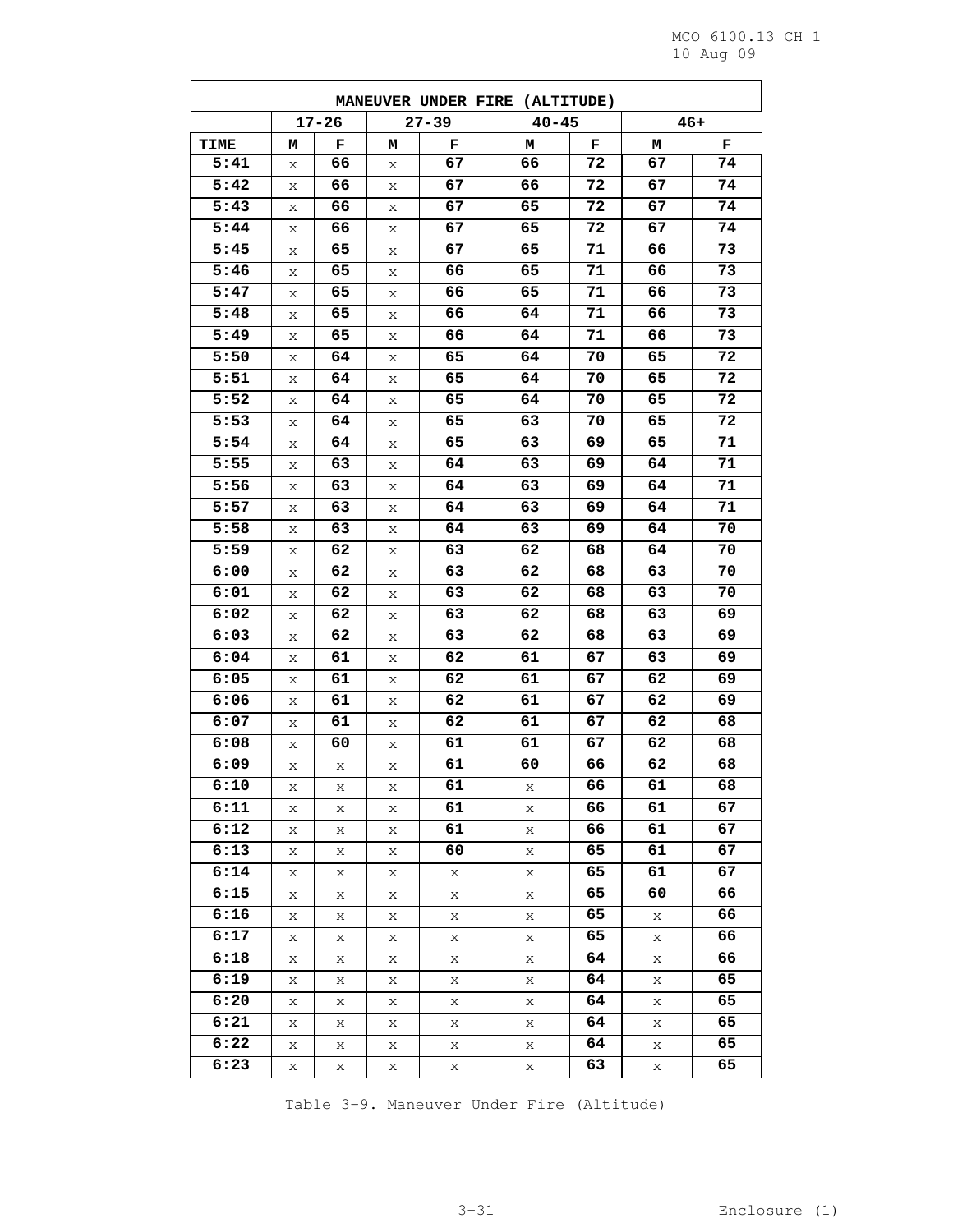$\overline{\phantom{0}}$ 

| MANEUVER UNDER FIRE (ALTITUDE) |              |   |           |   |           |    |       |    |  |  |
|--------------------------------|--------------|---|-----------|---|-----------|----|-------|----|--|--|
|                                | $17 - 26$    |   | $27 - 39$ |   | $40 - 45$ |    | $46+$ |    |  |  |
| <b>TIME</b>                    | М            | F | м         | F | м         | F  | М     | F  |  |  |
| 6:24                           | $\mathsf{x}$ | X | X         | X | X         | 63 | X     | 64 |  |  |
| 6:25                           | X            | X | X         | X | X         | 63 | X     | 64 |  |  |
| 6:26                           | X            | X | X         | X | X         | 63 | X     | 64 |  |  |
| 6:27                           | X            | X | X         | X | X         | 62 | X     | 64 |  |  |
| 6:28                           | X            | X | X         | X | X         | 62 | X     | 63 |  |  |
| 6:29                           | X            | X | X         | X | X         | 62 | X     | 63 |  |  |
| 6:30                           | X            | X | X         | X | X         | 62 | X     | 63 |  |  |
| 6:31                           | X            | X | X         | X | X         | 62 | X     | 63 |  |  |
| 6:32                           | X            | X | X         | X | X         | 61 | X     | 62 |  |  |
| 6:33                           | X            | X | X         | X | X         | 61 | X     | 62 |  |  |
| 6:34                           | X            | X | X         | X | X         | 60 | X     | 62 |  |  |
| 6:35                           | X            | X | X         | X | X         | X  | X     | 62 |  |  |
| 6:36                           | X            | X | X         | X | X         | X  | X     | 61 |  |  |
| 6:37                           | X            | X | X         | X | X         | X  | X     | 61 |  |  |
| 6:38                           | X            | X | X         | X | X         | X  | X     | 61 |  |  |
| 6:39                           | X            | X | X         | X | X         | X  | X     | 61 |  |  |
| 6:40                           | X            | X | X         | X | X         | X  | X     | 61 |  |  |
| 6:41                           | X            | X | X         | X | X         | X  | X     | 60 |  |  |

|  |  |  |  |  | Table 3-9. Maneuver Under Fire (Altitude) |
|--|--|--|--|--|-------------------------------------------|
|--|--|--|--|--|-------------------------------------------|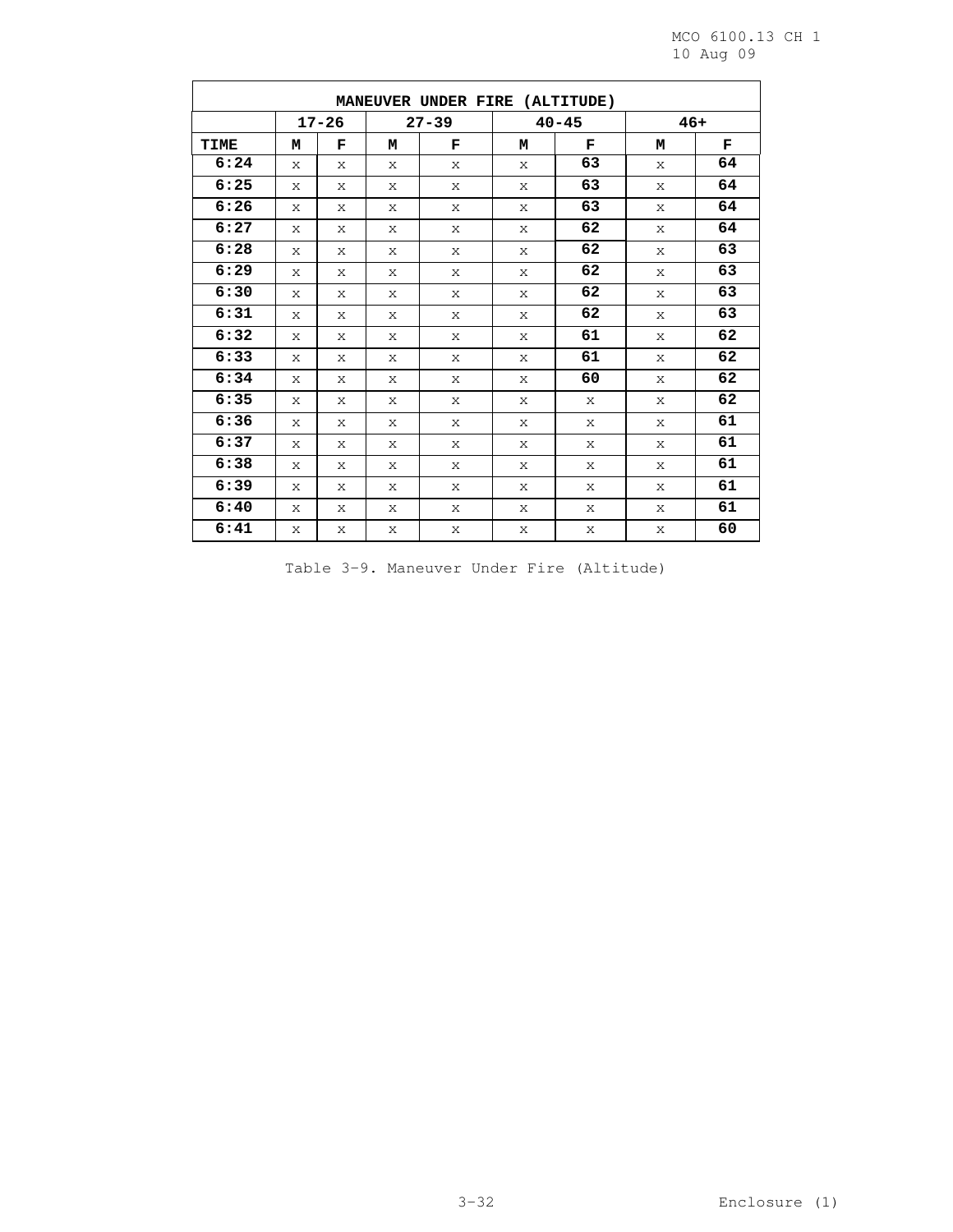### Chapter 4

### Remedial Conditioning Program

1. Purpose. The purpose of the Remedial Conditioning Program (RCP) is to provide a structured environment through focused supervision and tailored fitness training in order to adjust the attitudes and improve fitness and appearance levels of Marines that have been degraded due to apathy, injury, disease, pregnancy or prolonged periods of inactivity.

 a. Remedial conditioning is a process by which Marines are encouraged and challenged in a progressive manner to meet established fitness and body composition standards.

 b. The CCI or CPTR will develop RCP training plans in accordance with reference (b), respective organizational METL, applicable MOS tasks and identified deficiencies of assigned Marines.

 c. RCP training should be conducted in small groups in order to facilitate focused instruction, oversight, and positive reinforcement.

 d. RCP training groups should be organized by area of deficiency and fitness level. RCP training should be commensurate with ability level and, when possible, weaker Marines should be partnered with stronger Marines.

 e. As performance levels improve, Marines should be further reorganized in order to improve remaining deficiencies.

For example, one group may exhibit a deficiency in upper body strength while another may exhibit deficiencies in cardiovascular/respiratory endurance. RCP training plans should be developed that target the specific deficiencies of each group.

2. Requirement. The RCP is a locally managed program with no formal administrative assignment process. RCP assignment is not punitive in nature, but is intended to encourage improvement in overall fitness levels or serve as a supplement to the Marine Corps Body Composition and Military Appearance Program (MCBCMAP). Marines who meet the following criteria will be assigned to the RCP:

a. Marines who are required, but do not take (RDNT) the PFT or CFT.

 b. Marines who achieve less than a 3d class score on the PFT or fail to pass the CFT.

c. Marines formally assigned to the Military Appearance Program (MAP).

d. Marines formally assigned to the Body Composition Program (BCP).

 e. Marines who routinely demonstrate an inability to physically perform MOS related tasks, as demonstrated by a lack of strength, cardiovascular endurance, mobility, balance, stability, agility, coordination, power, speed or flexibility.

 f. Marines recovering from injuries, disease or prolonged periods of inactivity.